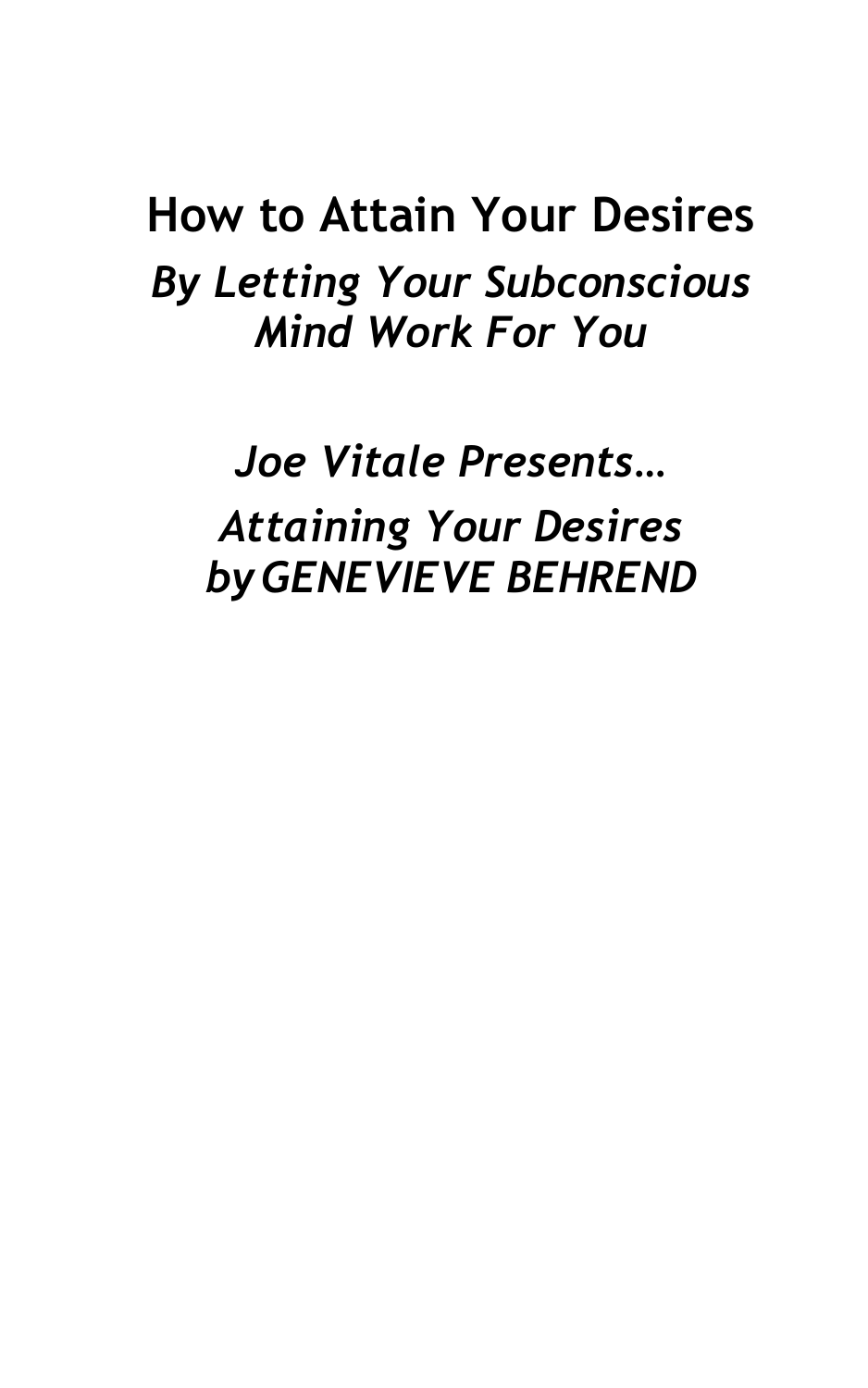Copyright © 2004 Joe Vitale All rights reserved.

For information about permission to reproduce selections from the book, write to Permissions, Morgan James Publishing, Post Office Box 6504, Newport News, Virginia 23606-0504

ISBN: 0-9758570-8-8



www.morganjamespublishing.com

Printed in the United States of America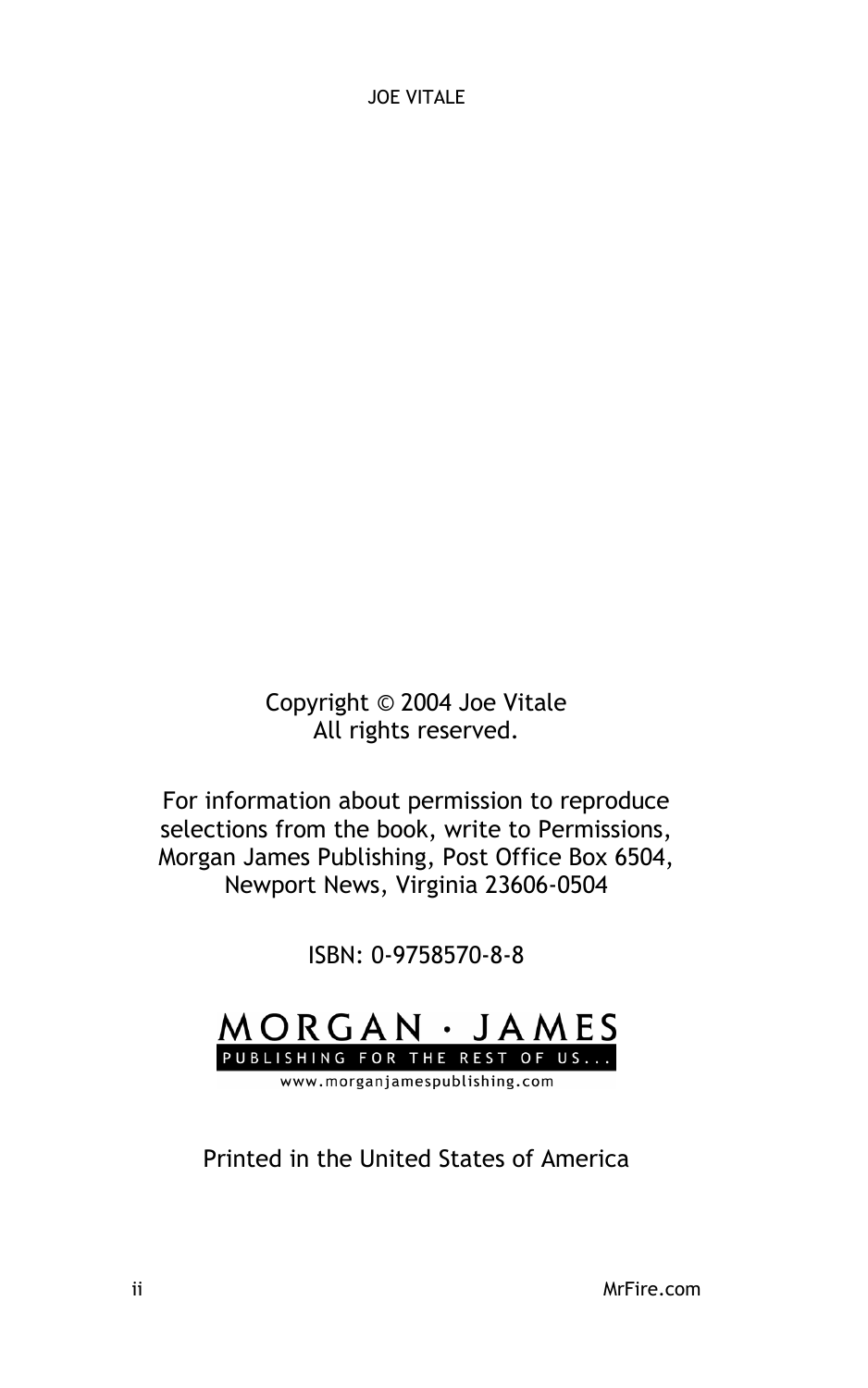# **How to Attain Your Desires**  *By Letting Your Subconscious Mind Work For You*

# 2004



# JOE VITALE GENEVIEVE BEHREND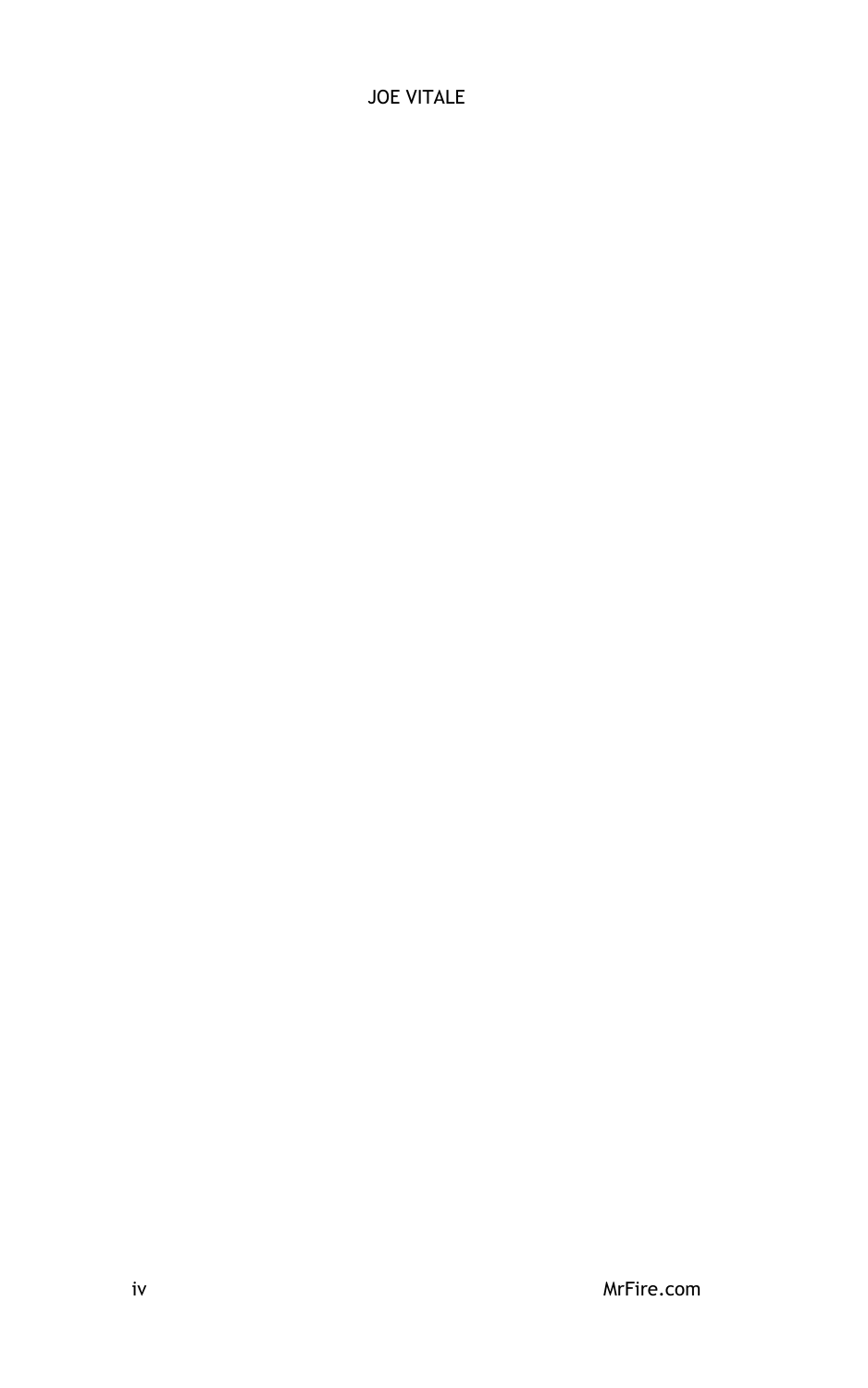# **CONTENTS**

| LESSON I: INTERPRETING THE WORD 21                        |
|-----------------------------------------------------------|
| LESSON II: HOW TO GET WHAT YOU WANT 29                    |
| LESSON III: HOW TO OVERCOME ADVERSE CONDITIONS  43        |
| LESSON IV: STRENGTHENING YOUR WILL 59                     |
| LESSON V: MAKING YOUR SUBJECTIVE MIND WORK FOR YOU 69     |
|                                                           |
| LESSON VII: PUTTING YOUR LESSONS INTO PRACTICE  97        |
| Hypnotic Marketing Library Collection from Joe Vitale  99 |
|                                                           |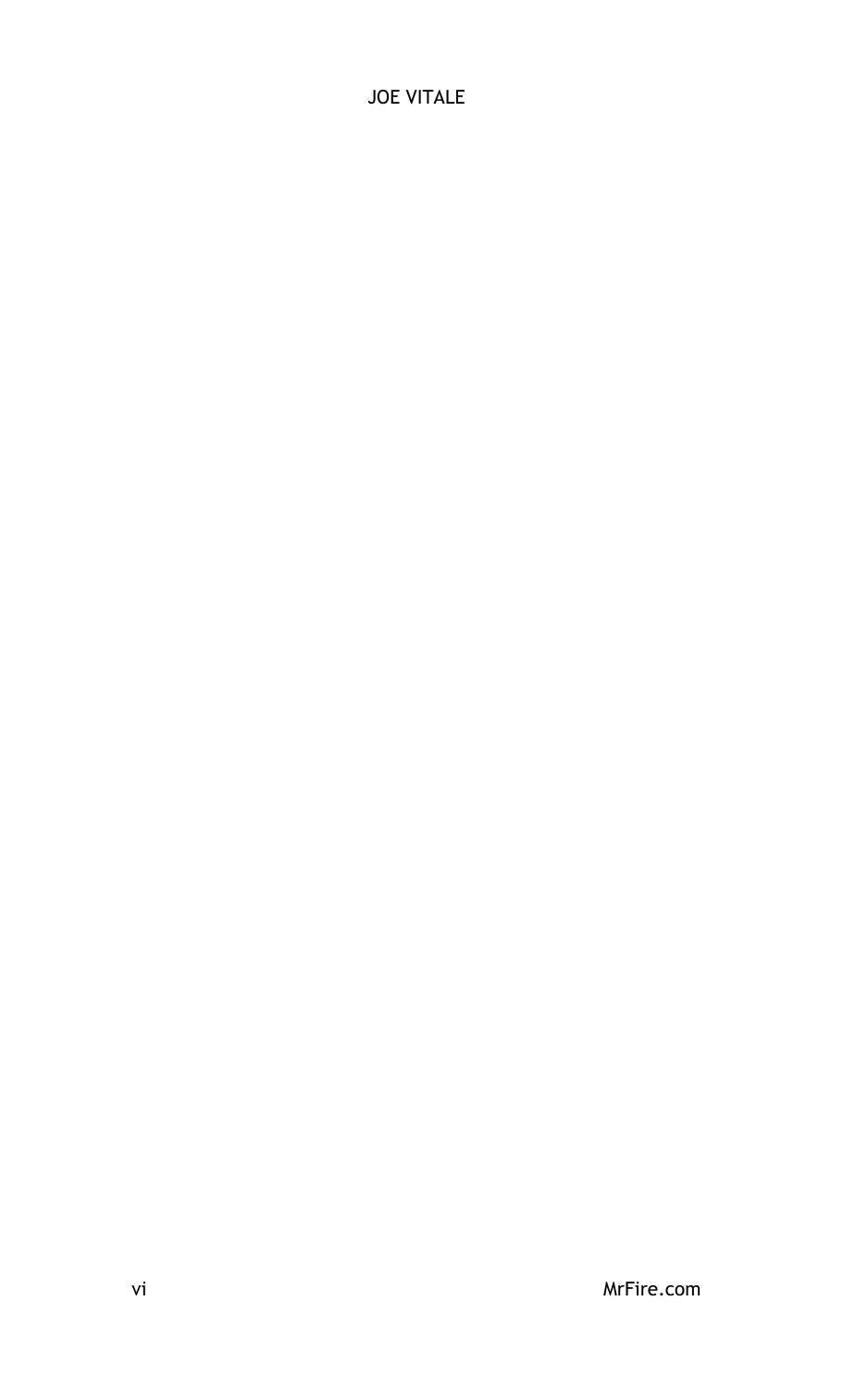# INTRODUCTION

When I moved from Houston to my current Hill Country estate, I only packed three books with me -- out of my collection of 5,000 -- for the trip. One of them was Genevieve Behrend's incredible little book, *Attaining Your Desires*, first published in 1929 and now long out of print and forgotten.

I found a rare copy of this amazing book many years ago. It profoundly influenced my life. It taught me how to focus on the *essence* of something I wanted---rather than on the *appearance* of something---in order to magnetize myself to receive what I truly desired.

As a result of using Genevieve's methods---simple as they may seem---I've manifested new cars, new homes, a new relationship, improved health, book sales, passive income, and a whole lot more.

My friend David Garfinkel, master copywriter, said this about this little book:

"I would say this is the clearest, most comprehensive, most practical and indeed most do-able explanation of how the Creative Process works in real life that I've ever read."

The person who typed the book for me from the original (so I could turn it into an e-Book and later publish it) wrote this:

"I've never seen a book like this before! It's inspiring me to pick what I want and showing me how to get it! Thank you for letting me type this book! THANK YOU!"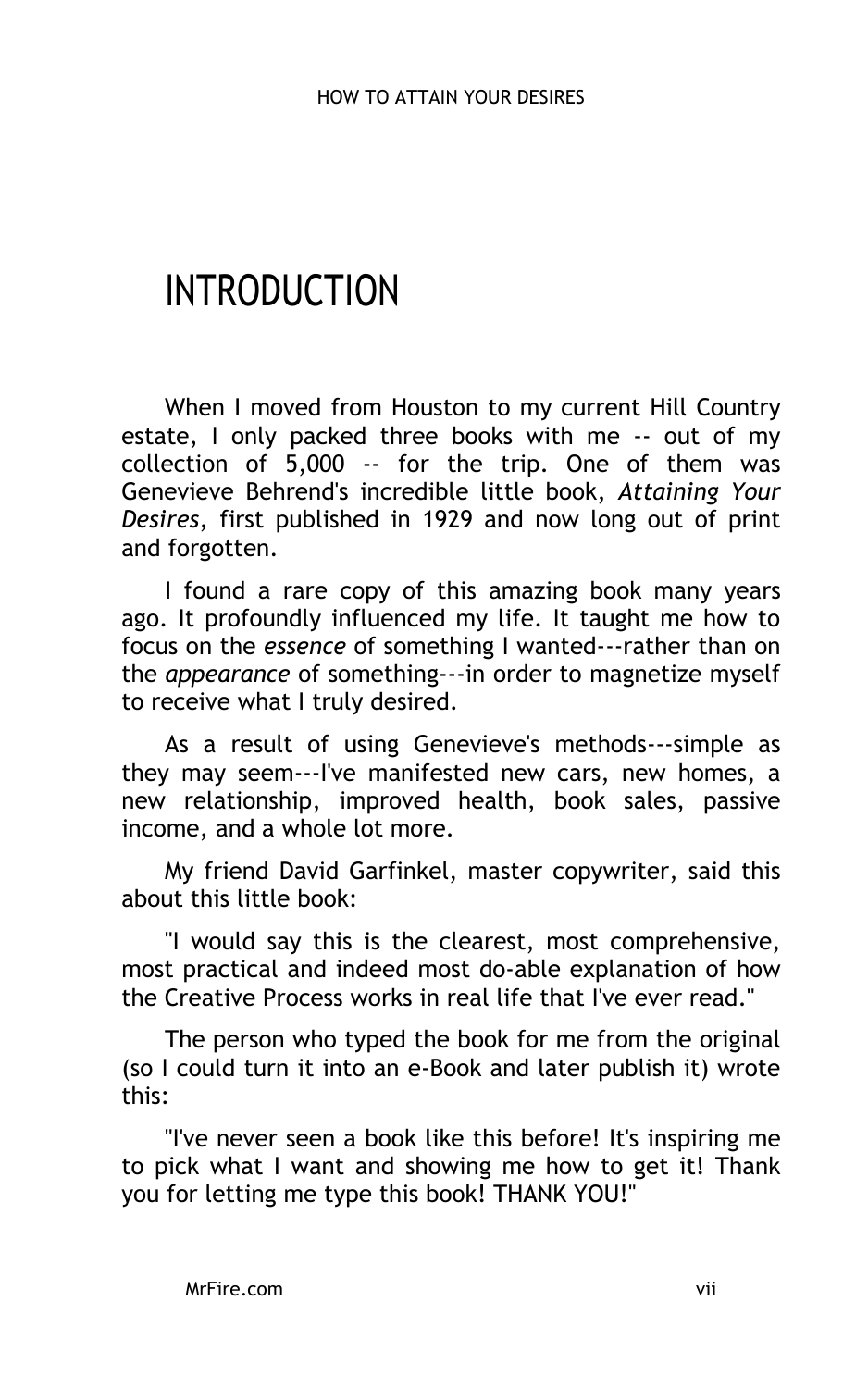And my webmaster read over the book and wrote me saying:

"This is an amazing little book!"

What's the story on this almost miraculous old book?

Genevieve Behrend wrote her book as a complete sevenlesson course in the early 1920s. The writing is in dialogue form, between a "Sage" and a "Pupil." The Sage is the famous author and teacher, Judge Thomas Troward; the Pupil is you. It is very easy reading, very tightly written, and very enlightening.

Within these lessons is pure compressed dynamite. Here are a few sub-headings to give you a sense of the staggering power of this rare material:

"The Secret of Controlling Your Life Forces"

"Don't Look for Coincidences In Your Life"

"How to Drive Anxiety Out of Your Mind"

"How You Can Control Circumstances"

"How Your Mind Is Related to The Universal Mind"

"How to Develop Health and Harmony"

The list of incredible topics, answers, and mind expanding concepts goes on and on. The book even includes special sections on handling anger, disease, disappointment, and much more.

You can now learn from this amazing author, too. I've taken Genevieve Behrend's magical book, hired a typist to input the entire book, and am now releasing it the public as the book you are now holding – for the first time in almost a hundred years.

You may have read books on manifestation before-- maybe even my own *Spiritual Marketing* book---but I GUARANTEE you've never read a book like THIS one before.

When Bob Proctor (who wrote the foreword to *Spiritual Marketing*) and I were talking one day about the books that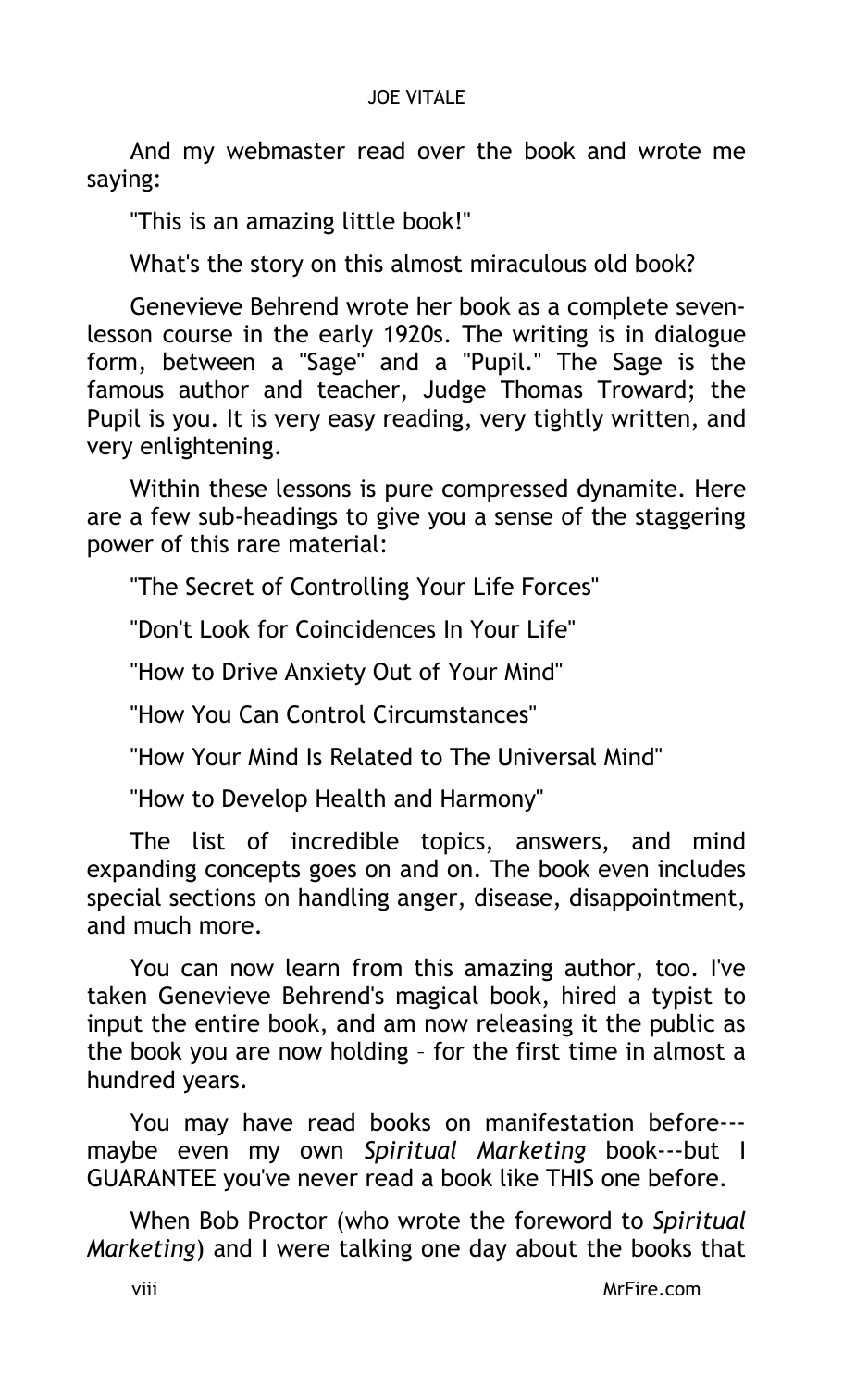influenced us, he asked me if I ever heard of the little known book by Genevieve Behrend. Bob had never seen the book, but had heard rumors of it. I told him I not only heard of it, I OWNED one of the few original copies of it in existence it. I later gave Bob a photocopy of the book as a gift.

But you now own a copy of the actual book.

Start imagining what life will be like for you once you know how to attain your desires.

You're about to learn the secret to making all your wishes come true.

What will be your first wish?

Magically,

Dr. Joe Vitale www.MrFire.com

PS -- Most people know of Genevieve Behrend's first book, *Your Invisible Power*, which is still in print, but almost no one knows of her second, much more rare and powerful book. With it you can manifest just about anything you can imagine. And you are now holding it in your hands!

PPS -- What were the other two books I took with me when I left Houston? The first was the now legendary *Robert Collier Letter Book*. The second was Christian Godefroy's book *How to Write Letters That Sell*. And the third, of course, was the one you are now reading. Consider: If Genevieve Behrend's book is so good that it was one of only three books I pulled from my collection of 5,000, shouldn't you at least take a look at it and maybe tell friends about it, too?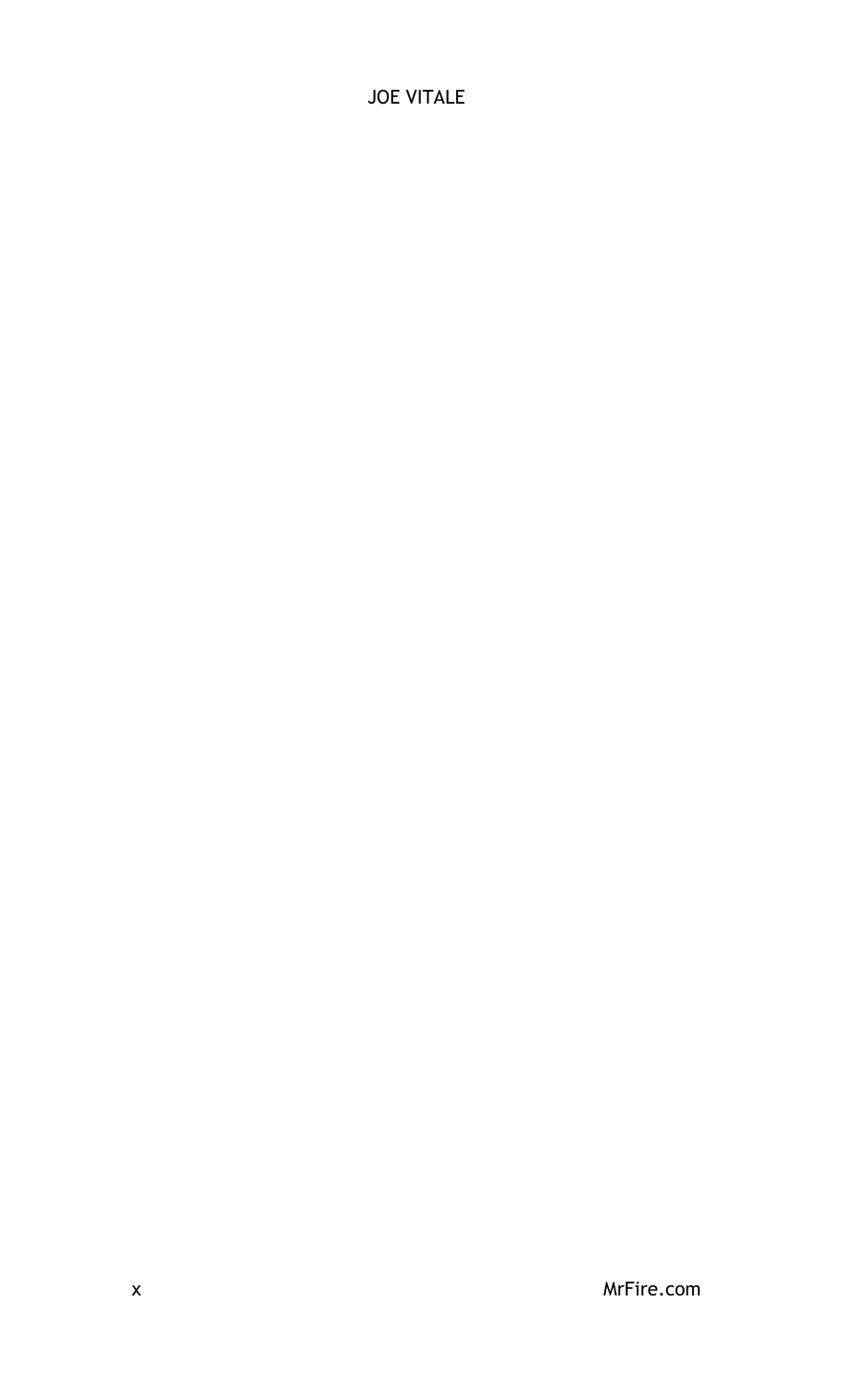# Attaining Your Desires

# By Letting Your Subconscious Mind Work for You

By

# GENEVIEVE BEHREND

### $\boldsymbol{\infty}$

L. N. FOWLER & COMPANY 7, IMPERIAL ARCADE, LUDGATE CIRCUS LONDON, E.C., ENGLAND

Originally Published by

# THE ELIZABETH TOWNE COMPANY

Incorporated

HOLYOKE, MASS., U.S.A.

Originally Copyrighted, 1929

BY GENEVIEVE BEHREND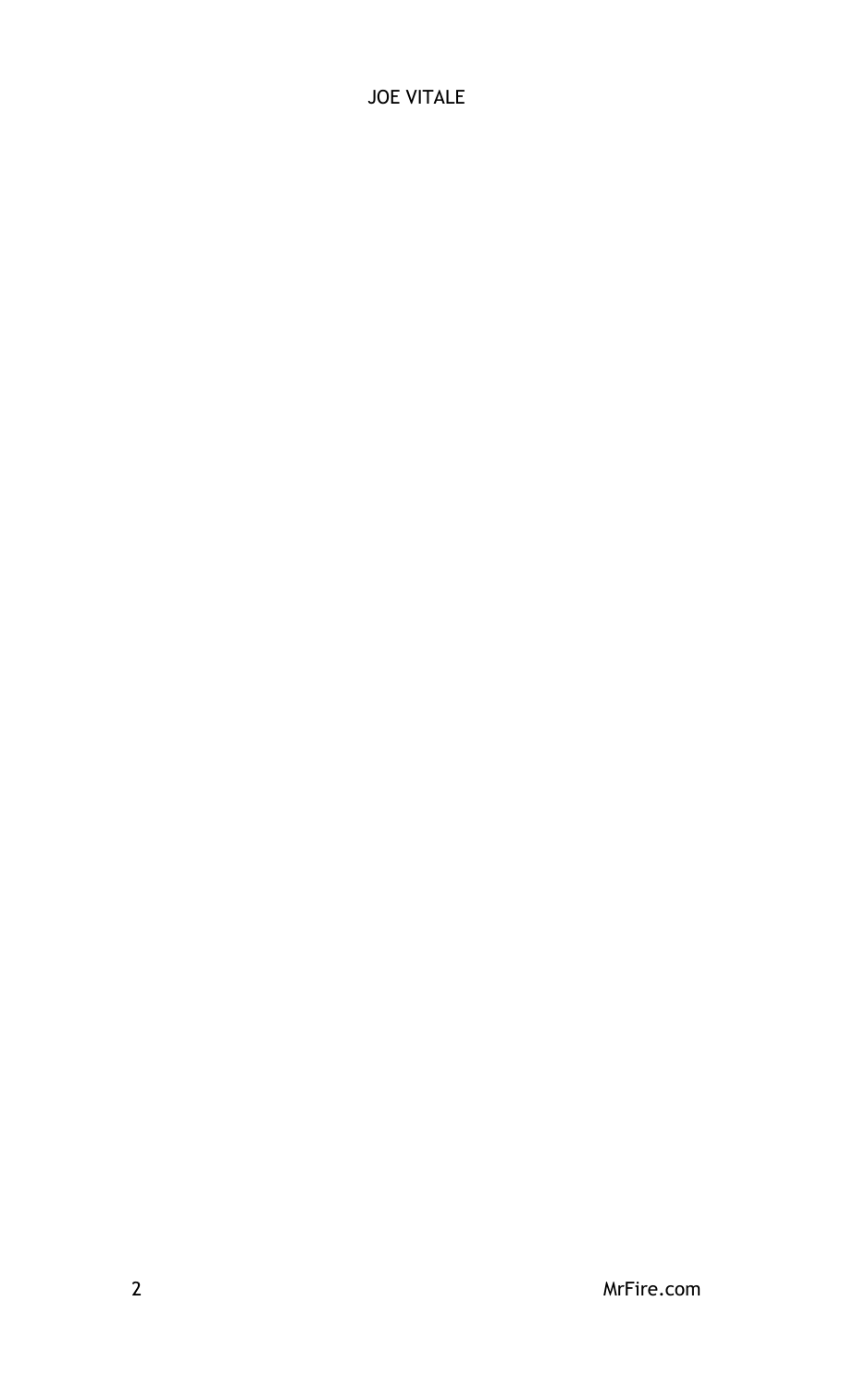# DEDICATION

*"There shall never one lost good! What was, shall live as before."* 

*— Browning.* 

*"I know that, whatsoever God doeth, it shall be forever: nothing can be put to it, nor anything* 

*taken from it. That which hath been is now;* 

*and that which is to be hath already been; and God requireth that which is past."* 

*Ecclesiastes 3: 14, 15.* 

*These pages, the outpouring of a full heart, I lay reverently upon the memory altar of a man who was sage and saint, teacher and guide, and my dearly beloved friend, Judge Thomas T. Troward.*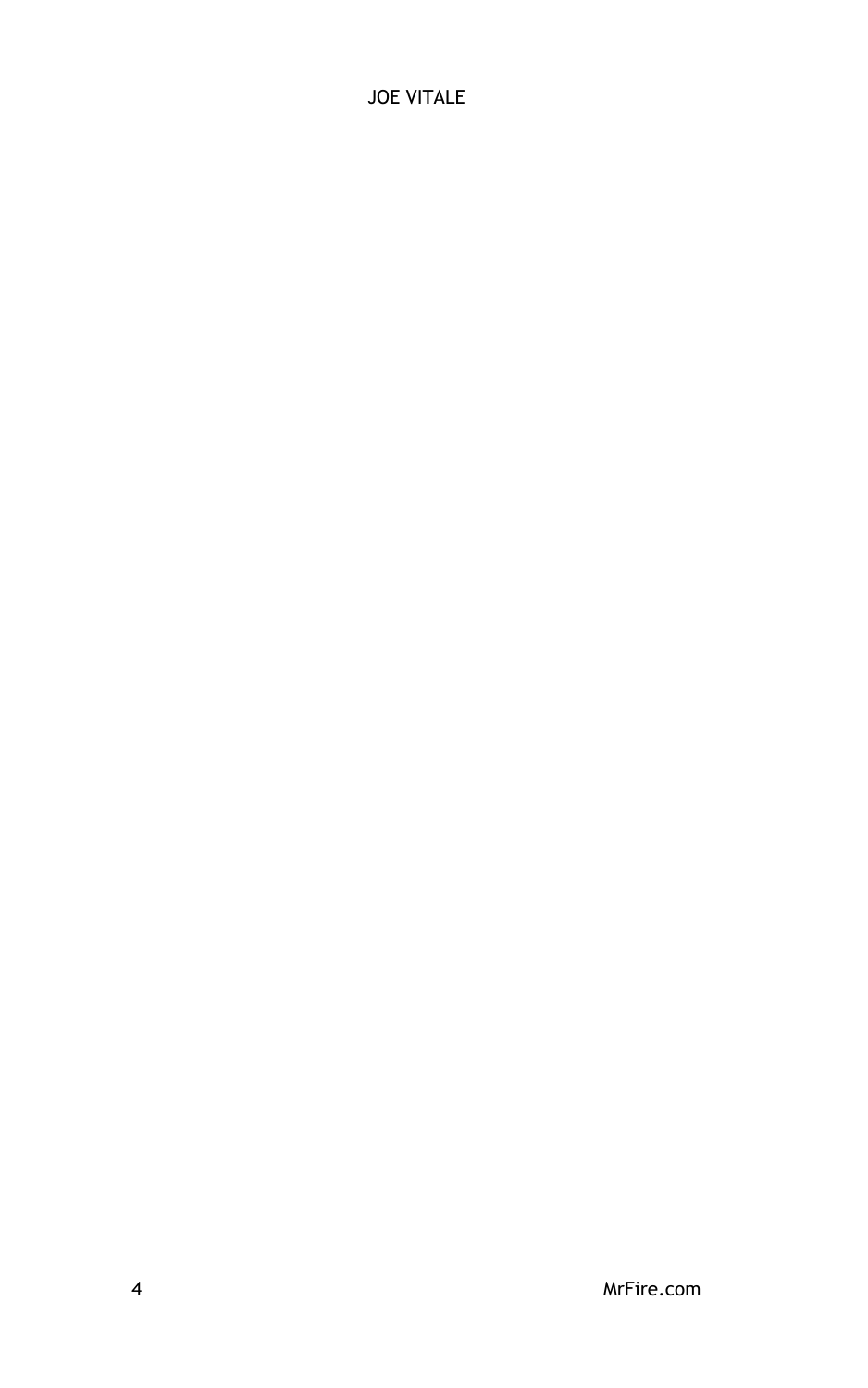# FOREWORD

"All we have willed or hoped or dreamed of good, shall exist, Not its semblance, but itself."

─ Browning.

"The thing that hath been, it is that which shall be; and that which is done is that which shall be done."

─Ecclesiastes 1:9

THE sages of the centuries, each one tincturing his thought with his own soul essence, have united in telling us that, "As a man thinketh in his heart, so is he." It has been established by the experience of the ages that always the law is the same. But HOW shall one think in his heart, so that only goodness may blossom and ripen into rich deed and rare result? What is the apparently mysterious secret by which life's dull metal is transmuted into precious mintage?

It is my purpose to tell you in this little book. I desire to crystallize the heart-coinings of my revered master, Judge Thomas T. Troward, as reflected through the mirror of my mind and soul. I have adopted as my means of expression, the dialogue style, familiar to all students of that greatest of all speculative philosophers, Plato. I am convinced, through years of study of this almost superhuman mind, that this literary form is the one most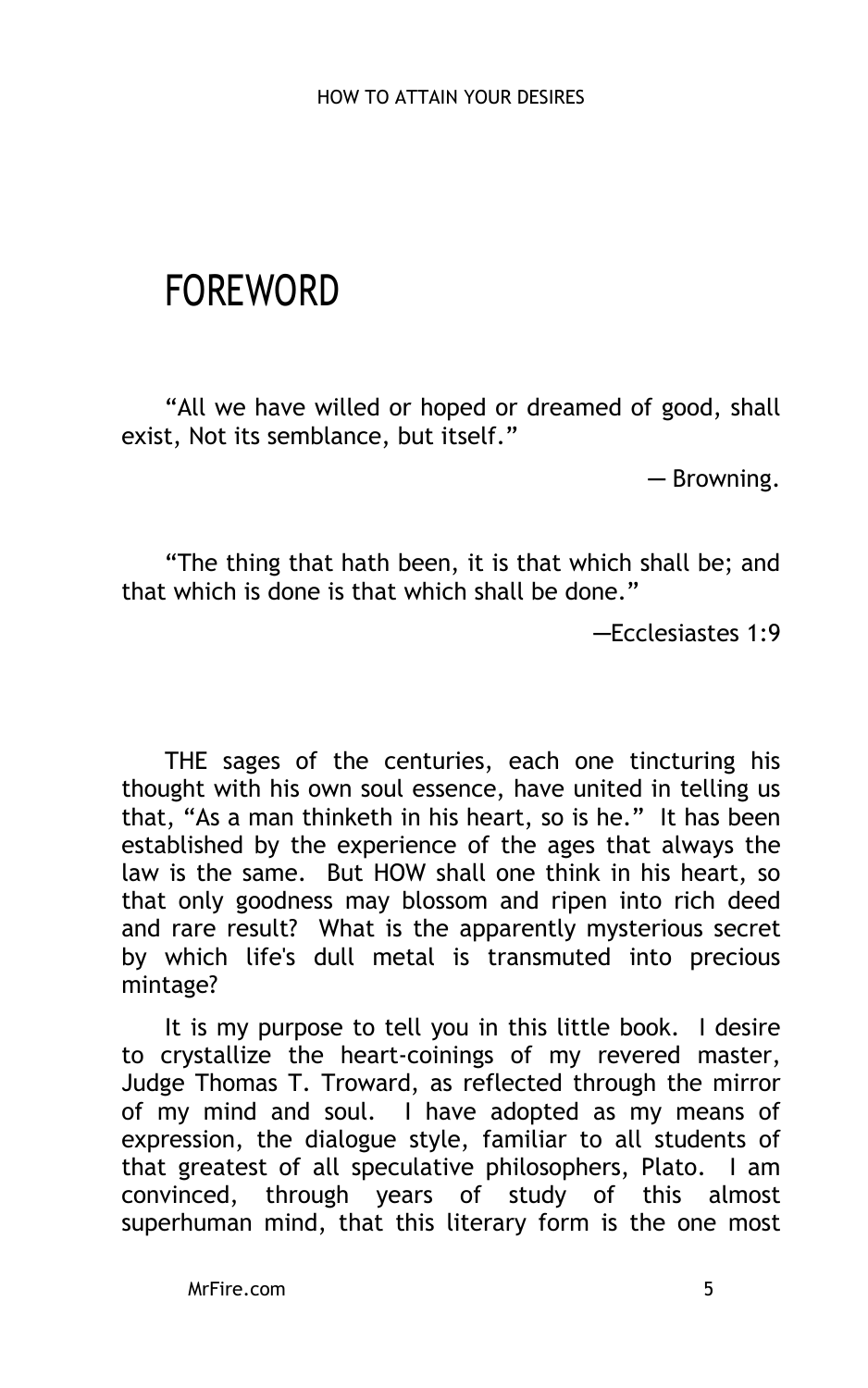nearly calculated to convey the most subtle shades of meaning, the richest depth of soul-sounding. I know that my readers will agree with me that if they will put themselves in my place, as students, and let me answer them as my master answered me, it will clarify their interest and intensify their joy in these lessons.

What I wish particularly to convey to you within these pages is the method of scientific right thinking, and to awaken in you the desire to try to use this method in order to form the habit of thinking ONLY the thoughts you wish to see crystallized in a worthy achievement or result. In addition, I want to direct your thoughts toward a better understanding of that Spirit of God, or Good, which points the way to the roseate dawn of a new civilization. The rapidity with which the ideas of man are changing causes humanity to realize that this new civilization is already manifesting itself through a clearer understanding of the relation between man and his Maker.

The epochal keynote of the present generation is that mind is the kingdom in which man reigns supreme. As the poet says, "A brute I might have been, but I would not sink i' the scale." In endeavoring to make conscious use of thought-power, causing it to produce desired material results, mankind is beginning to understand the indispensability of absolute control.

My chief idea in sending forth this message is to make it easier for you to live in hourly consciousness that you have been given dominion over every adverse circumstance and condition which may arise. The conscious use of the creative power of thought to protect and guide you, as well as to provide for you, is only attainable through understanding the "natural relations between mental action and material conditions."

Your reading of these lessons should be with a steadfast determination to think rationally and effectively on every word, in order that the full meaning of each thought may be thoroughly grasped and comprehended. Thought-power is the kingdom of God in us, always creating results in our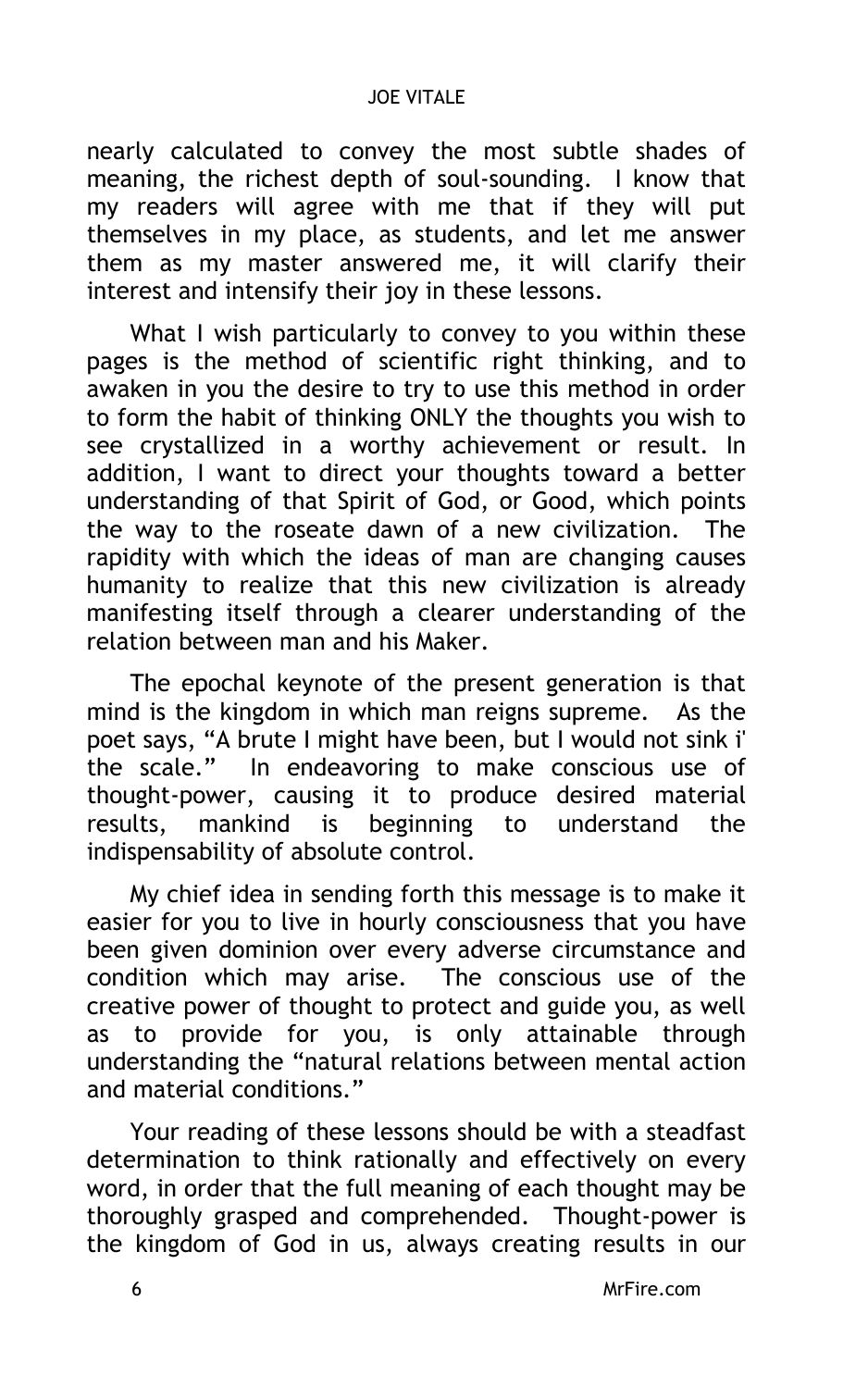physical forms corresponding to our normal sustained thought. As Troward has said, "Thought is the only action of the mind. By your habitual thoughts you create corresponding external physical conditions, because you thereby create the nucleus which attracts to itself its own correspondence, in due order, until the finished work is manifested on the material plane."

This is the principle upon which we shall proceed to work out a simple and rational basis of thought and action whereby we may bring into outer expression any desired goal. Let us work together to this end.

 $-$  G.B.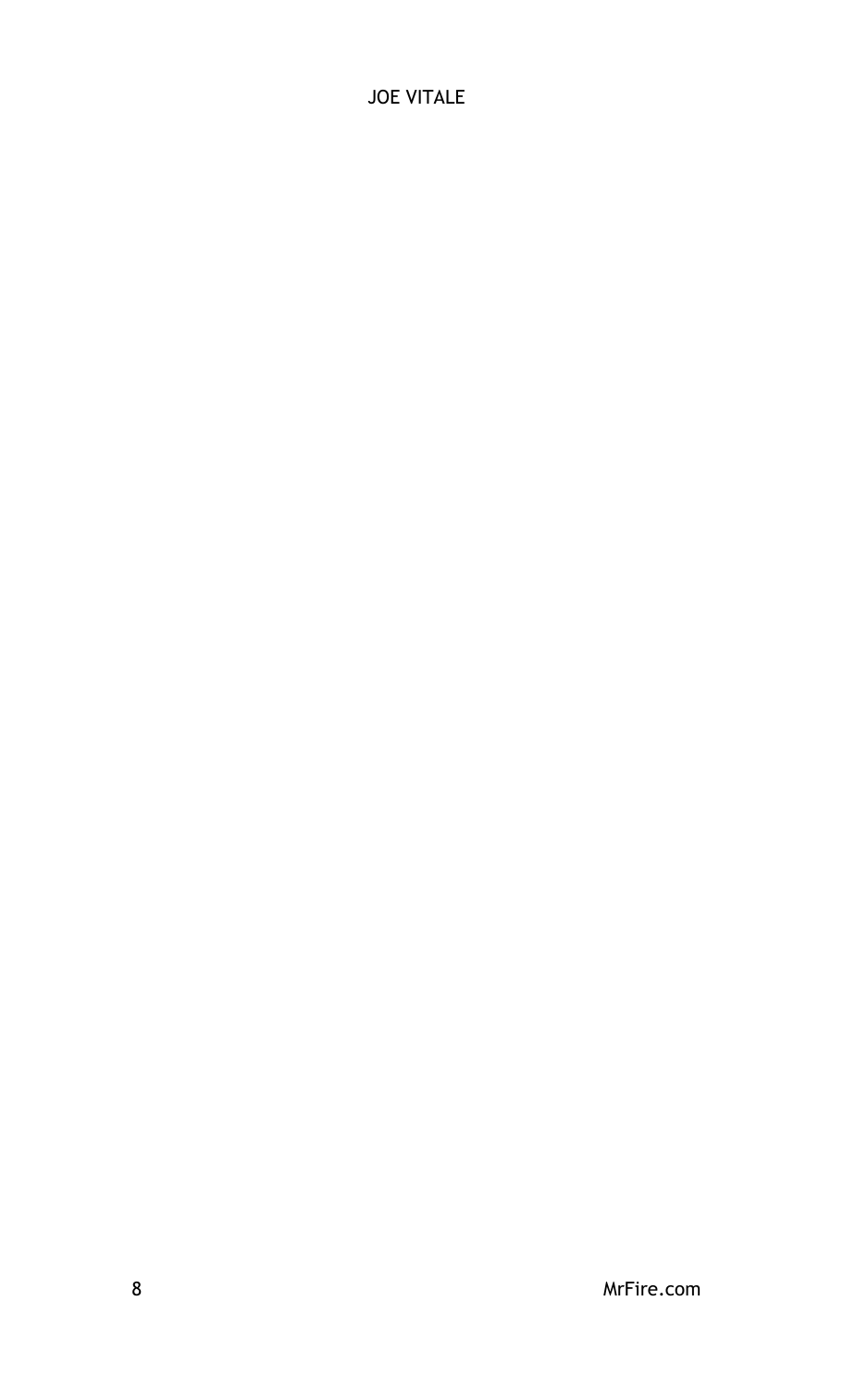# TROWARD–PHILOSOPHER AND SAGE

ONE of the really great minds and souls of modern times–and indeed of any time–was Thomas Troward, late Divisional Judge of the Punjab, India. Of his writings, the late William James of Harvard said, "Far and away the ablest statement of that psychology that I have ever met, beautiful in its sustained clearness of thought and style, a really classic statement." The *Boston Transcript* editorially stated, "The author reveals himself as easily the profoundest thinker we have ever met on this subject." The late Archdeacon Wilberforce, when writing to Troward, signed himself, "Your grateful pupil."

Responding to the many requests from Troward's friends and admirers for a more intimate glimpse of this great man, I am pleased to present to you a few phases of his daily life as I saw them while studying with him. These may be all the more interesting because of the fact that I enjoyed the unique privilege of being the only pupil to whom he ever gave personal instruction.

# THE EARLY LIFE OF A GENIUS

Thomas Troward was born in Ceylon, India, in the year 1847, of English parents and Huguenot ancestors. When quite a young boy he was sent to England to be educated at Burmshtead Grammar School, but was most unhappy there, as he could not fully adapt himself to the humdrum life of the English schoolboy. Later on, when he continued his education in the beautiful Isle of Jersey, its charm entered into his blood, and he was thoroughly contended there.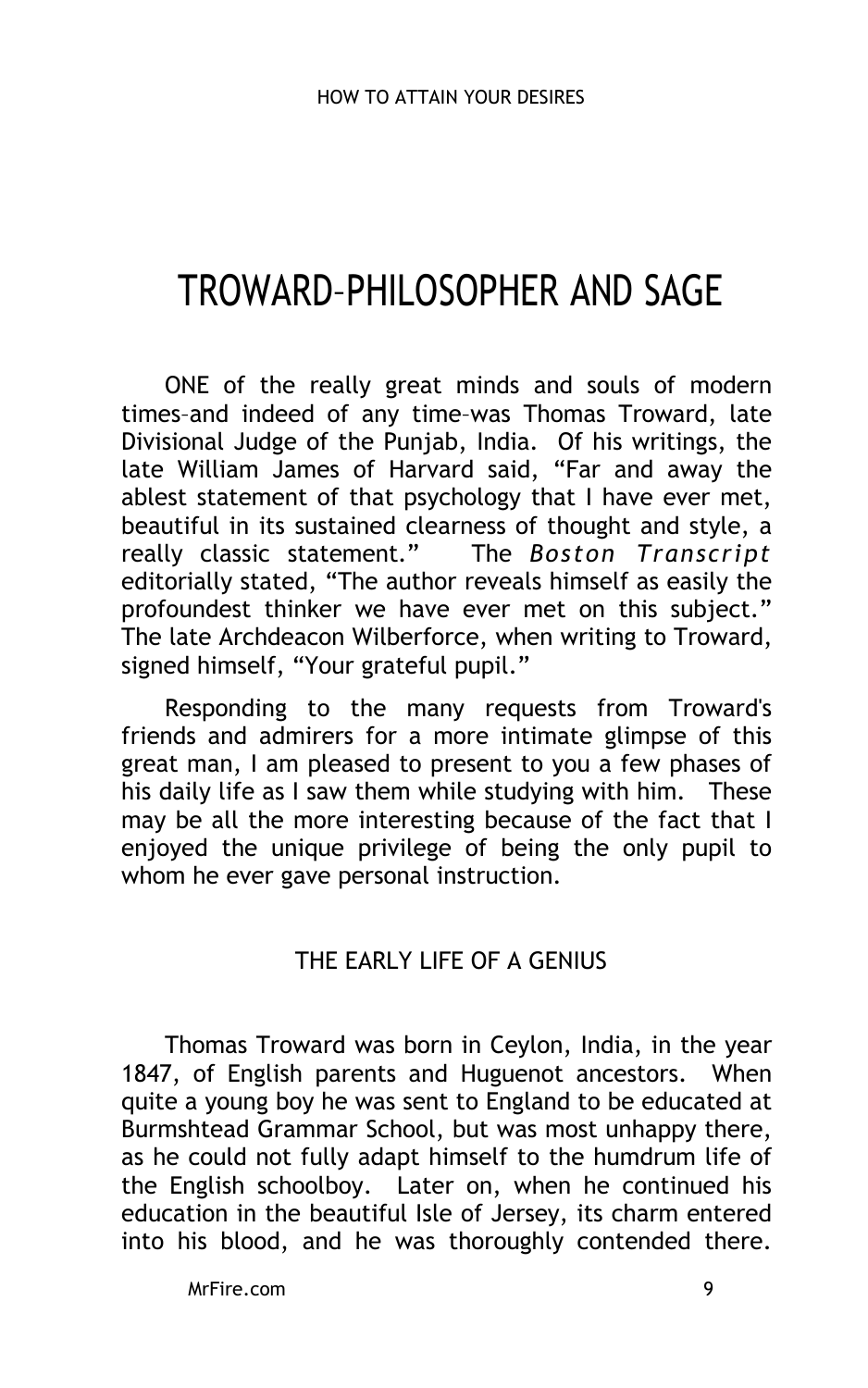Perhaps the old Huguenot strain in him found a congenial element in the semi-French environment of the college. At the early age of eighteen the natural bent of his mind began to assert itself, and he won the Helford College gold medal for literature.

When his studies were completed, Troward went up to London for the Indian Civil Service examination, a very stiff one, which he passed with high credit. He returned to India at the age of twenty-two in the capacity of Assistance Commissioner. An incident which occurred during the course of his examination foreshadowed the trend of the life that was to replace the regulation judicial career when the twenty-five years of service had expired.

# "YOUR HEAD IS NO COMMON ONE, YOUNG MAN"

One of the subjects, left for the end of the examination, was metaphysics. Troward was quite unprepared for this, having had no time for research and no knowledge of what books to read on the subject, so he meditated upon it in the early hours of the morning, and filled in the paper with his own speculations. The examiner, on reading it, was amazed, and asked, "What text-book did you use for this paper?"

"I had no test-book, sir." Troward answered. "I wrote it out of my head."

"Well, then, young man," was the examiner's comment, "your head is no common one, and if I am not mistaken, we shall hear from you again."

During Troward's career in India his official work kept him very busy. His recreation was often spent with canvas, paints and brushes. He was an artist of no mean ability, especially in marine subjects, and had won several prizes at art exhibits in England. He loved to study the tomes of sacred Indian lore, or the scriptures of the Hebrews and of other ancient peoples. While studying these profound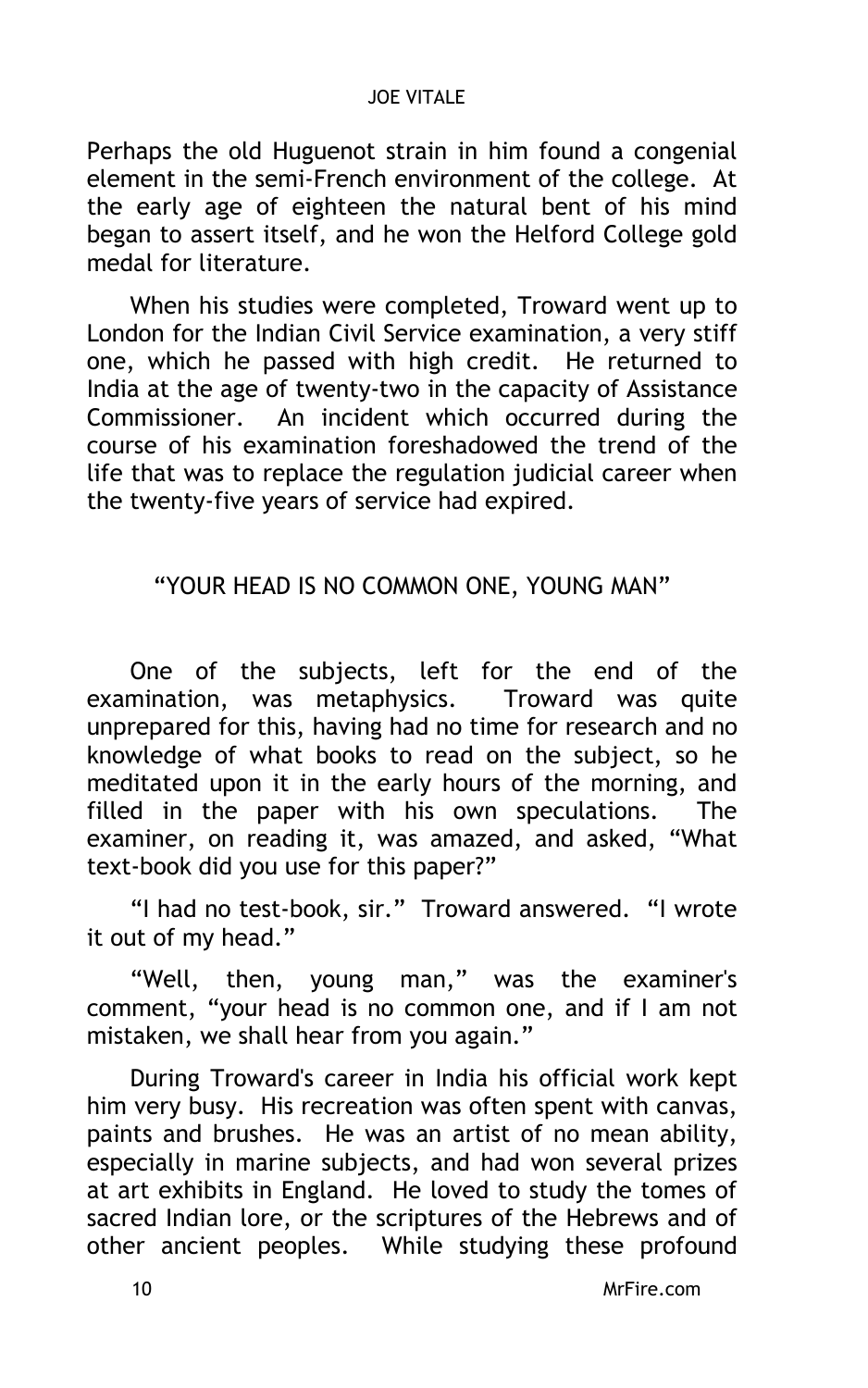subjects, there was unfolded to him, as in a vision, a system of philosophy which carried with it not only peace of mind, but also physical results in health and happiness.

When relieved of his burdensome official duties in the Indian Court, he returned to England, where a manuscript of some hundred folios slowly came into existence. At that time he had no knowledge of Mental Science, Christian Science, New Thought, or any of the "isms" of modern thought. His views were the result of solitary meditation and a deep study of the scriptures. The first edition of the now famous "Edinburgh Lectures" was published in 1904. It was received with the almost unanimous opinion that its value could not be overestimated, as was true of his subsequent volumes. "Bible Mystery and Bible Meaning" proved especially attractive to churchmen. His books, by sheer worth, have found their way almost all over the world. In the United States alone, more than 50,000 copies have been sold. Perhaps no one was more astonished at their warm reception that their simple-hearted, fun-loving author.

## AN INTIMATE DESCRIPTION

In physique Judge Troward was not the usual English type, but was more like a Frenchman, of medium stature, and not over five feet six or seven inches. He was dark complexioned, with small, bright eyes, a large nose, and a broad forehead. When I knew him, he had a drooping mustache sprinkled with grey. He had the bearing of a student and a thinker, as is indicated in his writings.

His manner was simple and natural, and he exemplified a spirit of moderation in all things. I never saw him impatient or heard him express an unkind word, and with his family he was always gentle and considerate. He seemed to depend entirely upon Mrs. Troward for the household management. Only in the intimacy of his home did he entirely reveal his charming geniality and radiating

MrFire.com 11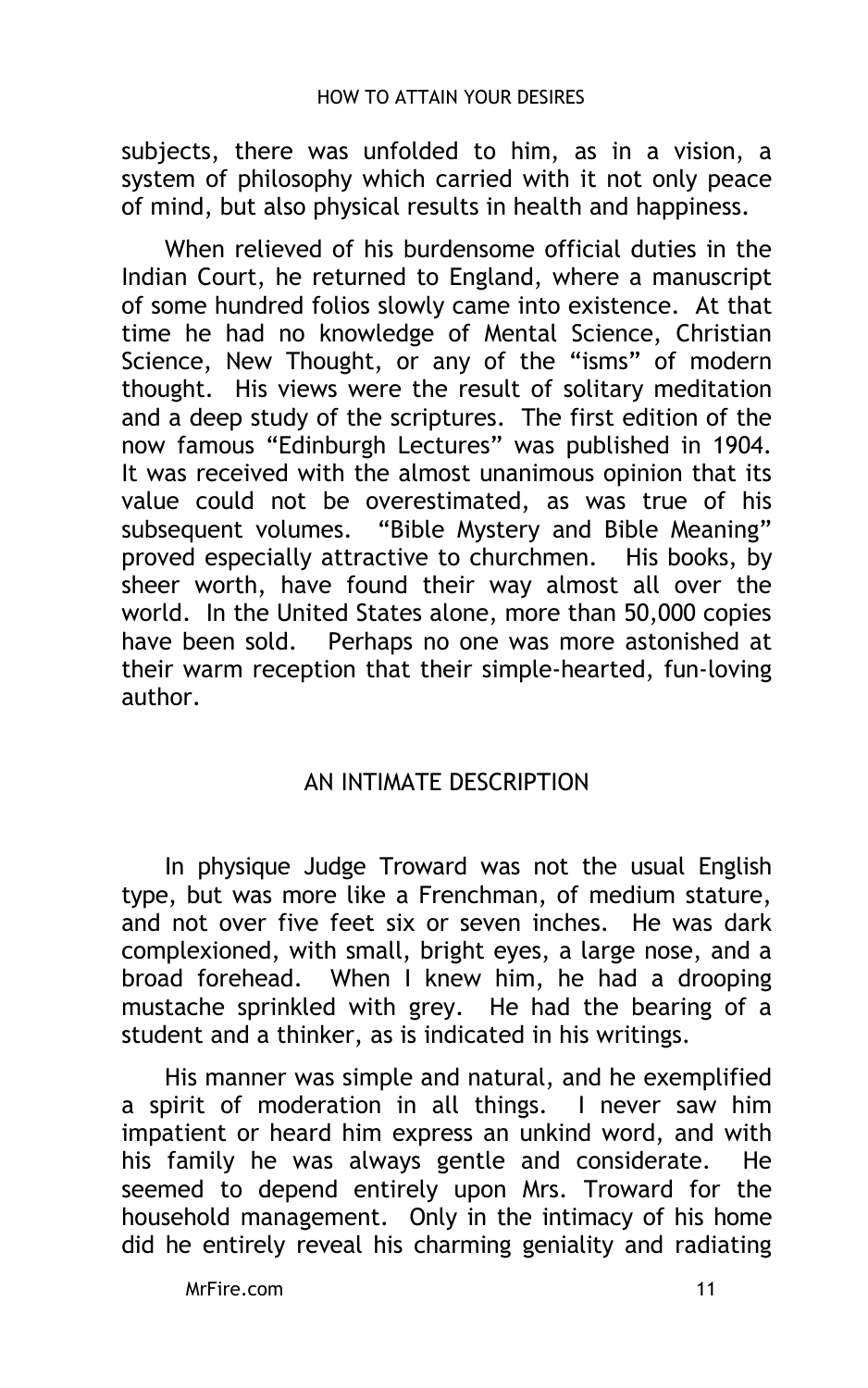friendship. His after-dinner manner was one of quiet levity and a twinkling humor. He would enter into the conversations or parlor games of the family with the spirit of a boy. He did not care for public amusements.

One evening, after an excellent dinner of soup, joint of lamb, vegetables, salad, dessert, and wine, he rolled a cigarette, and, to my great surprise, offered it to me with the query, "Do you smoke?" Receiving a negative reply, he began to smoke it himself. Noticing my poorly concealed expression of surprise, he remarked, "Why should you be shocked at anything which you can thank God for? I can thank God for one cigarette after, possibly a second, but never a third." After he had finished his smoke, his youngest daughter, Budeia, played the violin for us. I observed that he became completely absorbed in the beautiful harmony. He told me afterwards that, although he was intensely fond of listening to music, he was in no sense a musician.

Although Troward did not indulge in outdoor sports, he loved nature, and would sit for hours by the sea with his sketch-book, or tramp the lonely moors in solitary meditation. He said there were times when he obtained his best inspiration while walking in the open. He often invited me to go with him, although frequently he seemed to be unconscious of my presence, being entirely absorbed in his own thoughts.

# TRUTH FROM THE TRANCE

At times he would lapse into a trancelike swoon (his Maltese cat on the table by his side), the swoon sometimes lasting for hours. At such times the members of his family would take particular care not to disturb him. When he emerged from these lapses of the senses, he would write down the truths which had been revealed to him. Once he wrote on his memorandum pad, " 'I AM' is the word of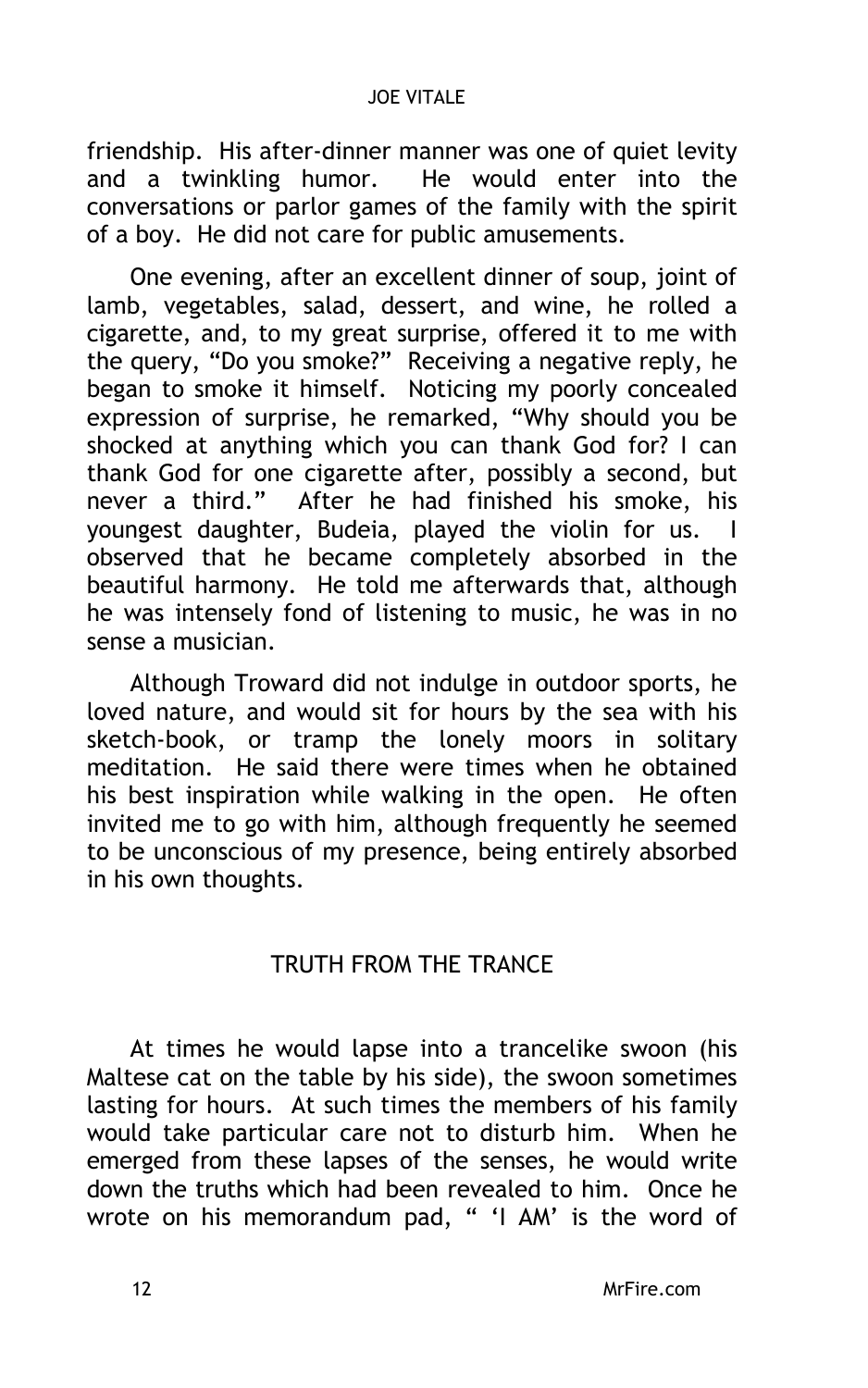power. If you think your thought is powerful, your thought is powerful."

It may be interesting to recall that such authorities as Barnett and the new American Encyclopedia, in their biography of Socrates, mention similar trancelike experiences of his. While serving in the Greek army, Socrates suddenly found his feet seemingly rooted to the earth, where he remained in a trance for twenty-four hours. He awakened with a spiritual knowledge that transformed his life, and, later, the lives of many others. The similarity of the life of this Athenian philosopher to that of Troward is that both relied chiefly upon intuition and common sense for their theory and system of living.

A difference between Troward's teaching and that of Christian Science is that he does not deny the existence of a material world. On the contrary, he teaches that *all physical existence is a concrete corresponding manifestation of the thought which gave it birth*. One is a complement of the other.

I once asked him how one could impart to others the deep truths which he taught. "By being them," he answered. "My motto is, 'Being, and not possessing, is the great joy of living.'"

# FOLLOWING A TRUSTED GUIDE

Judge Troward, although modest and retiring in his habits of speech and slow to express a personal opinion, was always willing to discuss any current subject, but extremely reticent and diffident about his own writings. Never, to my knowledge, did he mention them unless approached on the subject. As a teacher, he was positive, direct, and always impersonal.

When our lesson was given indoors, he always sat in a large morris chair, and, seeming not to be aware of my presence, he would think aloud. To follow his thought was

MrFire.com 13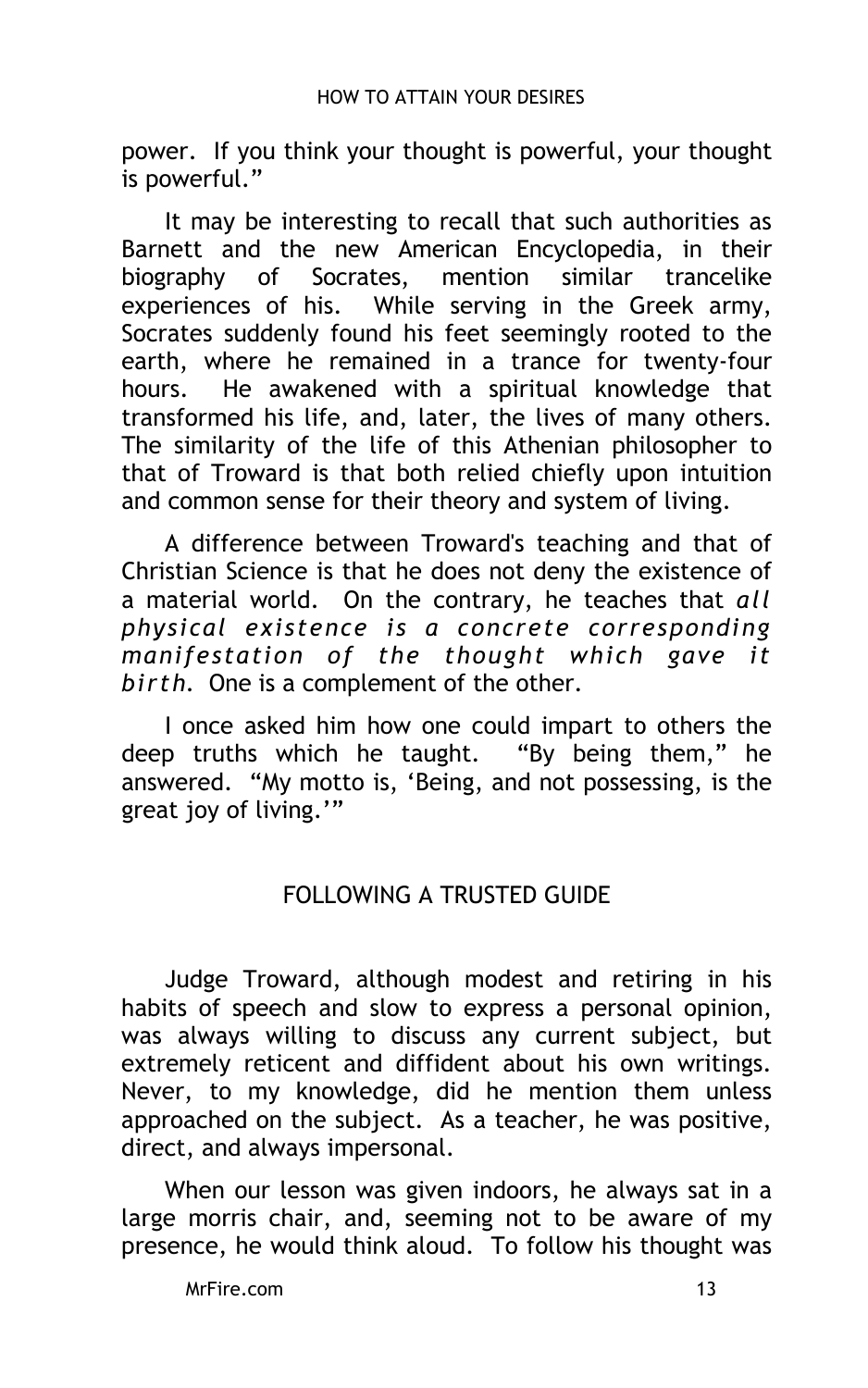like following a trusted guide through the most difficult places, the darkest and least explored regions of thought. As I followed, the personality of the man became obscure, and I was only conscious of the clear, commanding voice, and the light of the inward torch which he bore. It was beyond doubt quite natural that he who made so clear the true meaning of individuality should in his teaching betray little of the personal or emotional element.

After I had been carefully guided to the most comforting conclusions, in the same quiet, unassuming manner as in the beginning of our mental journey, my guide would gently remind me that he had given me a few suggestions which I might follow if I felt inclined, but which were offered only in the friendly spirit of a fellow-traveler. He always tried to impress upon me that every effort to accomplish mental control (which, in turn, meant control of circumstances) should be undertaken with absolute confidence of success.

The length of a lesson depended upon my ability to absorb what he was telling me. If he were convinced in fifteen or thirty minutes that I understood quite naturally the reason why, for example, "If a thing is true, there is a way in which it is true," that lesson was concluded. If it took me an hour or more to get into the spirit of his thought, the lesson was prolonged. At the end of a lesson he would quietly remark, "Never forget that 'seeking' has 'finding' as its correlative: 'knocking,' 'opening.'" With this reassuring statement, he would light his lantern and step into the denseness of the night to walk three miles to his home.

#### A HOME-LOVING PHILOSOPHER

Being a home-loving man, Troward delighted in his flower garden, and in the intimacy of his home, which he had provided with every comfort. He particularly enjoyed the seclusion of his studio and his study, which were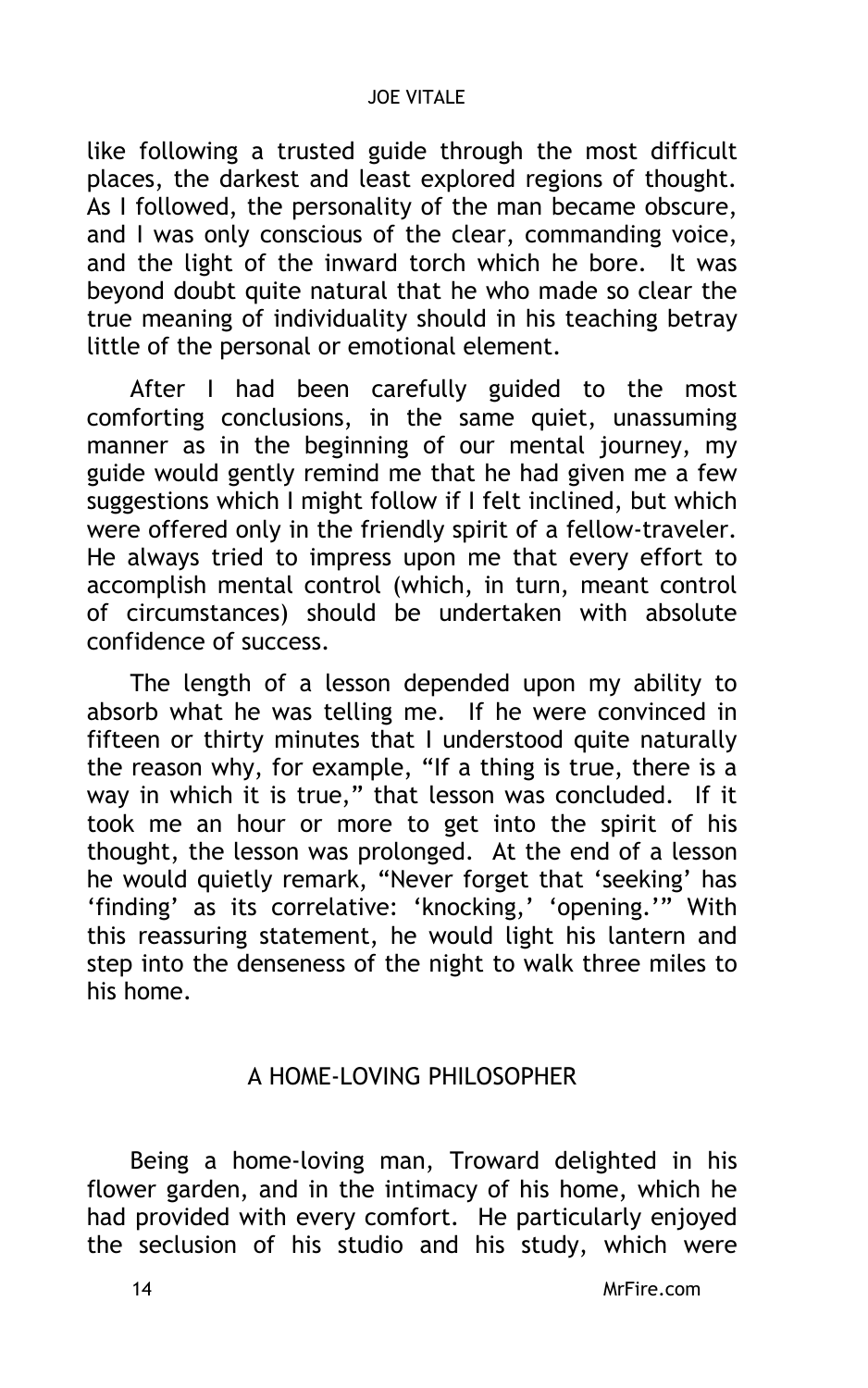arranged to meet his personal needs and moods. His studio was in the most remote part of the house, and here he would spend hours of relaxation with canvas and paints. His study, however, was on the ground floor, and to it he would retire for meditation and research, usually in the early hours of the morning. He rarely worked at night.

He had spent the greater part of the day he died sketching out of doors. When he did not join his family at the dinner hour, Mrs. Troward went in search of him. She found him in his studio, fully dressed, lying on the sofa in a state of physical collapse. About an hour later he passed away. The doctor said that death was caused by hemorrhage of the brain. I am sure that Troward would have said, "I am simply passing from the limited to the unlimited." He died on May 16th, 1916, in his sixty-ninth year, on the same day that Archdeacon Wilberforce was laid at rest in Westminster Abbey. It was no ordinary link that bound these two men, as you will note in the reproduction of the letter which follows, Troward's last letter to me.

Thomas Troward regarded death very much as he would regard traveling from one country to another. He remarked to me several times, that he was interested in the life beyond and was ready to go. His only concern seemed to be the sorrow that it would cause his wife and family. When the time came, his going was exactly what he would have wished it to be.

I hope that these few intimate touches will give to Troward's friends and admirers the information they desire concerning him. I will add a more personal touch for you by presenting herein one of his first letters to me with facsimile of his handwriting.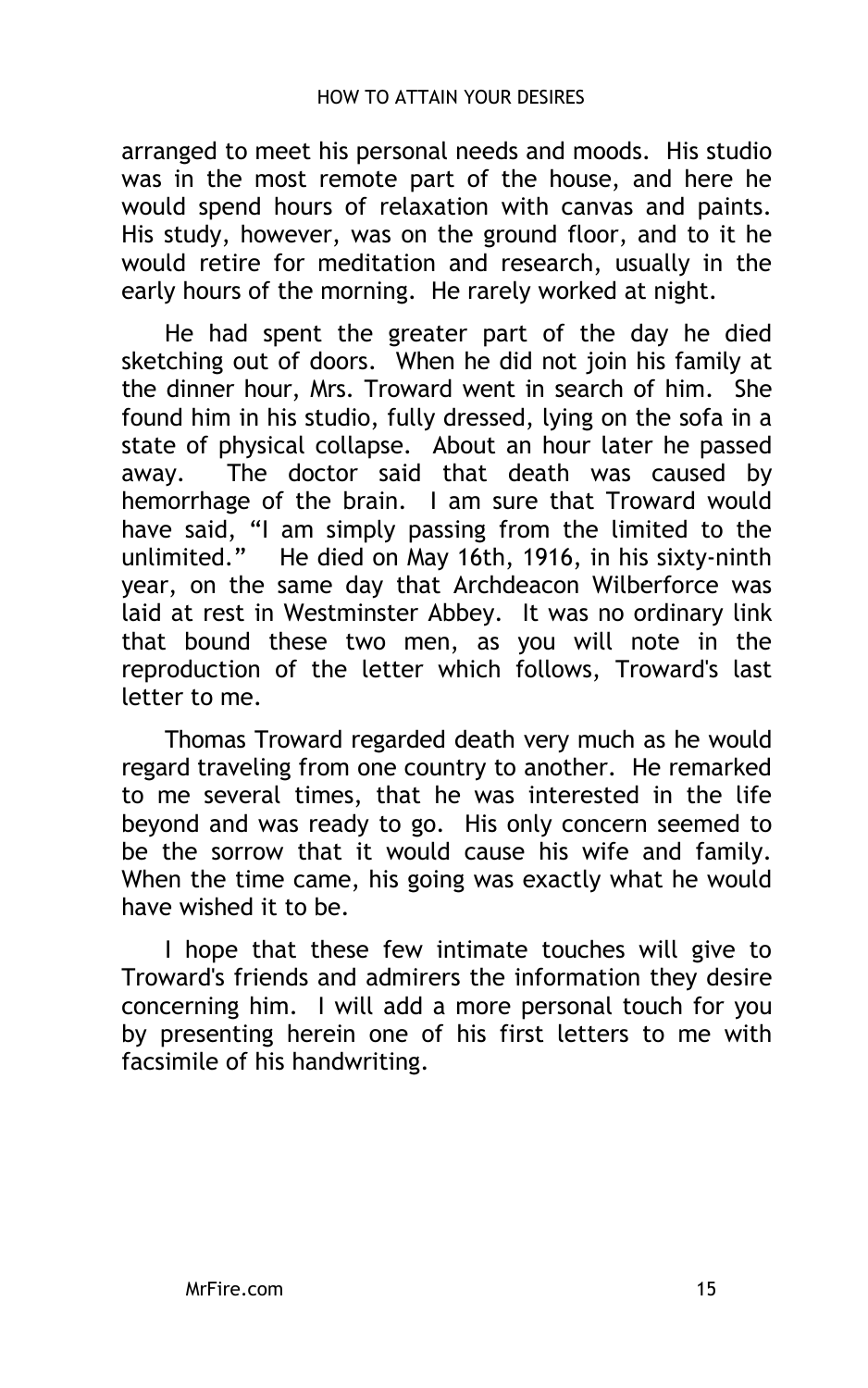31 Stanwick Rd., West Kensington, 8th Nov. 1912

## DEAR MRS. SWINK,

I think I had better write you a few lines with regard to your proposed studies with me as I should be sorry for you to be under any misapprehension and so to suffer any disappointment.

I have studied the subject now for several years, and have a general acquaintance with the leading features of most of the systems which unfortunately occupy attention in many circles at the present time, such as Theosophy, the Tarot, the Kabala, and the like, and I have no hesitation in saying that to the best of my judgment all sorts and descriptions of so-called occult study are in direct opposition to the real Life-giving Truth; and therefore you must not expect any teaching on such lines as these. We hear a great deal in these days about "Initiation"; but, believe me, the more you try to become a so-called "Initiate" the further you will put yourself from *Living Life*. I speak after many years of careful study and consideration when I say that the Bible and its Revelation of Christ is the one thing really worth studying, and that is a subject large enough in all conscience, embracing as it does our outward life of everyday concerns, and also the inner springs of our life and all that we can in general terms conceive of the life in the unseen after putting off the body at death.

You have expressed a very great degree of confidence in my teaching, and if your confidence is such that you wish, as you say, to put yourself entirely under my guidance I can only accept it as a very serious responsibility, and should have to ask you to exhibit that confidence by refusing to look into such so-called "mysteries" as I would forbid you to look into. I am speaking from experience; but the result will be that much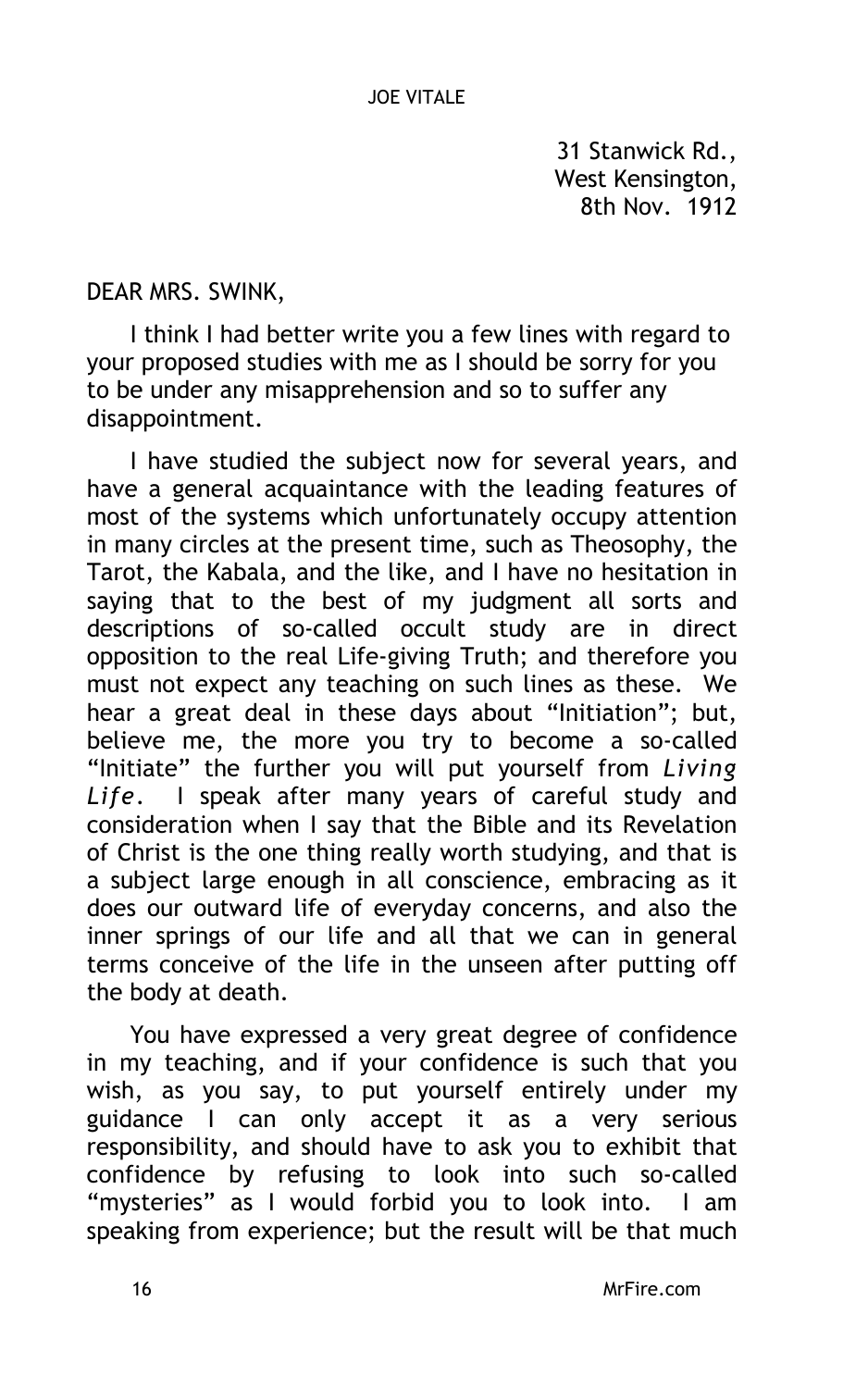of my teaching will appear to be very simple, perhaps to some extent dogmatic, and you will say you had heard much of it before. Faith in God, Prayer and Worship, Approach to the Father through Christ—all this is *in a certain sense* familiar to you; and all I can hope to do is perhaps to throw a little more light on these subjects, so that they become to you, not merely traditional words, but *present living facts*. I have been thus explicit, as I do not want you to have any disappointment; and also I should say that our so-called "studies" will be only friendly conversations at such times as we can fit them in, either you coming to our house or I to yours as may be most convenient at the time. Also I will lend you some books which will be helpful, but they are very few and in no sense "occult."

Now if all this falls in with your own ideas, we shall, I am sure, be very glad to see you at Ruan Minor, and you will find that the residents there, though few, are very friendly and the neighbourhood is pretty. But on the other hand if you feel that you want some other sort of learning, do not mind saying so; only you will never find any substitute for Christ.

I trust you will not mind my writing to you like this, but I don't want you to come all the way down to Cornwall and then be disappointed.

With kind regards

Yours sincerely,

(Signed) T. TROWARD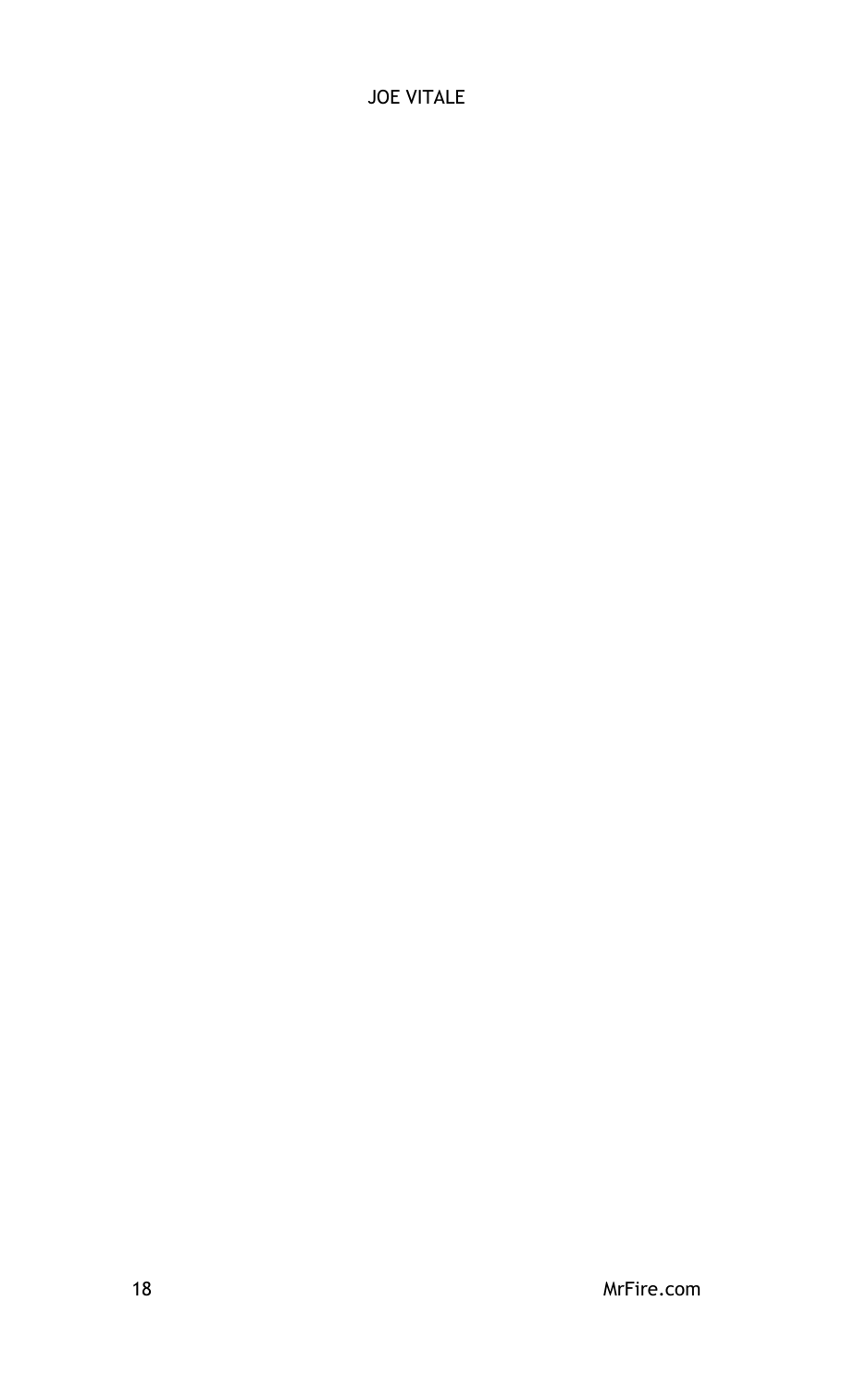# **ATTAINING YOUR DESIRES**

# AS TOLD BY

THE SAGE TO HIS PUPIL

THE SAGE: T. Troward's philosophy as taught to his only personal pupil, Genevieve Behrend.

THE PUPIL: Humanity at large.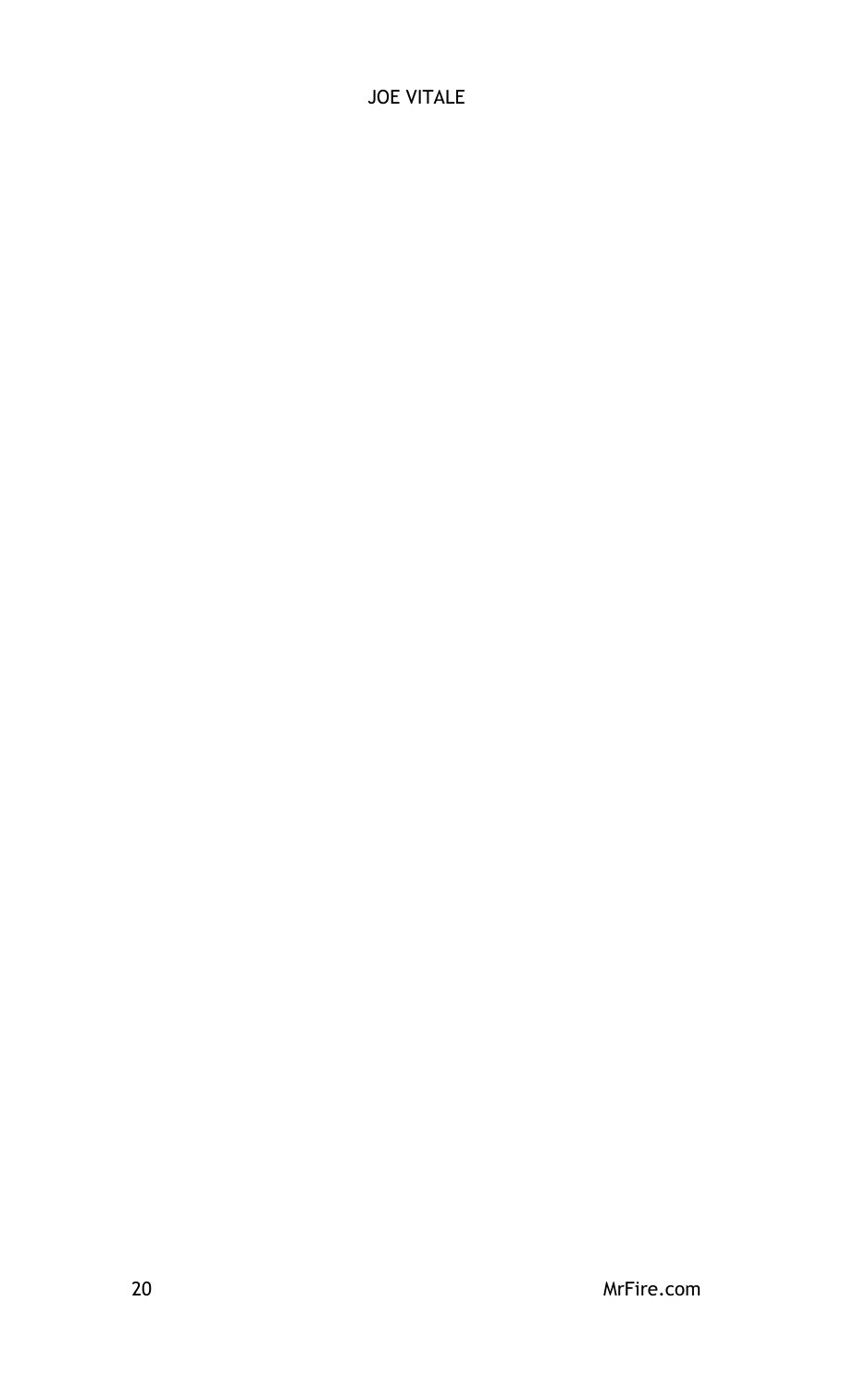# LESSON I: INTERPRETING THE WORD

FEELING that an explanation of some of the words employed in an unusual way in these lessons may be helpful to the student, I herein offer a list of such words, together with my interpretation and references from Troward.

## *Absolute*

"That which is free from limit, restriction, or qualification." (Webster.) "An idea from which the elements of time and space are entirely absent." (Troward.)

Example: Thinking in the absolute would be simply dwelling upon the intrinsic qualities of love without reference to whom you love or the various forms through which love expresses itself.

Mind is absolute because of its self-reaction.

## *Being*

Life, that unformed power of life which controls circumstances and conditions. Read Troward's "Bible Meaning and Bible Mystery," pages 77-79.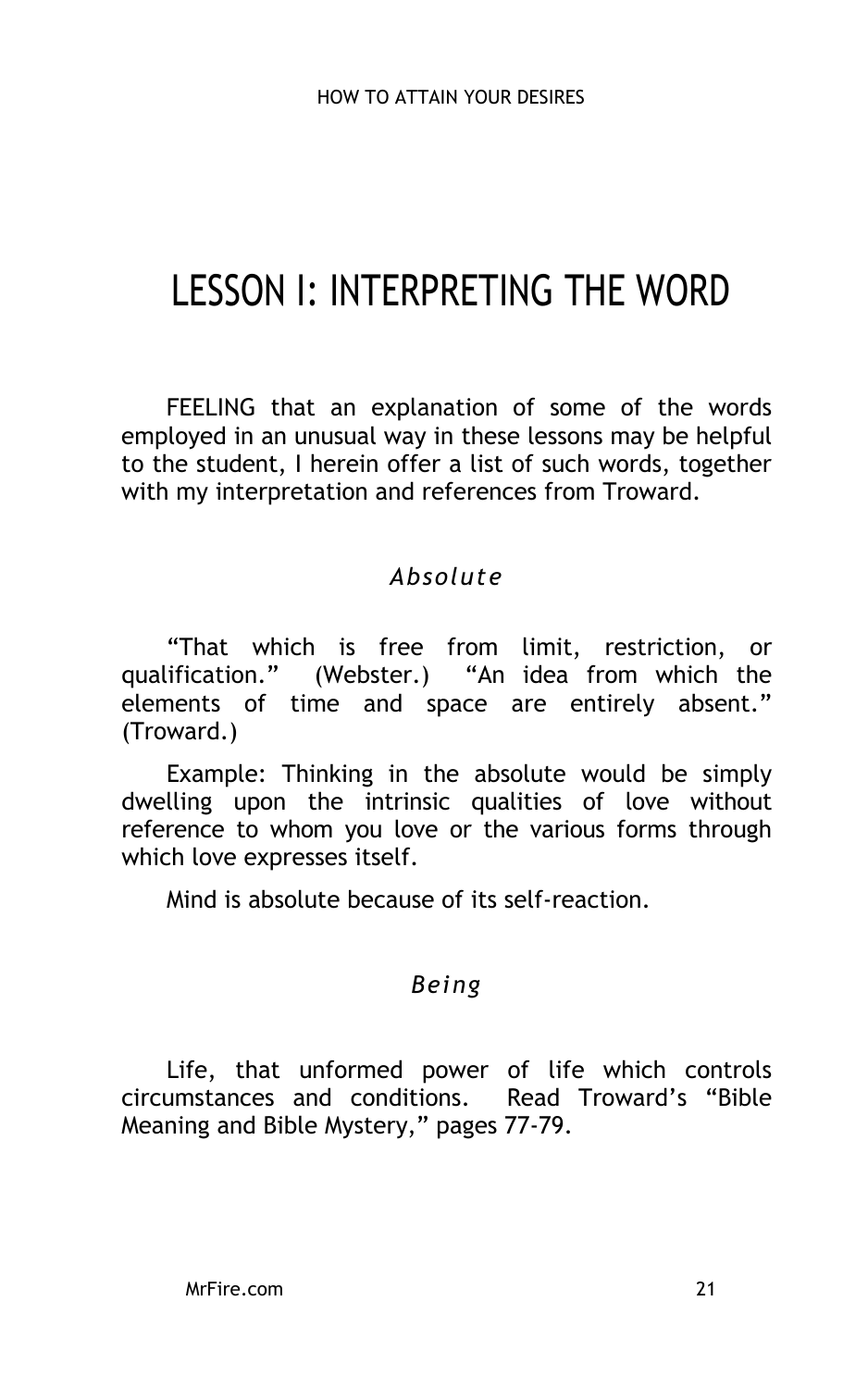# *Belief*

A certain quality in the creative power of thought, which manifests on the external plane in exact correspondence to the quality of belief entertained. If you believe that your body is subject to disease, then the creative power of the thought of disease results in a diseased body. Read Troward's "Edinburgh Lectures of Mental Science," page 14.

## *Body*

The instrument through which thoughts and feelings are expressed. The envelope of the soul.

### *Brain*

The instrument through and in which the action of the Universal Parent Mind expresses itself in specific form as individual thoughts. Brain is not the mind, but the mind's instrument.

### *Christ*

A state of consciousness which is altogether good, and a quality of feeling which manifests in physical form. The most perfect spiritual concept.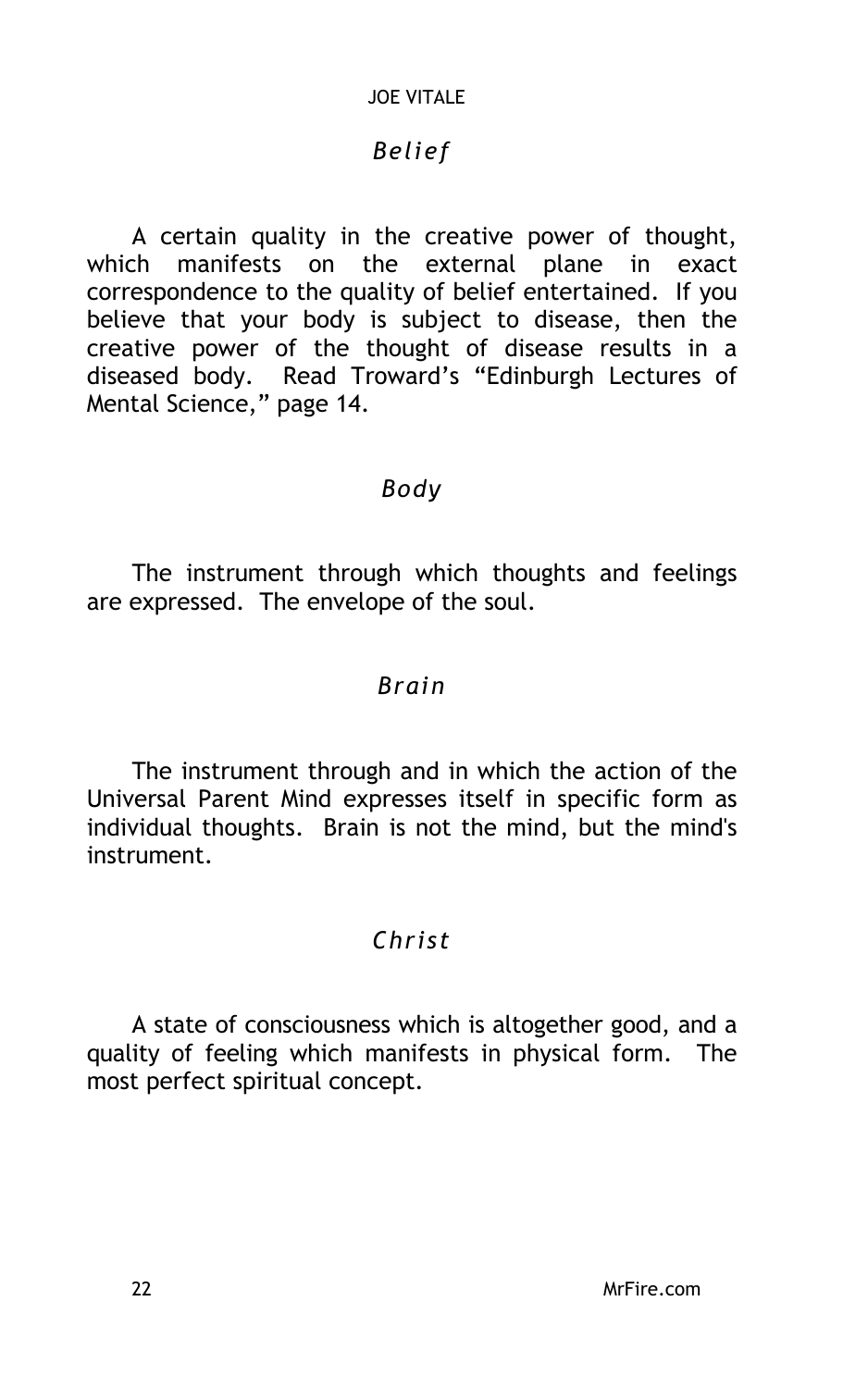## *Circumstances*

The outward effect which corresponds to the inward tendency of thought.

## *Conception*

William James says ". . . denotes neither the mental state nor what the mental state signifies, but the relation between the two."

## *Concentration*

"Bringing the mind into a condition of equilibrium which enables us to consciously direct the flow of spirit to a definite, recognized purpose and then carefully to guard our thoughts from inducing a flow in the opposite direction."—"Edinburgh Lectures on Mental Science," page 88. (Troward.)

# *Conditions*

The result of mental tendencies. Harmonious thought produces harmonious physical and material conditions, which still further react to sweeten thought.

## *Consciousness*

Activity of mind which enables it to distinguish itself from the physical form in which it manifests.

MrFire.com 23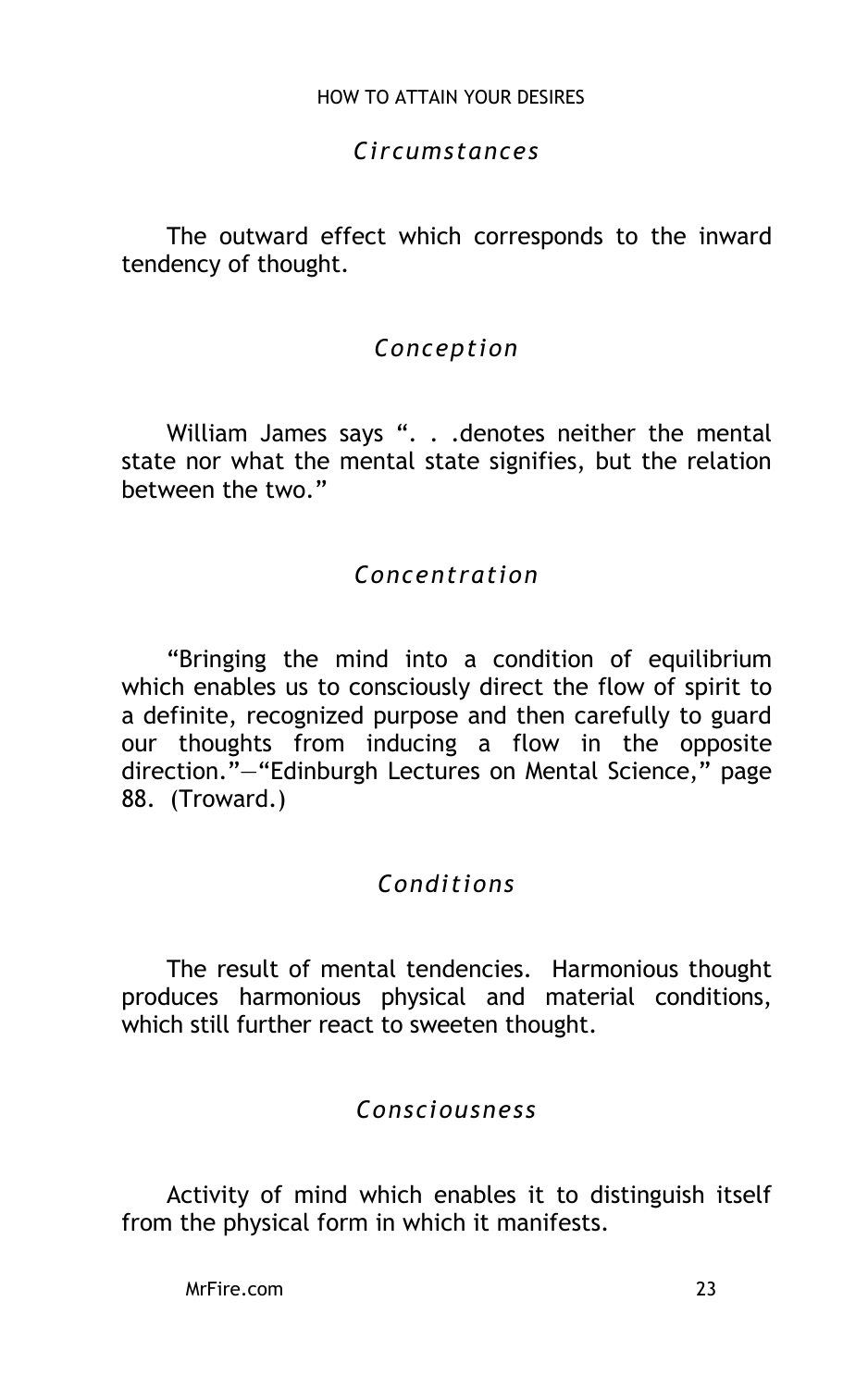# *Create*

To bring into existence. Thought is creative, because it always brings into physical or objective existence forms which correspond to itself.

## *Death*

Absence of life. Loss of consciousness, with no capacity to regain it. Example: If a thought has been absolutely eliminated from the consciousness and cannot be recalled, it is dead to you.

# *Faith*

"The divine promises and individual faith are correlations." Combine them, and there is no limit to what you can do through the creative power in this quality of thought.

"Essential thought. Therefore every call to have faith in God is a call to have faith in the power of your own thought about God." (Troward)

A confident expectant attitude of mind. Such a mental attitude renders your mind receptive to the creative action of the spirit of life. Have faith in the force of your own thought. You have many times experienced what it will do. Jesus' statement, "Have faith in God and nothing shall be impossible unto you," is not a mere figure of speech; it is a scientific fact, simply stated. Your individual thought is the specialized working of the creative power of life. (All Life.)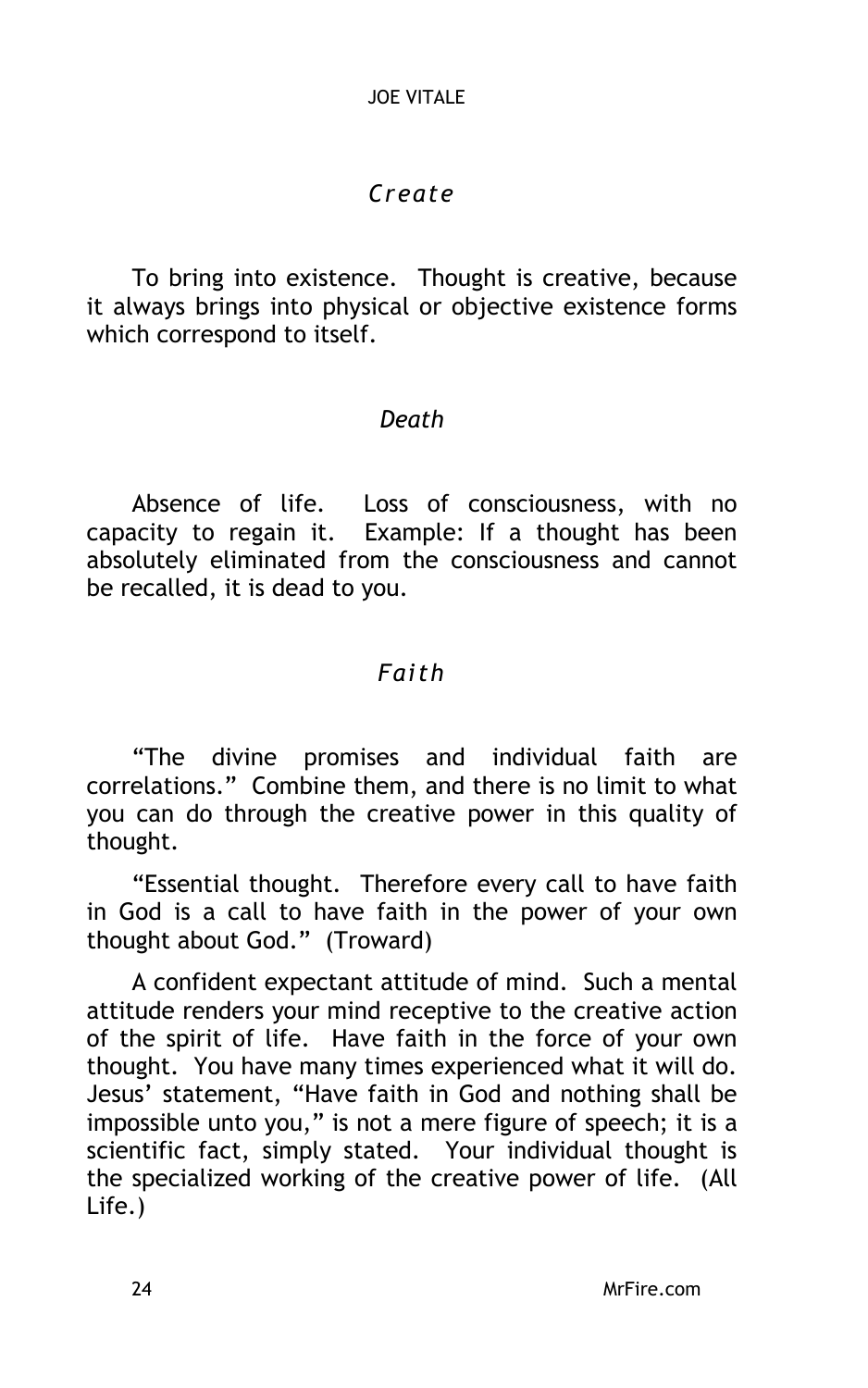# *Intelligence*

The Universal Infinite Mind. The highest intelligence is that mind which understands itself as the instrument through which the Intelligence which brought it into existence operates.

## *Love*

Universal Life and Universal Law are one.

The law of your being (your life) is that you are made in the image of God (the Creative Power which brought you into existence) because you are God's very self specialized.

The law of your life is that your mind is "the individualization of Universal Mind at the state of selfevolution in which your mind attains the capacity for reasoning from the seen to the unseen and thus penetrating behind the veil of outward appearance. So because of the reproduction of the divine creative faculty in yourself, your mental states or modes of thought are bound to externalize themselves in your body and in your circumstances." (Troward.)

## *Spirit*

It is impossible to analyze the nature of Spirit (or Life), but we can realize that whatever else Spirit may be, it is a self-creating power which acts and reacts upon itself, reproducing itself in inconceivable forms from the cosmos to man. (Just as your mind acts and reacts upon itself when you are memorizing.)

Origin of all visible things.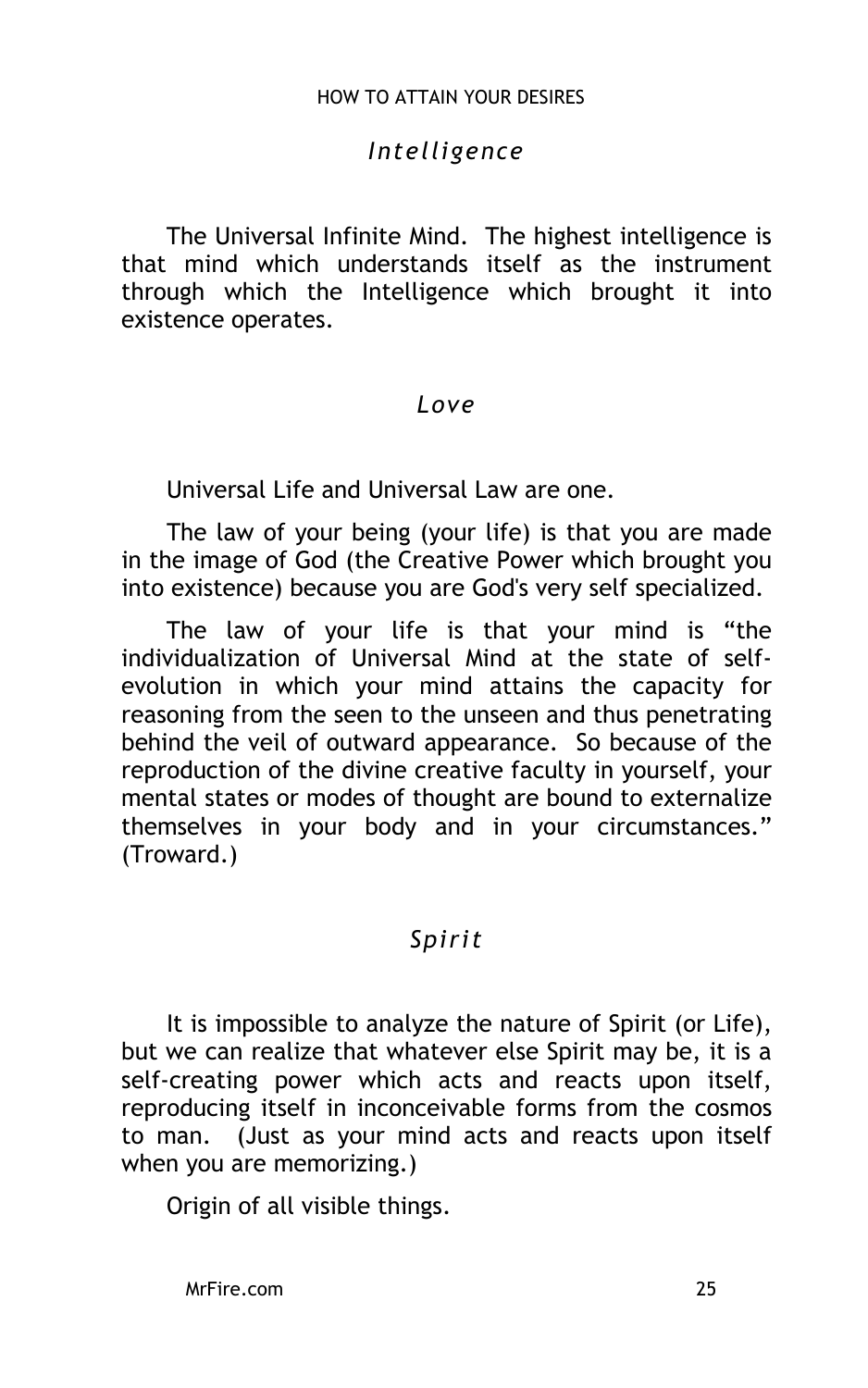As it is independent of time and space, it must be pure thought, the embodiment of stored consciousness.

A self-acting and self-reacting non-physical creative power or force. Its action can only be *thought*, because thought is the only conceivable non-physical action.

# *Thought*

The specialized action of the original, creative Spirit or Mind.

# *Truth*

That which lives in you is truth to you.

# *Visualizing*

Inward or mental vision. (Visioning). Life's creating power taking particular form. The act of producing in your mind the picture of any contemplated idea.

# *Word*

Your individual thought is the specialized word or action of the originating mind-power itself.

"That which starts the etheric vibration of life moving in a special direction," corresponding to the word, which originates special movement.

"The seed which gives rise to the thing." Plant your word-seed in the Subjective Mind of the universe, and you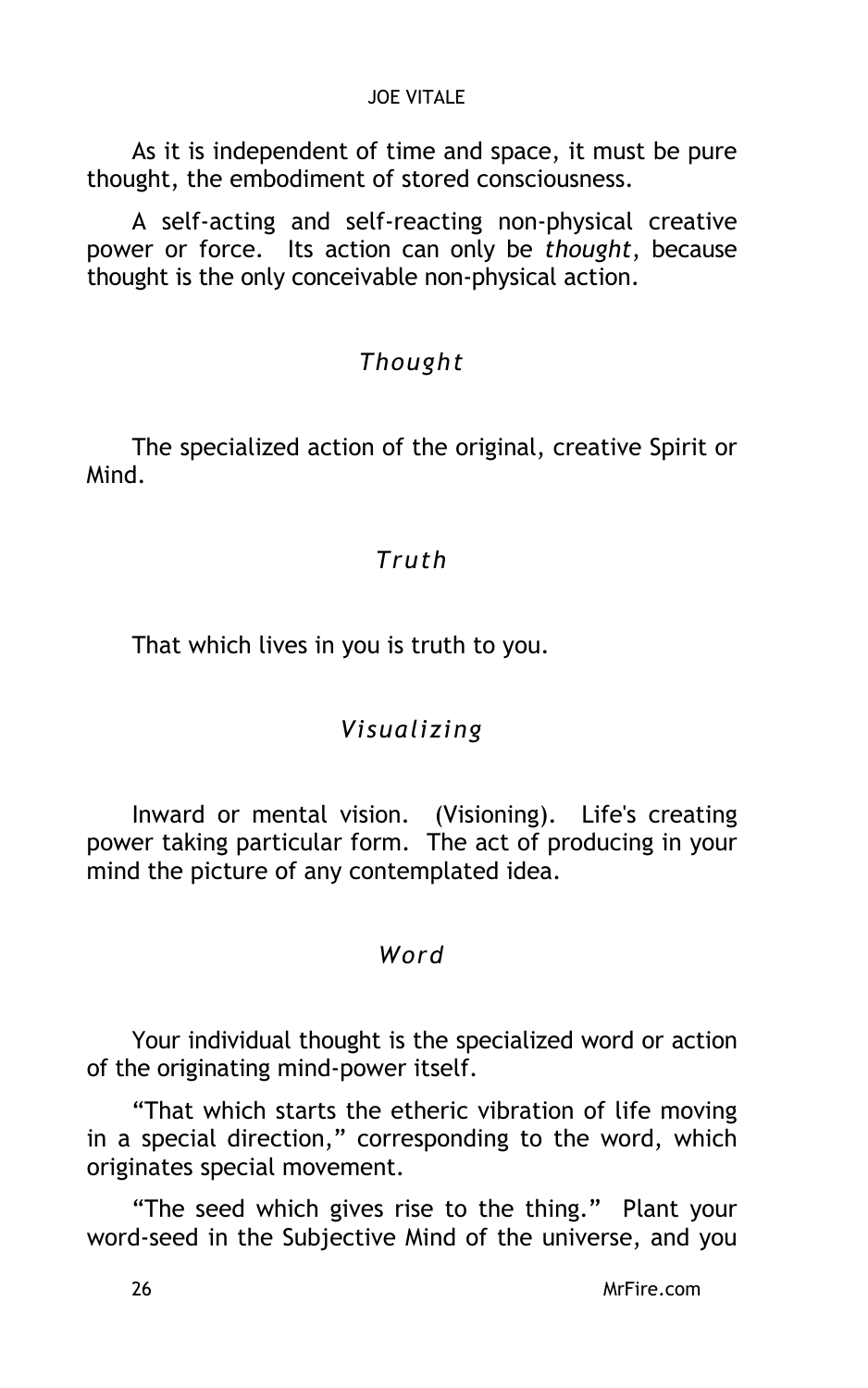are sure to receive a corresponding thing, just as truly as poppy seed produces poppies.

Faith gives substance to things unseen. (The unseen word or thought.)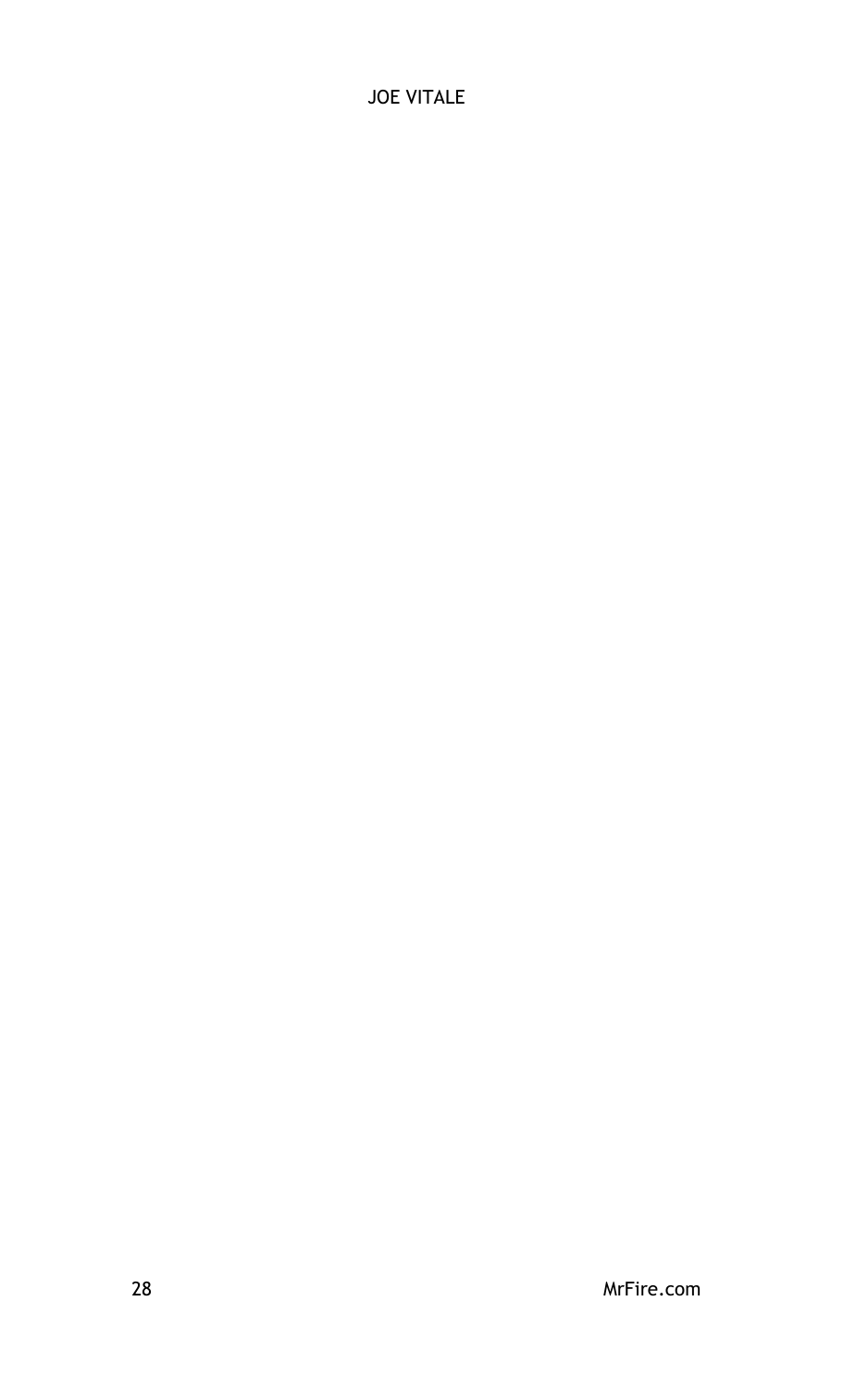# LESSON II: HOW TO GET WHAT YOU WANT

"Ye shall know the truth and the truth shall make you free."—*St. John 8:32.*

SAGE: If a thing is true, there is a *definite* way in which it is true. And the truest thing in Life is that it contains inherent within itself absolute joy and liberty of mind, body, and affairs.

PUPIL: Do you mean that my understanding of Life's laws can give me the realization of perfect liberty in my individual life?

SAGE: Yes, providing you do not make the common error of judging everything from a material standpoint only. Recent research in physical science has established the fact that there is enough power in a lump of clay to destroy a city. All the average mind is able to see is the inert clay, whereas, in reality, it is the physical instrument which contains the invisible power.

PUPIL: Then when I understand the law of vibration, I can get anything I want; achieve anything I desire?

SAGE: Life fills all space, and through the understanding and use of Life's laws, you can give direction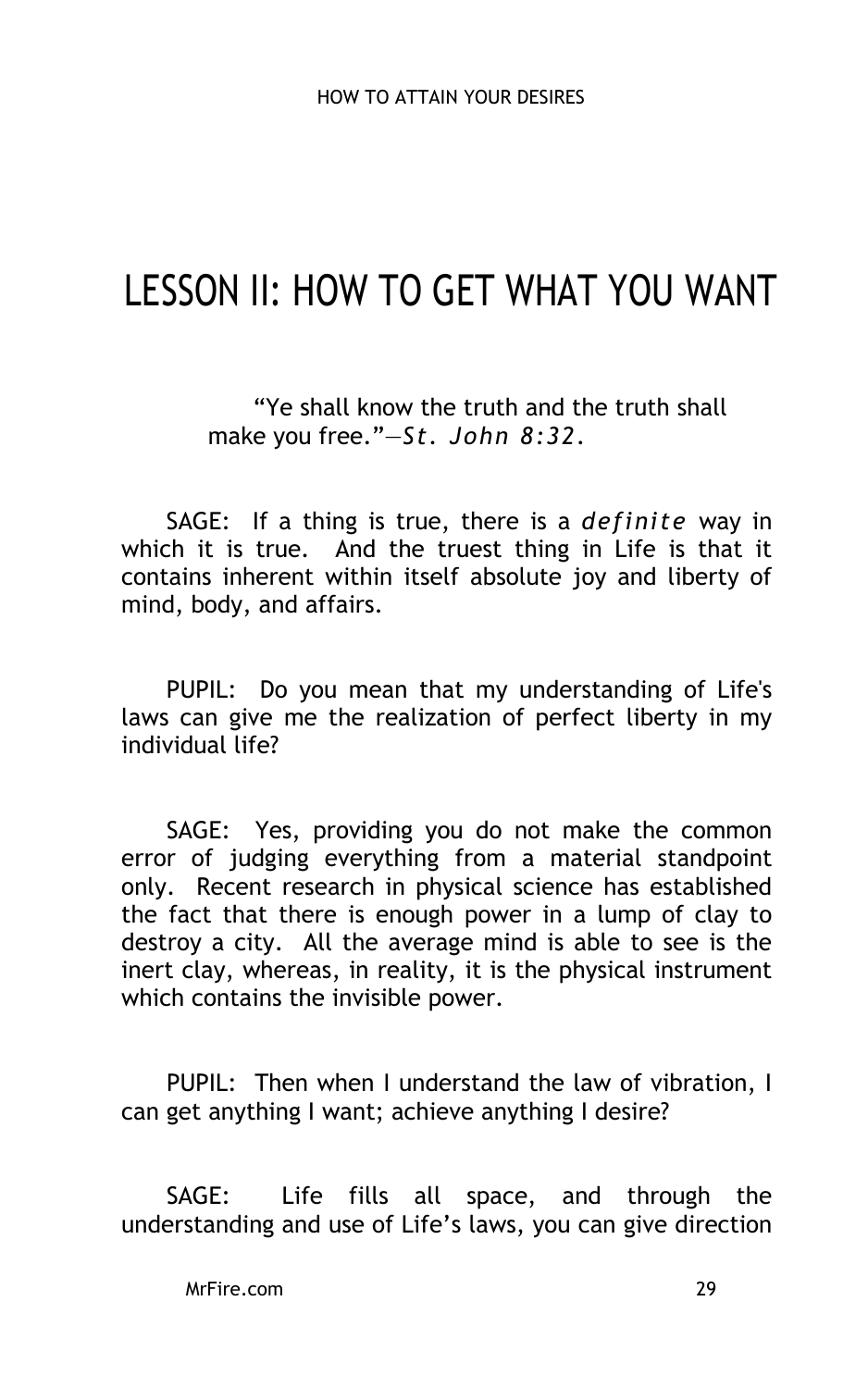to a particular quality of creative force, which, if held in place by the will, is absolutely certain to reproduce in a corresponding physical form. What every human being wants is more liberty and more joy in life. From whatever angle you study the subject of Life, you will find that degrees of livingness and liberty are invariably manifested by varying degrees of intelligence. What you would term inanimate life represents the lower forms of intelligence; in plant life you recognize a higher degree of intelligence. To illustrate this, look at a flower. Is it not beautiful? Does it not prove to you the indisputable presence of a Great Intelligence which is expressing itself as beauty, form, and color, and, above all, joy?

PUPIL: Yes.

SAGE: Still you will not find it difficult to recognize in the animal kingdom a quality of Life and Intelligence which is greatly in advance of that manifested in the flower. Then the intelligence which expresses itself in the mind of man as the power of initiative and selection is the highest expression of Intelligent Life. Thus you see that the inanimate, the plant, the animal, and the human all represent the same Universal Life, the only difference being in the varying degrees of intelligence. For example: You are expressing a very high degree of intelligence in desiring to understand the laws of Life. When you have discovered some part of these laws, you will ascend the scale of intelligence as you make practical application of your discoveries. Another example: Two men leave college with the same degrees and situated very similarly relative to social and financial position. Both study the laws of Mind; both are obliged to struggle. One, by making a great mental effort, keeps mentally above the discouraging conditions, and finally comes into a smooth road, while the other one becomes disheartened and ill, barely eking out a miserable existence. You can readily see where the higher form of intelligence was manifested in these two cases.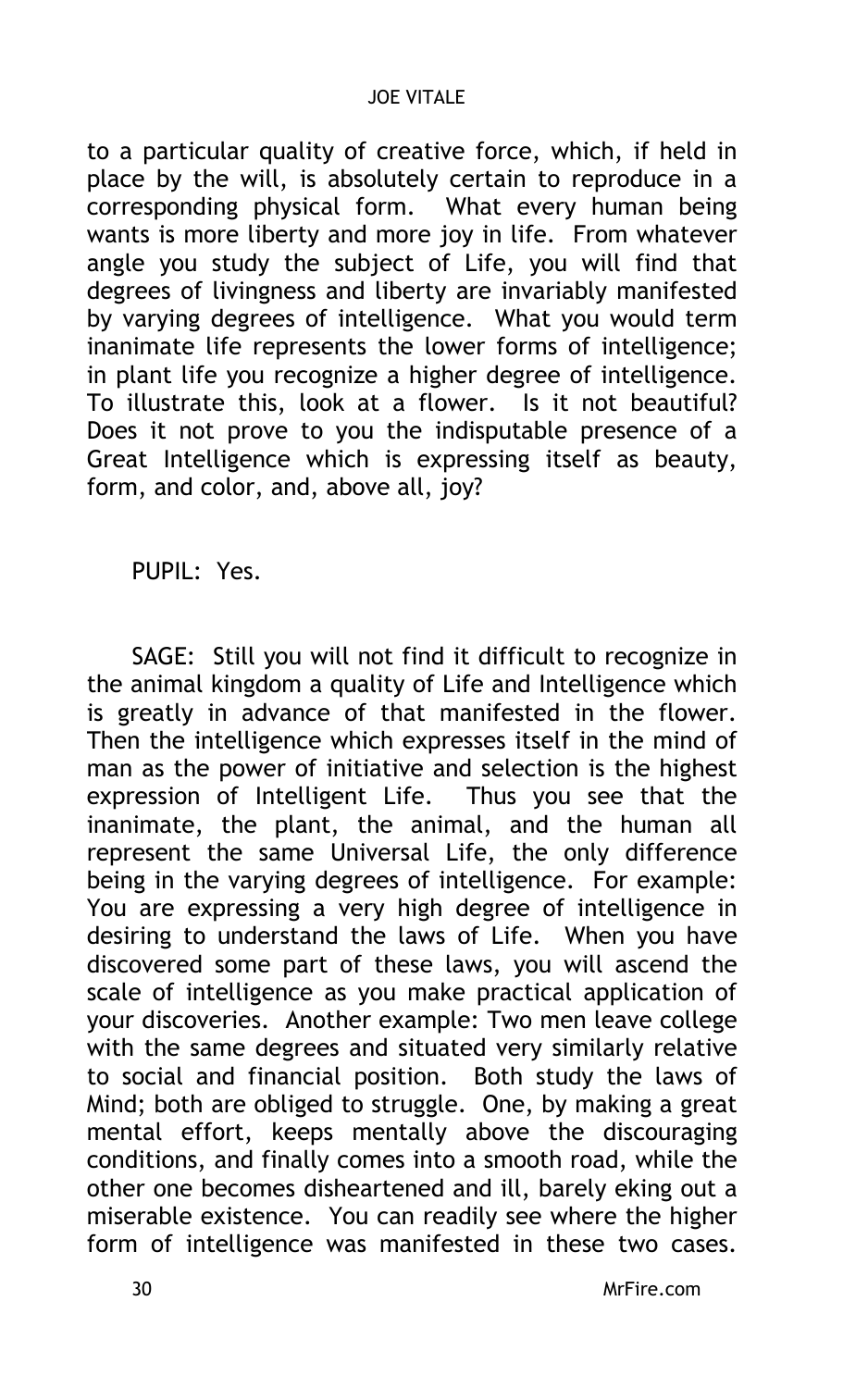Intelligence was there, but it could only grow by being used constructively.

## HOW DEGREES OF INTELLIGENCE PROVE MAN'S PLACE IN THE UNIVERSE

SAGE: The greater your intelligence, the more easily you can call into action the highest order of creative energy. The more highly you develop your intelligence (and I do not mean by this intellectuality or book learning— I mean self-education) the more you will find your old limited ideas of what you are not, cannot be, do, or have, imperceptibly slipping away. By using your intelligence and resting upon it to guide you Godward, you will come to recognize that you are as much a part of the very *highest* Intelligence as a drop of water is a part of the ocean. This steady recognition on your part, carried into your everyday affairs, will give you control over adverse circumstances, which you realize are, after all, only effects of lower degrees of intelligence, and will deliver you from falling a victim of a material universe. You are *not* a victim; you are a part of the Universe.

PUPIL: Just what do you mean by "effects of lower degrees of intelligence"?

SAGE: I mean, by a lower degree of intelligence, one that is unable to recognize itself as being one of the highest forms of life. The highest degree of intelligence is that form of life which is able to recognize itself as related to all existing Intelligence. For example: You can easily recall the last difficult situation you came through. It was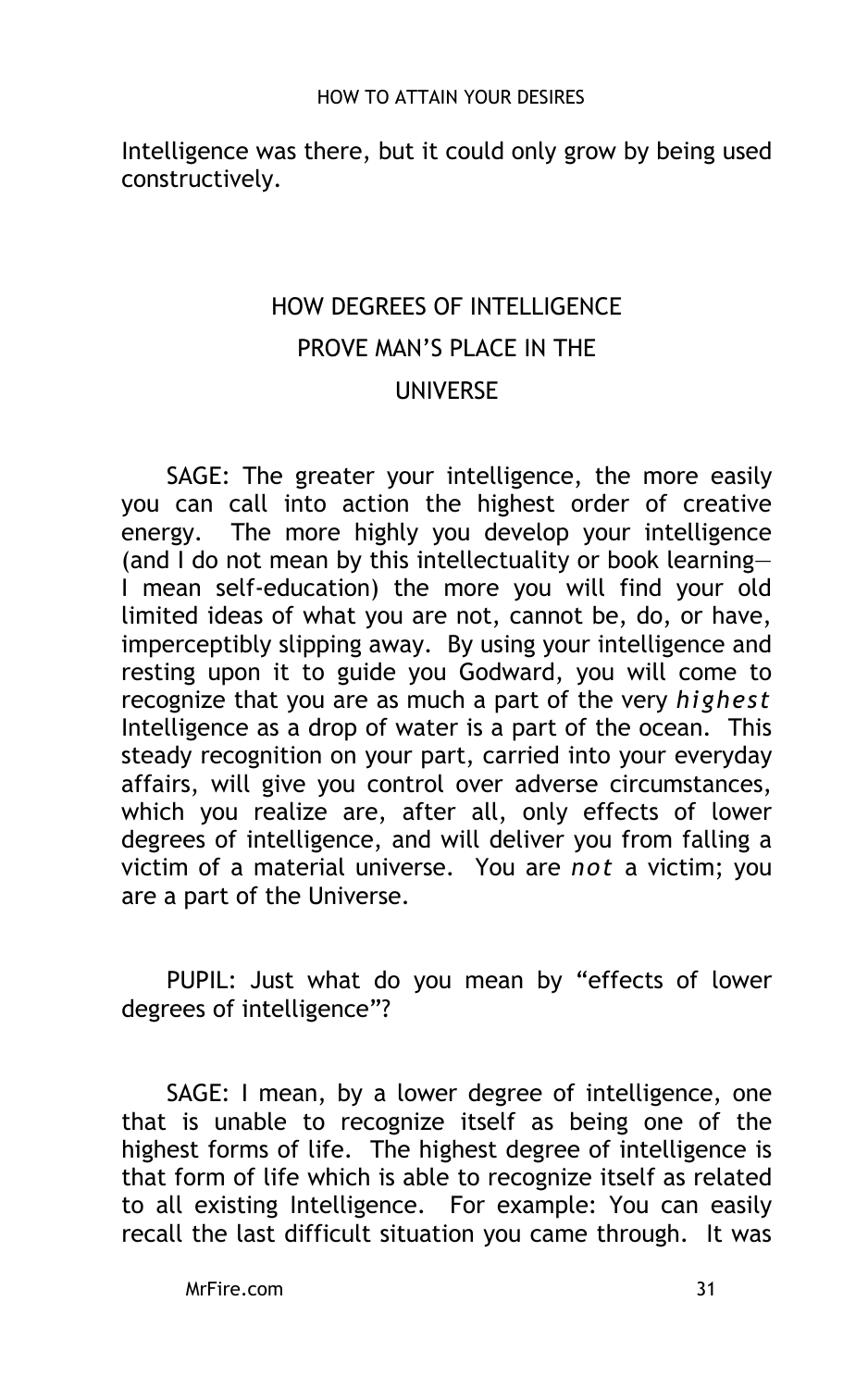the expression of the highest form of Intelligence which enabled you to think your way out of that.

## THE INTELLIGENCE WHICH DISTINGUISHES US FROM THE APE

SAGE: You recognized your difficulty, but you also recognized your intelligence as being able to draw to itself, from out the whole Universe, ways and means of meeting that perplexing problem. The Law is ever the same. When you are convinced that every physical circumstance or thing has its origin in corresponding activities of the mind (thought), you are able to conquer adversity in any form, because you know you can always control your thoughts. You must always be determined do to your *own* thinking.

 $PIIPII: It is not difficult for me to understand that the$ flower is the result of some invisible power, which must be Intelligence, but for me to realize that this same life and intelligent power in *my* life is not easy. I had not been taught to think in this way. However, you have made me realize that if I wish to learn, I must put into practice the directions you have given me. So when I needed to have five hundred dollars at a certain time and could not see any possible *means* of getting it, I tried to follow your instructions by mentally seeing myself as doing the thing I wished to do. I visualized myself paying my obligation, and in some way, which is still a mystery, I was able to feel quite calm about it. I made my mental picture and actually forgot to worry about the ways and means, and the money came. I did not quite understand then, and I do not know now, jut how it happened. All that I am able to realize is that, by my obedience to your teaching, the day was saved for me, and I shall not forget it.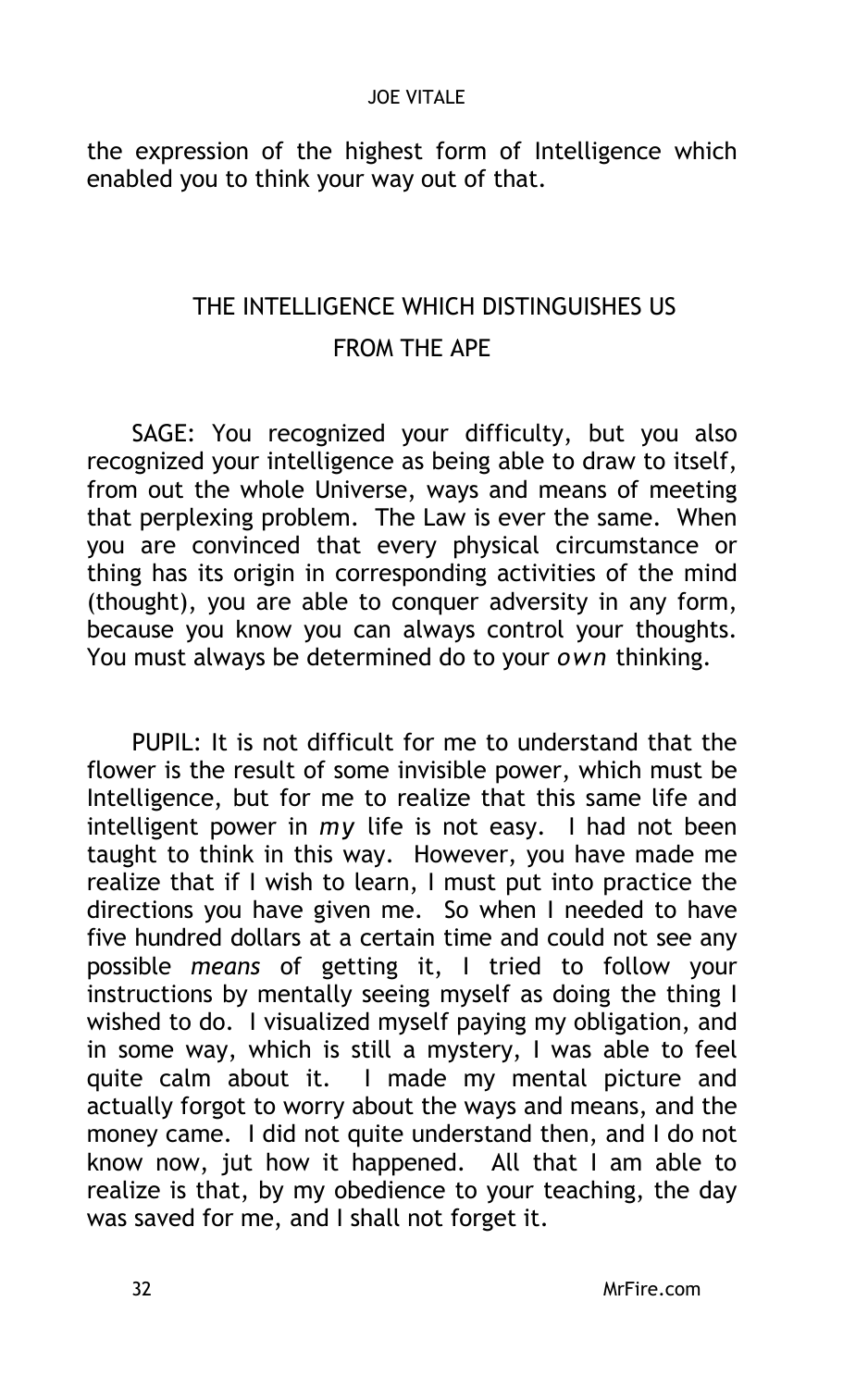Now I would like to know if we inherit our tendencies of mind?

SAGE: Most of us inherit our thoughts, just as we inherit the color of our eyes. If you intend to understand "the relation existing between mental action and material conditions" sufficiently well to control your circumstances, you must think for yourself, and in your own way, irrespective of that your ancestors thought, even though some of them might have brought desired results.

PUPIL: That seems as impossible as reaching the horizon. However, if you tell me that I can arrive at the place where circumstances and conditions will be under my control, through a steady and determined effort to find out the truth along these lines, I *shall* do my own thinking from this moment. My present condition, however, seems beyond the control of any human being, much less myself, and there have been times when I did control certain conditions, but at other times the same conditions were beyond my control. Why was that?

## THE SECRET OF CONTROLLING YOUR LIFE FORCES

SAGE: The reason you succeeded, without understanding the power which you possessed, was that you used it unconsciously, according to the law of its own nature, and reached harmonious results (as in the incident that you have just related). Your ability, at all times, to use the unfailing power which is yours depends upon your recognition of its presence. The reason for your times of failure is that the distressing condition so wholly absorbs your attention that you are unable to think of anything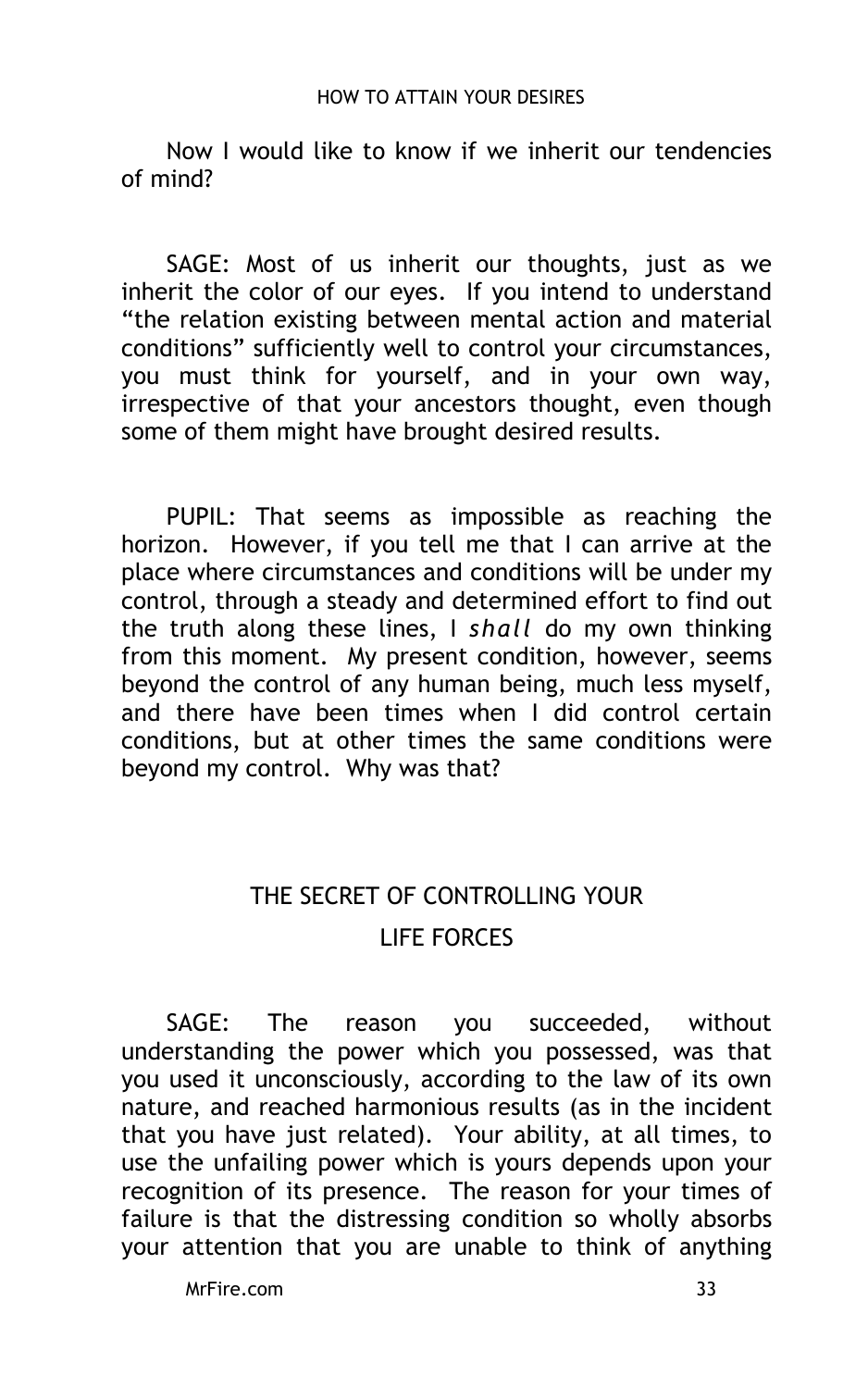else. At such times you entirely lose sight of the fact that your individual mind is the instrument through and in which the very highest form of intelligence and unfailing power is endeavoring to express itself. Also, that it always takes the form of your habitual thought. Therefore, when you believe that a situation is beyond your control, so it is.

PUPIL: Which means that my control of circumstances is entirely measured by my capacity to know that the life and intelligence in me is the same Life and Intelligence which brought me into existence? The same Life in the trees and all nature, and I tune in with all Life? Will this steady recognition give me direct contact with *all the power and intelligence which exists?* Would simply dwelling on this thought solve any situation which might arise?

SAGE: No. "Faith without works is dead." God without expression is a nonentity. Thought without action is powerless. But your *recognition* that you are inseparably connected with the *joy, life, intelligence*, and *power* of the Great Whole, *unwaveringly maintained* and *carried into practical application*, will solve any problem, because your thought calls into specific action ideas of the very highest degree of intelligence and power, which naturally controls the lesser degrees. "The lesser modes of life are in bondage to the law of their own being because they do not know the law." Therefore, when you know the Laws of Life, this knowledge gives you ideas which enable you to control all adverse circumstances and conditions.

PUPIL: This is all so new to me, I do not quite grasp your meaning. Will you please give me an illustration?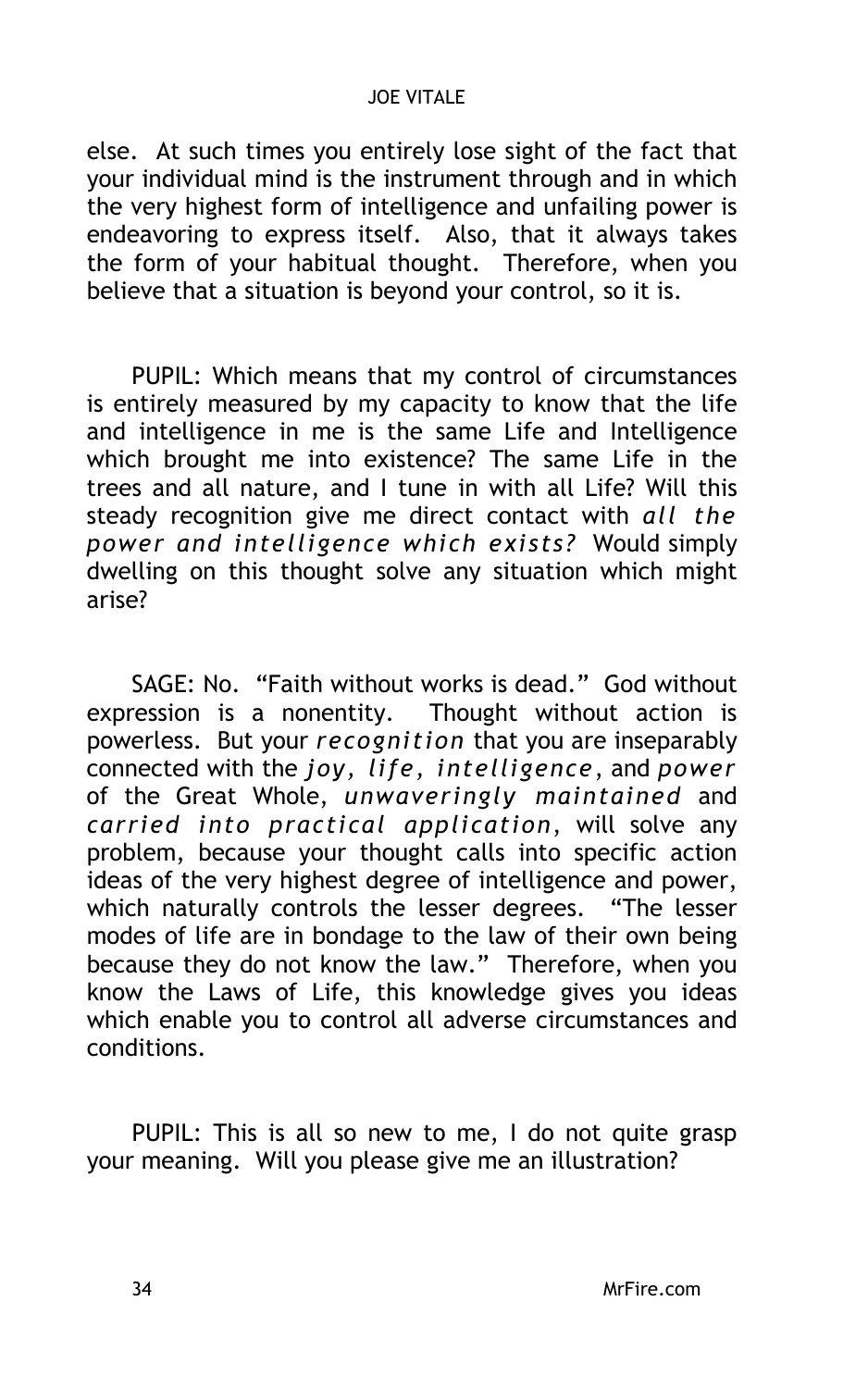#### HOW TO ATTAIN YOUR DESIRES

## HOW TO LIGHT THE PATHWAY OF YOUR LIFE

SAGE: Well, suppose you were in a room where every comfort had been provided for you, but the room was in total darkness, and you were unable to locate the things you desired, although you were conscious of their presence. You were told that the room was electrically lighted, and instinctively you began to grope your way along the wall, where you were accustomed to look for a light switch. For hours you passed your hands up and down the walls as far as you would reach until you were quite fatigued. You were about to give up the search and make the best of a bad situation, but, overlapping this thought, there came the resolve that you would not abandon your effort until you had located it. You were determined to eniov the good things awaiting you, so you renewed your search with the feeling of assurance that ultimately you would find a way to turn on the light.

After more fruitless endeavor, you paused to rest, and to wonder where that switch could possibly be. "It must be here, and I shall find it," you said to yourself, and again you passed your hands over the walls, although you felt certain that you had gone over every inch you could reach. This time your thoughts and movements were not quite so tense, although equally determined. As your hands moved slowly up and down, your mind caught the idea that the switch might not be on the wall at all. You paused a moment, and the suggestion that it might be on the floor registered in your consciousness. But reason stepped in and argued, "Impossible. Who ever head of a light switch being placed on the floor!"

"But," the suggestion persisted, "why not try? You have gone over what first seemed the most reasonable places to find it. Try the floor."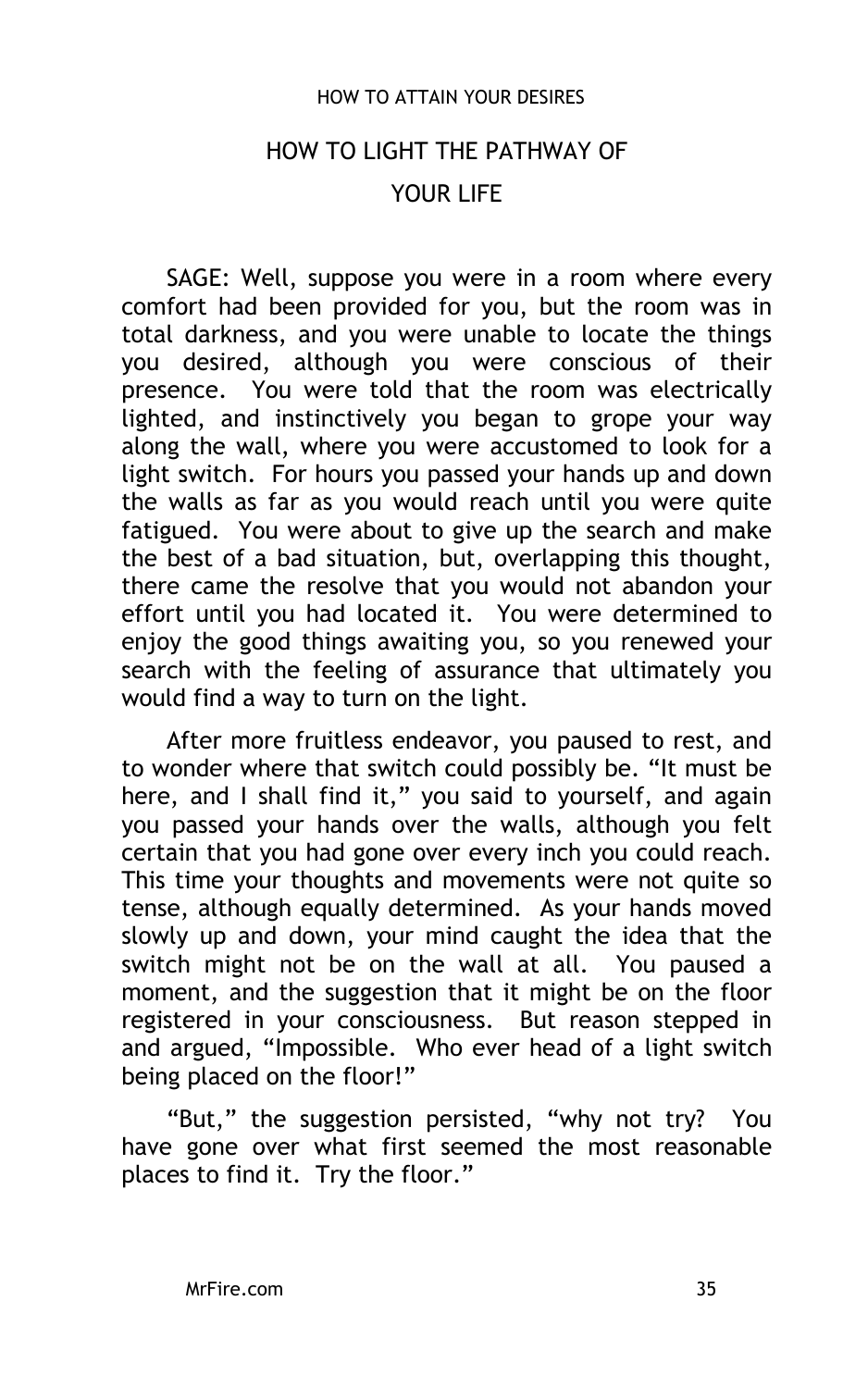So then you began to reach out uncertainly with your feet for some projection on the floor which might be a light switch.

## FINDING THE LIGHT

Almost instantly your feet came into contact with an unfamiliar object. You put your hand on what seemed to be a push button, but no light appeared. Nevertheless, you now felt quite *sure* that you had located the switch. You paused, and involuntarily asked yourself, "How does this thing work? It won't push and it won't pull." Back came the answer within yourself like a spoken word. "Sidewise." You moved it sidewise, and the room was flooded with light. Your joy at thus finding a responsive intelligence within yourself could not be expressed in words. It was a rapture of the heart which many have felt at times.

PUPIL: Oh, I am so glad that the switch was found through clinging to the right mental attitude! Does such persistent effort always meet with such a satisfactory reward?

SAGE: Yes, persistent, confident endeavor *always* brings satisfaction. In order to give you a complete picture from which you may logically reason in the future, let us consider the same situation from an opposite angle.

Imagine yourself in the same room under the same conditions. After several attempts at feeling around in the dark, you begin to feel tired, more or less discouraged, and you reason with yourself thus, "Oh, what is the use? There *may* be a light switch in this room, and the room *may* contain everything I require, and again it *may* not." But something indefinable in yourself convinces you that not only is the light there, but so, also, are the things you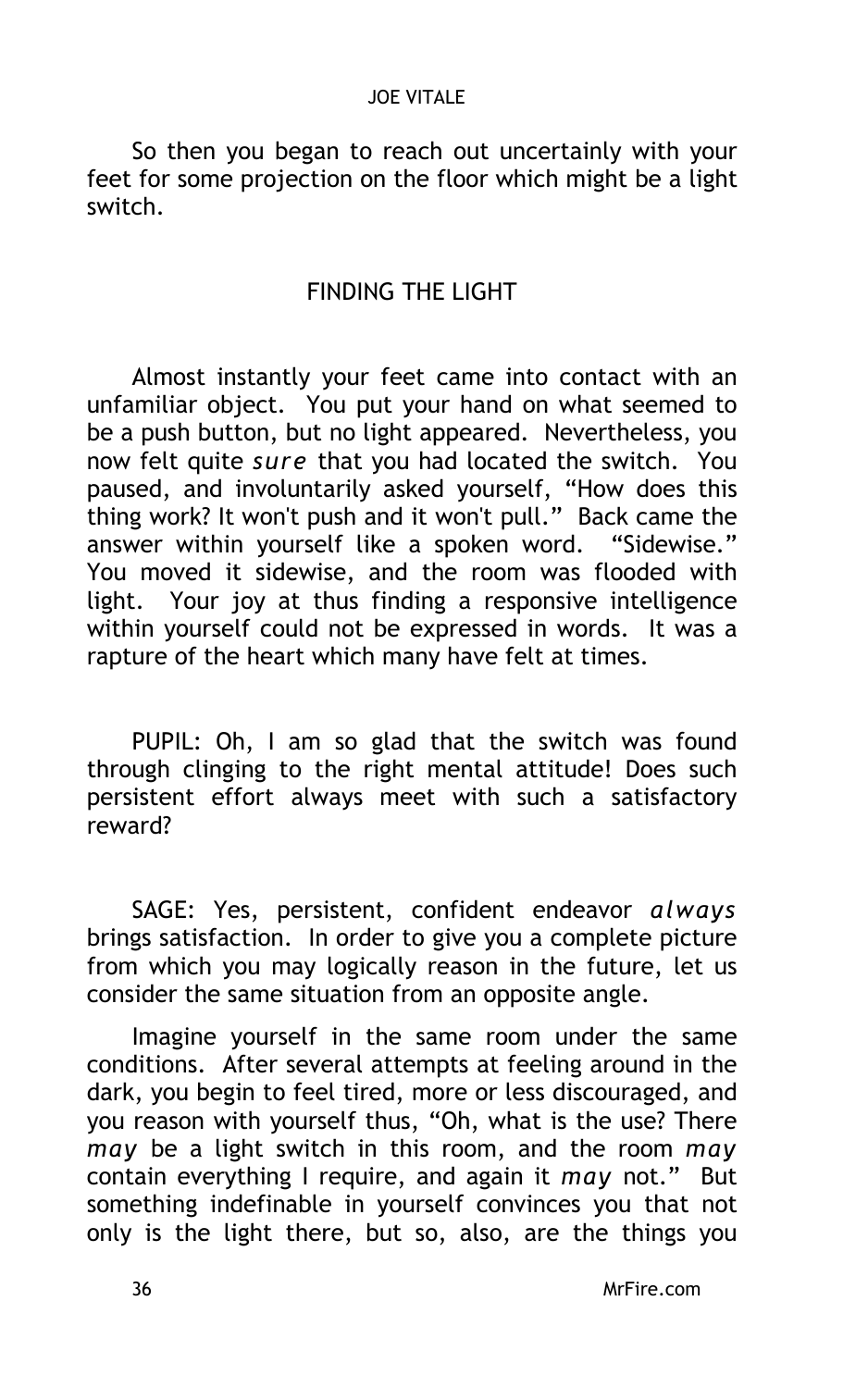#### HOW TO ATTAIN YOUR DESIRES

enjoy and desire. You answer right back to yourself, "Well, if everything is here which I need and would enjoy, what a pity that I *cannot* find the switch! What a strange and unreasonable way some people have of doing things! I wonder why the light was not already turned on for me."

PUPIL: You make it seem that one almost involuntarily and invariably blames circumstances or people for his failures!"

## "THE FAULT, DEAR BRUTUS, LIES NOT IN THE STARS, BUT IN OURSELVES, THAT WE ARE UNDERLINGS"

SAGE: You must admit that it is rare to find anyone who realizes that the cause of his failure or continued misfortune lies within himself. The reason for this is an almost universal lack of understanding on the part of the individual that a certain quality of thought brings to the consciousness a recognition of an intelligent power capable of attracting to him, and directing him to, the fulfillment of his purpose and the attainment of his desire. On the other hand, the inversion of this same power effects a negative result.

PUPIL: You mean that a certain quality of thought enables one to do and be what he wishes, while the misuse of the same power seems to thwart one's purpose?

SAGE: Yes. The idea is to use your power of thought and feeling positively, in order to attain positive results. Use it negatively, and you get negative results, because the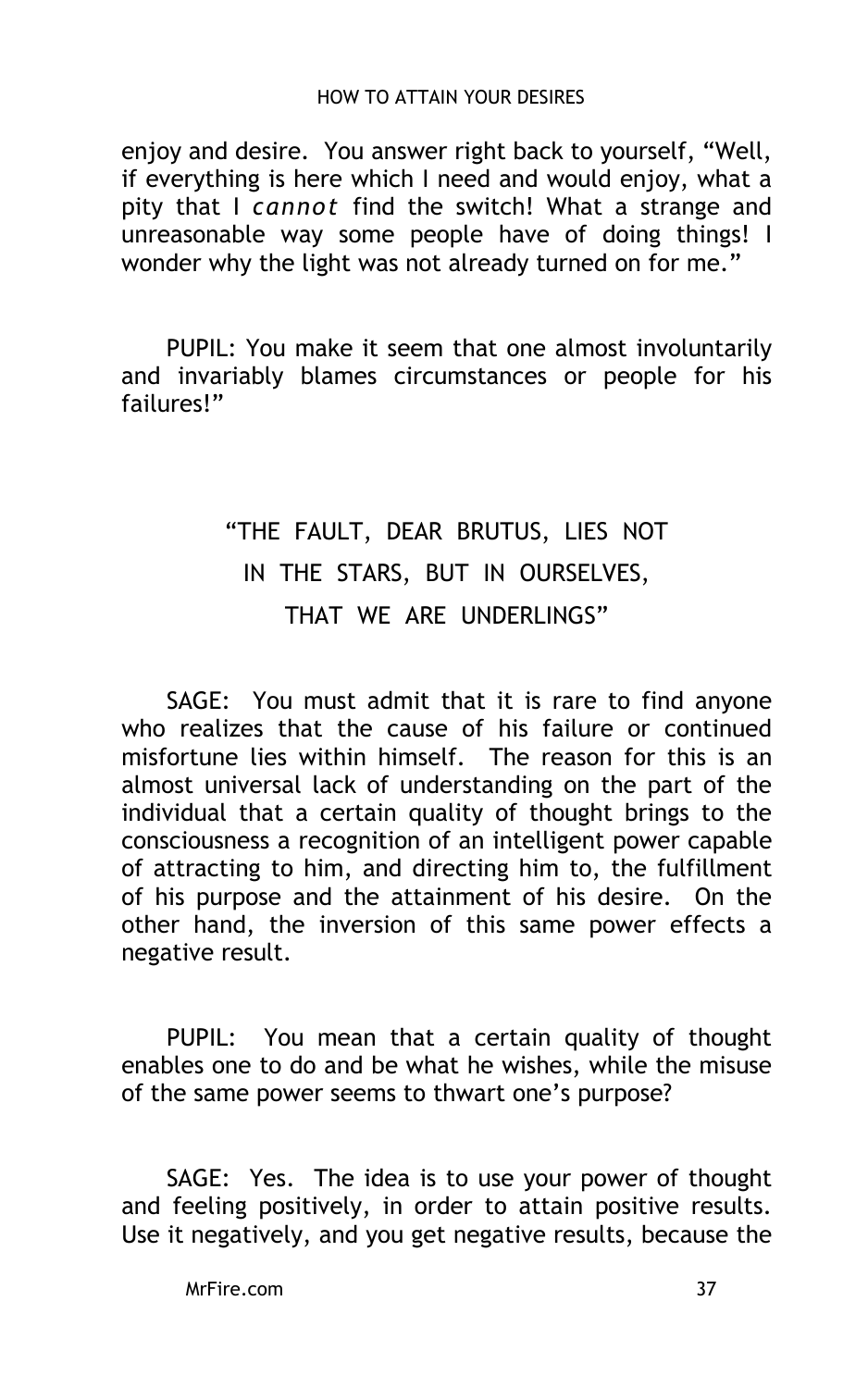unchangeable law is, "Intelligence always manifests in responsiveness." The whole action of the evolutionary process of Life, from its first inanimate beginning up to its manifestation in human form, is one continual intelligent response.

If you would induce yourself to recognize the presence of a Universal Intelligence which permeates all nature, you must also recognize a corresponding responsiveness hidden deep down in all things―in the trees, the weeds, and flowers, in the animals, and, in fact, in everything―which is ever ready to spring into action when appealed to. It will respond to your call as a child would obey when bidden to come and play.

In your first experience in the dark room, your allabsorbing thought was not so much about the darkness as about the light, and how it *could* be turned on. The positive "I will" quality of your thought brought up from the depth of your inmost soul a steady flow of intelligent power, which finally penetrated through to your intellect and guided your hand to the switch.

PUPIL: But the second time when I also thought I *must* find the switch, there was no enlightened response. It seems to me that this is one's everyday experience. The first case seems like a miraculous coincidence.

## DON'T LOOK FOR COINCIDENCES IN LIFE EVERY EFFECT HAS ITS CAUSE

SAGE: Oh, no. *All* is Life, and all is law and order. There are no coincidences in reality, no "happen so's." You will realize this if you will recall some of your own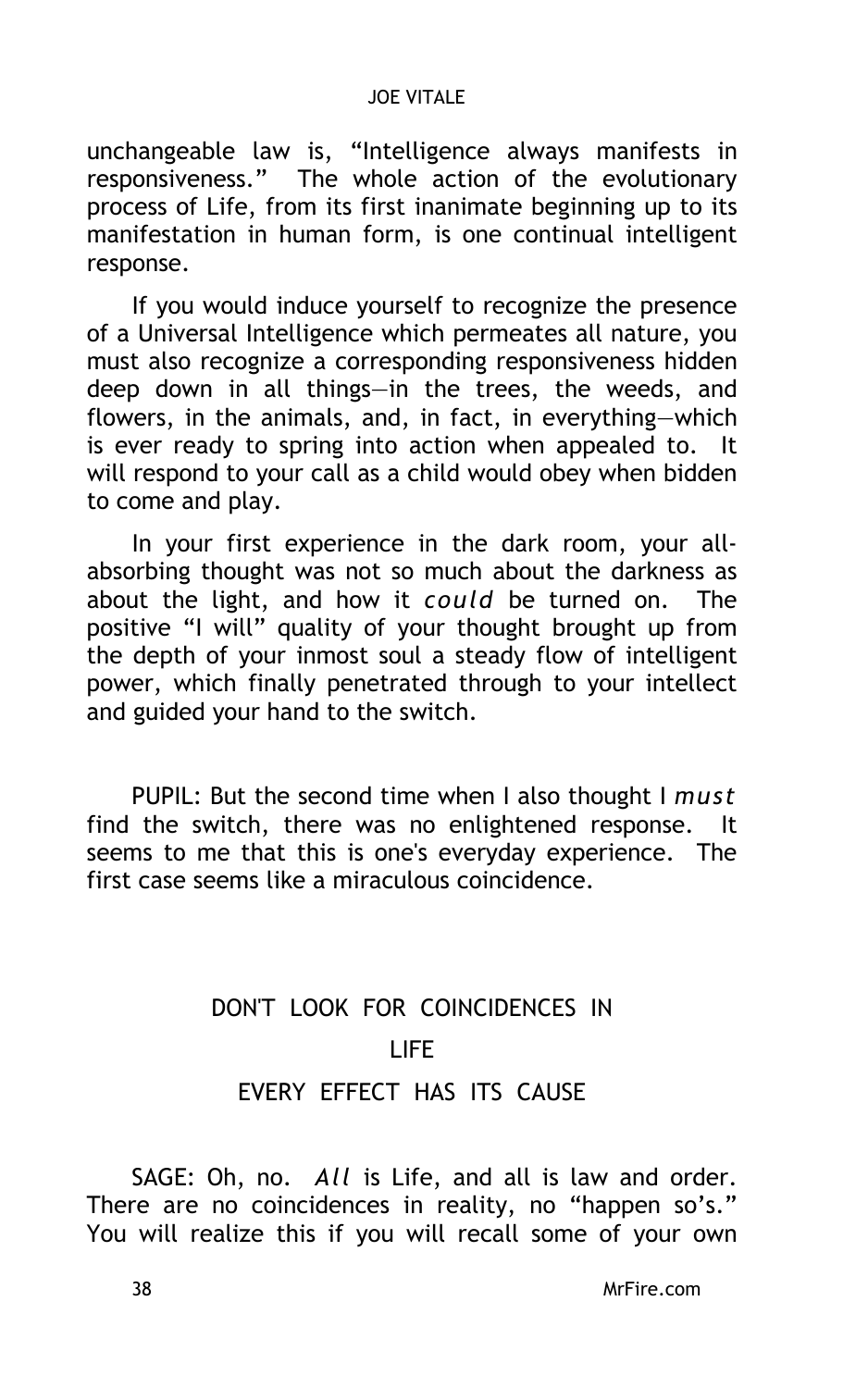experiences similar to the ones used in the illustrations. You often feel that you must have "light," and, after several attempts to avail yourself of it, your thought and feeling settle into the "I cannot do it" groove; "it may be possible for those who know how, but I don't," etc. The best method of learning the truth about this is to live your past experiences over again. Analyze what your thoughts and feelings were when you succeeded, and when you failed. Then draw your own deductions. No written or spoken words equal this kind of instruction.

Remember that all space is filled with a responsive Intelligence and Power ever ready to take any form which your sustaining thought-demand creates. This power can work only in terms of the thought instrument through which it operates. Humanity generally admits Jesus' ability, Jesus' power to use the spirit of intelligent life to produce material conditions―as in turning water into wine, but they doubt their ability to use the same Power in themselves, in spite of Jesus' assurance, "All things are possible unto *you*." Now this statement is either true or false. If true it is because your mind is the instrument in and through which this intelligent Principle of Life takes initiative action, and this action, in turn, is always in accordance with the laws of life, which are subjective in their nature.

## LIFE'S GREATEST PURPOSE IS TO EXPRESS JOY, BEAUTY, AND POWER

PUPIL: Am I right in concluding that this lesson in life, which is an ever-present, limitless, intelligent power, is ready at all times to be guided in any direction that my sustained thought may give it? If I permit to be anxious, discouraged, dissatisfied, I bring into action repelling, destructive forces? Life's purpose is to give expression to Its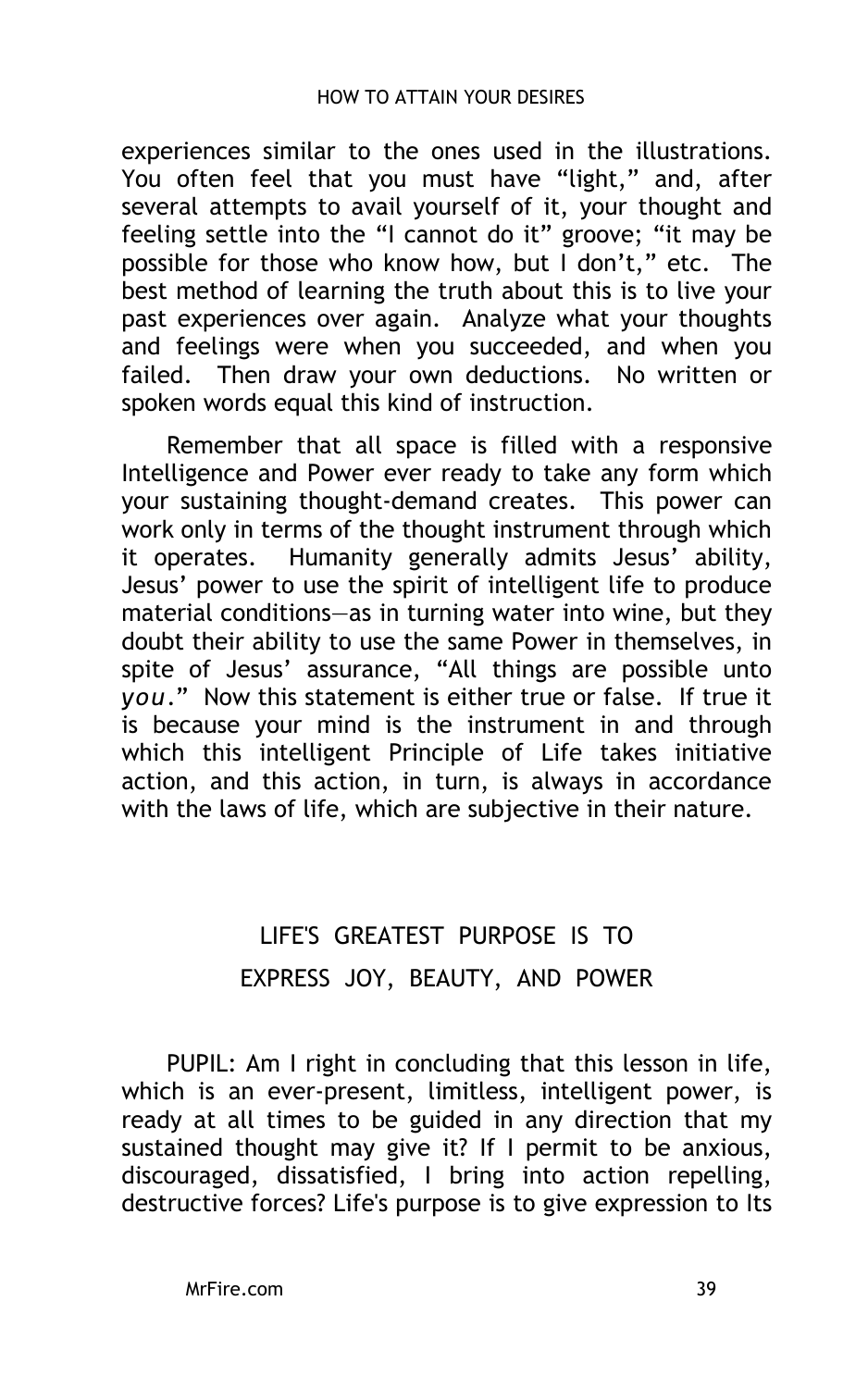joy, beauty, and power, through Its particular instrument, my thought. Is this right?

SAGE: You have grasped the letter of the lesson in a remarkable way. Now it remains only for you to experience the happiness of what you have learned. Do this putting by your knowledge to practical application, never losing sight of the fact that no matter *what justification you may think you have at the time, any feeling of discouragement, dissatisfaction, or anxiety causes the fulfillment of your right desire to recede further and further away from you.* Whereas, by *persistent and determined endeavor* to trust your own desires and ambitions as the specific expression of the universal loving, guiding, and protecting Principle, you will find that your supply for their fulfillment will unfold to you greater and greater liberty in every direction.

PUPIL: When one does not wish to entertain negative thoughts, how can the sense of discouragement and anxiety be shut out? I am sure that it is not because one enjoys feeling worried that it seems so difficult to eliminate it. Do you mean that it is as possible to snap out of a thought one doesn't want as it is to step from one room to another? I should like to know how that is accomplished, as I have many unwelcome thoughts which I am wholly unable to dismiss at the time. After a period they leave, but it seems to me they use their own sweet will about it. I have honestly tried to rid myself of thoughts, which seemed to cling all the tighter when I tried to throw them off. It would be wonderful to cast off a thought as one would a garment! How can it be done?

SAGE: By keeping a *positive attitude of mind* regarding your innermost desire as *an accomplished fact*, whether it be for a state of mind or for a thing. You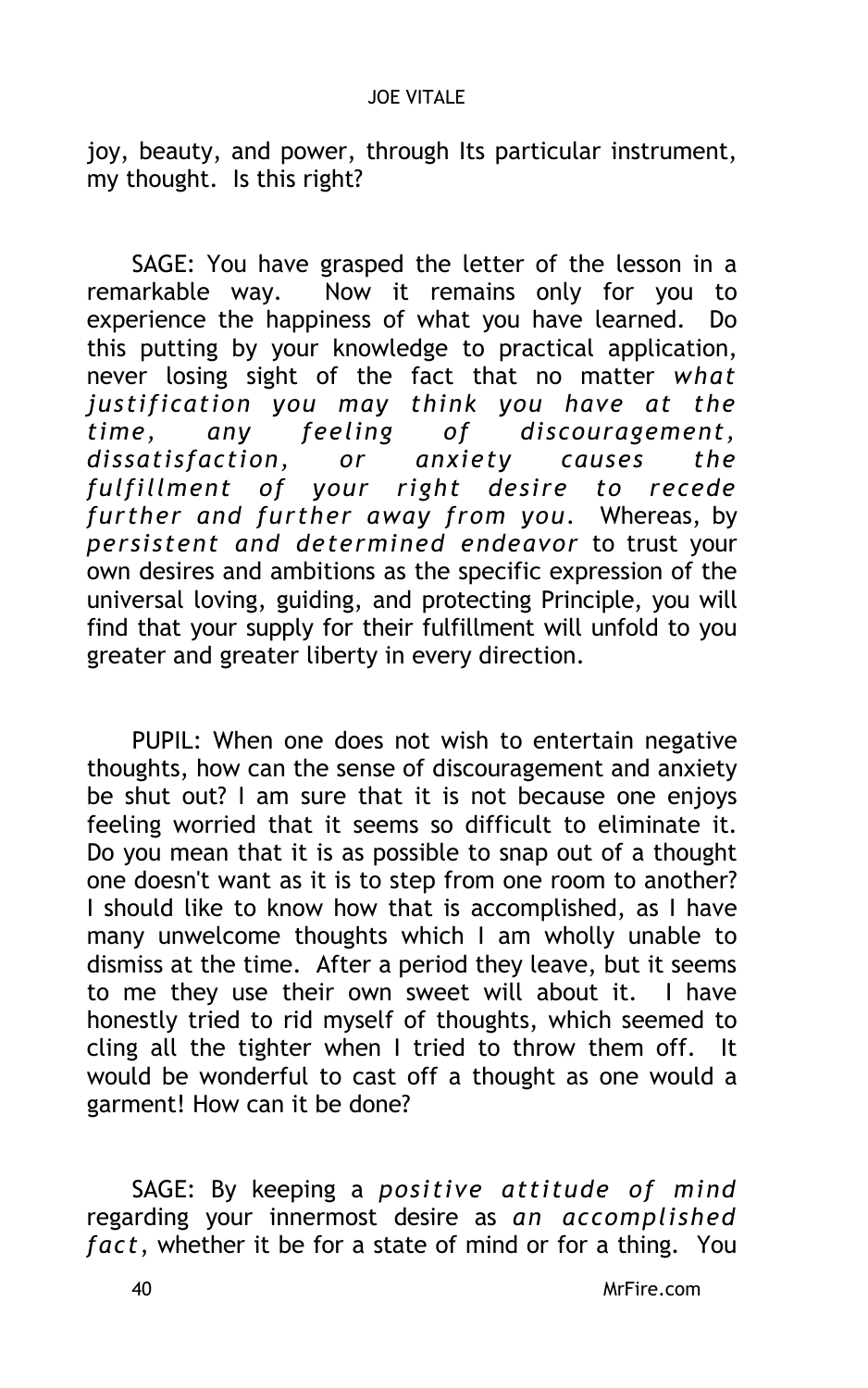cannot think positive and negative thoughts at the same time.

PUPIL: Oh, is that true? It seems to me I have often been speaking to someone on a certain subject while my thoughts were on an entirely different one.

### YOU CAN ACTUALLY THINK OF ONLY ONE THING AT A TIME

SAGE: You were *thinking* one thing and *saying* another. You had only *one* thought. You automatically said one thing while thinking another. In short, your words were not the expression of the thought in your mind. Suppose you give yourself a test; try to think of yourself as a success and a failure at the same time. You will find it impossible to think positively and negatively simultaneously. In our next lesson we will take this up more extensively and prove why it is true. Also why you, as an individual, can control circumstances, whether they be mental, physical, or financial, through the understanding of your personal relationship to the Intelligence which governs the universe.

PUPIL: I know that what you say is true, but just what method should I employ to accomplish this? There are times when I become cross and impatient with myself because I give way to anxiety and fear (the very things which I know *now* will cause my defeat). And yet I will do it, just as I will eat something I like even though I know it will disagree with me. Could you give me a formula to use at such times?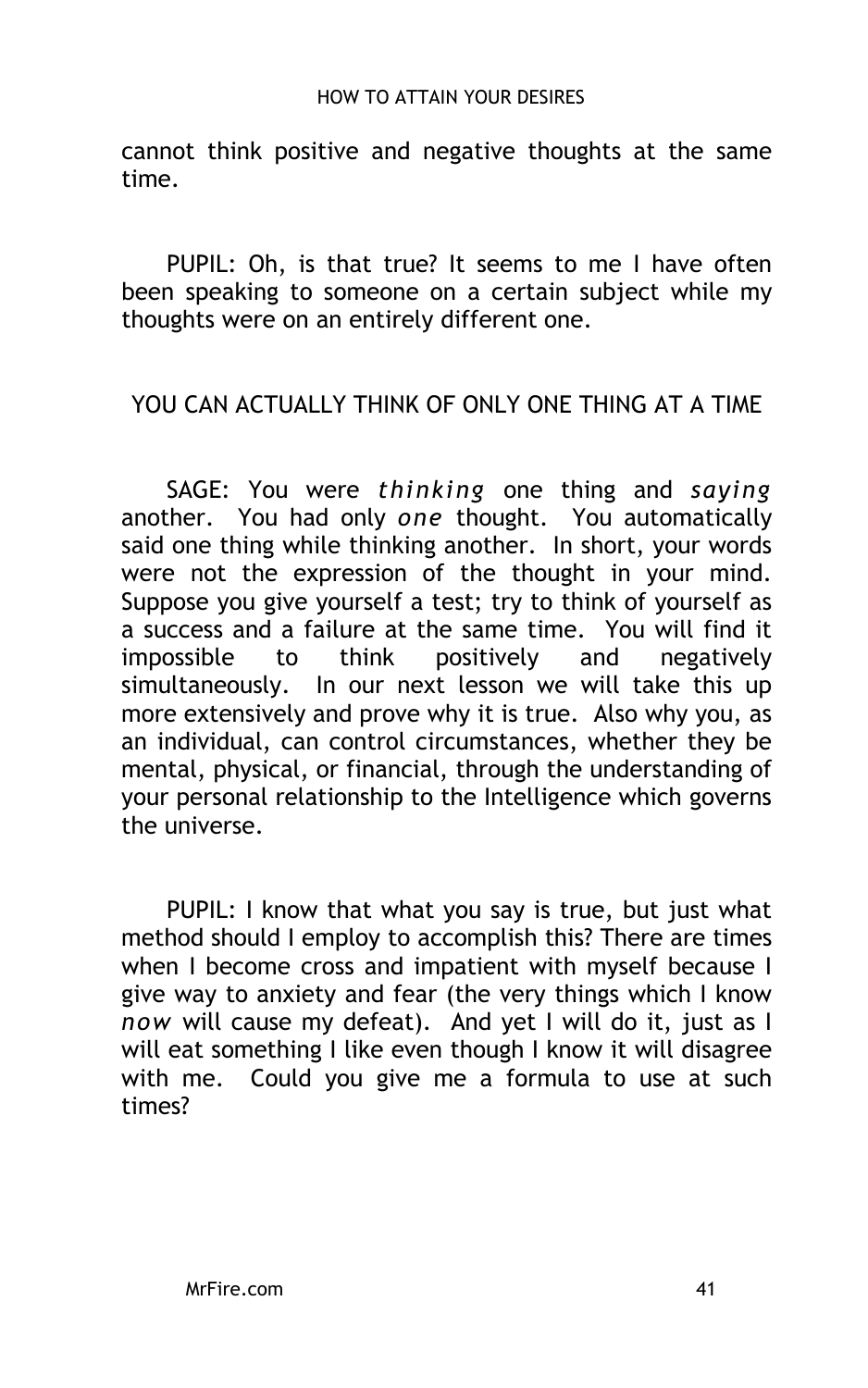### HOW TO DRIVE ANXIETY OUT OF YOUR MIND

SAGE: When the triad of enemies–fear, anxiety, and discouragement–assails you, poisoning your mind and body, weakening your power to attract what you want, begin instantly to take deep breaths, and repeat as fast as you can, aloud or silently, the following affirmation, which is an antidote to the poison and a powerful assurance and attraction of Good:

The Life in me is inseverably connected with all the life that exists, and it is entirely devoted to my personal advancement.

If you are alert and can make this affirmative thought overlap the negative, anxious suggestion, you will very soon free yourself. If the tendency to dwell on these erroneous beliefs keeps recurring, go where you can be alone, repeat your affirmation, and endeavor to lift your mind up to your words, much as you would lift your breath from the bottom to the top of your lungs. Never be impatient with yourself because you do not quite succeed in your every endeavor. It is your *intention* that counts, not necessarily the *absolute fulfillment* of the letter. The ALL-KNOWING POWER THAT IS understands and rewards accordingly. Be *diligent* and *patient*, and you *will surely succeed*.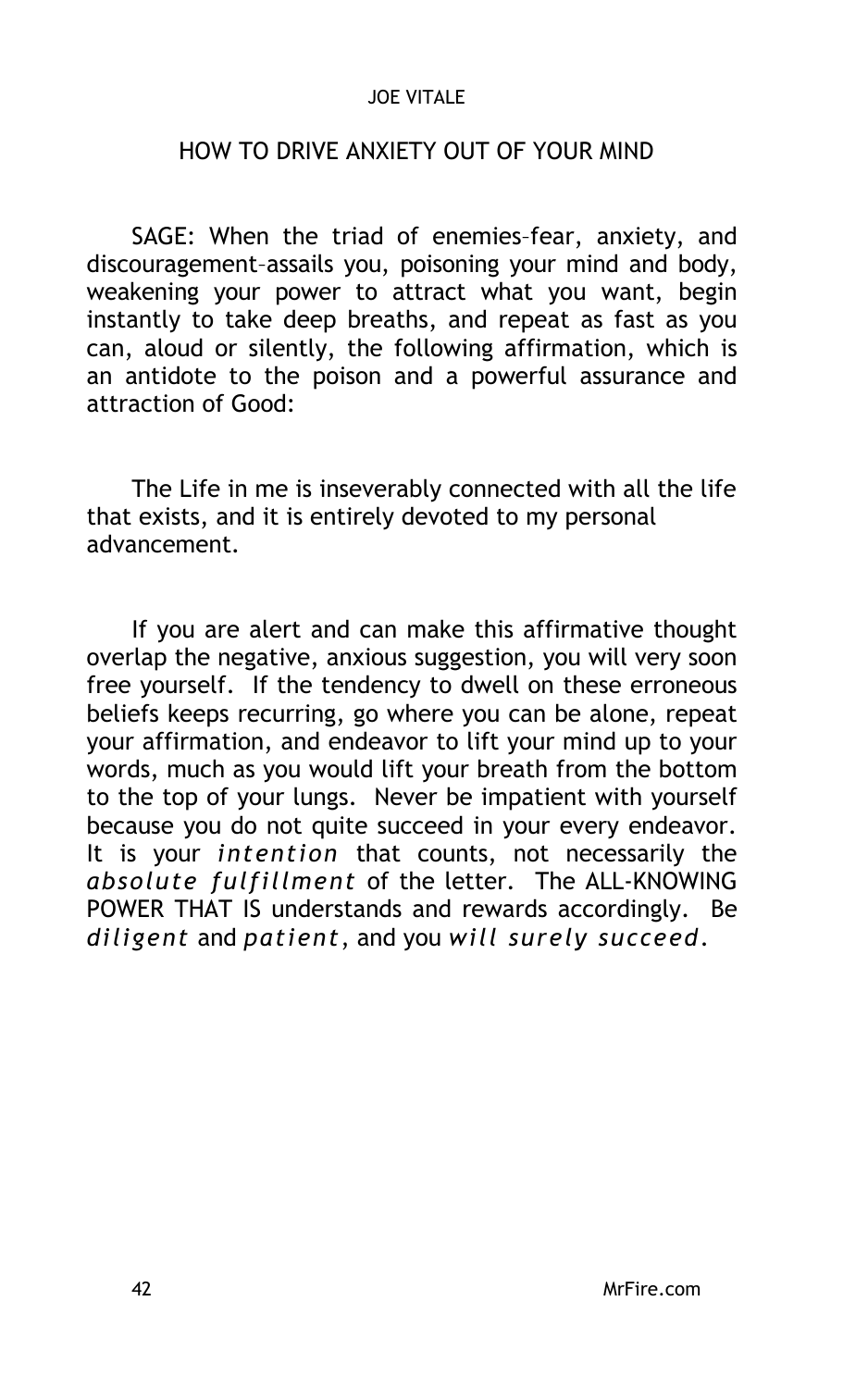# LESSON III: HOW TO OVERCOME ADVERSE **CONDITIONS**

## "There is nothing either good or bad, but thinking makes it so."—*Shakespeare*.

SAGE: If you wish to overcome adverse conditions or to maintain a favorable one, it is necessary to have some knowledge of the fundamental or originating Spirit, and your relation to It. The true order of these fundamental principles of life which you are endeavoring to understand does not require you to deny the reality of the existing physical world, or to call it an illusion. On the contrary, *by admitting the existence of the physical, you thereby see the completion of a great invisible, creative process* . This enables you to assign physical manifestations to their proper places in the creative series, which your former way of thinking did not enable you to do. You now realize that, while the origin of life is not in itself physical or material, it must throw out physical and material vehicles through which to function as its means of expression, in varying degrees of intelligence, such as the vegetable or the animal kingdom, and the human, as illustrated in our last lesson. All are forms of life, because of that inner Principle of being which sustains them. The Life Principle with which you are primarily concerned is the *life of thought and feeling in yourself. You are a vehicle or distributing medium of the creative Spirit of Life.* If you understand this, you will have some idea of what the originating Spirit of Life is in Itself, and your relation to It as an individual.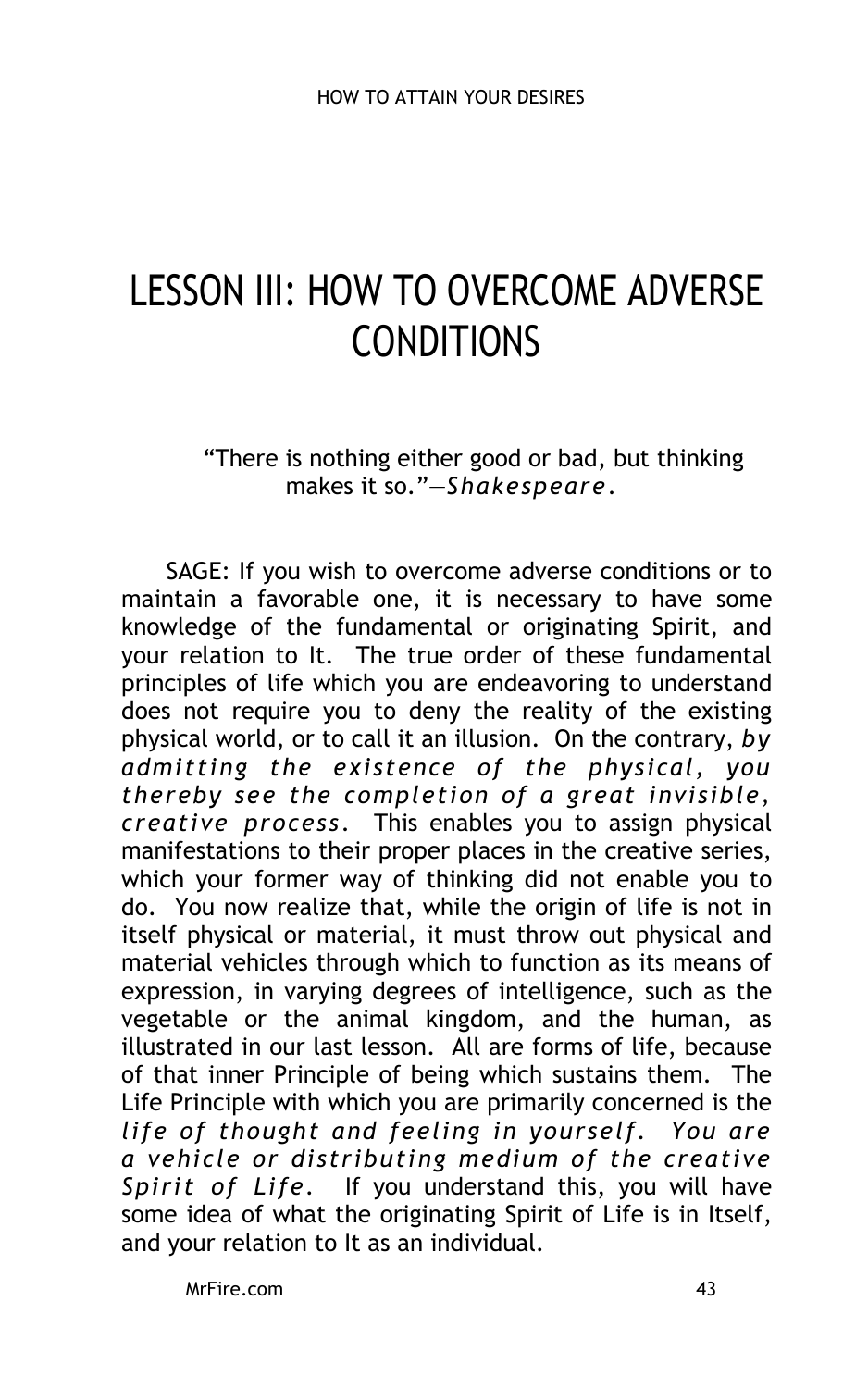PUPIL: Since thought and feeling are the origin of all things, would it not be necessary to get into the spirit of their origin in order to control circumstances? Is it true that my thoughts and feelings are the same as those of the limitless Power and Intelligence of the universe?

## HOW YOU CAN CONTROL CIRCUMSTANCES AND ERRONEOUS CONDITIONS

SAGE: In essence they are the same. You are able to control the circumstances and conditions relative to your individual world, of which you are the center, by making your thoughts and feelings correspondent in quality (at least in a degree) to what you believe are those of the originating, intelligent forces of life.

PUPIL: Is it true that the life in me contains everything that I, as an individual, could ever require? Are my thoughts and feelings the centralizing power of my particular world? If so, then Browning explains the situation when he says, "We carry within us the wonders we seek without us." If I know and practice this great fact, the wonder of Life's understanding power will come forth in me by its own divine right, and assume command over all my problems in exactly the same degree that I recognize it. Is that correct?

SAGE: Yes, Browning has voiced the truth in that sentence. The divine Principle in you is complete, and is the only Life there is. But this should not lead you into the error of believing that you are not to exert yourself. Remember that the life-germ in you is an Intelligence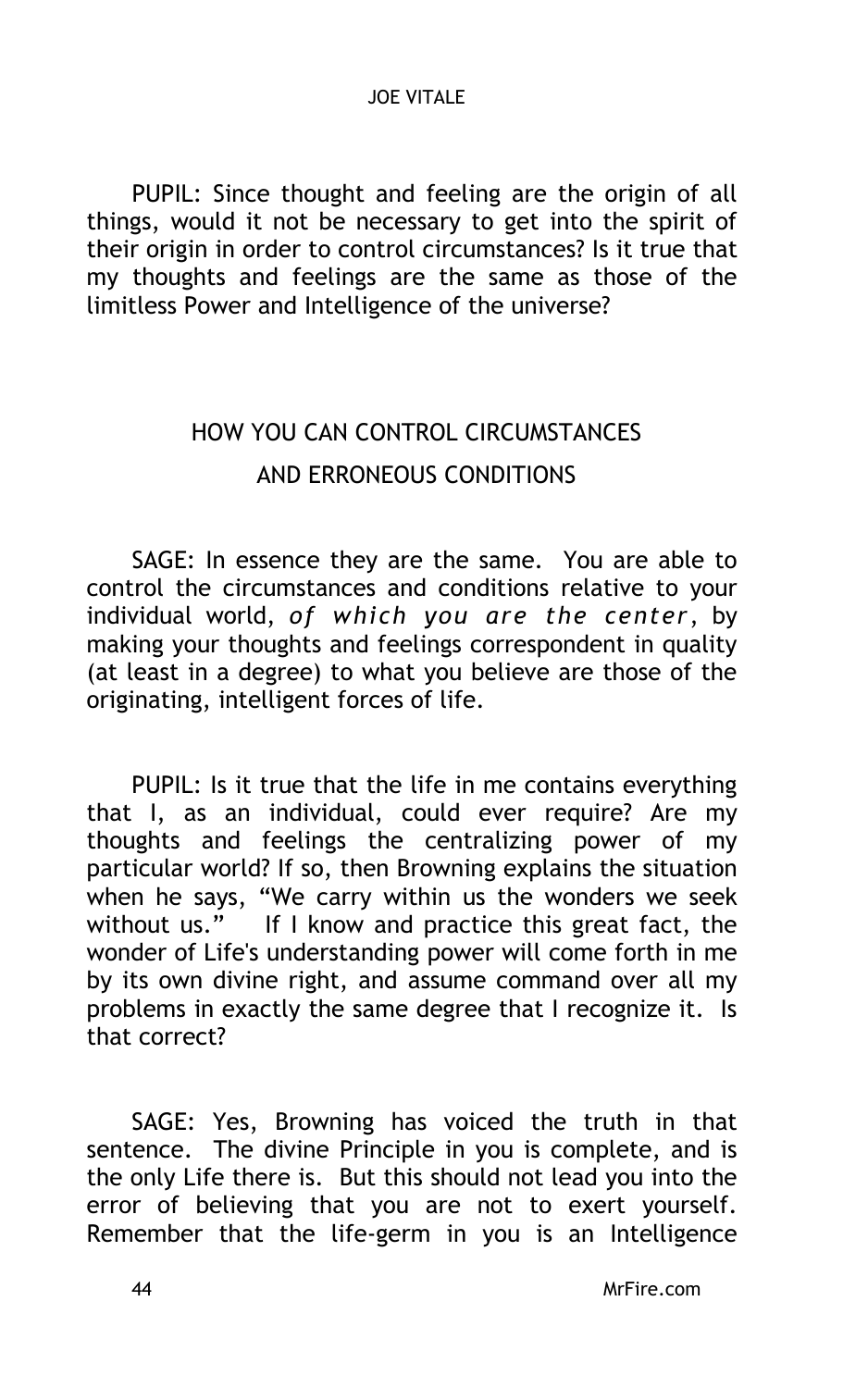which can call into specific action all of life's forces from out the entire universe, but it can only work through *your* intelligence in correspondence to what you *confidently believe* it *can* and *will do*. Therefore, be practical in your reasoning, and diligent in your deeds.

Suppose I give you an example: You have a glass of dirty water. In order to have the clear water, you would continue to pour the clean water into the glass of dirty water until every drop of the dirty water had flowed out of it, wouldn't you? The same rule applies to adverse conditions. Pour into them a steady stream of confidence in the power of God in you to change them, and they *will* change, correspondingly.

PUPIL: I understand. You mean that I should use my common sense, coupled with a steady faith in God and earnest, concentrated mental effort?

## COMMON SENSE AND YOUR MENTAL FACULTIES

SAGE: That is it. Use your common sense and all your mental faculties as far as they will take you. However, you should never try to force a situation. Always allow for the Law of Growth. Remember that conditions will grow into the correlative shape of your firmly held mental attitude "under the guidance of the All-Creating Wisdom." If you will follow this method of reasoning, you will soon form the habit of examining your own attitude of mind for the key to your progress and enjoyment of life. Endeavor to keep before your mind's eye the thought that every physical or material condition in your life corresponds to your habitual thought tendency, and your thought tendency will eventually become the reproduction of the way you regard your personal life, as related to all life.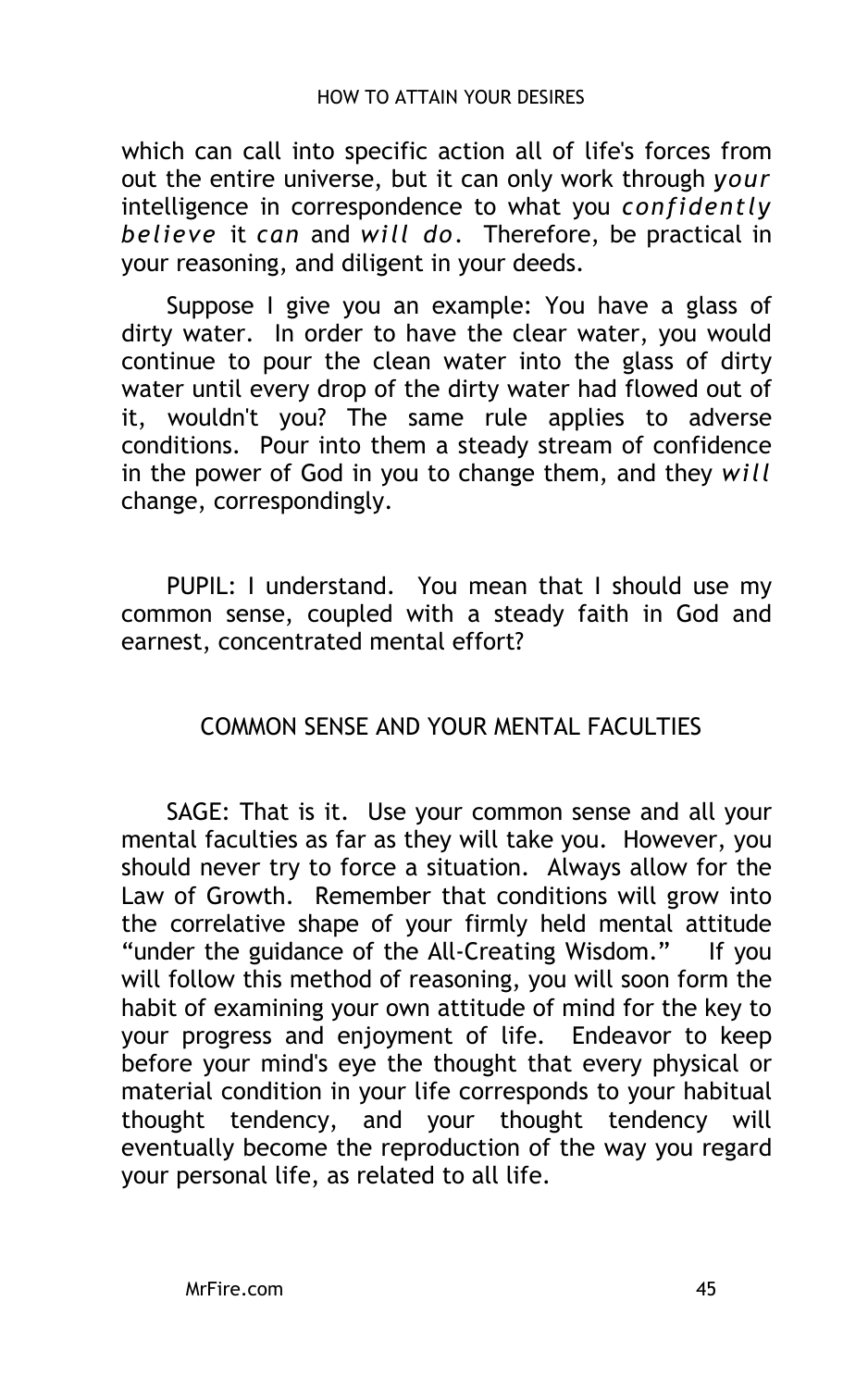PUPIL: Shall I be able to overcome one limitation after another, as I develop the knowledge and feeling of regarding the Life Principle in me as the source of all physical experience? As I advance along these lines, shall I grow into the liberty of enjoying life in my own way?

SAGE: In studying the law of your own being, the important thing to realize is that you, as an individual, are a specializing center, through which the power or essence of Life takes forms which correspond exactly to your most habitual conceptions. Try to realize more and more thoroughly, both in theory and in practice, that the relation between your individual mind and the Universal Parent Mind is one of reciprocal action. Grasp the principle of reciprocity, and you will comprehend why you fall short sometimes of enjoying life, and how you can attain to full enjoyment; just as the law of gravitation shows why iron sinks in water, and can also be made to float.

 $PIIPII: It is rather difficult for me to understand what$ you mean by the reciprocal action between my individual mind and the Universal Parent Mind. Suppose I am facing a big financial problem, and I endeavor to bring my mind into a state of confident expectancy through meditation upon the ever-present supply in all forms of life, and by repeating an affirmation which seems logical. Would that do it? Where does the reaction come in? And how? If my happiness in life depends upon this understanding, and upon living in a state of conscious reciprocity with the Parent Mind, it seems just now that it is a long way off, because I do not grasp your meaning. Should I feel a reaction within myself when striving for a certain state of consciousness?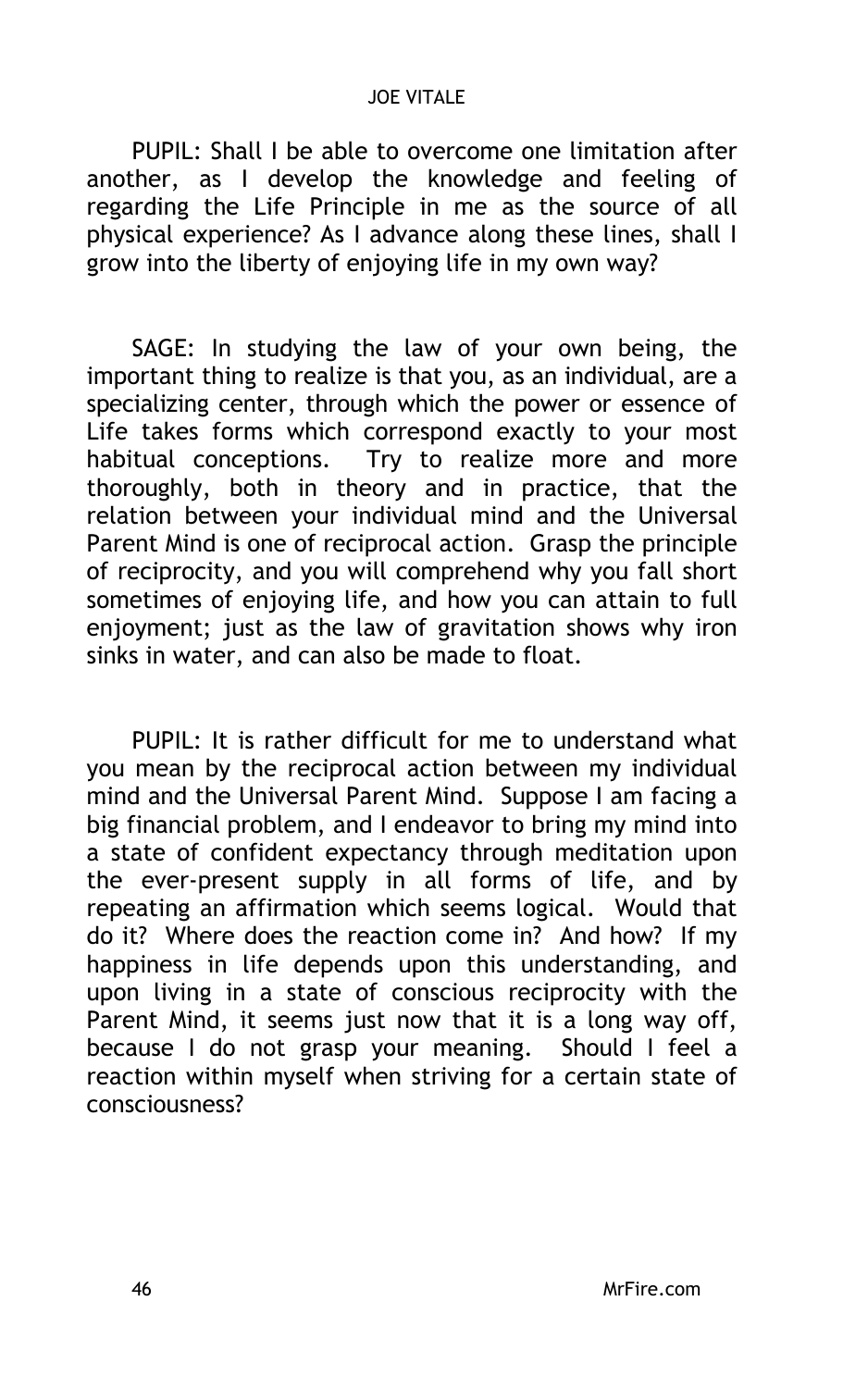### HOW YOUR MIND IS RELATED TO THE UNIVERSAL MIND

SAGE: We said in our last lesson that your mind was an outcome of the great Universal Parent Mind which brought you into existence for the direct purpose of expressing Itself through you. The reciprocal action between your mind and the Parent Mind might be compared with a tree and its branches. Your mind is the *specific* expression of the Universal Mind from which it draws its power to think, just as a branch of a tree is a specific part of a tree, not apart *from* it, but a part *of* it. Thus, between the Universal Mind or Life and its own specialized expression (which is your mind), there is a perpetual interaction, as with the tree and its parts; its branches and its leaves are continually drawing sustenance from the parent trunk. Your thought action is the specialized, identical action of the Universal Mind.

Example: Imagine yourself feeling a bit downcast, when suddenly you are handed a telegram with the news that the one person in the world whom you love the most is on his way to see you, and the messenger of some wonderful news! Can you not imagine what a definite reaction you would have from news like that?! Well, you can stimulate the same quality of thought, that same feeling of joy and surety between your individual mind and its source, through mentally picturing yourself as doing the things that you enjoy. See yourself happy, and lift your mind up to it by constantly repeating a happy affirmation, and you will readily realize the reaction in kind.

PUPIL: I see. The way that adverse conditions are to be overcome is through my recognition of the reciprocal action going on continually between my mind and the One great Universal Mind, which brings about the same kind of a reaction that I would have from an agreeable experience on the physical plane. I used to think that conditions were overcome by ignoring them, and setting aside the inherent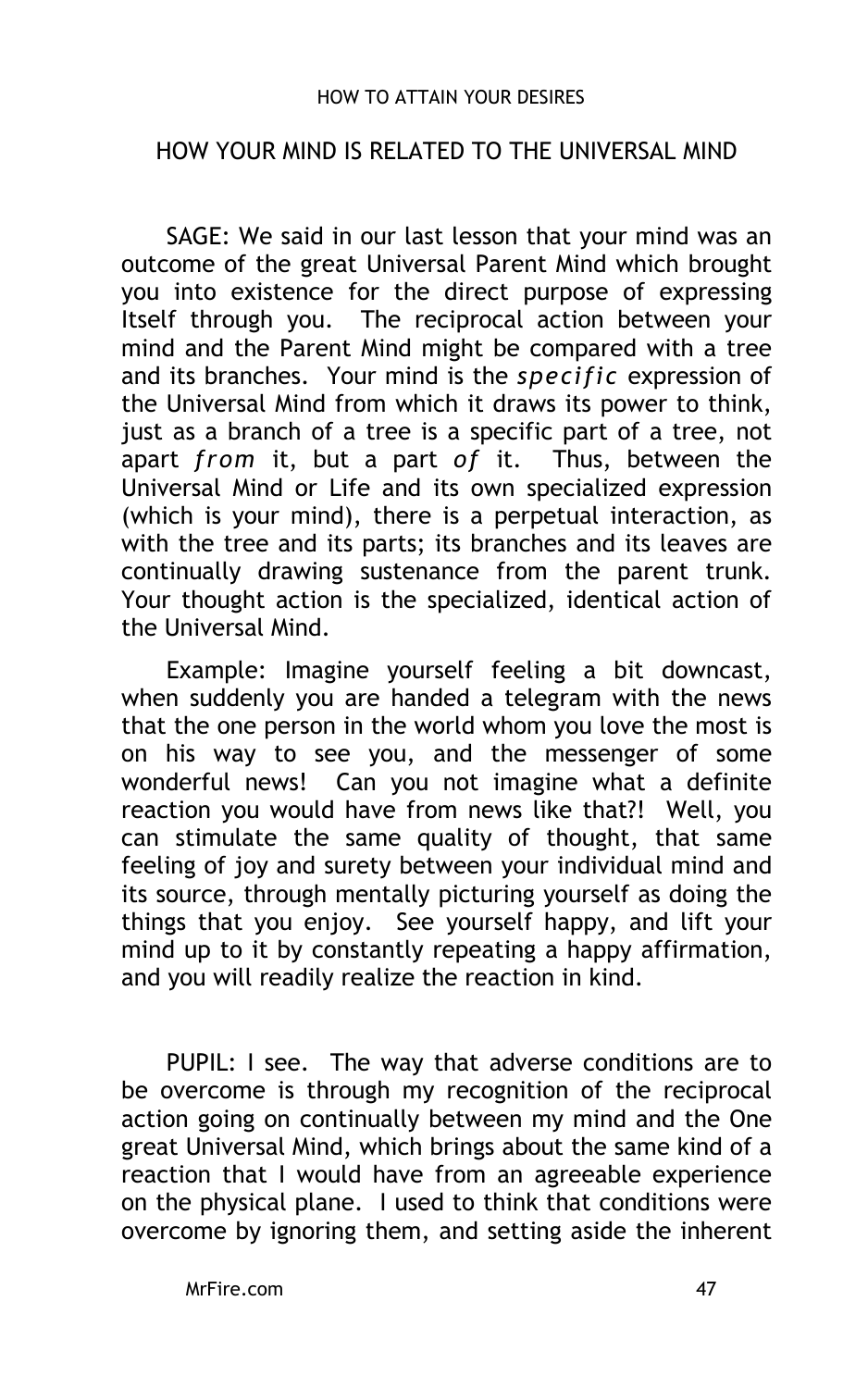law that caused them. I begin to realize now (theoretically at least) that the laws of life cannot be ignored nor destroyed, but, on the contrary, must be made to work for us to produce a harmonious existence.

SAGE: Adverse circumstances are overcome by reversing the originating cause, which is your own thought. Anxiety and fear always attract conditions of their own kind. Reverse this tendency and entertain only those thoughts which register harmony and confident assurance, and the adverse circumstances will recede, and in their place will appear the conditions which correspond to your changed mentality.

PUPIL: Am I to regard my mind as a branch of the Universal Mind from which I draw all my substance?

SAGE: Yes. You now have a fairly good general idea of the two ultimates: the Universal and the individual, and their relation to each other. I think we should now consider the process of specialization, that is, how to make nature's laws produce a particular effect which "could not be produced under the simple generic conditions *spontaneously* provided by nature."

### HOW TO REMEDY NATURE'S SHORTCOMINGS

PUPIL: How can one create conditions not provided by nature?

SAGE: Do not overlook the word "spontaneous." By consciously and intelligently arranging your thoughts in the new order, by looking within yourself for the solutions of your problems, instead of without, you will certainly find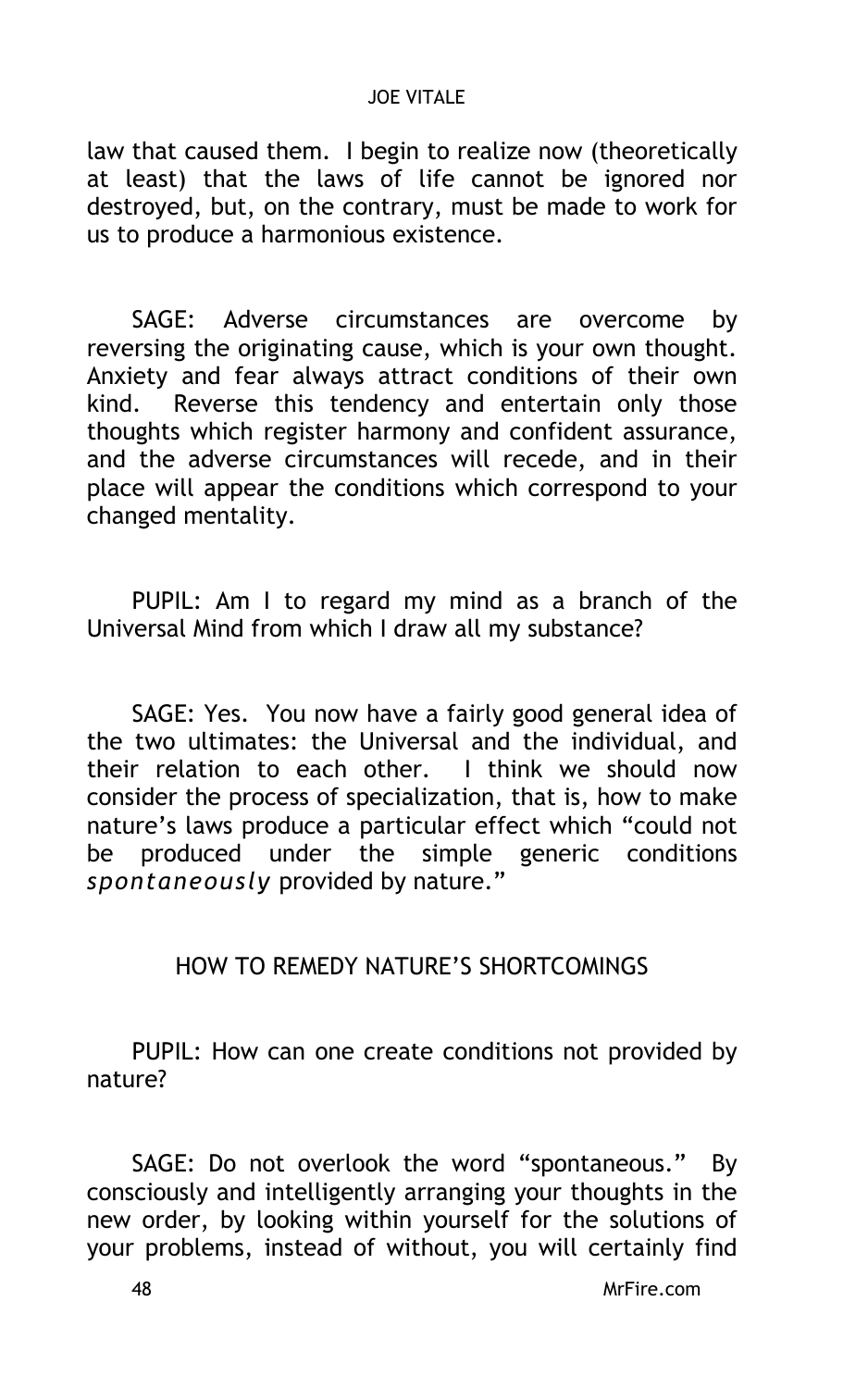that ideas will come to you, which, if followed, will produce new conditions other than those provided by nature.

PUPIL: How can I do this? Is this brought about by causing my thoughts to correspond to those which I think the Universal Mind must have?

SAGE: Let me give you an illustration of what I mean. Take the case of a miller who has been grinding his grain by hand. His instinctive feeling is that there should be a more efficient way of grinding grain, and he meditates a good deal on what this way might be. One day, while walking in the country, his attention is attracted, for the first time, to the power in a stream of water as it rushes past him. He pauses, and reflects on how this power could be utilized for his particular purpose.

"Why not harness it and make it grind my grain?" he asks himself. This unexpected inspiration thrills him through and through, not only because of its possibilities, but because of his feeling of assurance that it can be accomplished. Immediately, the desired result begins to picture itself in his mind. By the side of the stream he sees his gristmill working under new conditions, with a great wheel attached to it revolved by the force of the running water, and thus grinding his grain. The force of the water *spontaneously* provided by nature has not been changed; it has been specialized to meet an individual requirement.

## HOW NATURE WORKING THROUGH MIND CAN GRIND THE GRAIN

PUPIL: Naturally the power of the water could not of itself have ground the grain, but through the interaction of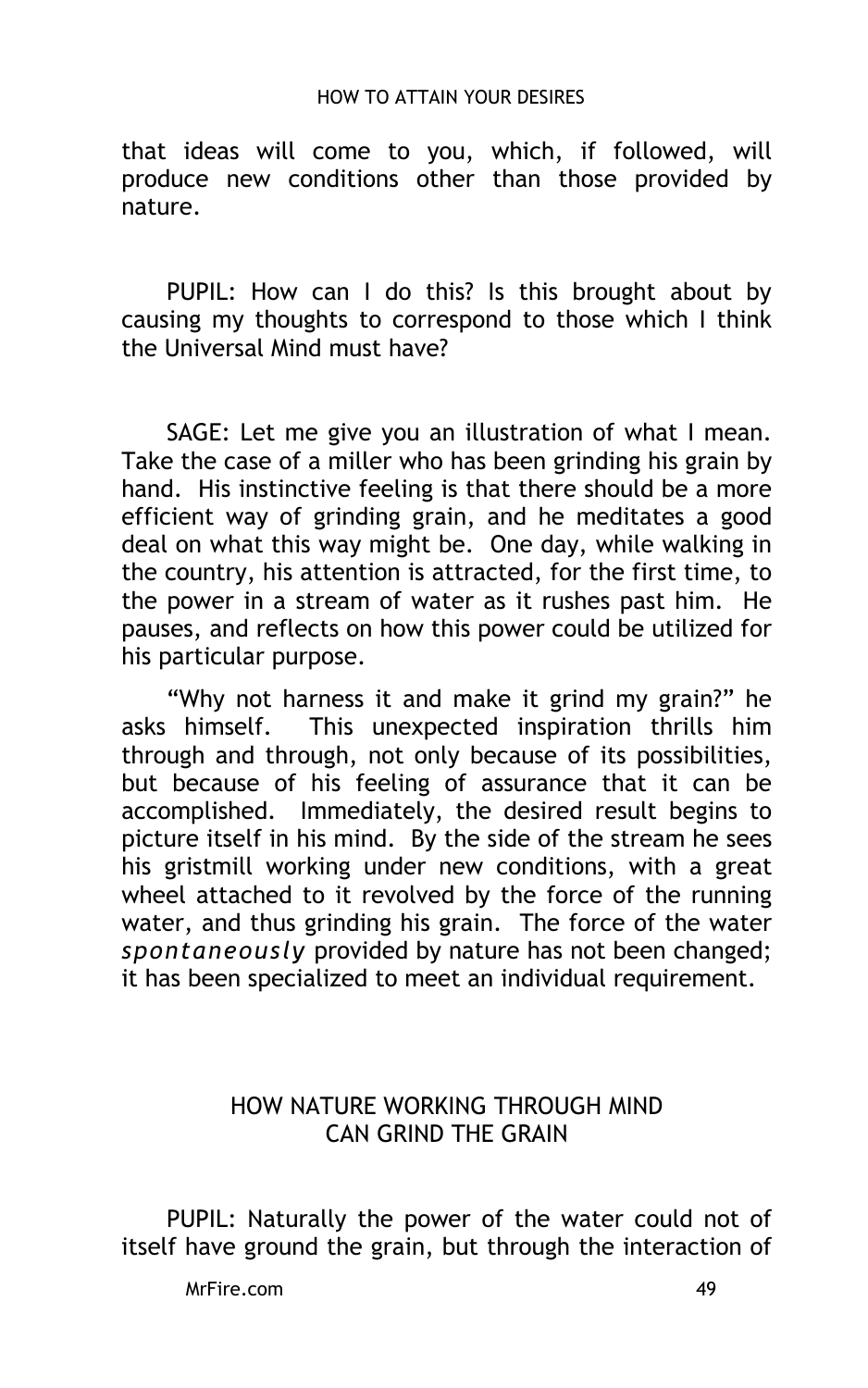the individualized Universal Intelligence in the miller's mind, he made this power "spontaneously provided by nature" do his bidding, just as Burbank specialized nature's laws by making cactus grow without thorns, and blackberries without seeds.

SAGE: Yes, you have grasped my meaning. Your comprehension of the interaction between the waterpower, or nature, and the individualized Intelligence in the mind of man is scientifically correct. You see now that it is an entire reversal of your old conception. Formerly, you took forms and conditions as symbols, and inferred that they were the causes of mental states and material conditions; now you are learning that the true order of the creative process is exactly the reverse, that thought and feeling are the originating causes which form corresponding external conditions. This is the foundation principle upon which you can specialize the generic law of the whole creative process, and cause it to bring all of its Intelligence and Power to bear, in meeting your particular necessity.

## SHOWING THE SILVER LINING OF THE CLOUD

PUPIL: You are right. I have been inverting the order of cause and effect. It always seemed to me that conditions both created and controlled my thoughts, that is, I involuntarily accepted the thoughts which the conditions suggested.

For example: Suppose I want to be at a certain place at a certain time. My appointment is important and I shall be late. What a terrible thing it will be! There seems nothing to be done. That is the way I used to think.

Now, in the new order of thinking, I shall endeavor to mentally see myself as keeping my appointment, etc. I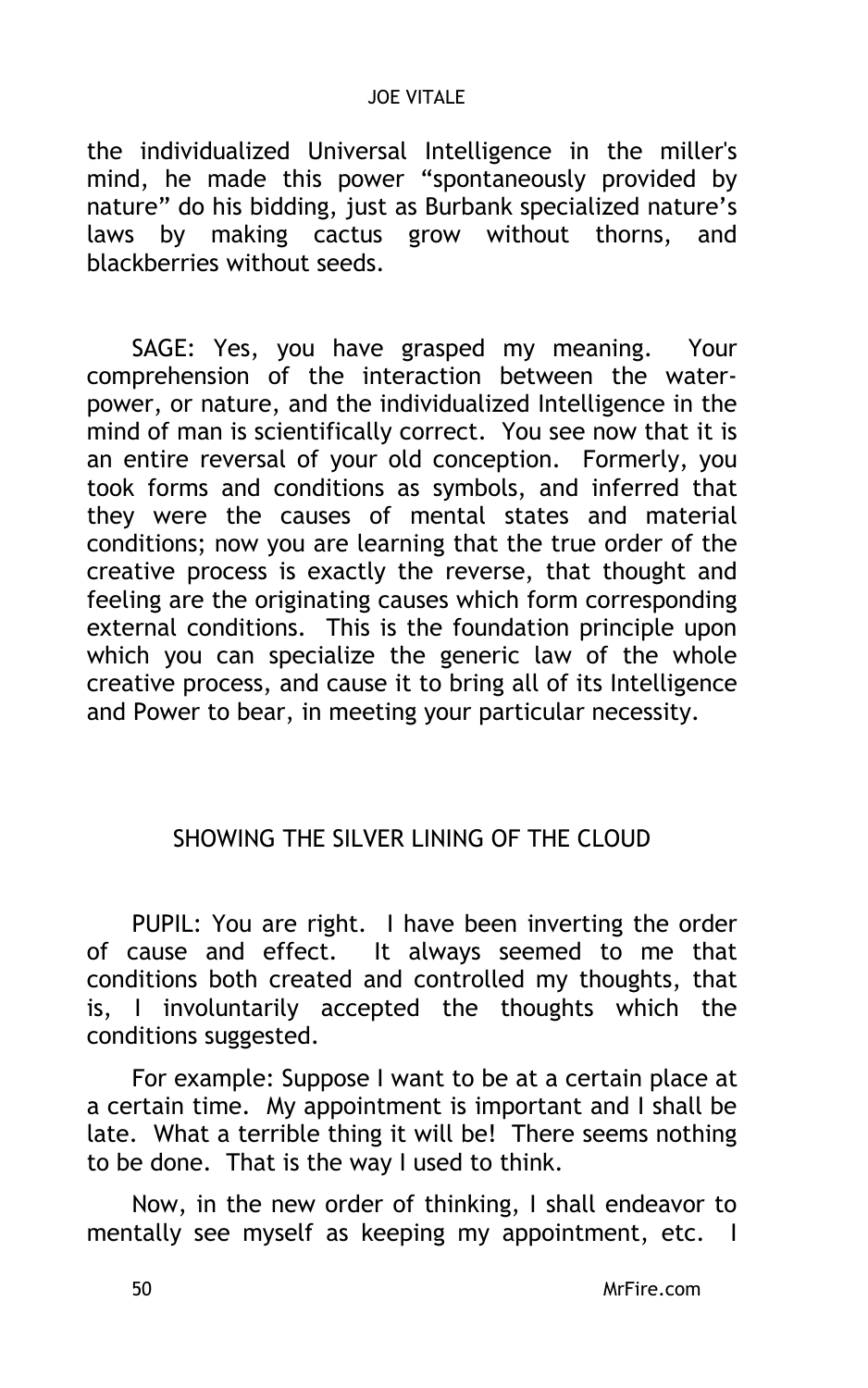shall get into the spirit of the thought that nothing can impede my progress or thwart my purpose, and I am sure that a way will open enabling me to materialize this thought on the physical plane. I am sure that in some unforeseen way my engagement will be kept, satisfactorily to myself and to the other person. In fact, I have experienced similar episodes.

SAGE: Yes, almost everyone has had such experiences as you have related, but very few profit by them. The law is, "As a man thinks so it becomes." If you wish to withdraw from an undesirable situation, you must adopt the scientific method of affirmative thinking, and follow it up as a permanent factor in life.

You will find that the universal causative Power (call it what you will) always manifests as supreme Intelligence in the adaptation of means to ends. For instance, there is something which you wish to do—build a house, sell something, or do a kind act for someone. It is this supreme Intelligence manifested through you that guides your activities. Without it, you would be unable to outline your intention, much less accomplish your purpose. Your intelligence is the instrument through which the One Great Intelligence of the universe is constantly taking specific form. This being true, every idea which registers in your mind was first formed in this One Infinite Mind. A continual recognition of this fact will enable you to find your way out of any sense of limitation which may arise in your individual experience.

I once heard of a man who had an intense desire to do big things. He asked his teacher to think with him along the lines just discussed—that the Intelligence of the universe was taking specific form in his individual intelligence. His teacher agreed providing the student's desire was great enough to force him to arise every morning and take a two-mile walk, meanwhile meditating upon this interaction between the Universal Intelligence and its special form, his mind. The student also was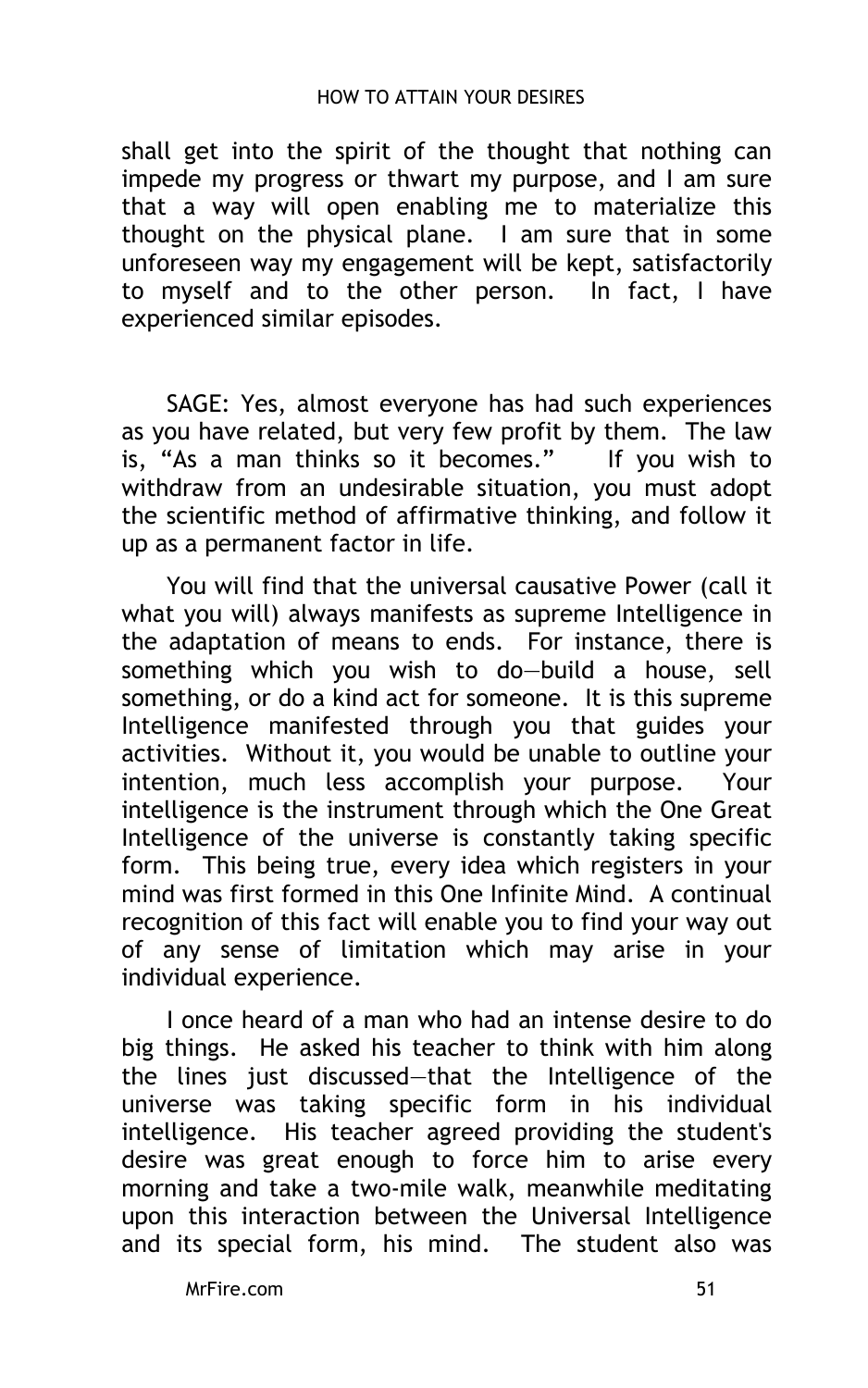instructed to form the practice of making mental pictures for the precise purpose of developing his intuition and imagination. One suggestion was that he should mentally see himself walking along a beautiful, clear, flowing river, hearing the rippling water, and seeing the reflection of the trees on its clear surface, and then to transfer his mental picture to one depicting his own desire.

After following this practice for six months, an idea of almost overwhelming magnitude came to his mind. This did not seem unnatural, however, as it was so completely in accord with his recent habit of picturing his all-absorbing desire. He joyously continued his walks, his meditation, and visualization, and finally the Universal Intelligence manifested in its specific form (his mind) by giving specific directions to bring the big idea into successful operation.

PUPIL: Could his mind have captured this big idea without the help of a teacher?

### ALWAYS LEARN TO DO YOUR OWN THINKING

SAGE: Certainly. The idea did not come through the teacher's mind; he simply started the student on the right track. No one can think for another. It was the result of his determined effort to recognize his own individual intelligence as the instrument in which the Greater Intelligence was constantly taking form. All that the teacher did (all that anyone could do) was to help him to hold his thought along the path he desired to go. The help of the teacher strengthened his conviction and faith in the power in himself.

PUPIL: Is this originating power of life a forming power as well as a creating and directing one, and did the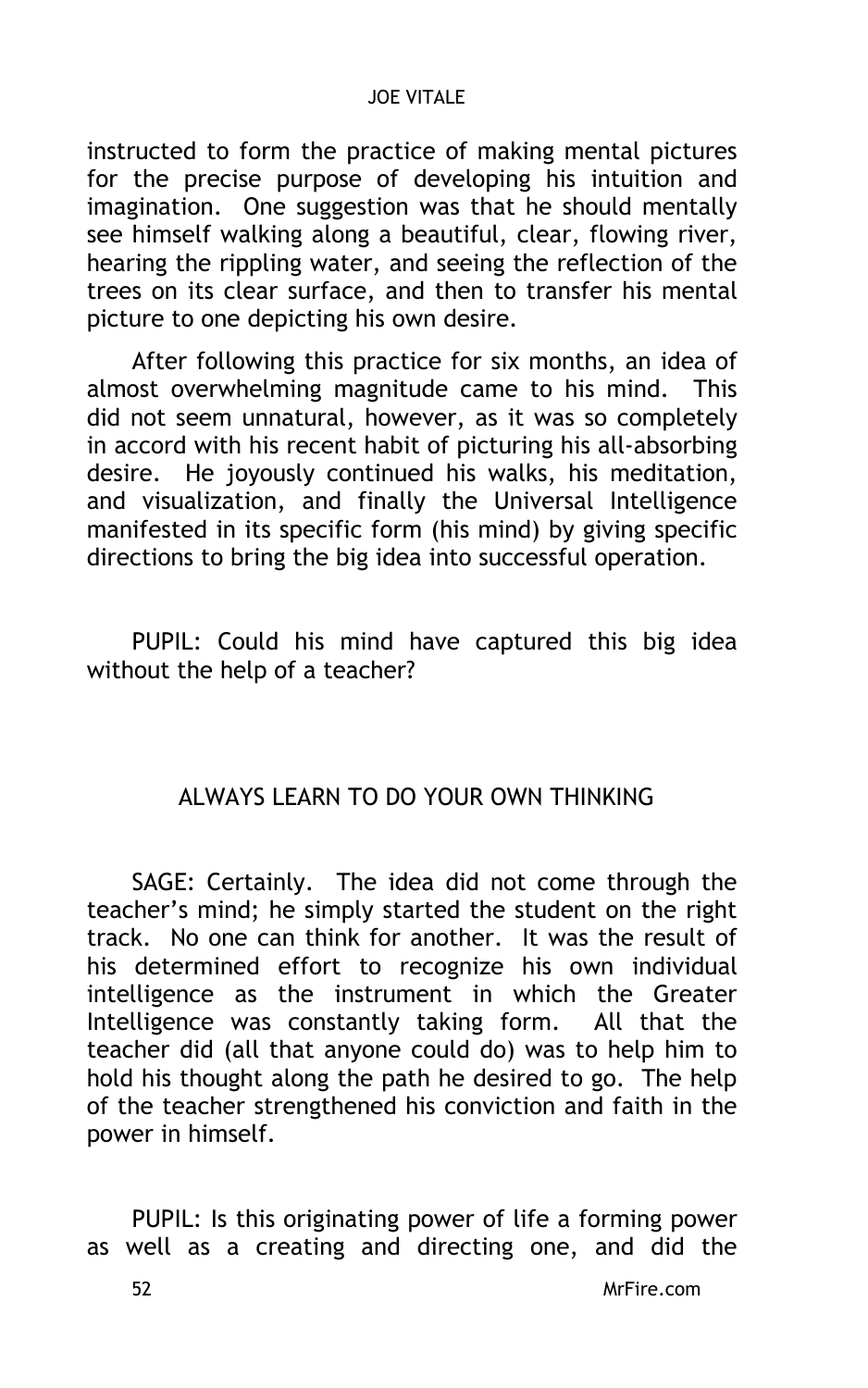teacher's thinking along the same lines steady the student's thoughts? Without the support of a more advanced mind, could anyone succeed in a great undertaking?

SAGE: Certainly. *If you are sufficiently convinced of the absolute truth of your method, you do not need any sustaining force outside of your own conviction*. You miss the point of your relationship to the great whole if you do not realize that it is not only an originating, but also a forming power. Do you not recognize its forming power throughout nature? You would not think of trying to make a lily a rose. If you know that the same Power that created the flowers also made your mind for the specific purpose of operating in it, you would soon learn to trust its formative nature in its operation through your intelligence.

PUPIL: I understand. It is the power of Life in man which originates, creates, directs, and forms. In reality, there seems to be nothing whatever for man to do in this great scheme of things except to enjoy life, if he can only learn how!

### GOD AND COMPANY, LTD.

SAGE: The Law of Life is God and Company. You are the Company, and you cannot in any sense be an idle partner, if you wish to profit by the partnership. Your part is a big one, and there is plenty for you to do in providing a concrete center around which the universal divine energies can operate.

PUPIL: Does this mean that to realize my oneness with the joy of life I shall not find it as simple as it seems?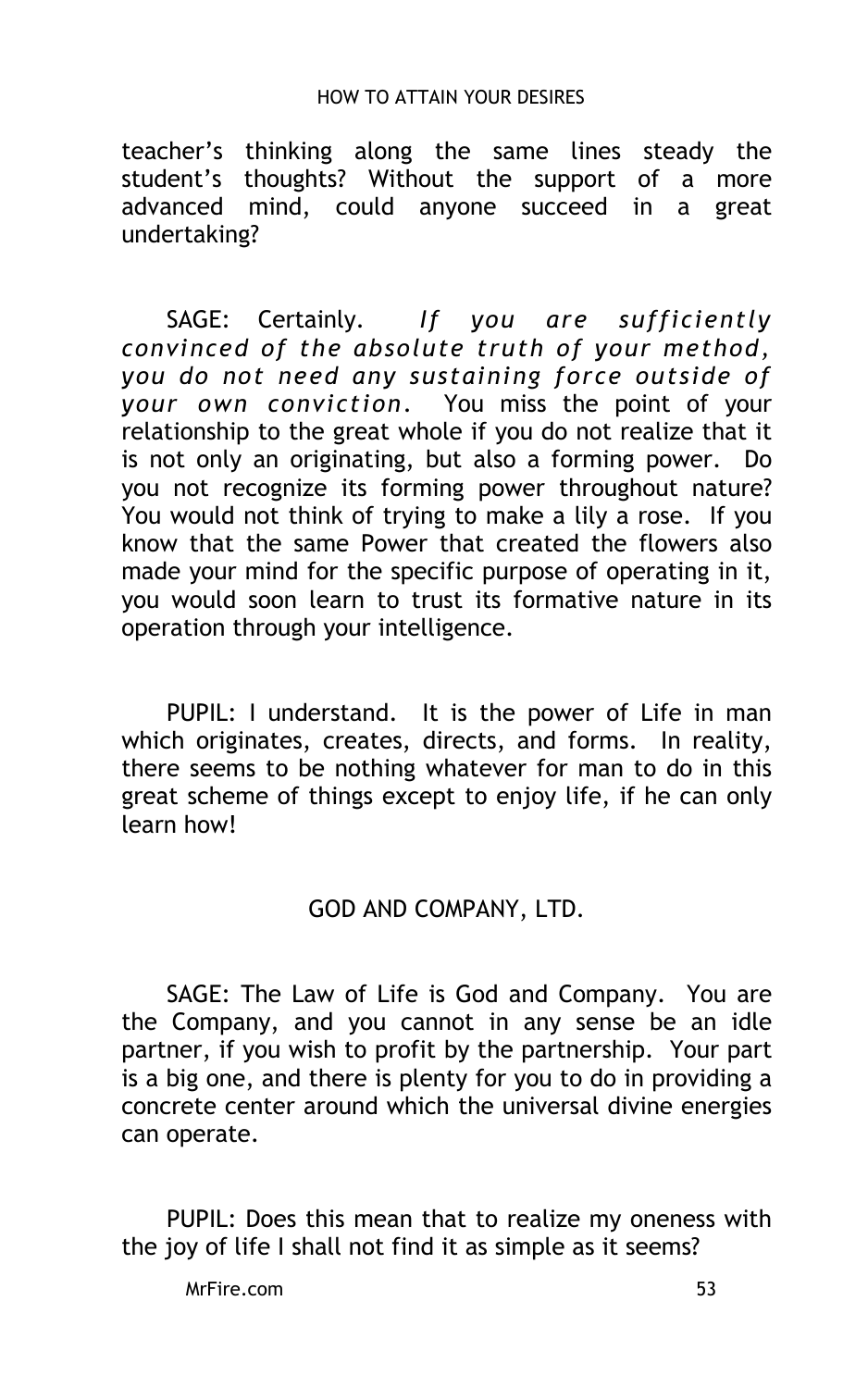SAGE: No doubt there will be times when you will find it difficult to transfer your thought from externals to the interior realm of the originating principle, and to joyfully hold it there until external conditions correspond with the ideas you have in mind, but there should never be any strain. You are attracted to the Universal Mind as your source of supply, along the lines of least resistance. That is to say, along these lines which are the most natural to your individual and particular bent of mind. In this way you infuse into the Universal Mind your desires and ambitions, thus intensifying your power of attraction (relative to the desire uppermost in your mind) from the infinite forces.

For instance, let us suppose that you feel very much alone, not altogether lonely, but alone (there is a difference, you know), and yearn for congenial companionship. At a certain night and morning, go where you will not be interrupted, and mentally picture yourself walking with a companionable friend (no person whom you know, but an ideal one); then see yourself riding with this same friend, and the two of you doing many happy things together. Keep your picture in mind until all sense of aloneness has disappeared, and you *feel* an unmistakable sense of companionship. Let that feeling register in your consciousness, and try to recall it at will. If you will practice in this way, you will very soon realize that this is the reciprocal action between your mind and the Universal Mind. Once this recognition is well established, *your* ideals will begin to express themselves in form.

PUPIL: Then one's efforts should be wholly directed to the attainment of a higher degree of intelligence, rather than to the acquiring of material things.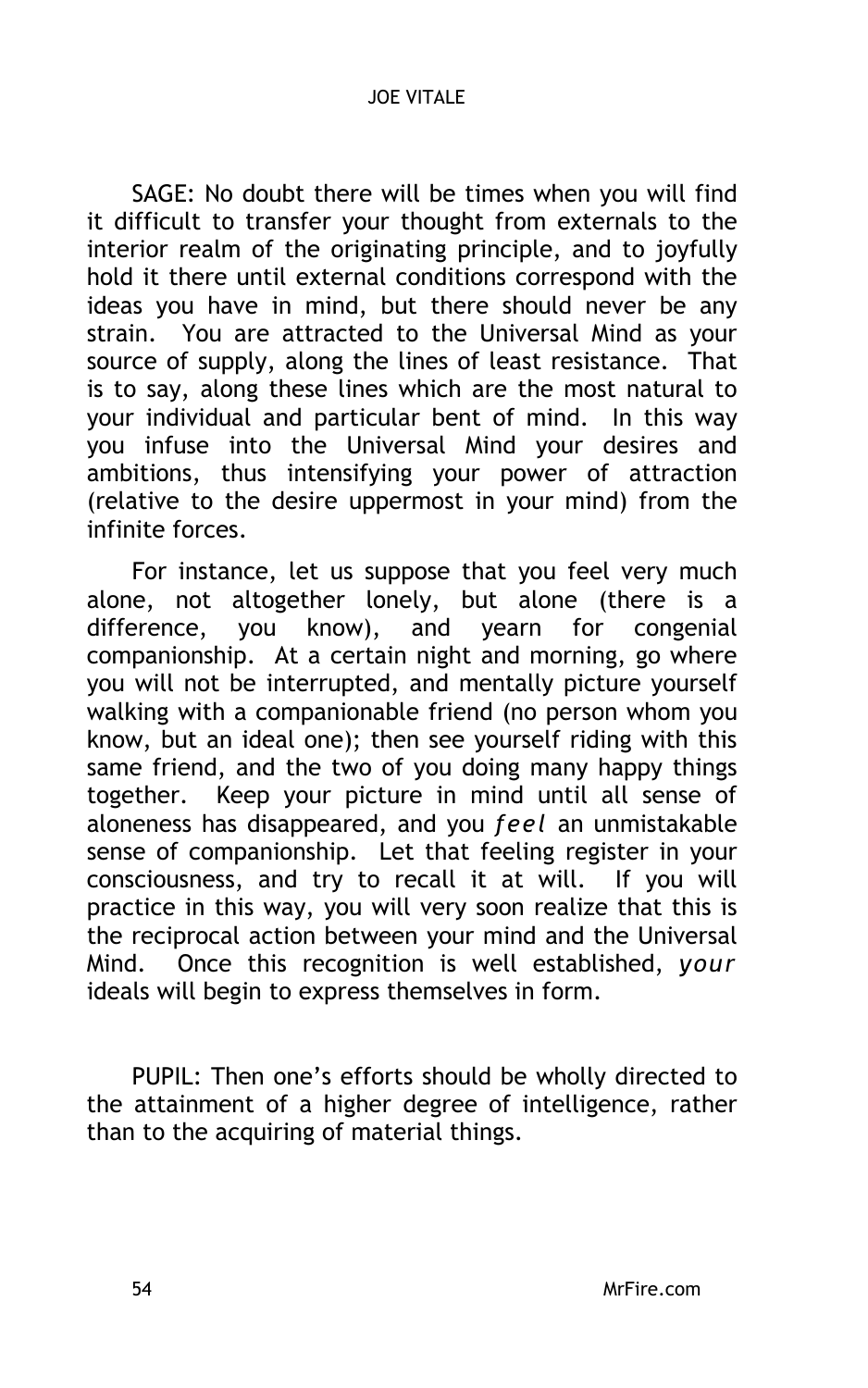#### HOW TO ATTAIN YOUR DESIRES

## "GOD WILL PROVIDE THE FOOD, BUT HE WILL NOT COOK THE DINNER"

SAGE: Such a purpose is the very highest, and aspirations along this line would surely externalize corresponding things. Under no circumstances should you allow yourself to form the habit of idle dreaming. The material side of life should not be despised, for it is the outside of a corresponding inside, and has its place. The thing to guard against is the acquiring of material possessions as your ultimate aim. However, when certain external facts appear in the circle of your life, you should work with them diligently and with common sense. Remember that things are symbols, and that the thing symbolized is more important than the symbol itself. "God will provide the food, but He will not cook the dinner."

PUPIL: My part then is to cook the dinner, so to speak; to use the intelligence with which I have been endowed, by making it a power to attract, from out the universe, ideas that will provide for me in any direction that I may choose to go, according to law?

SAGE: Yes, if you choose to go with life's continual, harmonious movement, you will find that the more you use the law of harmony through progressive thinking, the more intimately acquainted you will become with the law of reciprocity. This law corresponds to the same principles which govern physical science; that is, "nature obeys you precisely in the same degree as you obey nature." This knowledge always leads to liberty.

PUPIL: How does nature obey me?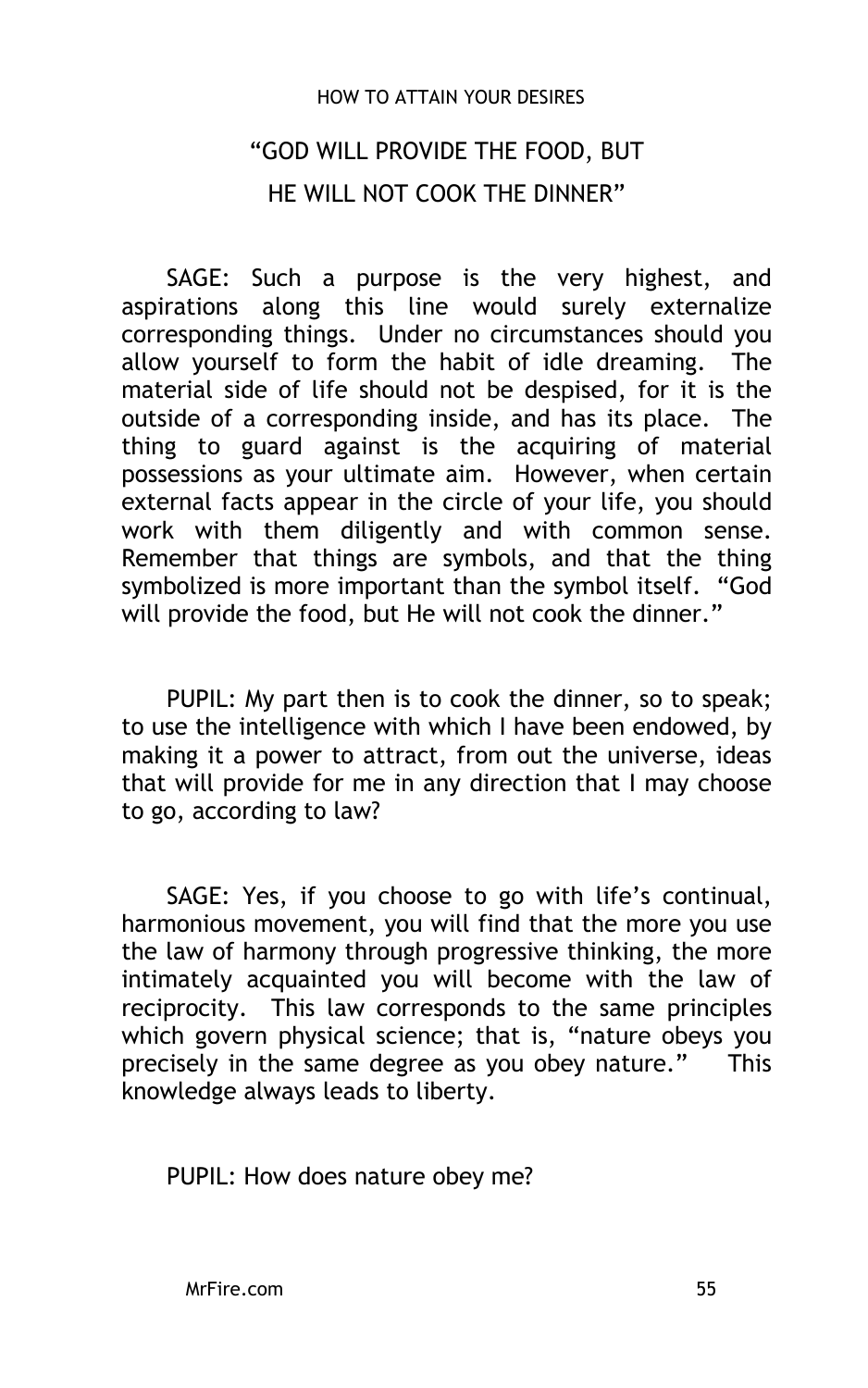SAGE: Nature's first and greatest law is harmony. You see the results of harmonious law in the beautiful world around you. If you obey nature's suggestion, and follow the law you will be the recipient of all the benefits contained in this law of harmony that nature has to offer, such as health, strength, contentment, etc., for all of her laws bring freedom and harmony. You will find nature responding along the same lines, to the extent that your thoughts and acts are in accordance with her perfect laws.

PUPIL: Is the power of thought always creative, and does it always create conditions corresponding to itself? Can one know this law sufficiently well to cause it to respond immediately?

## FIFTEEN MINUTES NIGHT AND DAY ARE NOT ENOUGH

SAGE: Thought as thought is always creative, either good or bad. The length of time required for the corresponding physical conditions to appear in the circle of your individual environment depends entirely upon your ability to recognize that your desired course is a normal, already existing, mental fact. It is not enough to get into the spirit of your reasoning for fifteen minutes night and morning, with the inward confidence that you are directing a certain, unfailing power toward a desired physical manifestation, and then spend the remainder of your waking moments in doubt and fear. The whole question is, how does your particular sustained thought affect you? If it stimulates your feeling of faith, the response is immediate.

PUPIL: Could you give me something to memorize which will help me to eliminate doubt and fear?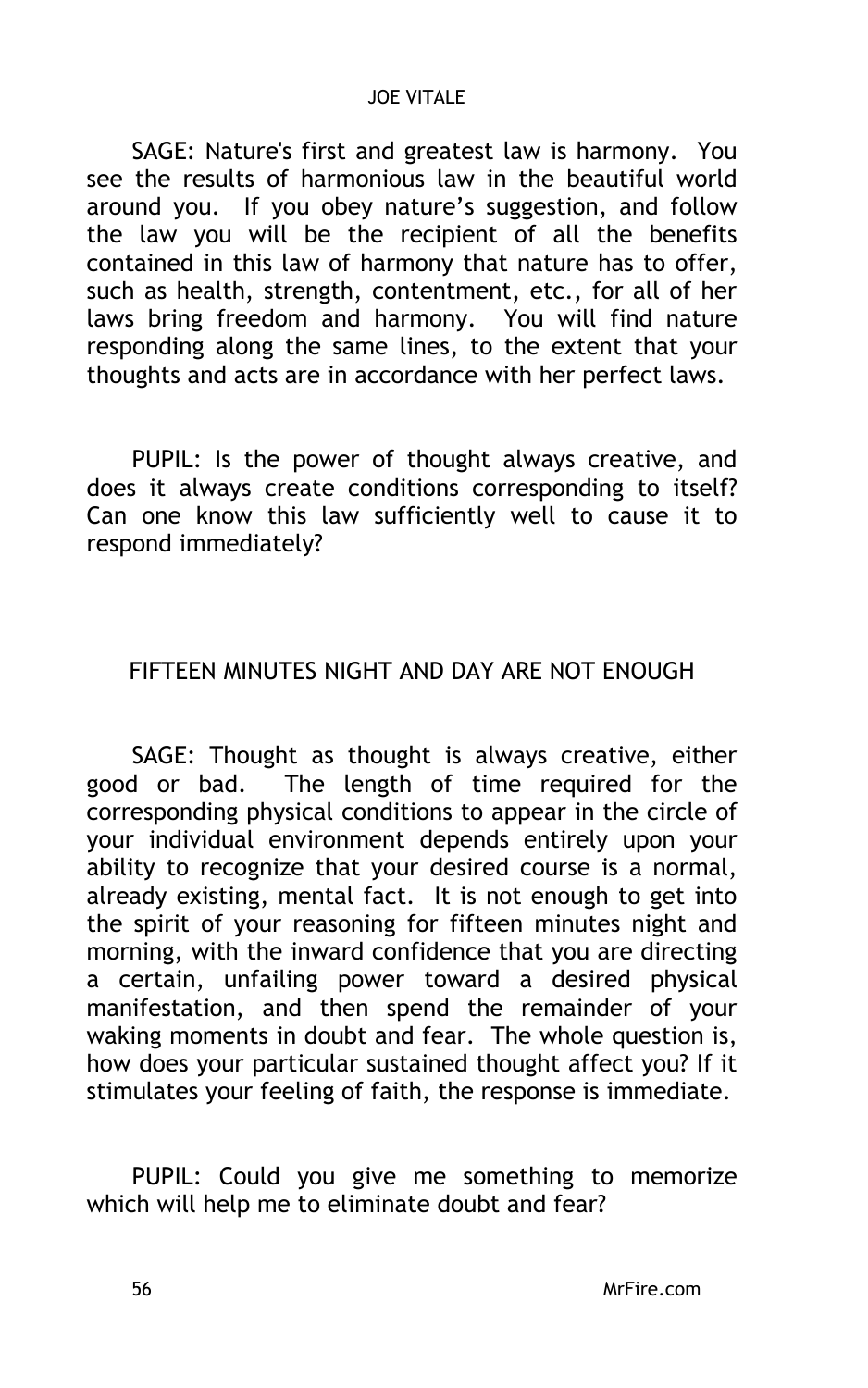SAGE: Yes. The thought I use most frequently myself is this:

"My mind is a center of divine operation. The divine operation is always for expansion and fuller expression, and this means the production of something beyond what has gone before, something entirely new, not included in past experience, though proceeding out of it by an orderly sequence of growth. Therefore, since the divine cannot change the inherent nature, it must operate in the same manner in me: consequently, in my own special world, of which I am the center, it will move forward to produce new conditions always in advance of any that have gone before." (Dore Lectures)

You should memorize this passage and meditate upon it, endeavoring to make your mind a "center of divine operation," by entertaining only such thoughts as you feel are reflections of God's thoughts. Whenever you sense that your way to freedom is obstructed, make a stronger endeavor to live with the spirit of your affirmation, and you will soon find your mind receiving ideas, which, if followed, will guide you into the path of absolute liberty.

## THE DEVILS OF DOUBT AND FEAR

PUPIL: Doubt and fear are the devil, are they not? Is not fear the most destructive of all wrong elements? It seems to me that it is ever present in one form or another. Can this monster be entirely eliminated from one's mind?

SAGE: Surely. Although fear is the most destructive of all the mental enemies, and, as you say, seems to be ever present, yet when you realize that your *fear is just as certain to materialize as is your faith*, you will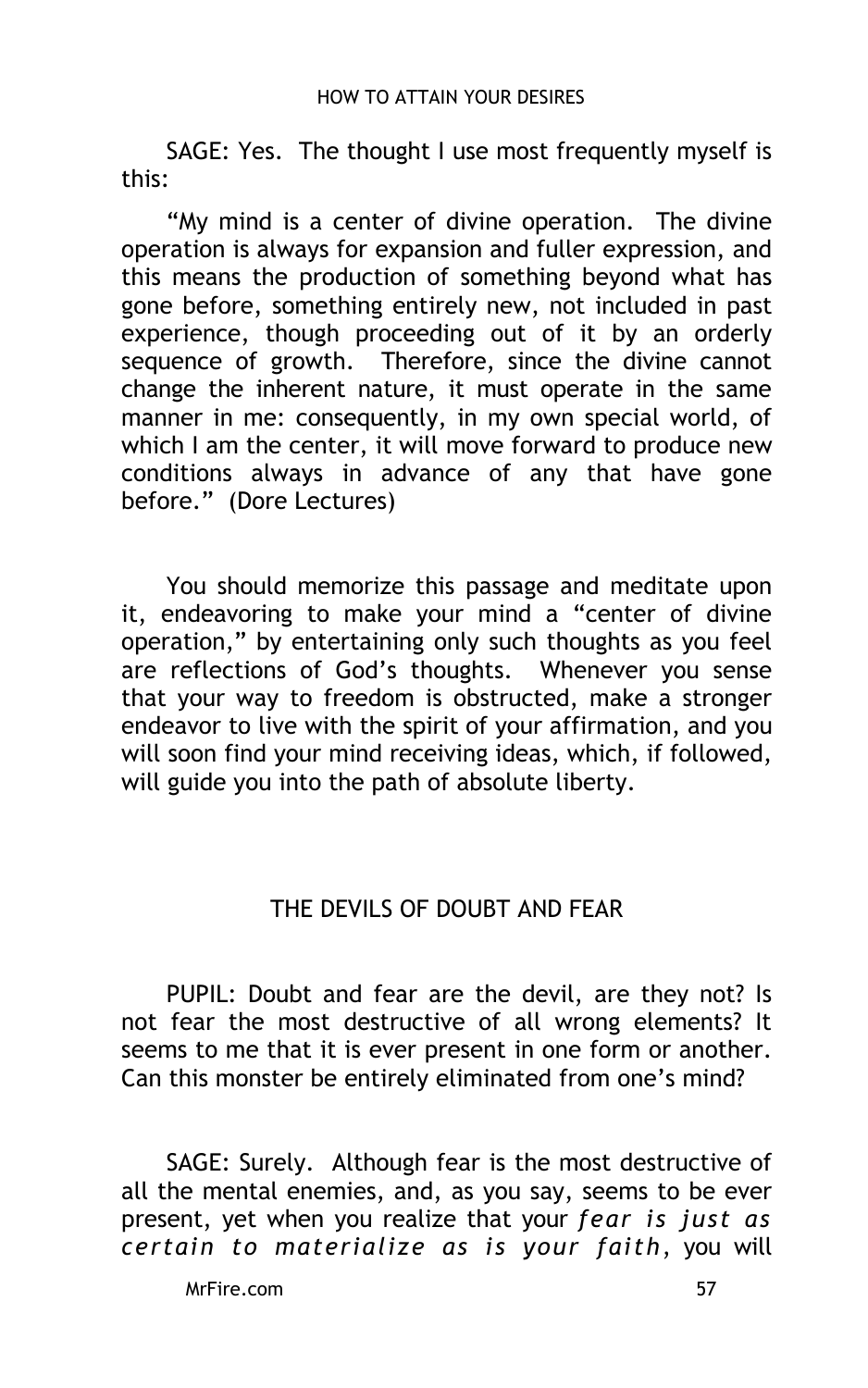grow more and more guarded as to the quality of thought which you harbor. Practice makes perfect.

PUPIL: Try as I will to inhibit fear, I am unable to succeed at present. At times I utterly fail, and I am overwhelmed with it.

## HOW TO DRIVE OUT FEAR

SAGE: The moment you begin to feel fearful, get into the open if possible, walk briskly for a mile or two, taking deep breaths, and holding your chin in and chest up. Think of yourself as a monarch of all you survey and assume a corresponding commanding attitude. Repeat with every breath this affirmation: "I am breathing in the Life, the Love, and the Power of the universe RIGHT NOW!" Hold the breath a second, with the affirmation in the center of your mind; then expel the breath with the same thought and send it out to mingle with the ether of the universe. "I and my Father of Love are ONE."

If you cannot get out into the open, assume, wherever you are, the same attitude. Take deep breaths, repeat the affirmation, and you *feel* certain that you are protected and supplied with all the love and power which Life has to give, fear will disappear, and you can resume whatever you were doing.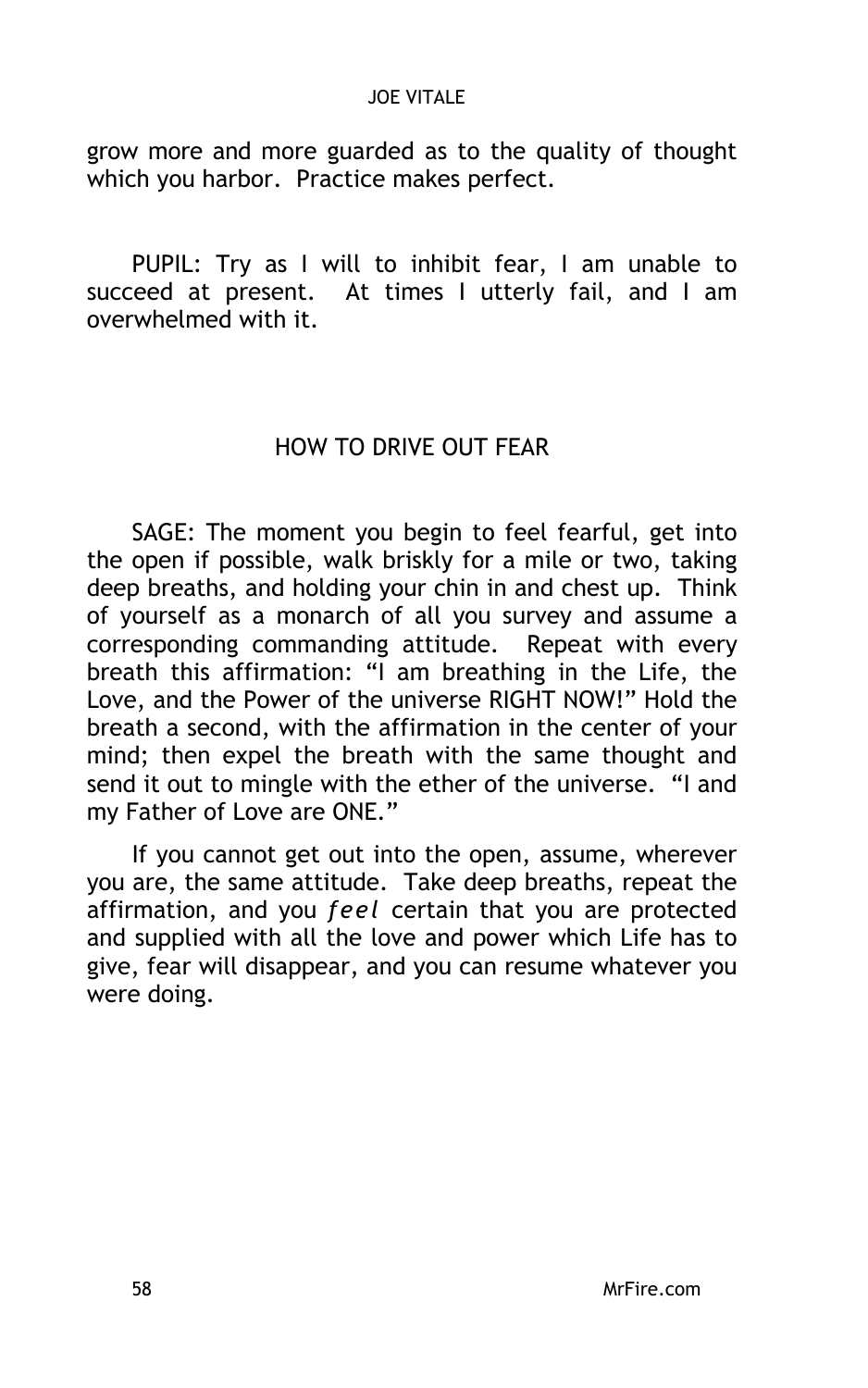# LESSON IV: STRENGTHENING YOUR WILL

"All we have willed or hoped or dreamed of good, shall exist; Not its semblance, but itself; no beauty, nor good, nor power Whose voice has gone forth, but each survives for the melodist, When eternity affirms the conception of an hour."

—*Browning.*

SAGE: The importance of the will is so frequently misunderstood that I think we will consider its true nature and purpose for a while this morning. Almost everyone is conscious that willing is not imagining. What the function of the will is, for the most part, baffles and escapes our reasoning.

PUPIL: I understand that most schools of mental science teach that one should not try to use or even understand the will, because to make conscious use of willpower leads one astray.

SAGE: It is most important that you should have sufficient knowledge of your will not to misuse it, or to be led astray through lack of understanding its place and power.

PUPIL: Is it a compelling, creative power?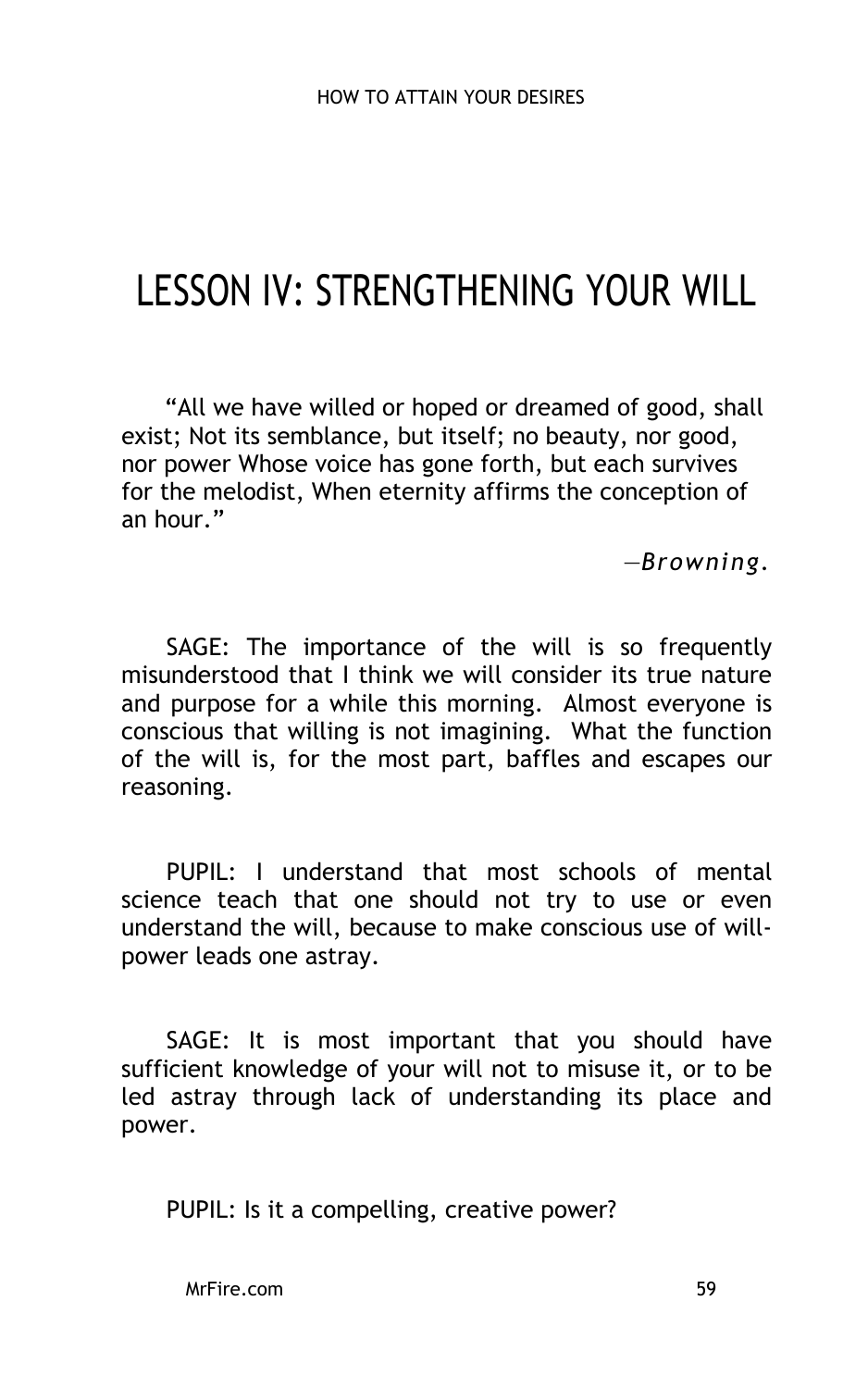SAGE: Correctly speaking, the will is neither one. It is in no sense creative. There are times, however, when a strong will can compel certain external combinations.

PUPIL: If will-power can produce certain external results, why not use it to that end?

SAGE: Because I was not intended to be used in this way. Conditions brought into existence by mere force of will lack vitality; consequently, the situations brought about by simple will-power disappear as soon as the will relaxes.

PUPIL: Do the things which are forced into being through the power of a strong will disappear simply because they lack vitality, or because the compelling power relinquishes its hold?

SAGE: Both, because of the lack of any real life in them, and because the energy of the will which supports them is withdrawn.

PUPIL: I have read a great deal about the function of the will. What does it mean?

### THE ACTION OR FUNCTION OF THE WILL

SAGE: It depends upon what you have read about the different kinds of will. The will is the power-control in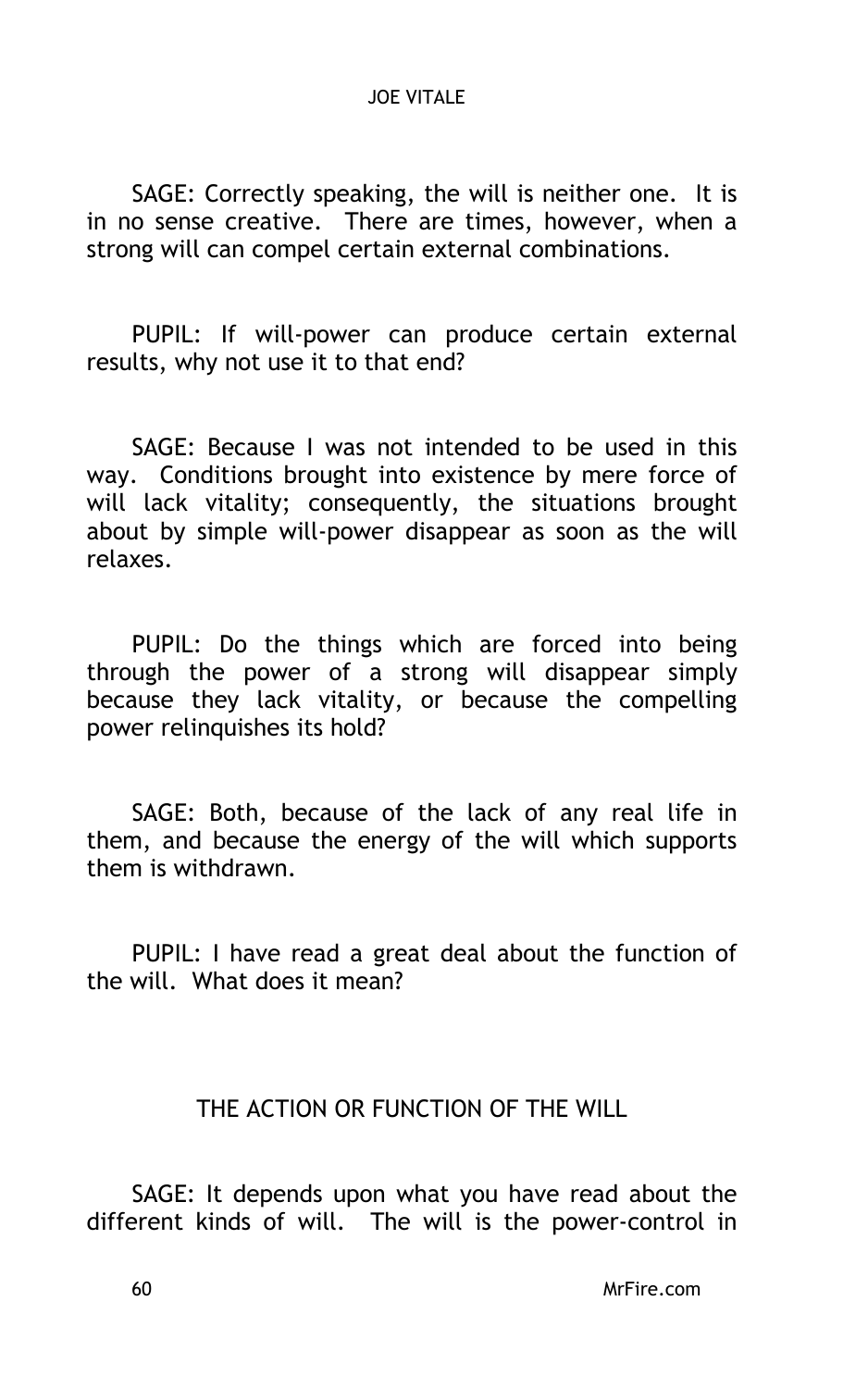your mind, which holds your thought in a given direction until a result has been accomplished.

For example: Suppose you wish to go to a certain place; without the will to go there, you could not even start, nor could you retain the thought of the place long enough to arrive. You would start in the right direction, and then, because there was no sustaining power in the thought, you might turn and go in another direction.

PUPIL: So it is the will which holds thought to a given purpose until it is consummated; or keeps an idea in its place in one's mind until it is objectified in form. It might be termed a thought-stabilizer.

SAGE: Just so. It is the will which holds your mental faculties in position relative to the creative power which does the desired work. Thought is always creative, as I have explained in my book "The Edinburgh Lectures on Mental Science," page 84: "If, using the word in its widest sense, we may say that the imagination is the creative function, we may call the will the centralizing principle, *its* function being to keep the imagination centered in the right direction." The will has much the same place in our mental machinery that the tool-holder has in a powerlathe. To my mind this is the will.

PUPIL: It is a wonderfully clear statement. It means that success or failure is contingent upon but one thing: *mental control*, and the will is this controlling factor.

SAGE: The business of the will is always the same, that of keeping your mental faculties where they will do the work you intend them to do.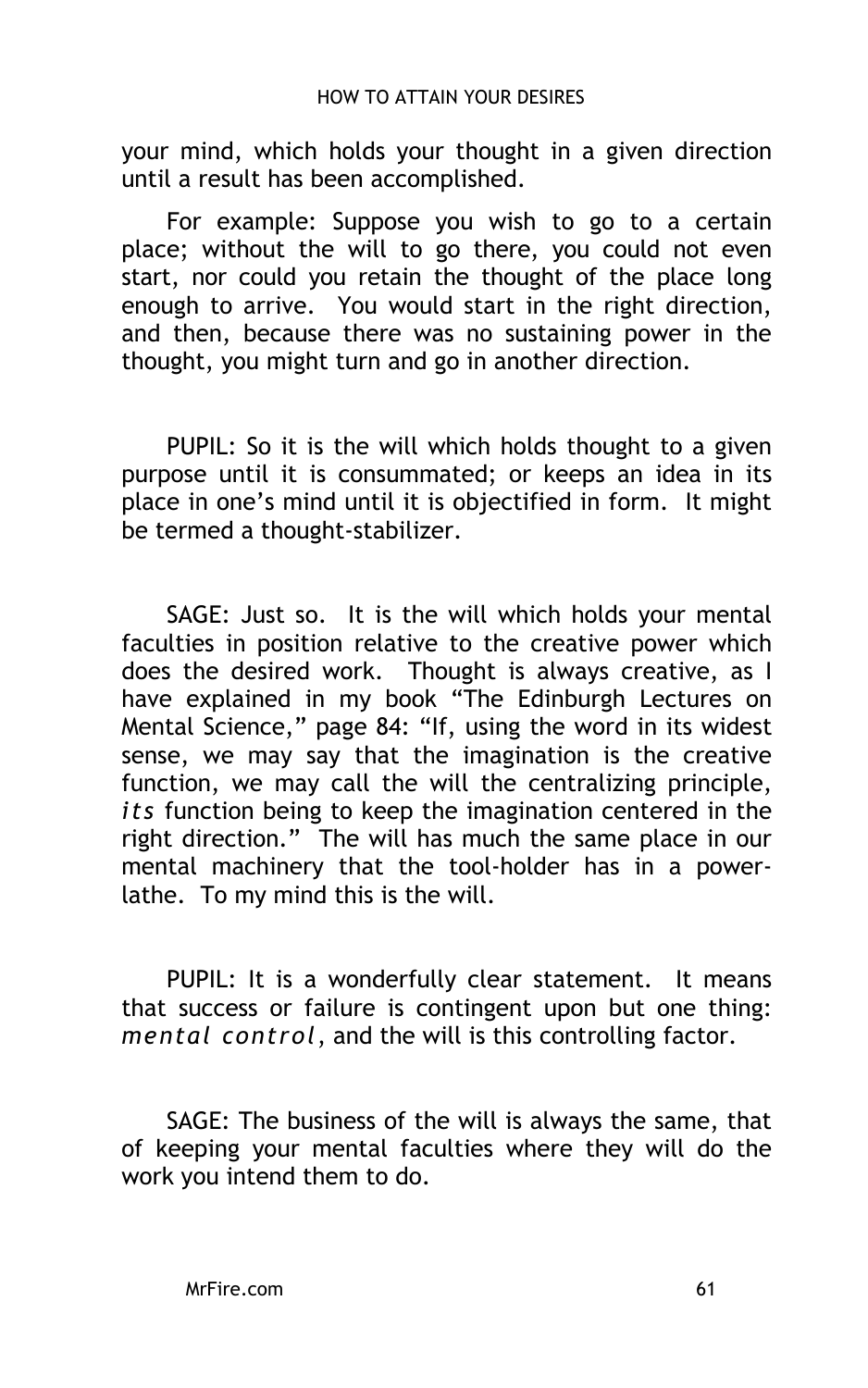PUPIL: Suppose I were conducting a business, but my thoughts were more on an anticipated vacation than on my work. Naturally my business would suffer. How could my will help me?

## PRACTICE "WILL EXERCISES"

SAGE: The case you relate illustrates a weak will. You know that your thoughts should be kept on your business, but your will is too weak to do it. You should practice will exercises to strengthen your mental energies. These will help you to focus your attention on business or any desired activity.

PUPIL: If one concentrated his entire attention on business during business hours, would he be able to relax it later and enjoy his home and play?

SAGE: With a properly trained will, you can pick up a thought at choice, hold it until it has finished its work, let it go again, and then pick up another thought, repeating the process again and again if you choose. In short, you can work when you work and play when you play.

PUPIL: No doubt it can be done, but it seems to me now that it would be a terrible strain.

SAGE: On the contrary, the well-trained, developed will maintains any position you desire without any strain on the nervous system, and its use is never followed by a sense of fatigue.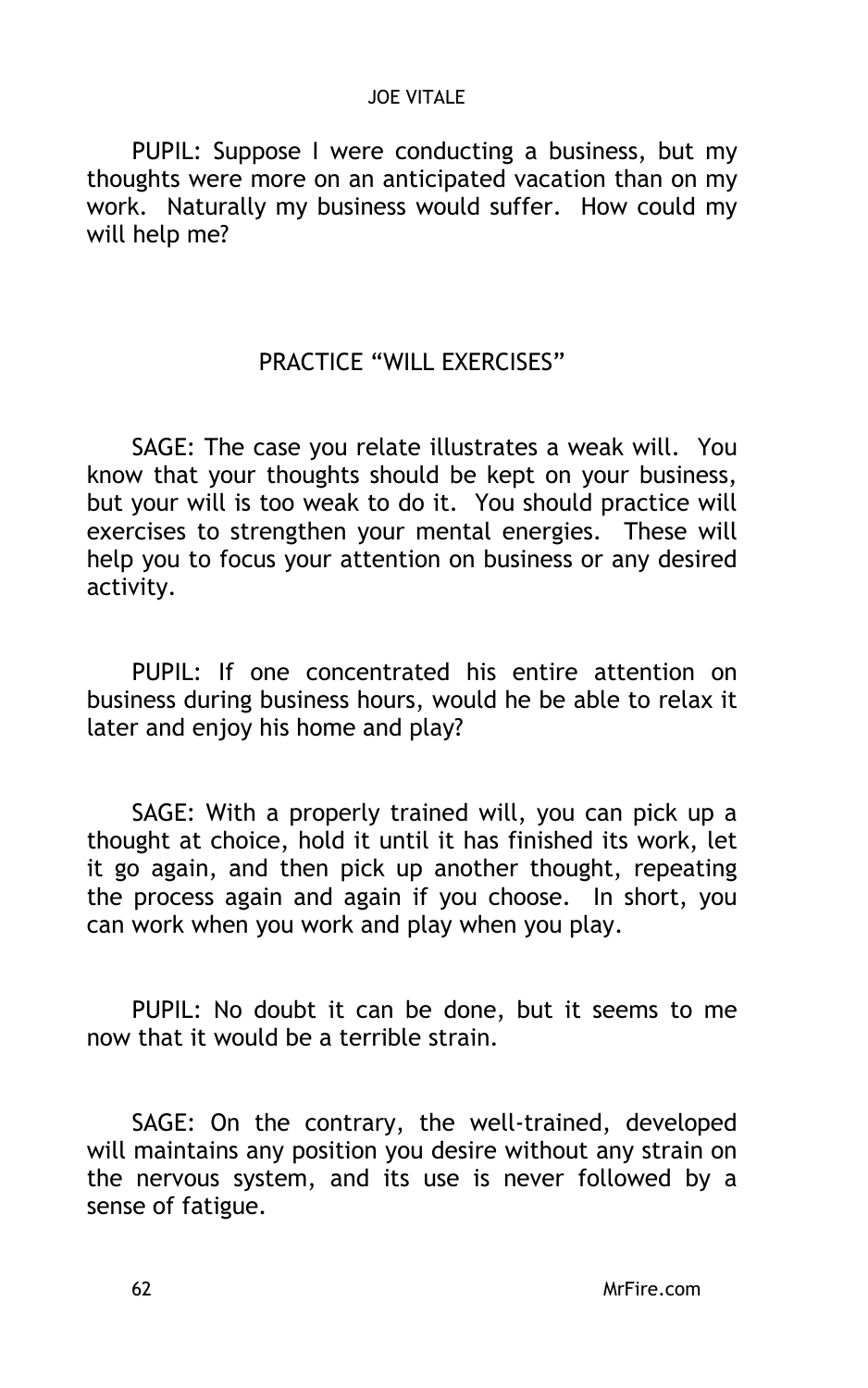PUPIL: I have always found it a great strain to hold on to any thought which did not abide in consciousness naturally.

SAGE: This is an indication of a weak will, which should be strengthened through exercise, the beginning of which should be "a calm, peaceful determination to retain a certain mental attitude in spite of all temptations to the contrary, knowing that by doing so, the desired result will surely appear."

PUPIL: Is the will intelligent?

## "A DEVELOPED WILL IS THE HANDMAID OF INTELLIGENCE"

SAGE: The developed will is the handmaid of Intelligence.

PUPIL: What do you mean by that?

SAGE: In training your will, you will become conscious of the presence of a tremendous power which acts on the plans of the very beginning, or first cause, of every socalled physical thing. This power is the primary Living Intelligence of the universe. Tell yourself what you desire in a clear, concise way, confidently knowing that it is certain to externalize itself as an objective fact, because your will acts upon the unformed creative, or primary, Intelligence, and causes it to take the form that you have determined upon.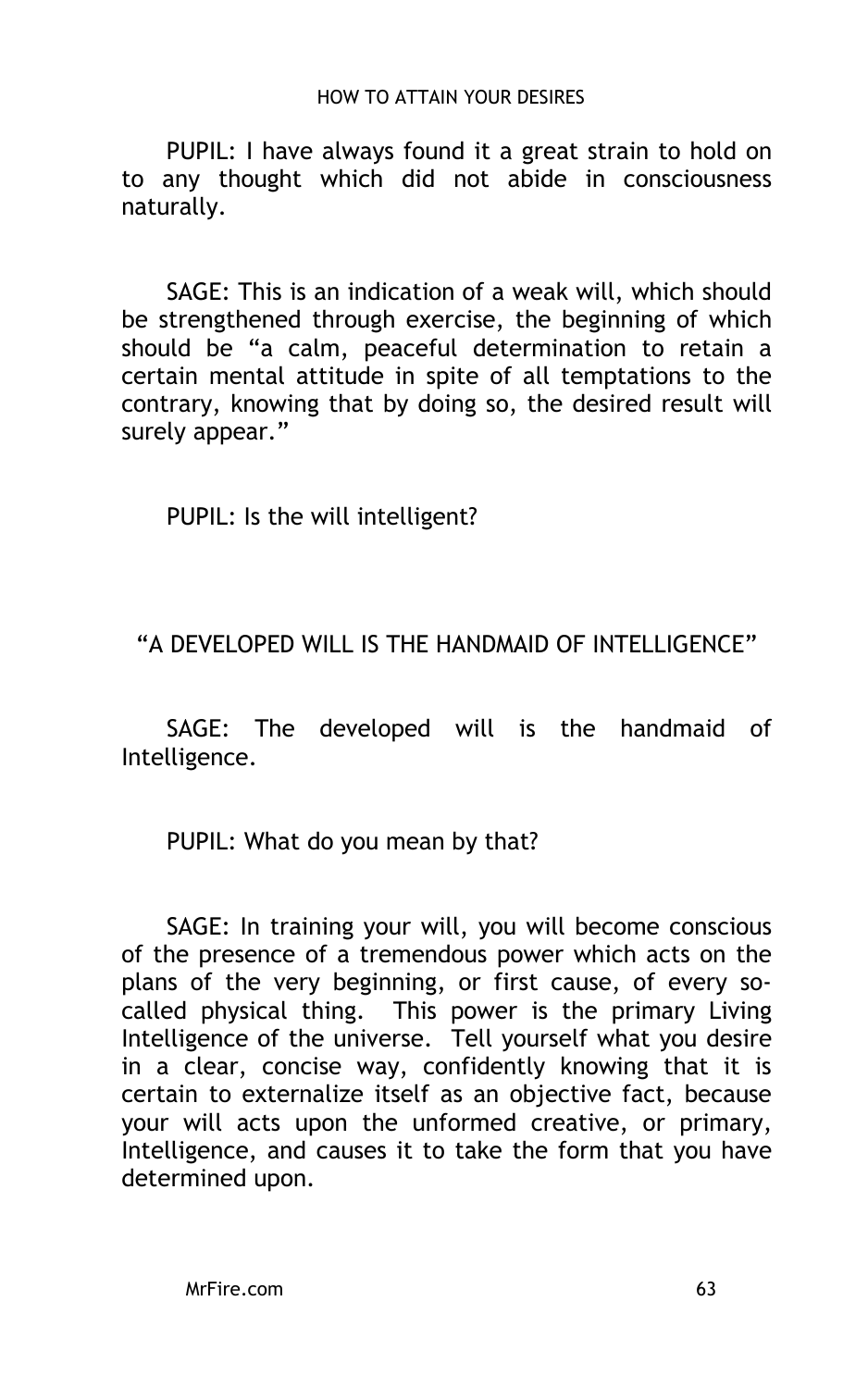PUPIL: That does not sound so difficult. Of one thing I am certain, that is, that my entire environment is the result of my habitual tendency of thought. Also, that when I know that I should turn my thoughts into other channels, but do not, simply letting them run along the lines of least resistance, it is because my will is weak and untrained. Will you please tell me the quickest way that this can be remedied?

## YOU ACQUIRE ENERGY, AS WELL AS AMBITION,

## BY EXERCISING THE WILL

SAGE: I will give you a few exercises for developing the will, and from these you can fashion others to suit your own requirements. In the first place, it is important to realize that any tendency to strain will be detrimental and must be avoided. Such exercises are not only interesting, but stimulating, and if persistently practiced will keep your ambitions from lagging. They will give you new impulses, renewed energy, and determination to be and to do something better and greater than anything in the past. Once you are fully conscious of the place and power of your will, in the mental realm, to keep the creative energy at work in formulating your desires, you will realize that it is very susceptible to training, and you will never again be content to live without its constant use, for it would be like living only half a life.

PUPIL: May I ask a question right here? I am a fairly good pianist but dislike to begin my practice, and, although I enjoy it once I have begun, to start is always a struggle. If I were to compel myself to practice on the piano at a certain time every day, would that develop and strengthen my will?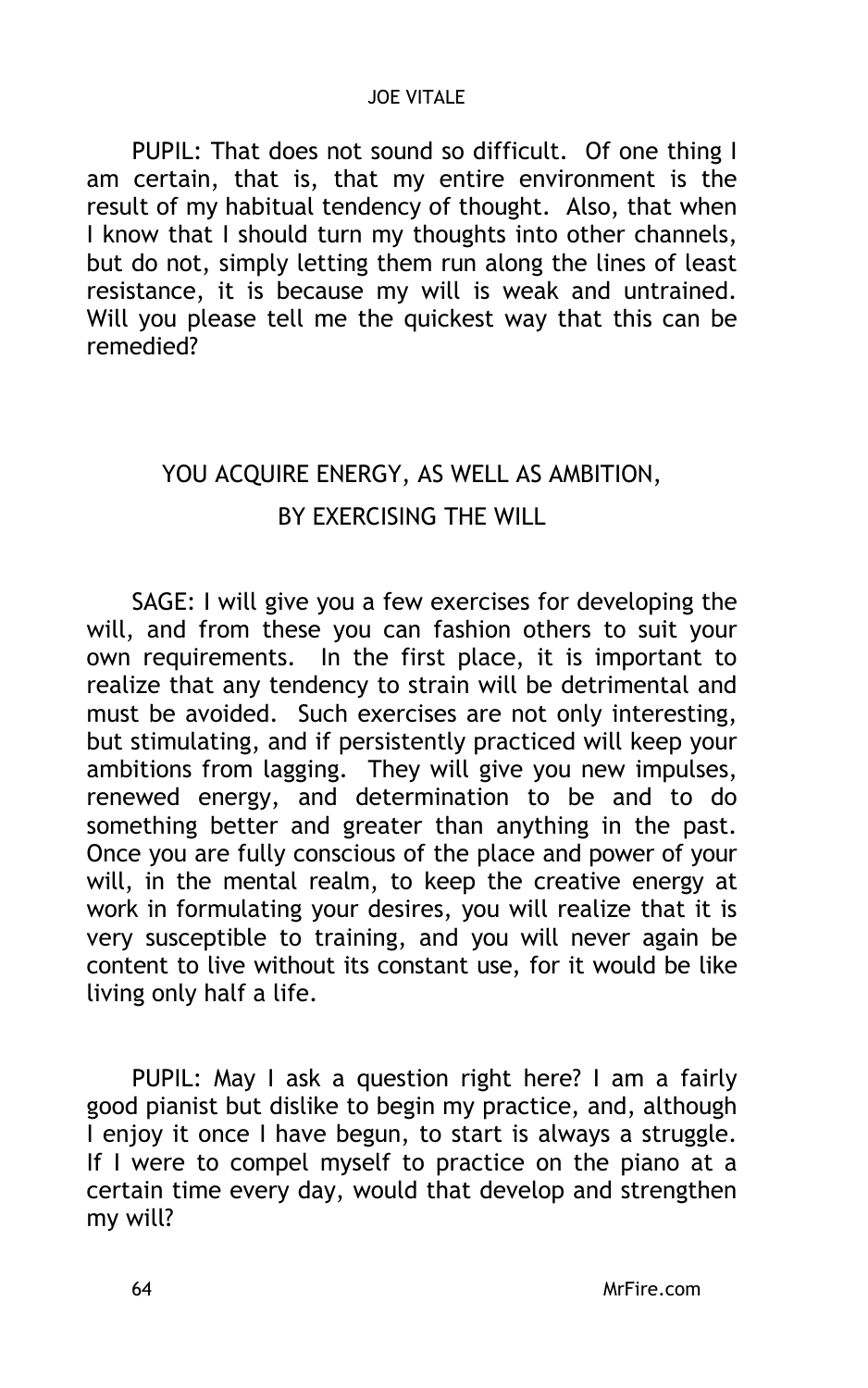SAGE: It would help, but the greatest benefit would be in the direction of making you a better musician. The best way to strengthen your will is to practice exercises for the sole purpose of strengthening the will, always remembering, while taking them, that your effort is for self-training and self-control, to the end that you many realize yourself as a part of the great universal whole. In this way you gain a peaceful centralization, which, though maintained by a conscious act of the will, is the very essence of rest. With a well-developed, trained will, your thoughts will never wander from the consciousness that "all is life, and all is good, and nature, from her clearly visible surface to her most arcane depths, is a storehouse for good."

You have the key to her great treasures, and whatever appeals to you most at any particular time and place, is that mode of the universal Living Spirit with which you are at that moment most in touch. Realizing this, you draw from out the universe streams of vital energy, which make the very act of living a joy, which radiate from you vibrations that can turn aside all injurious suggestions. *This* is surely a good and sufficient reason for developing the will.

## EXERCISE FOR STRENGTHENING THE WILL

The will is weak because of lack of exercise. Training the will is very much the same as training the muscles. Its development is gradual. Only will can develop will; consequently, you begin with what will you have, and expand and strengthen it through its action upon itself. The weak will manifests in two phases: over-action and under-action; the former as impulsiveness, impetuousness, and the like, and the latter as lethargy, phlegmatism, etc.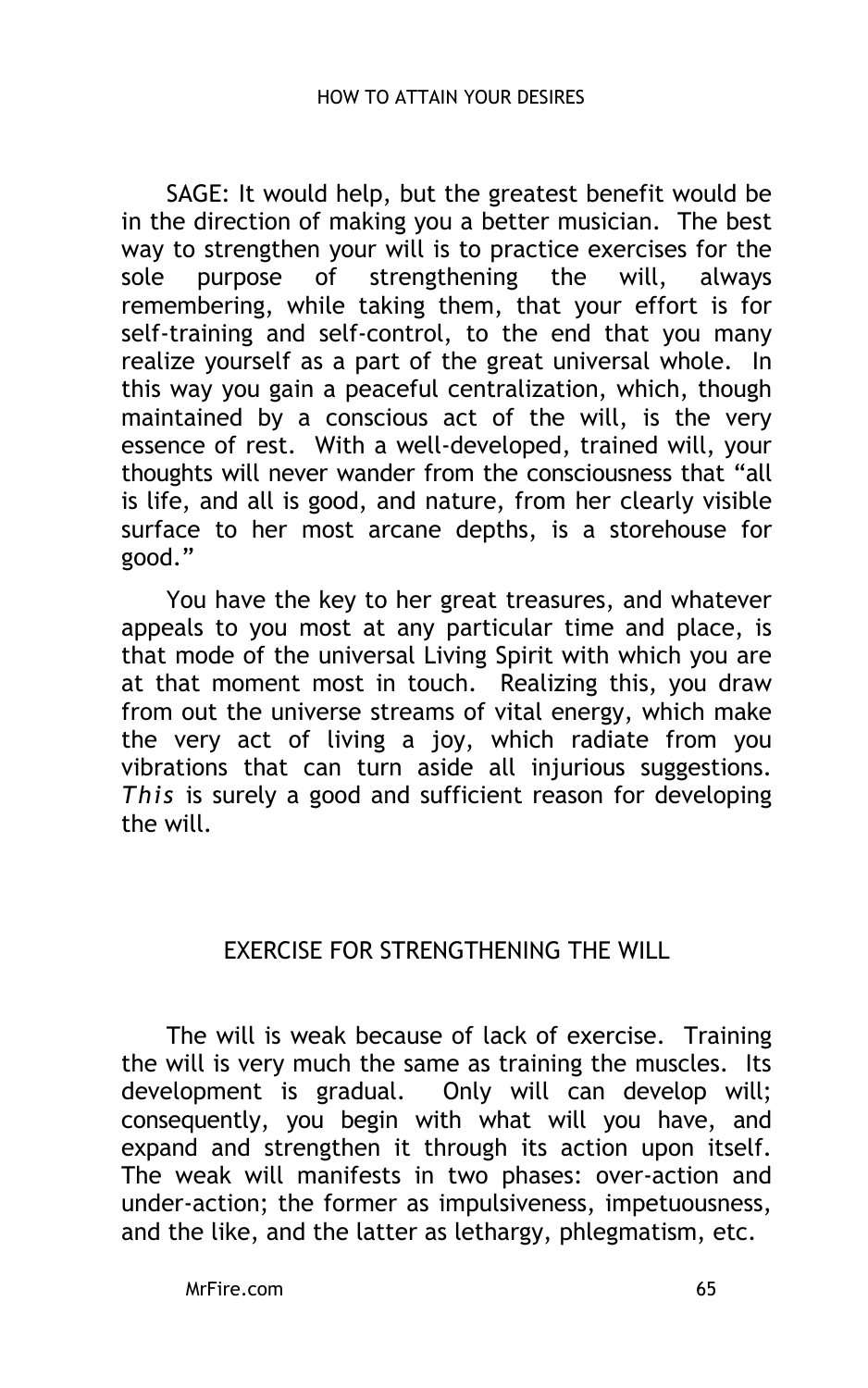It is good to begin each day with a resolution *not to hurry*, and *not to leave* any *task unfinishe*d. Effort in this direction is of inestimable value. There should be only *one* object in your mind with reference to your exercise — the development and strengthening of your will. At the time have no thought of your improvement as a musician, for if there is any ulterior motive, your willtraining will be lost sight of.

## CULTIVATE THE FEELING OF CONTENTMENT

Cultivate the sense of contentment, and begin your exercise with that feeling, determining to do it in a happy frame of mind. *This is important.* Take your exercise at the time of day when interruptions are least likely to occur, for seven consecutive days, ten consecutive minutes a day. If an interruption occurs during the exercise, start all over again. If you forget the exercise for one day before you have finished your course of seven days, begin the entire set again and go through with it uninterruptedly.

Place a notebook and pencil by your side before beginning. Now take fifty matches, beads, buttons, bits of paper, or any other small objects, and drop them slowly and deliberately into a box one by one, with a feeling of contentment and satisfaction, declaring with each movement, "*I will to will*." The one and most important thought is that you are training your will for the particular advantage of having a trained will, and this is why you should cultivate the feeling of contentment. The only method by which you can study the development of your will is by self-analysis and introspection, so, when you have finished your practice, ask yourself such questions as these:

"What did I think about the exercise while I was doing it? Did I believe it would really cultivate my will, or did I do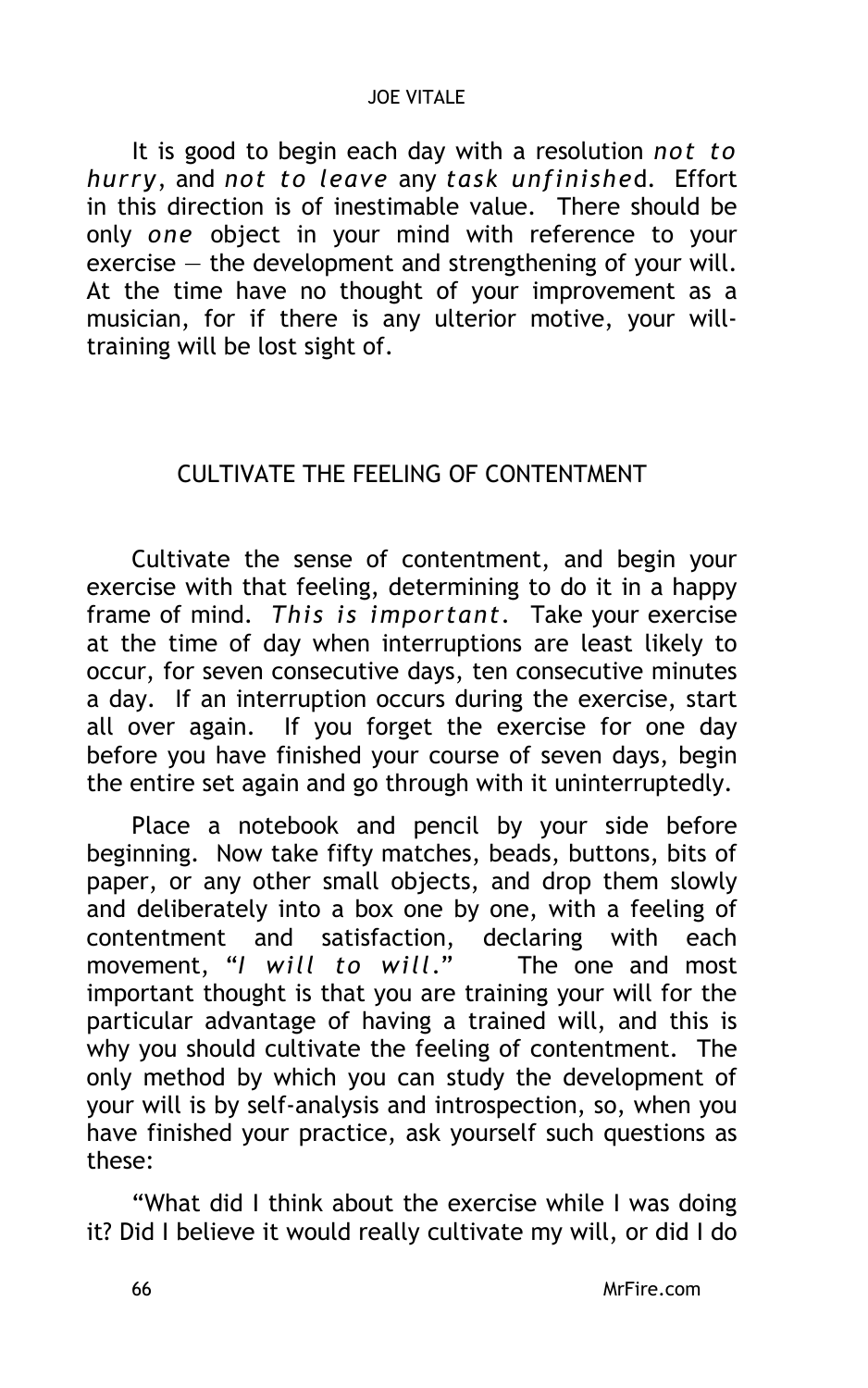#### HOW TO ATTAIN YOUR DESIRES

it just because I was told to? Did I actually concentrate on dropping the matches into the box, or was I more concerned with their arrangement, or was I distracted with other thoughts, good or bad? Was I watching the time impatiently, or was I consciously engaging in thoughts of satisfaction and contentment? Did I have a sense of strain, or did it brace me up? Do I believe that it will really train my will if I faithfully follow it up long enough to prove it?" etc., etc.

Write down this series of questions and answers in your notebook. You will find it both interesting and encouraging to keep this record and thus watch your progress.

## STIMULATING AN INTEREST IN YOUR WILL EXERCISE

You can stimulate interest in your exercise by varying your resolution or intention. That is, one time hold a conscious attitude of *joyously* willing to will, another of *powerfully* willing to will, another of *peacefully*, and another *contentedly*, etc., etc. These variations in the exercise with the suggestions for introspection, which have been slightly changed, were taken from the best authority, as far as I know, along the lines of will-training, and I am positive will bring the attainment of a firm, strong will, and an intelligent use of it.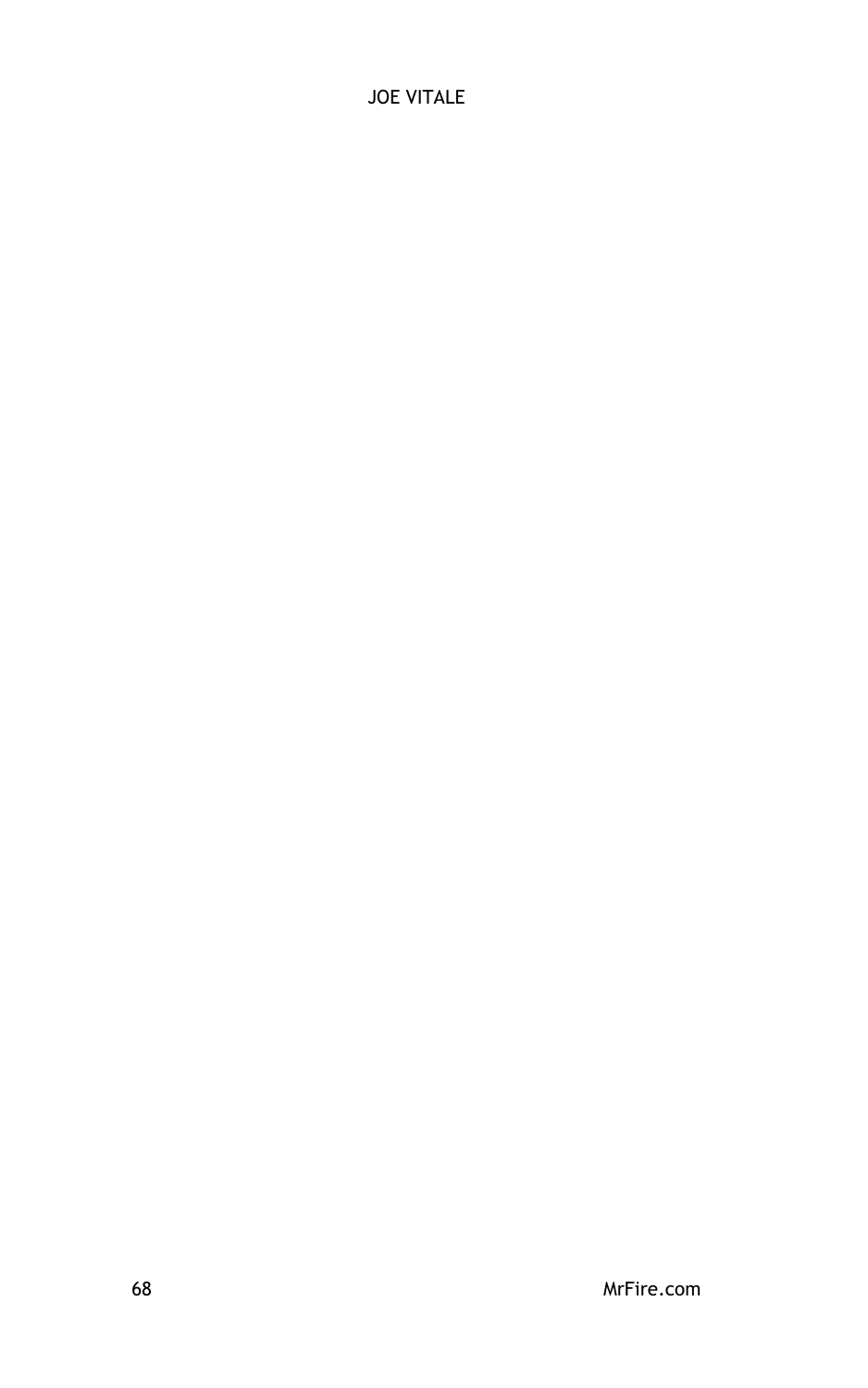# LESSON V: MAKING YOUR SUBJECTIVE MIND WORK FOR YOU

"The most potent force in the universe is the influence of the subconscious mind. The proper training of the correlation between the subliminal and the objective faculties is the open sesame that unlocks the richest of all storehouses,—the faculty of *remembering*. And with remembering there follows natural reflections, vision, knowledge, culture, and all that tends to make of man a god, though in the germ."—*Dr. Edwin F. Bowers.* 

PUPIL: The subject of the subjective mind greatly interests me. I am sure that had I understood what you have said concerning it, I would have realized that all that was necessary to obtain my desires was to think out exactly what I wanted, consciously place it in my subjective mind, and it would at once begin to attract ways and means for its corresponding physical or material fulfillment.

SAGE: Indeed the study of the subjective mind is an allabsorbing subject. I may be able to enlighten and help you to make working realities out of what now seems to be vague and even mysterious. But it will rest entirely with you to put *vitality* into these suggestions, and that can only be accomplished through using them.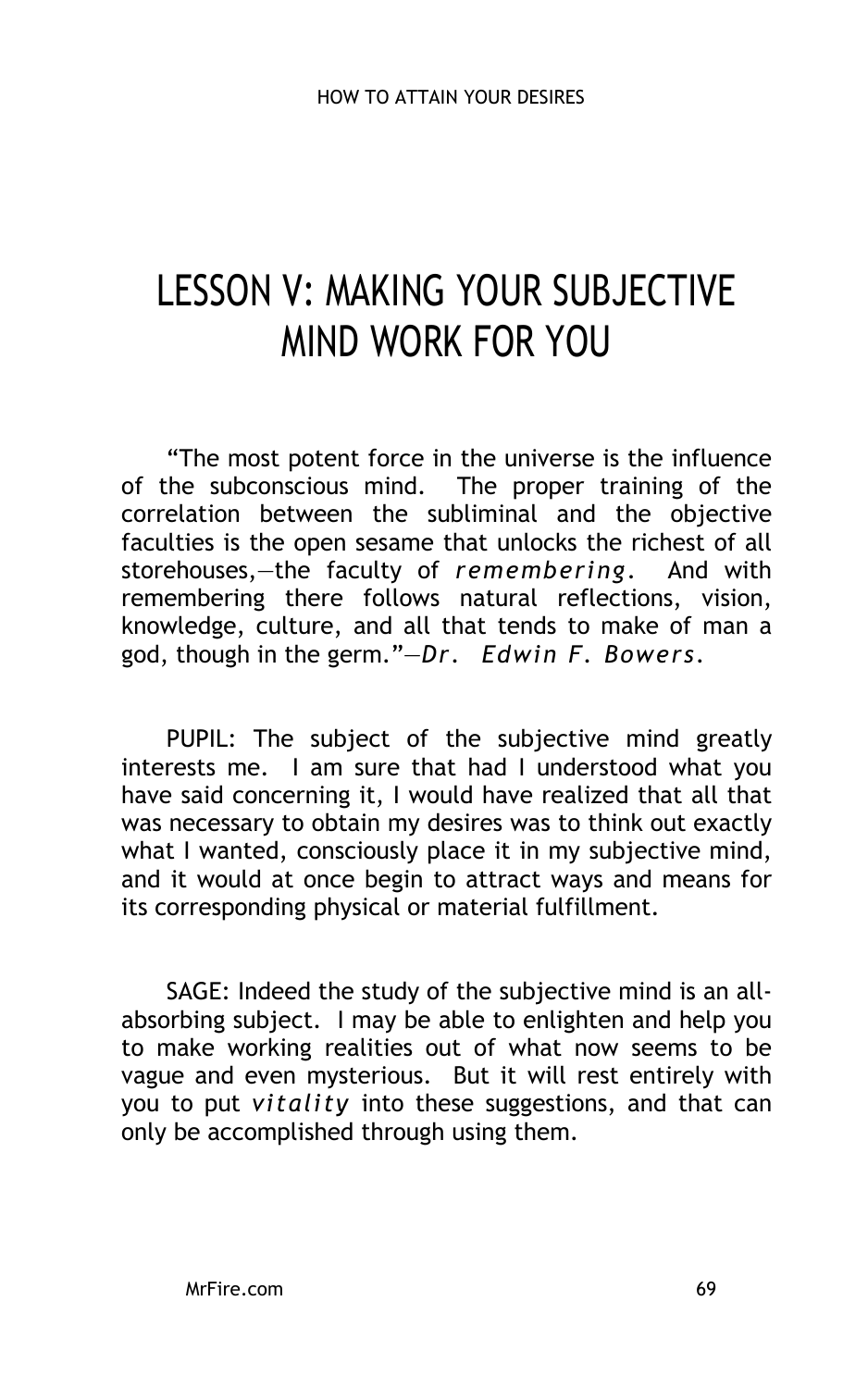PUPIL: You mean that by making practical use of your suggestions, I will be able to attain practical results which will help not only myself but others also?

SAGE: That is the idea. It has always seemed to me that the average person prefers the satisfaction of giving to another what he requires, rather than helping or teaching him how to attract the desired things to himself, which would give him in addition a feeling of assurance and liberty. You would unquestionably enjoy giving to others, and the recipient would likewise enjoy receiving, but, as a rule, it tends to pauperize the spirit of independence.

PUPIL: If I were to put into my subconscious mind a definite idea that all people have the same power in their subconscious minds to attract to themselves the things they desire through their own efforts, would that thought register in their subconscious minds?

SAGE: That would be the intelligent way of impersonally helping others to connect with their limitless supply.

PUPIL: You have told me before that there was a definite way of impressing the subconscious mind with a particular thought. Would you mind explaining this again?

#### "GET INTO THE SPIRIT OF YOUR DESIRE"

SAGE: The process is quite different from that of retaining an idea in the so-called intellectual mind. It is necessary, above all else, to *get into the spirit of*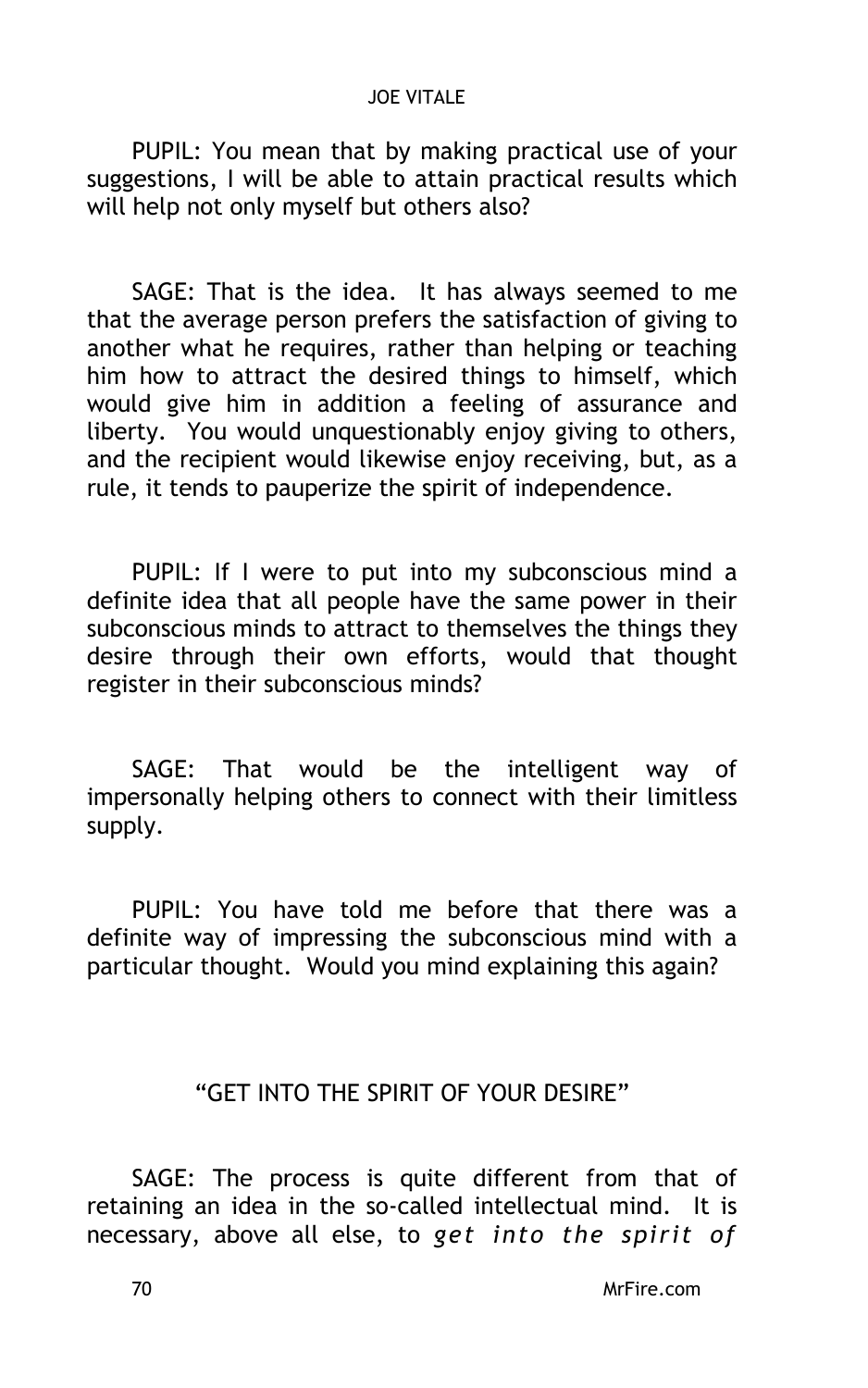*your desire*, and an effort to feel relaxed and confident will help you to do this. "The spirit of a thing is that which is the source of its inherent movement." For example, if you wish to impress your subconscious mind with the sense of contentment, you must meditate on the quality of contentment. See how that affects you. If in response to your meditation you feel relaxed and confident, you may be sure that your subconscious mind has been impressed with that thought. This is getting "into the spirit" of contentment; not because of certain physical reasons, but because of your recognition of life's action in you in this specific direction. You have the whole of Universal Mind to draw from. There is no limit to the creative power of your subjective mind once you have impressed it with your intention. This example applies to everything great or small.

PUPIL: Since my subjective mind is a part of the Universal Mind, if I impress it with an idea or desire, does this impression pass automatically into the Universal Subjective Mind?

SAGE: Your subjective mind is in essence the same as the Universal Subjective Mind with which it is inseparably connected. It should be understood that your subjective mind receives its impressions from the objective mind and never from material *things* . It is therefore necessary to withdraw your thought from the material or physical *thing* you desire, and to mentally dwell upon the *spiritual symbol* of it, which is the inherent source of its formation.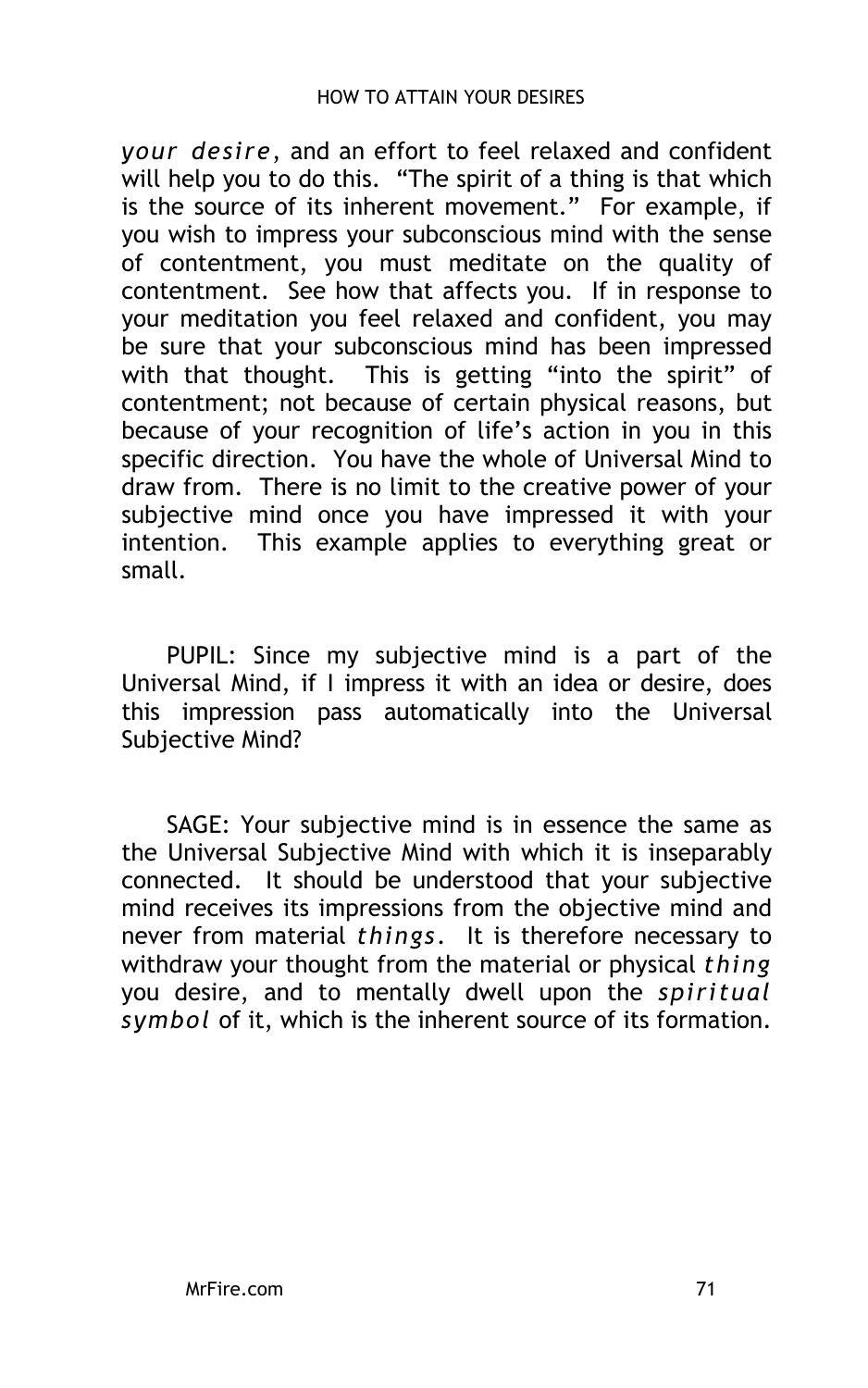#### HOW TO VISUALIZE AND OBJECTIFY THE MENTAL IMAGE

All this may seem somewhat involved to you, because it is the study of the intangible rather than the tangible, but it will unfold to you as we go on, and it will seem quite simple. All we know of the invisible is gained from what we see it do on the plane of the visible. Perhaps an illustration will give you a clearer idea of that interior part of your being, which is the support of all that which must naturally subsist in the universal here and the everlasting now.

First, endeavor to realize yourself as pure spirit, the essential quality of which is good. Pure spirit is pure life, and, naturally, the only thing it could desire is to manifest more and more life, without reference to the forms through which the manifestation takes place. Consequently, "the purer your intention, the more readily it is placed in your subconscious mind," which instantly passes it into the Universal Mind.

For example: If you want a house, a certain kind of a chair, a sum of money, or anything else, you should first ponder studiously on how the desired object originated. Meditating thus on the original spirit of the thing in question starts the creative power of your subjective mind (which is in touch with all the creative energy which exists) operating in that specific direction.

Suppose it is a house you desire. You will go back to the original concept of it. The idea of a house had its origin in a primary need for shelter, protection from the elements, and comfort, and out of these original desires there grew our present dwellings. So you proceed to build a house in your own consciousness first, thinking only harmonious, constructive thoughts regarding it. This kind of thinking (or building) gives your subjective mind definite material to work with, and because of its amenableness to suggestion, coupled with its native creative power, it will go ahead and eventually bring the hose into manifestation.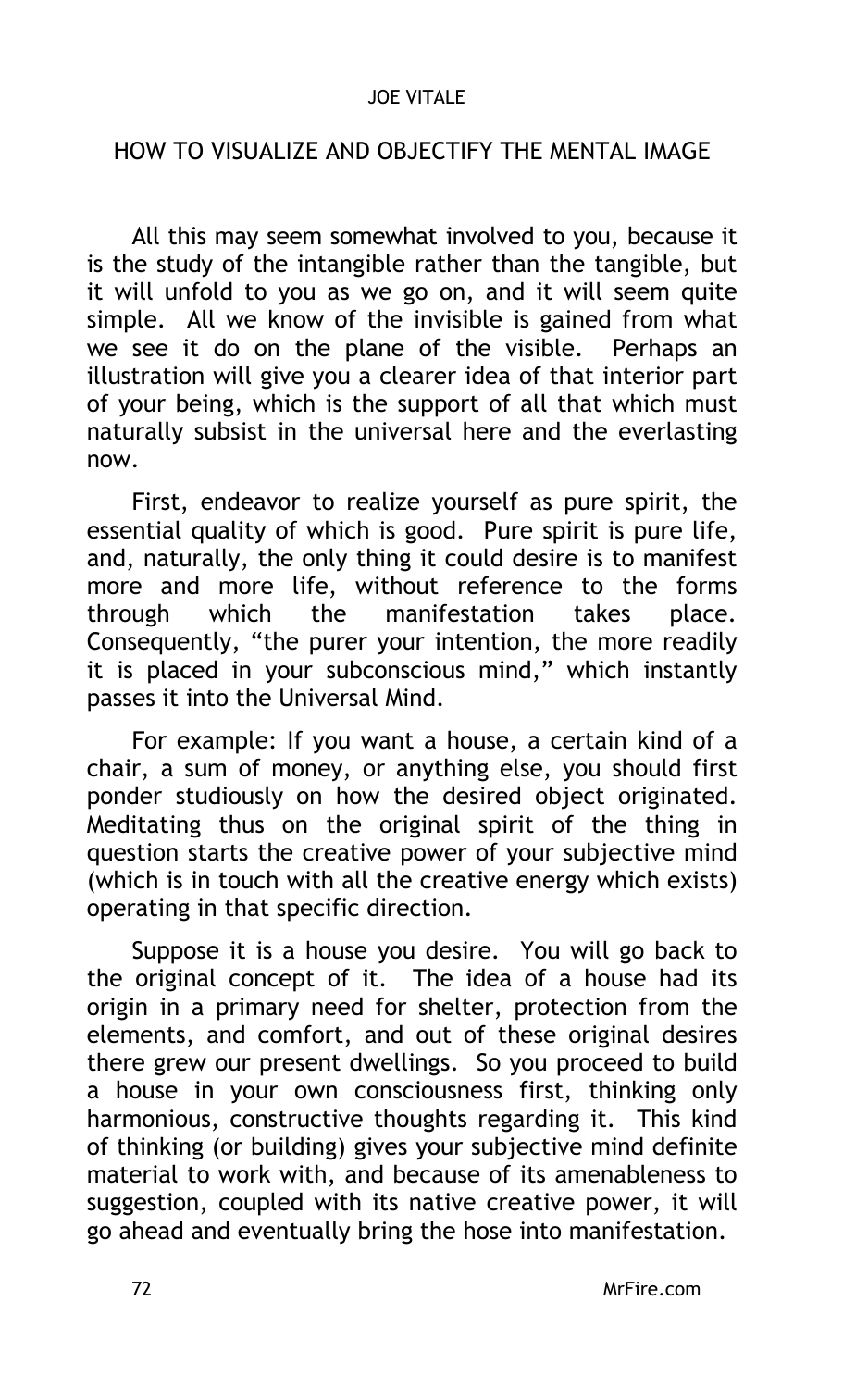PUPIL: If I earnestly and righteously desire a certain kind of a home, how shall I proceed?

## PROJECT THE PICTURE OF YOUR HOUSE

SAGE: You should first form a clear conception in your objective mind of the sort of a house which you desire; whether one, two, or three stories; the number and size of the rooms; how many windows and doors; in short, you should mentally picture the completed house, both inside and out. Go all around the house; look over the exterior; then go indoors and examine it carefully from cellar to garret in every detail. Then drop the picture and dwell in the spiritual prototype of the house.

PUPIL: I do not fully understand what the spiritual prototype is.

SAGE: The simplest method of finding a spiritual prototype of any object is to ask yourself to what use it is to be put, what does it stand for, in other words, what is the reason for its being? As we have been saying, a house is a place of shelter, comfort, protection. It might be called a refuge.

PUPIL: Then if I want a house (really a home), and there seems no ordinary way of my having it, I am to impress my desire upon by subjective mind, by mentally picturing the type of house I want, in conjunction with the ideas of shelter, comfort, and protection, and mentally live in that state of mind, while, in order to supplement a mental atmosphere of "pure intention," I admit no

MrFire.com 23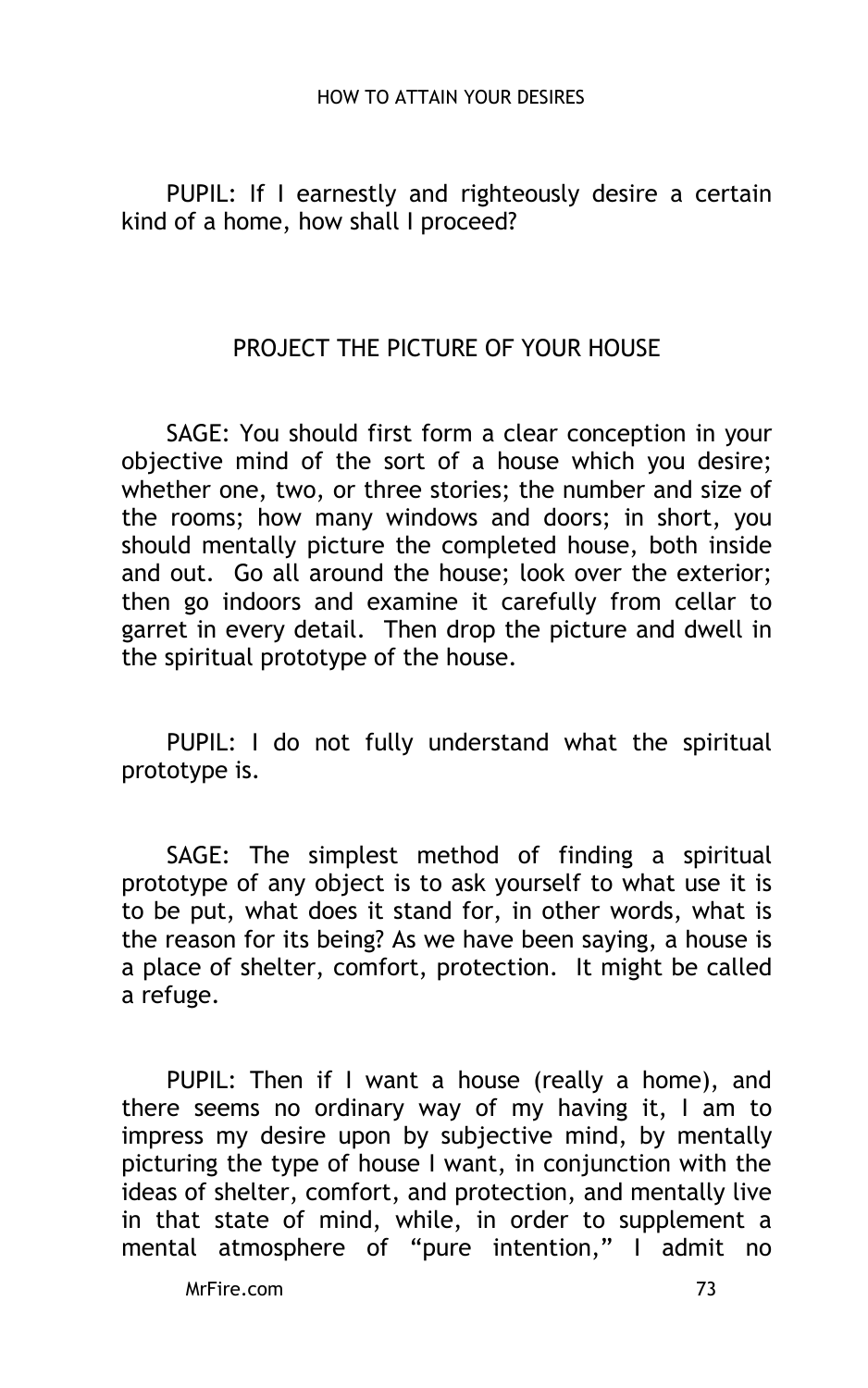thoughts of discord, such as anger, jealousy, doubt, fear, etc., but entertain thoughts of love, joy, beauty, and harmony. Would this not be literally living in my true mental abode? And could I not expect to see it objectified in a material home?

## WHAT THE HOUSE SYMBOLIZES

SAGE: Yes, because every physical or material thing is the *result* of an idea first possessed in consciousness. These ideas, which are universal by nature, are specialized by your mental picture, and your concentrated effort to inhibit thoughts which concern the operation of the laws of life. This habit of thought-formation, if persisted in, opens the way for the physical manifestation of the mental picture, whatever it may be, the case in point being a house. A house is an effect of a need for shelter, comfort, protection, and the life.

PUPIL: I have never thought before of what a house really symbolized. It seems quite natural now to think of it as an externalized object of an inward originating idea of comfort, shelter, and protection, which you have taught me is its prototype. Now, my natural impulse would be to go into the house and bolt the doors and windows, if I were afraid of some outside invasion and wanted to protect myself. Yet this might not always give me a feeling of security. From where does that sense of real protection come?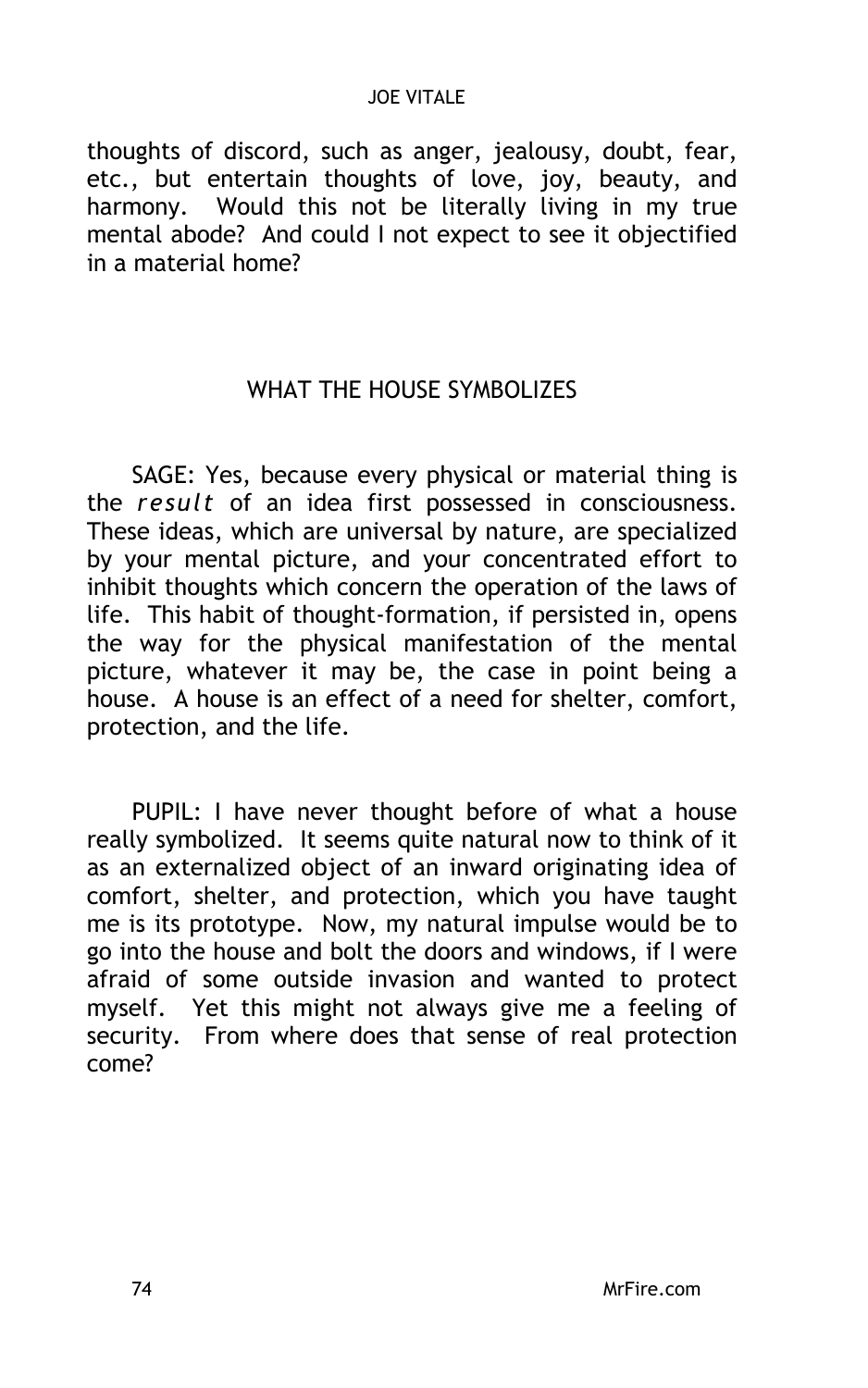#### HOW TO ATTAIN YOUR DESIRES

#### LIVING IN THE SENSE OF PROTECTION

SAGE: The first necessity would be for you to have the house to go into, before you could bolt the doors and windows against unwelcome intrusion or impending danger. After having acquired this refuge, it alone would not insure complete protection. The feeling of protection is established within yourself through your knowledge that you are protected by the Almighty, Ever-Present, Intelligent Power of Life. Surely you know you are alive, and this understanding brings a sense of security which locked doors or barred windows cannot give.

PUPIL: It would be wonderful if one could constantly live in that thought of protection!

SAGE: It is to this end we are journeying. As we have seen, in the mind of man there is a power which enables him to contact the unlimited universal Power of God, Spirit, and thereby envelop himself in it. One of the most satisfying and comforting feelings possible is this one of being protected from within oneself.

PUPIL: I see. One should endeavor to keep the suggestion of one's real self, which is one's real protection, constantly in mind; that self which is one with all Life and all Intelligence, which not only preserves but provides for all.

To return to the subject of the house. It being, then, the outward fulfillment or manifestation of a desire or need for shelter and protection, the mode of procedure necessary to procure it would be to get into the spirit of Life's intelligent protection, and it in turn would attract the necessary conditions to bring into tangible being a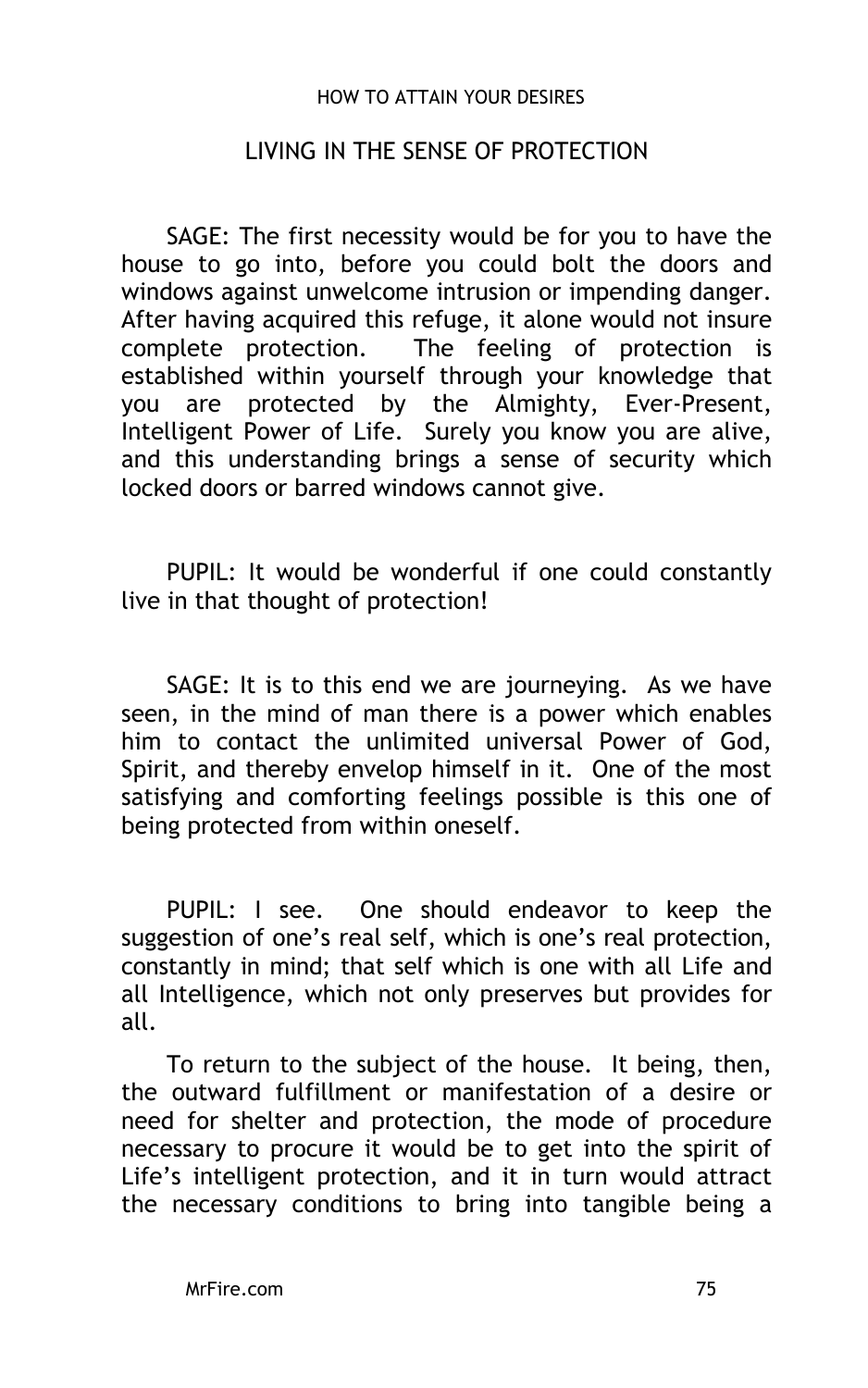house, or whatever form of refuge was most required, and visualized?

SAGE: Mentally entering into the spirit of Life's amenable creative force, it will take any special form your desire gives it, which is mentally pictured or visualized. The house is only an illustration.

PUPIL: I understand. Now suppose one wanted more money or better health. What would be the prototype for these?

SAGE: It is always best to find one's own prototype. Let us refer to the suggestions I have already given you. What does money symbolize? For what is it to be used? For myself, I find that the prototype for money is Substance, and my method for manifesting more money is to mentally picture the sum I require for a particular purpose, either in bank-notes, check, or draft, whichever seems the most natural. After making a clear, distinct picture, I enlarge my vision of money as the symbol of life's substance, as applied to the use I intend to put it to. I believe that money is the greatest factor for constructive exchange that we have today.

## HOW TO DEVELOP HEALTH AND HARMONY

In the case of money, you would hold firmly in your mind the fact that the Substance of Life fills all space. It is, indeed, the starting point of all things, whether it takes the form of desired sums of money or of something else.

For physical health you would endeavor to keep your thought as harmonious as possible, and mentally picture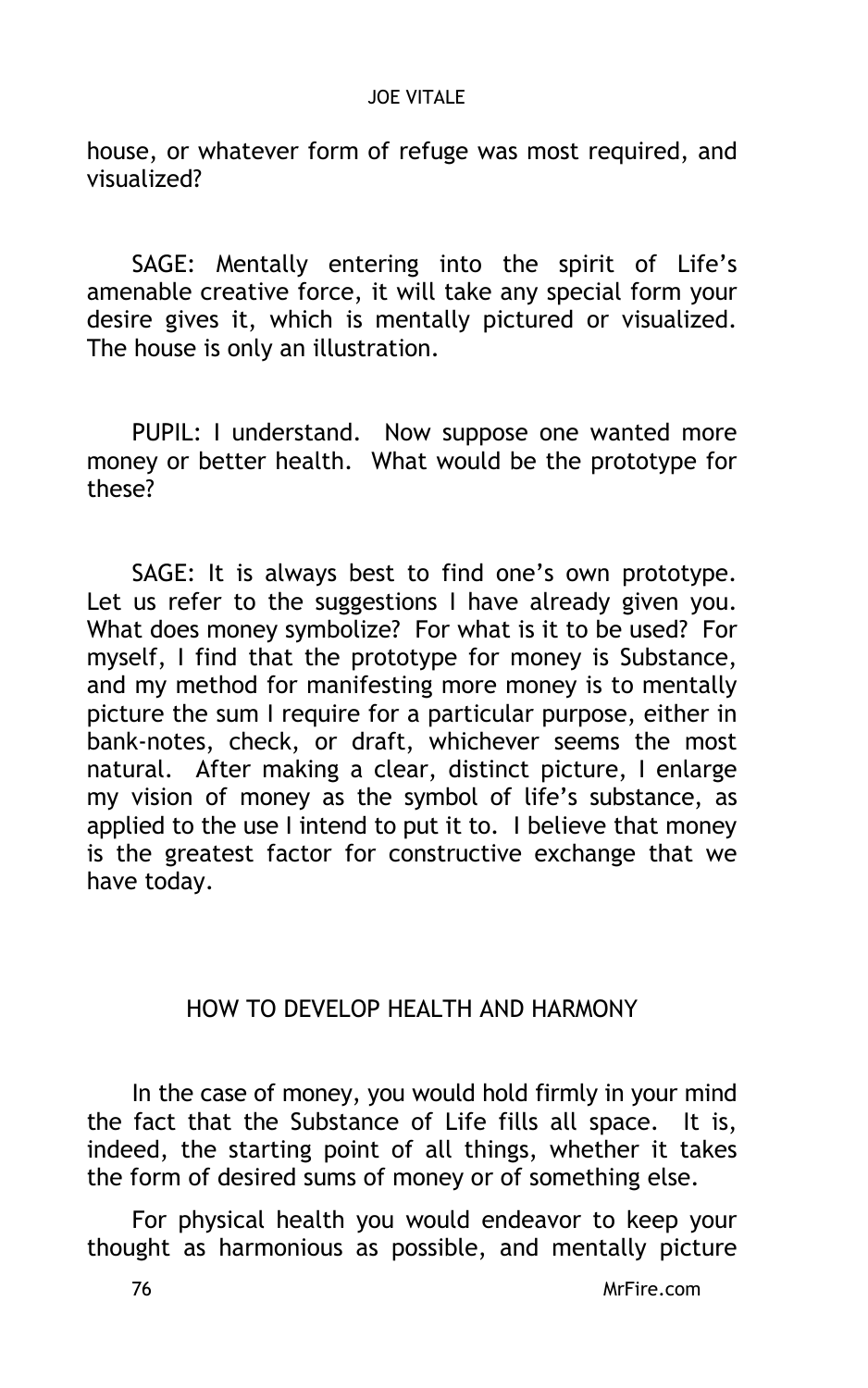yourself as well and doing the useful, happy things in your daily life that a healthy person would naturally do, always understanding that the originating Life Principle in you must act harmoniously upon itself in order to produce harmonious physical results.

PUPIL: Then the most important point in demonstrating health is not so much the mental picture, as the control of thought in a definite center, irrespective of conditions or symptoms—really living in the prototype, a wholly perfect and harmonious expression of God the Father Spirit, the source of health and life?

SAGE: Exactly, and this is where your trained will comes in to help you to *hold your picture* and to steadfastly *live in your prototype*. The mental picture is the seed you plant, so to speak, and the quality of thought which you entertain most persistently impresses itself upon the subconscious mind and starts the creative energy moulding itself into the form of your mental picture.

PUPIL: Then Life's only creative power is Subjective Mind, which reproduces on the outward or physical plane the idea with which it has been impressed. What a field of possibilities this stupendous fact opens up if one could only prove it!

SAGE: To obtain continuous good results it is a necessity to *properly understand your relation* to this great unformed, highly impressionable power you are dealing with. "Never try to make yourself believe what you know is not true." Unless your faith is built upon the solid foundation of absolute conviction, you will never be able to make practical use of it.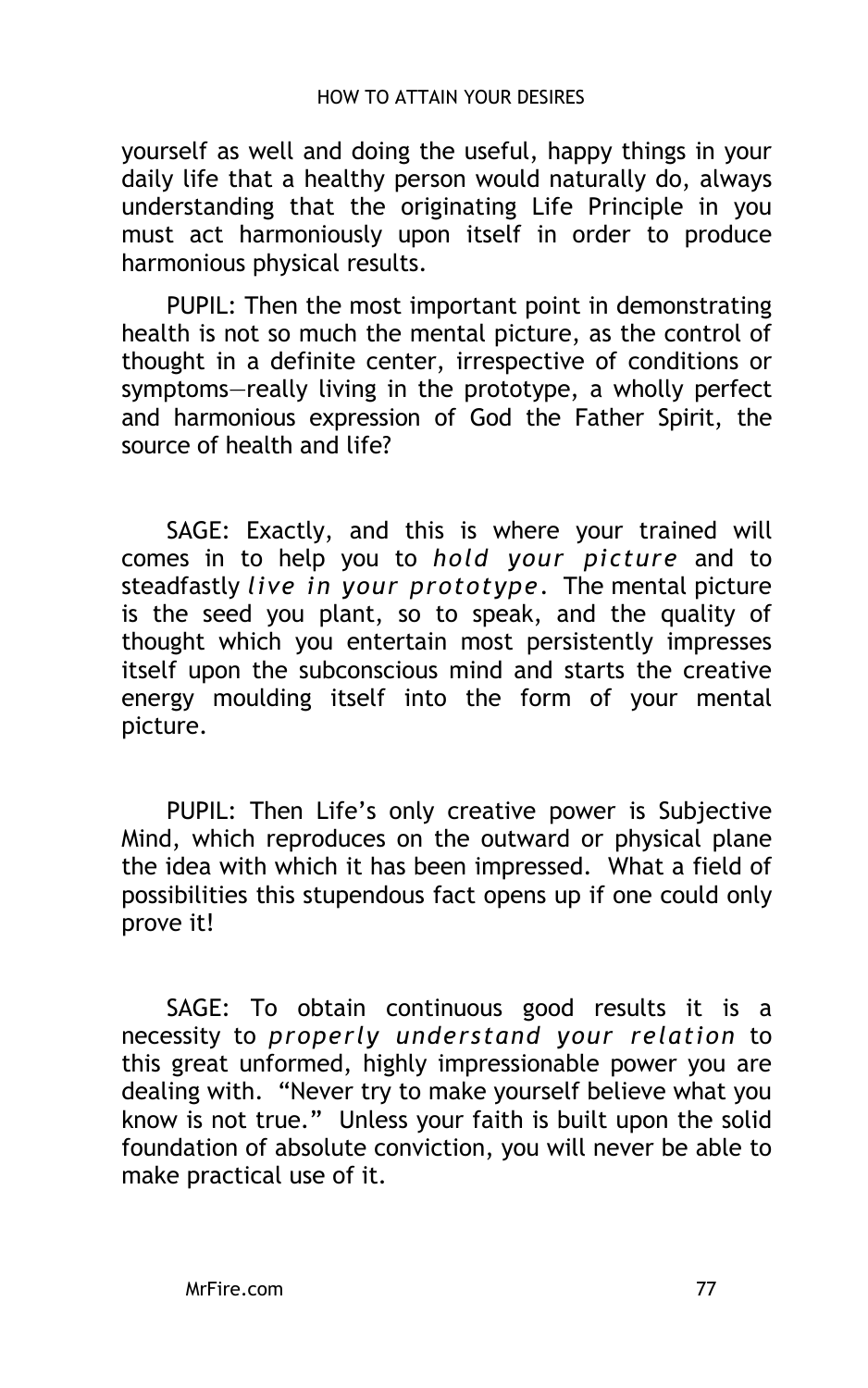PUPIL: This solid foundation of conviction,—how can it be established permanently? One day I feel sure of it, and the next my assurance seems to have turned to stone, and nothing I can do will bring it to life again!

## USE YOUR CREATIVE POWER CONSTRUCTIVELY, NEVER DESTRUCTIVELY

SAGE: You give your unqualified consent that you possess this creative power when you use it constructively instead of destructively. Remember, that the creative energy has only one method of operating, which is its reciprocal action from the Universal Mind to your subjective mind, and then from your subjective mind back into the Universal Subjective Mind which is its source, and which unfailingly corresponds to the thought which originally generated it. Your greatest aim should be to irrevocably convince yourself that the Originating Spirit which brought the whole world into existence is the root of your individuality. Therefore, it is "ever ready to continue its creative action through you." *Just as soon and just as fast as you provide these thought channels, you will find yourself the possessor of an unfailing reproductive power.* 

PUPIL: I suppose I am not unlike others, in that I am always willing to take all the credit for the good which comes to me, and unwilling to take the credit for my miseries, placing the blame on somebody or some condition over which I believe I have no control. How can I overcome this wretched tendency?

SAGE: I can only repeat, by endeavoring steadfastly to remember that the only creative power there is has but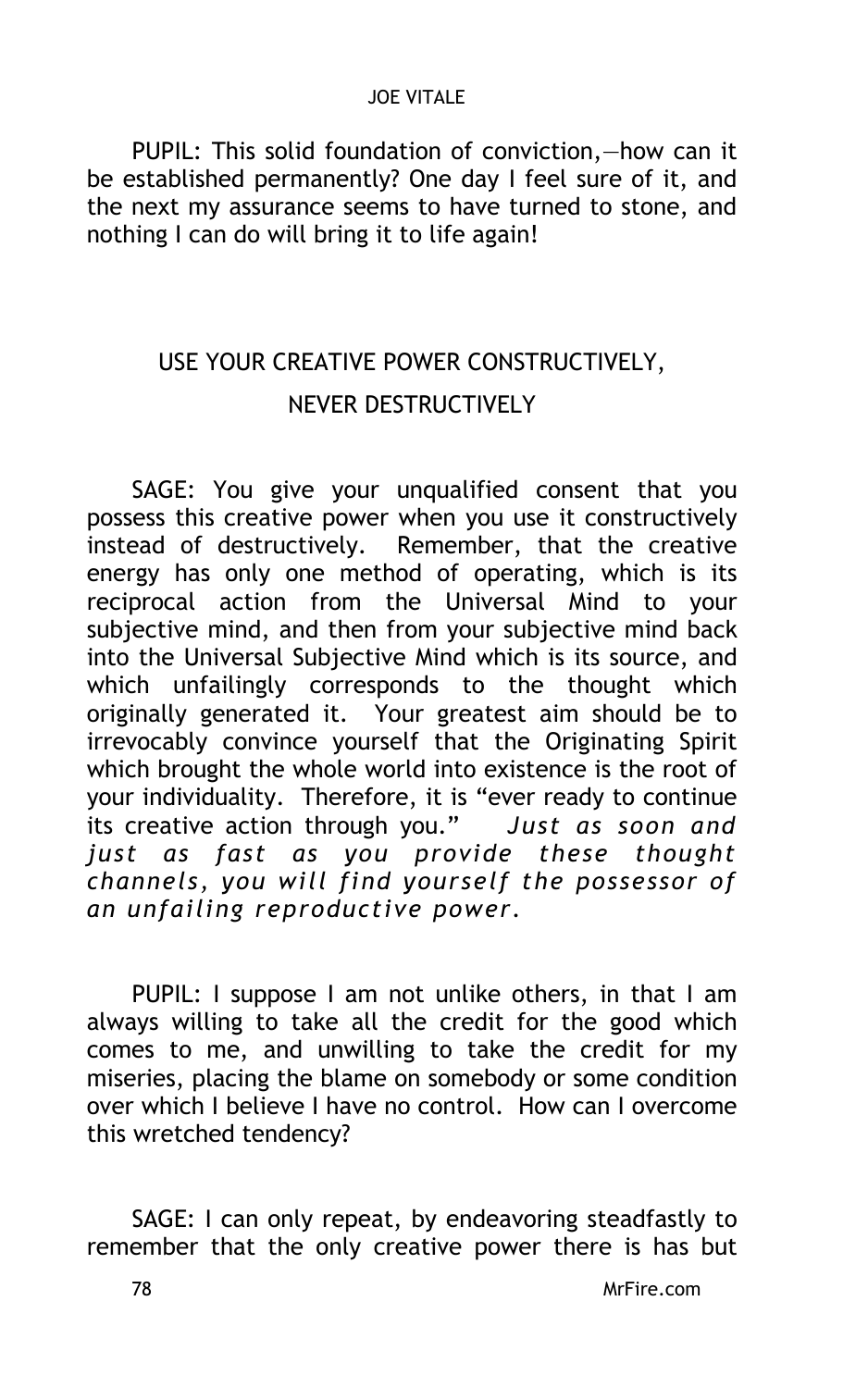#### HOW TO ATTAIN YOUR DESIRES

one way of working, which is that of reciprocal action. There is only one primary cause; the Universal Subjective Mind, of which your own subjective mind is a part. To gain in understanding, it is necessary to be persistent in impressing your subconscious mind with the fact of its relationship to the unlimited whole. Bring your every thought and feeling into obedient connection with the best there is in you. This old saying has a world of truth in it: "What thou see'st, that thou be'st; dust if thou see'st dust; God if thou see'st God."

## HOLD THE THOUGHT OF WHAT YOU ARE, TO GUIDE YOU INTO WHAT YOU WANT TO BE.

PUPIL: Which means, I suppose, that the law is always the same. The thought I maintain becomes a fact in my mental as well as in my physical plane, so I must hold the thought of *what I really am* in order to become what I would like to be?

SAGE: Yes, endeavor *never* to lose sight of this fact.

PUPIL: Like the illustration you gave of the house, it has its birth in the idea of protection, irrespective of any physical form?

SAGE: Protection is an inherent quality of life; consequently it fills all space, ever ready to be called into any form of expression. If you get into the spirit of that idea, you will see how quickly corresponding results will appear. Because the quality of the subjective mind is the same in you as it is "throughout the universe, giving rise to the multitude of natural forms with which you are

MrFire.com 29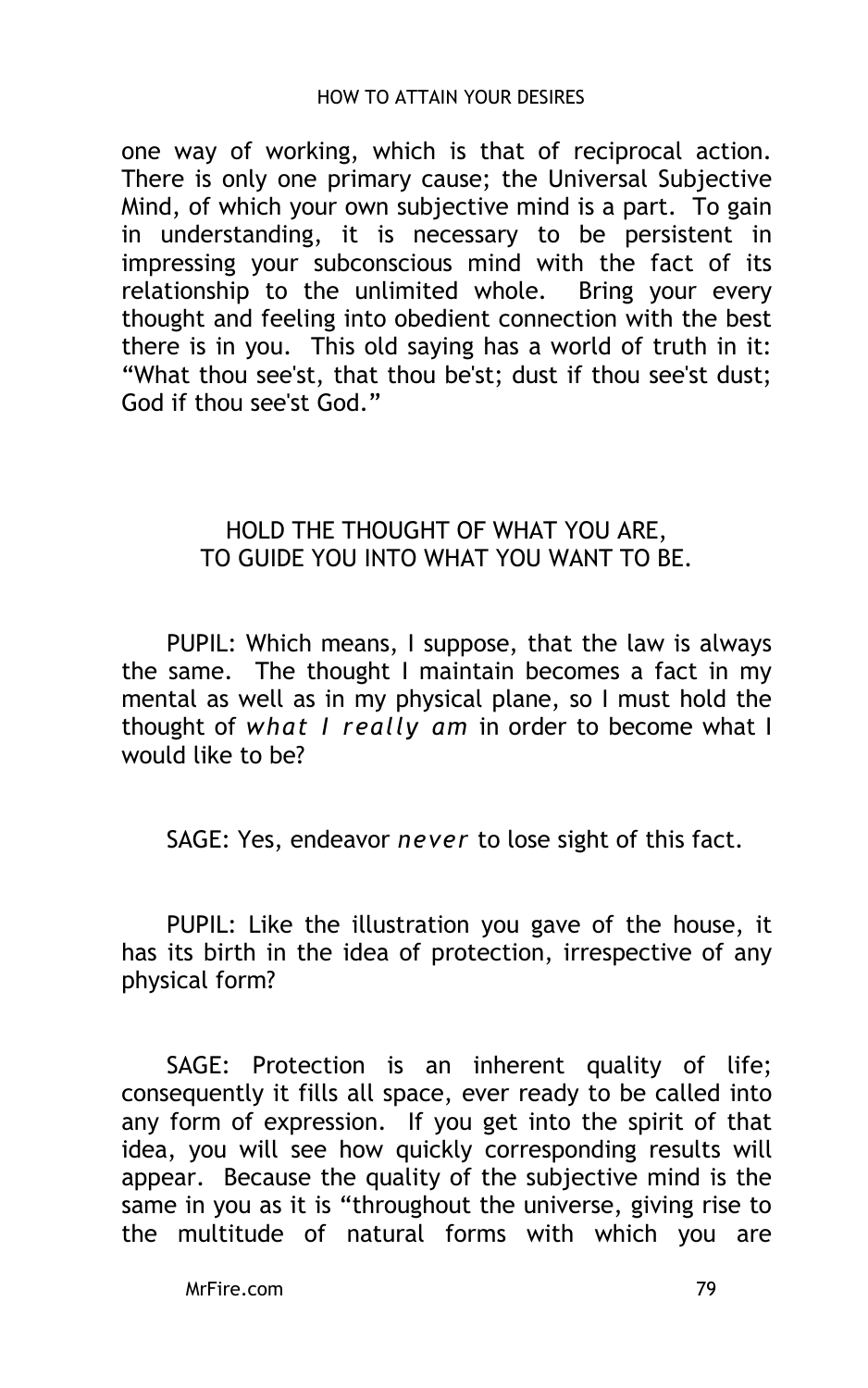surrounded, also giving rise to yourself," it really is the supporter of your individuality. Your individual subjective mind is your part in the great whole, as I have declared before. The realization of this will enable you to produce physical results through the power of your own thought.

PUPIL: That reveals to me your meaning in "The Edinburgh Lectures," page 33, where you say, "One should regard his individual subjective mind as the organ of the absolute, and his objective mind as the organ of the relative." I will never forget that fact again.

## CULTIVATE THE IDEA OF PROTECTION

SAGE: The idea in the absolute is the very beginning (or nucleus) of the thing, regardless of the form through which it expresses. For instance, the pure idea of protection exists in life itself (is one of its innate qualities) and has no relation to a house or any building erected for that purpose.

PUPIL: Then it is my objective mind or intellect which suggests to this self-existing, absolute power the idea of this relationship?

SAGE: Quite so, and if you will pattern the thought you have just expressed, telling your subconscious mind over and over again that it is the one and only creative power, which always brings into physical manifestation corresponding forms of the ideas with which it is impressed, you will realize the joys of success.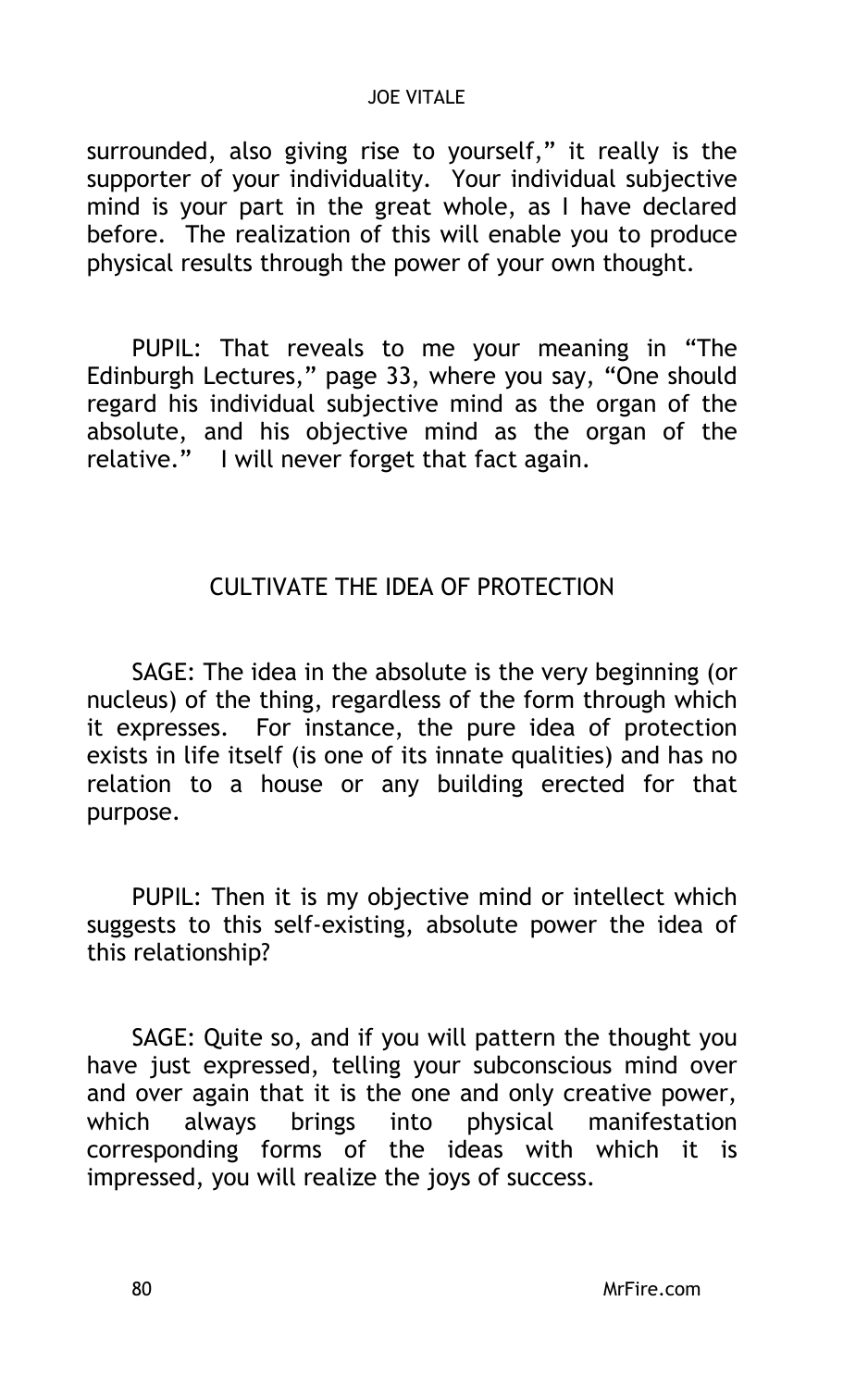PUPIL: I "see through a glass darkly." Is there no way to develop a keener sense of just how to awaken the subconscious mind so that it will respond more quickly?

SAGE: I will be happy to give you a copy of a letter I once wrote in response to a question similar to yours. This letter was considered so helpful that the men to whom it was written had it put into pamphlet form, now out of print. It seems to me that the main thing that I said in that letter was "Don't try!"

PUPIL: Why! I thought that trying was to be my main endeavor, even though it was difficult!

## A LETTER OF GOLDEN LEAVES

## *The Sage's Letter*

"To answer your question as to how a 'Keener sense of the subjective mind may be awakened,'' the answer is 'Don't try. Don't try to make thing what they are not.' Subjective mind is subjective just because it lies below the threshold of consciousness. It is the Builder of the Body, but we can neither see, hear, nor feel it building.

Just keep in your conscious mind a quiet, calm expectation that subjective mind is always at work in accordance with the habitual thought of your objective mind . . . and then subjective mind will take care of itself.

Then the question is, how to keep the conscious thought in a life-enjoying and life-giving current. My answer to this is very simple, though perhaps old- fashioned. It is, keep looking at God. Don't trouble about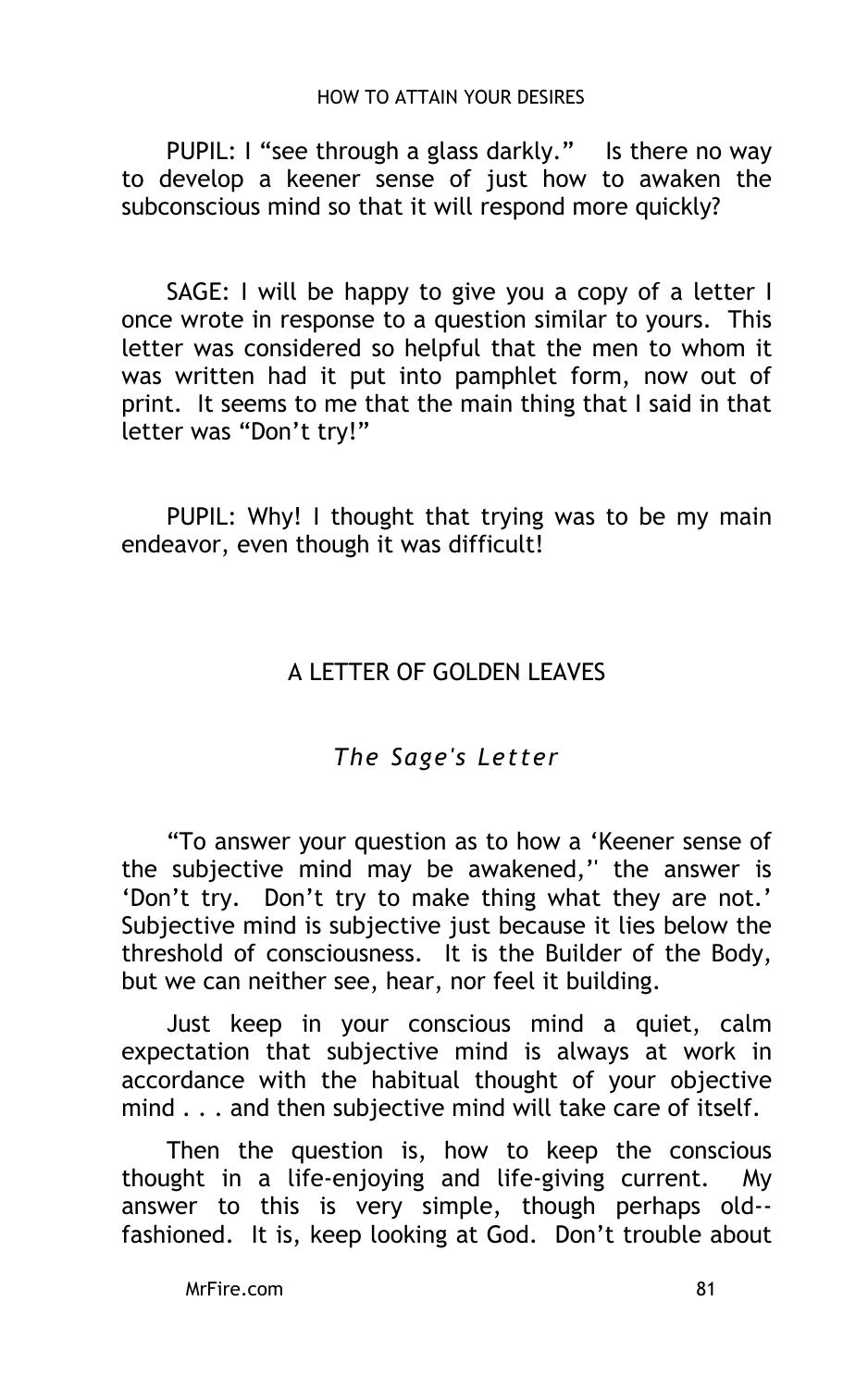theology, but try to realize the Universal Divine Spirit as perpetually flowing through all things; through insensible things as atomic energy; through animals as instinct; through man as thought.

If this be so, then your manifestation of God will correspond with your habitual thought of God. Quietly contemplate the Divine Spirit as a continual flowing of Life, Light, Intelligence, Love and Power, and you will find this current flowing through you and manifesting in a hundred ways, both mentally and physically, in your affairs.

You do not make this current, but you prepare the conditions which will either cause it to trickle through thinly and weakly, or flow through strongly. You prepare the conditions on the interior side by a mental attitude of looking into the light (God is Light) with the expectancy of thence receiving life and Illumination, and on the exterior side by not denying in your work what you are trying to hold in your thought,—for yourself the simple Law of Enjoyment of all that you can enjoy, ruled by moderation, and toward others the equally simple Law of Honesty and Kindness.

I know you have heard these things ever since you were a child, but what we all want is to realize our connection with the building power within. The connection is this: that the Spirit, as it flows through you, becomes you, and it becomes in you just what you take it for, just as water takes the shape of the pipe it flows through. It takes shape from your thought. It is exceedingly sensitive—how much more, then, must the pure Life Principle itself be sensitive? Think over this. Think it over and then think. Think of it kindly, lovingly, trustfully, and as a welcome companion. It will respond exactly. Think of it as a Living Light, continually flowing through and vivifying you, and it will respond exactly.

If you ask why it does this, the answer is because IT is the Infinite of your Real Self. Let this answer suffice you. You will only darken the Light by trying to analyze the Divine Spirit. You cannot dissect God. This doesn't mean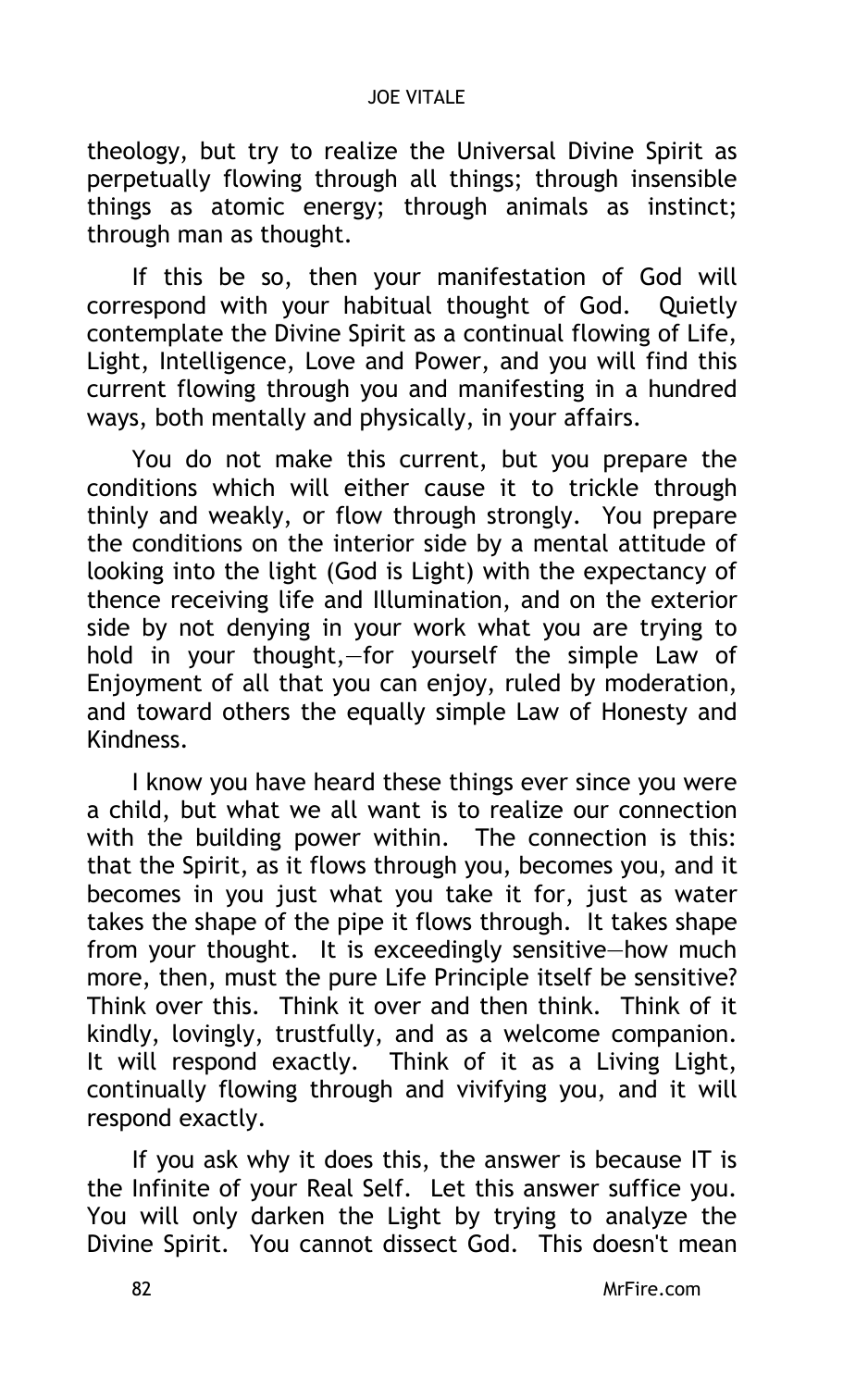being impractical, but getting to the very root of truly practical. We have our ordinary business to do, but, believe me, it is the scientific method to bring everything into the Divine Light.

Then let your ideas be desires to see it in the Divine Light, let your ideas regarding it grow quietly of themselves, and you will see it in its proper and true light whatever the thing may be. Then when you have seen what the thing really is, go on and handle it in accordance with the four principles of Cheerfulness, Moderation, Honestly and Kindness. Don't worry, and don't try to force things; let them grow, because, by recognizing the continual flow of the Spirit, you are providing the conditions, for Life is the Light which will make them grow the right way.

Don't bother about subjective mind and objective mind, or theories of any sort, or description, either mine or anyone else's; but just do what I have said and try it for six months, and I think you will find you have got hold of the Power that Works, and, after all, that is what we want.

It is all summed up in this: Live naturally with the Spirit and don't worry. Remember, you and your Spirit are One, and it is all quite natural. You will perhaps say that this is too simple. Well, we don't want to introduce unnecessary complications. Try practicing and leave the theory to take care of itself. Living Spirit is not to be found in a book."

SAGE: Many have written me from all parts of the world voicing your expression. Once a lady in New York City wrote asking me to explain to her exactly what I mean in the pamphlet about Spirit becoming you. Thinking you might like to see a copy of my reply, I brought it along for you.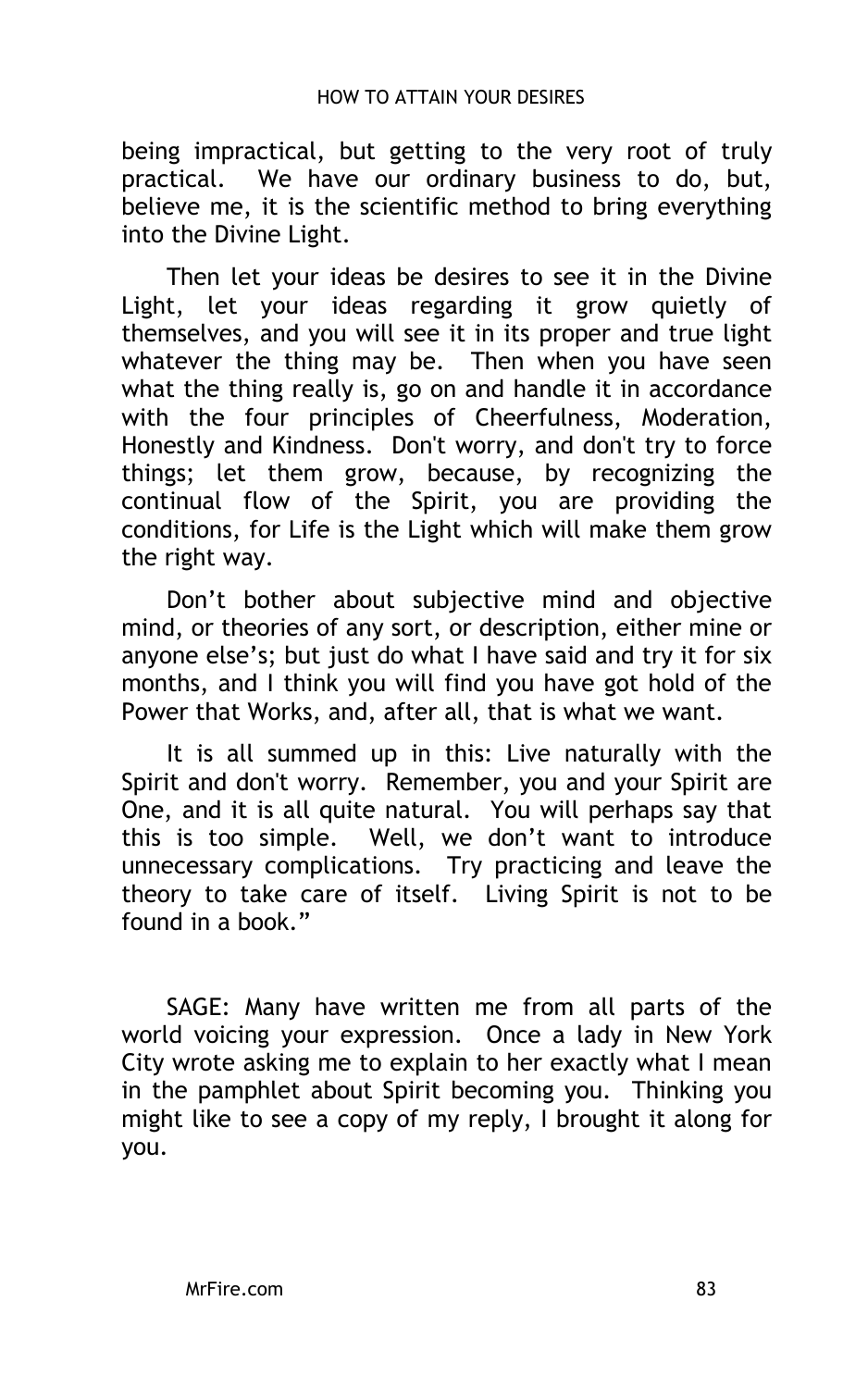PUPIL: Thank you so much. Am I at liberty to keep these letters?

SAGE: Quite.

## THE LETTER OF THE MASTER

"With regard to the sentence in the pamphlet on the Subjective Mind about the Spirit *becoming* you, I really don't see how to express my meaning any more clearly. What I mean is that in a cat it becomes a cat; and in a cabbage it becomes a cabbage; but in man, who is conscious, living intelligence, it becomes conscious, living intelligence. And if so, then, since the *Spirit* is *Infinite* you can by prayer and meditation draw upon it for increased living intelligence, i.e., all depends on your mode of recognition of it.

In the sentence you quote, 'It is exceedingly sensitive,' etc. , I am not referring to the water, but the Spirit. I mean that if subconscious mind in ourselves is sensitive to suggestion, the creative principle is sensitive to suggestion, the creative principle from which it springs must be still more so, and takes shape from your thought accordingly. But you must remember that the pamphlet was not written for publication. It was merely a private letter, and I was never consulted on the subject of publishing it, or perhaps I should have worded it more carefully.

Supply and demand is a very large subject, but eventually you will always have to come back to the teaching of Jesus, 'Ask and ye shall receive.' We may write volumes on the subject, but in the end it always comes to this, and we have gained nothing by going a long way around. I am coming more and more to see that the teaching of Jesus is the final embodiment of all that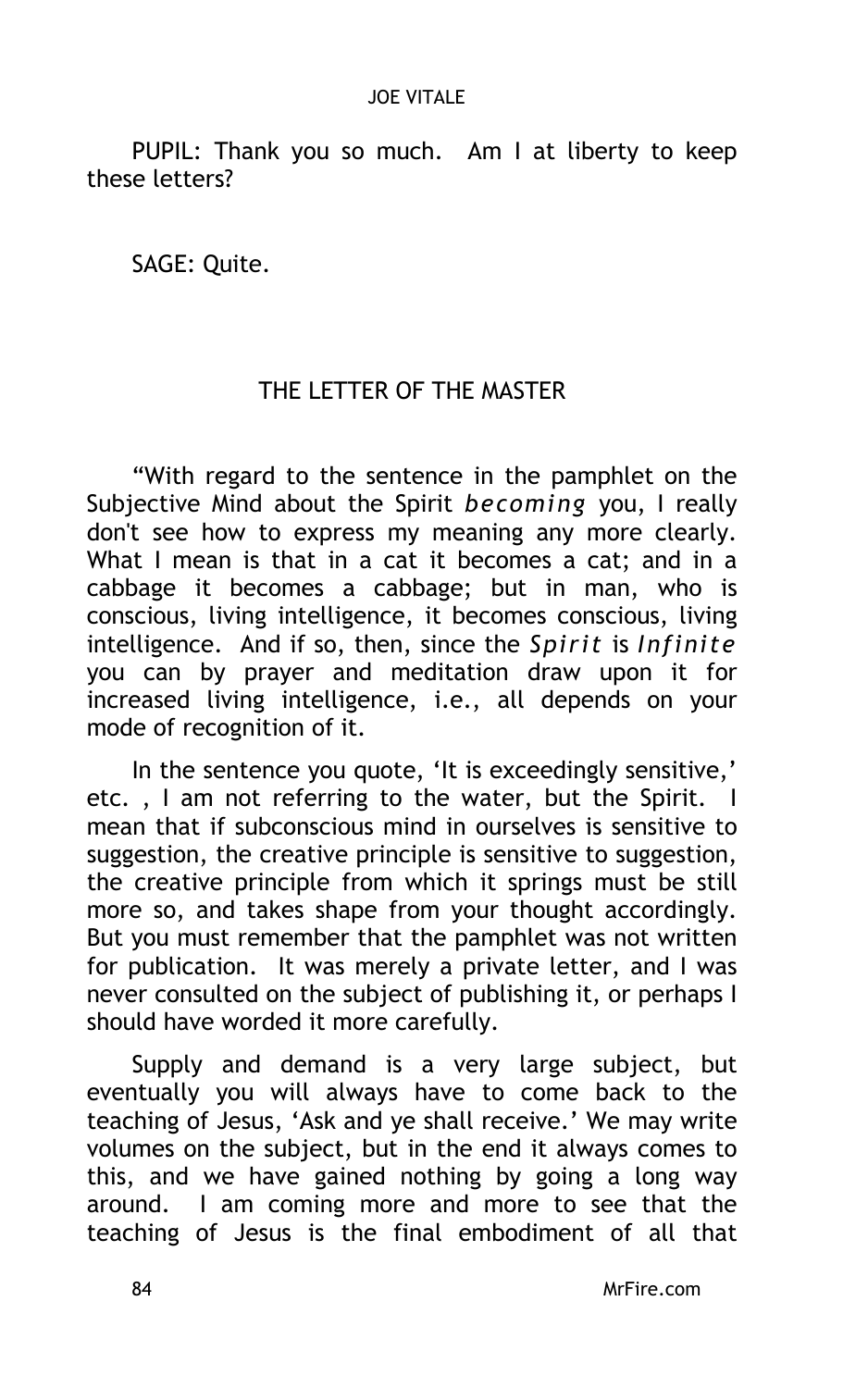writers on those subjects are trying to teach. In the end we have to drop all our paraphernalia of argument and come back to His statement of the working method. All the Bible promises are based on the divine knowledge of your mental constitution, and by simple reliance on it we therefore afford centers through which the Creative Power of the Universe can act in correspondence with our recognition of it. 'According to your faith so be it unto you.' Our faith is our *real thought*. If our real thought is expectation of disease and poverty, *that* is our faith—and we have faith in this power of disease, and so open the door to it. The whole purpose of the Bible is to direct our thought (which is our faith) in the right way, instead of leaving us to form it invertedly. Therefore, as the basis for our faith, the Bible gives us *Promises* . Pin your faith to the Promises, and you need not bother your brains to argue about it. The more you argue, the more you will pin your faith to your own argument and your understanding of the law; and as a logical sequence you make the fulfillment of your desire depend on your correct arguing and exact knowledge, so that the result is you are depending *entirely upon yourself*—and so you are 'no forwarder' and are just where you were.

On the other hand by simply believing the Divine Promises, you transfer the whole operation to the Divine Spirit (your subjective mind), and so you have a good ground of expectation, and by your mental *receptive* attitude you become a 'fellow worker' with God. You *allow* the All Creating Spirit to work in, for, and through you. This is the conception St. Paul always had in his epistles, in all of them showing the weakness of relying on Law, and the strength of Faith in Promises. This also, I think, was Jesus' meaning when He said: 'Blessed is he that hath not seen and yet hath believed.' Well, I hope that these few remarks will be useful to you, but I am wondering how this point of view will appeal to an American audience, and that is another reason why I am rather doubtful about coming over. The more I think on this subject, the less I see in trying to make 'Supply,'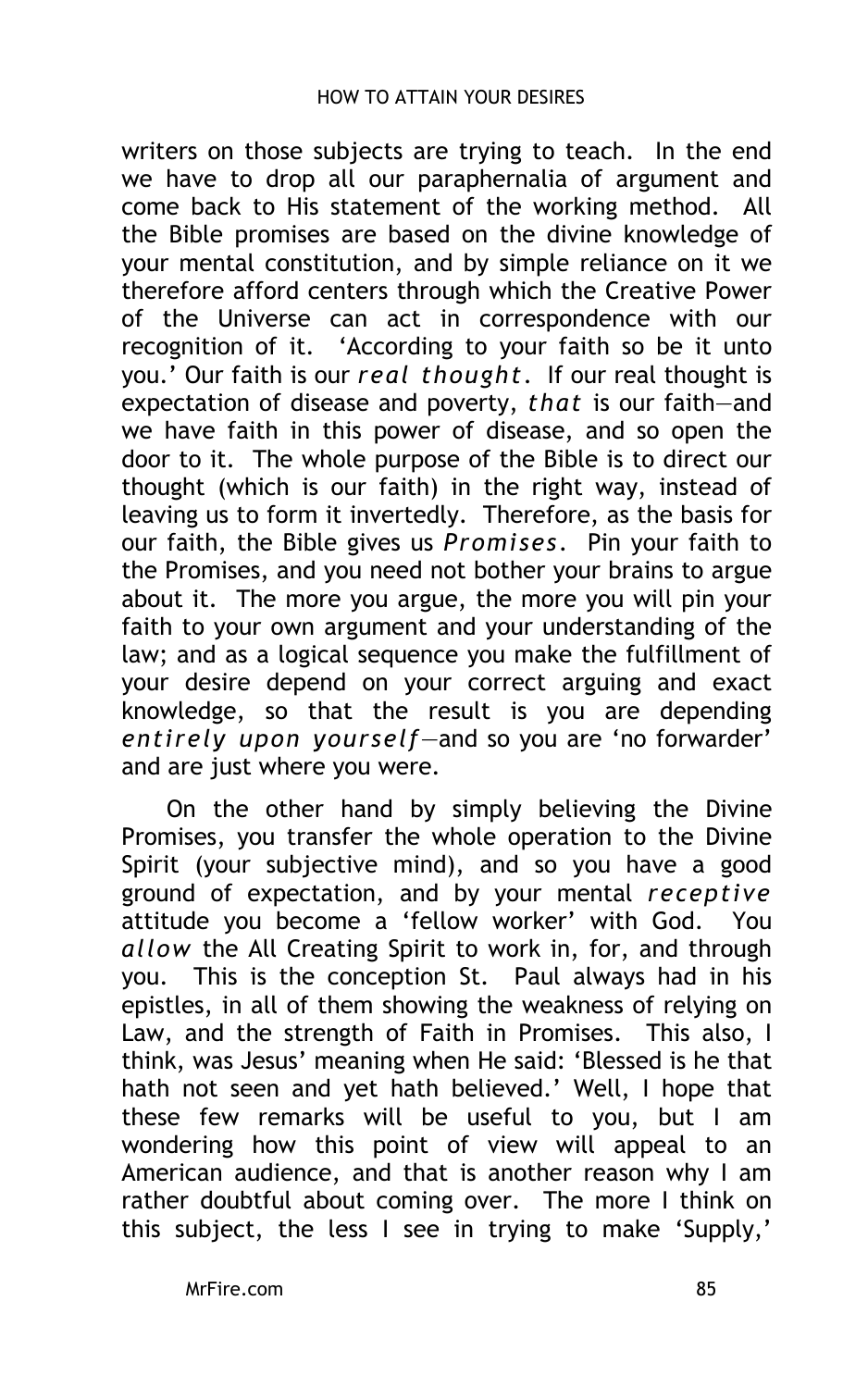'Health,' and all the usual New Thought topics the subject of a set of mechanical rules like the rules of arithmetic. It throws the burden back on yourself, while your whole object is to get rid of it. It is the old temptation of Eden over again—the Tree of Knowledge, reliance on our own acquisition of Knowledge; on the Tree of Life,—reliance on God's own nature and His desire for expression *in* us and *through* us, which is the meaning of all the promises. The former *looks clever* but isn't. The latter *looks childish* but is the *fulfillment* of *all law*, and is *life*.

If you see things in this light, which I am sure is the true one, the model you will have to take for the 'School of the Builders' is 'The stone which the builders rejected has become the head of the corner.' The reference is to the great pyramid and the topmost stone—also to our crowning stone in Westminster Abbey—and of course it refers superlatively to Christ. But properly instructed builders do not reject this stone. On the contrary, they recognize it as both the Foundation and the Apex of the Building of the Temple. You remember how St. Paul calls himself a wise master-builder.

Is it any use for me to come to America to teach these things, which is some form or another have been taught there ever since the arrival of the *Mayflower*? Of course, I can talk about *Vibration, Nervous System*, the *Pyramid*, and the like, and the working of *Natural Laws* ; but the Creating Principle is apart. 'A worshipper of God and a student of Nature' is what one of our old thinkers called himself. The *Power* is *of God* and is *received* by Man and Man exercises it *upon* nature. That is the true order.

One meaning of the Masonic symbol of the five-pointed star is that everything returns to its starting point. Start from the apex of the triangle and trace the line around and you come back to the apex. If, then, your starting point is in Heaven, you go back to Heaven and the Divine Power, and so get rid of the burden; but if your starting point is on earth (i.e., your own acquisition of knowledge of laws), you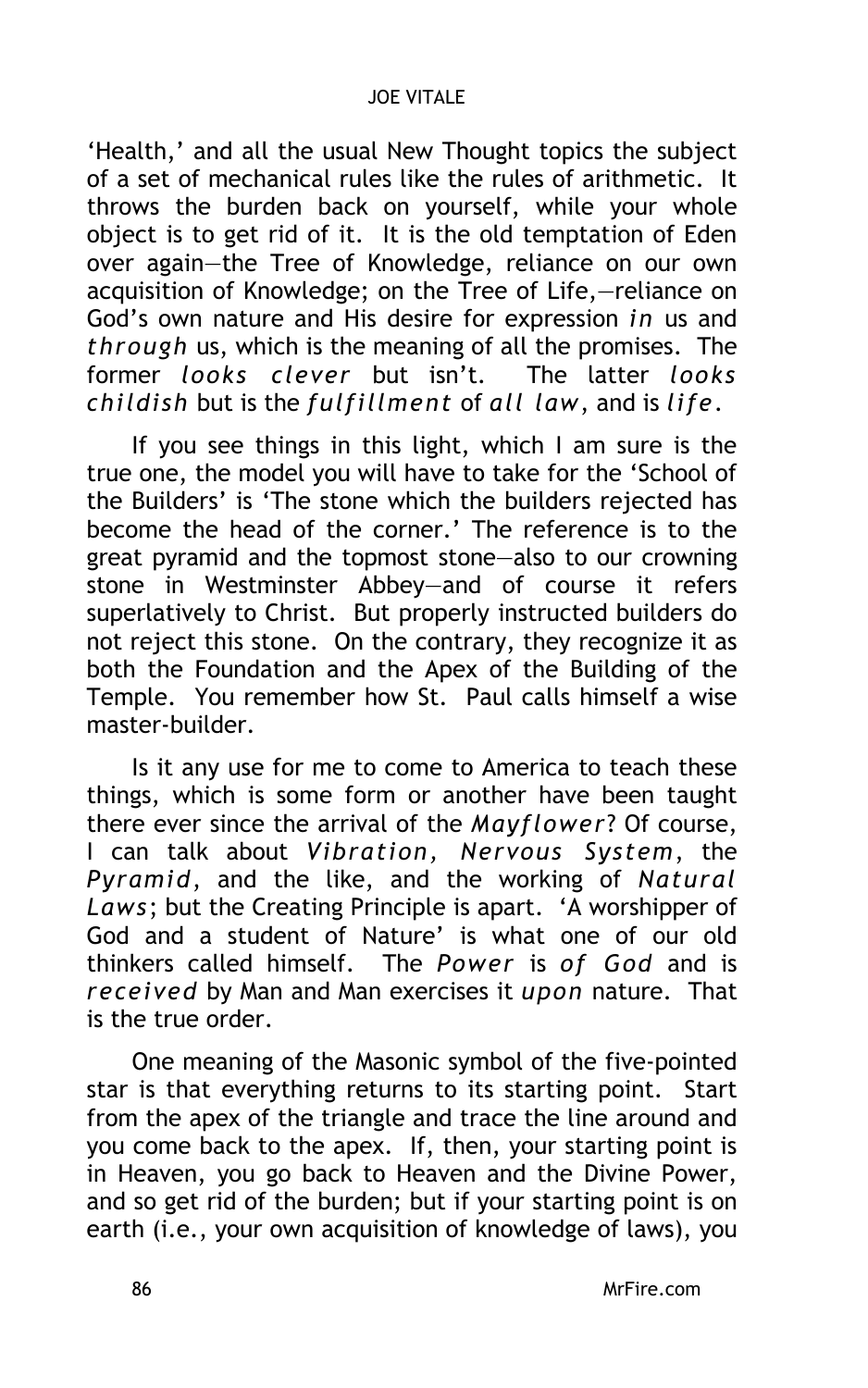get back to earth, which is indicated by the inverted triangle.

You will find the Promises of man's power over Nature, Conditions, etc., fully stated in Mark 11:22-25, and no teaching can promise more than this."

## GOD HAS RIPENED A GREAT MIND

PUPIL: No words can express what a privilege I feel it to have you thus unfold and make clear to me the truths I have struggled so hard to understand. God has surely blessed you with one of the greatest minds of the present generation.

SAGE: Not at all. There are many who know much more than I along these lines. For myself, however, I am certain that there is but one God, that *God and man are one*, and that my mind is a center of Divine Operation; this in itself is a blessing. Much has already been written on these subjects; it is all so simple.

PUPIL: I know it is simple to you, but to us, who are struggling between certainty and uncertainty, it is a rare benefit to be able to sit and listen at the feet of *certainty*.

SAGE: I am happy indeed that these lessons have been helpful. It has been a great pleasure for me to have exchanged ideas with you, and I know that you will pass them on to others whenever you feel they will be helpful. It seems to me that you now have all the material necessary to build for yourself a foundation and superstructure of absolute faith in God and of the *power* 

MrFire.com 87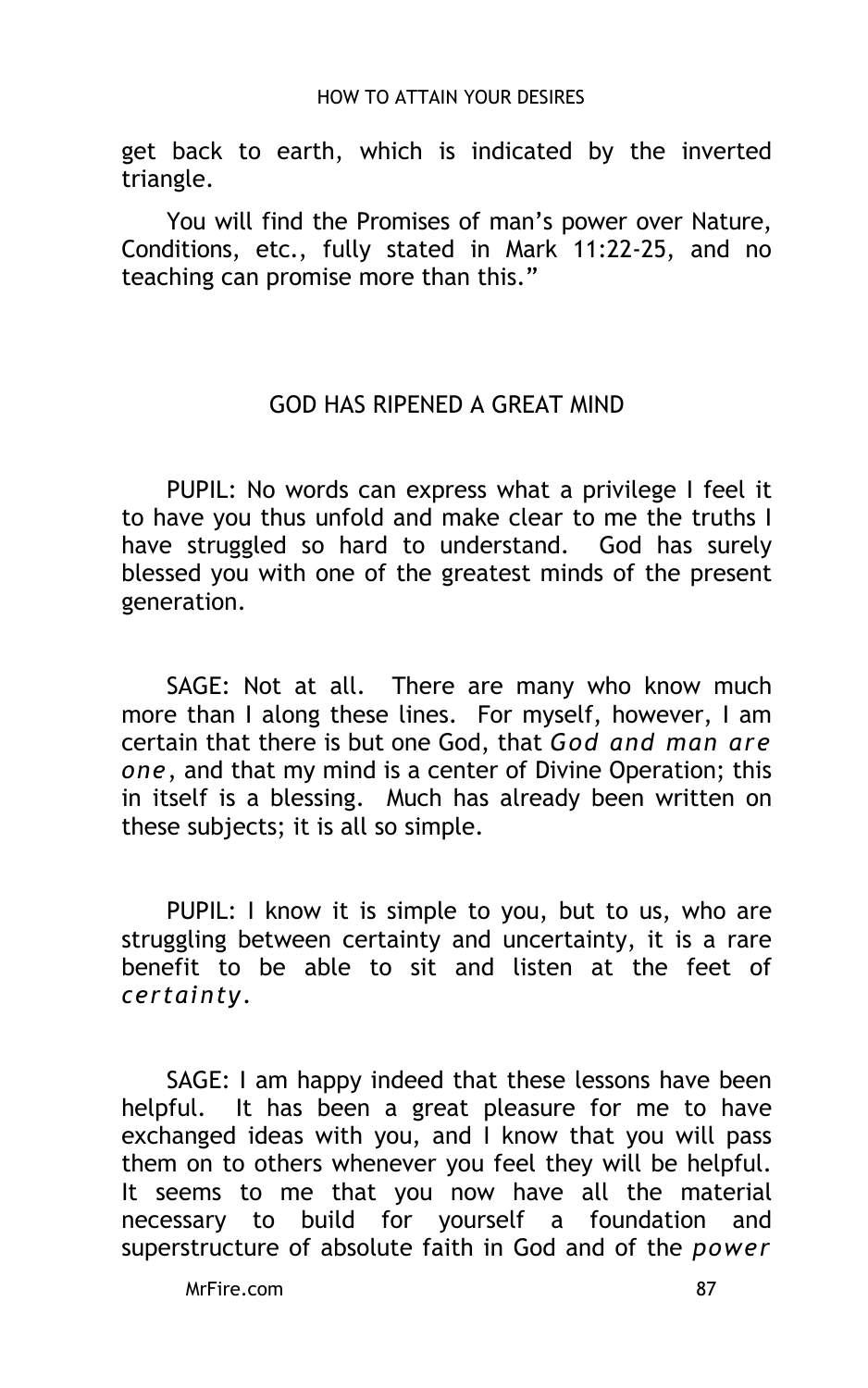*of God in you*, which is your subjective mind. This knowledge, *well established*, gives you dominion over every adverse circumstance and condition, because you are in conscious touch with your limitless supply. "Only believe in the God within, and all things are possible unto you."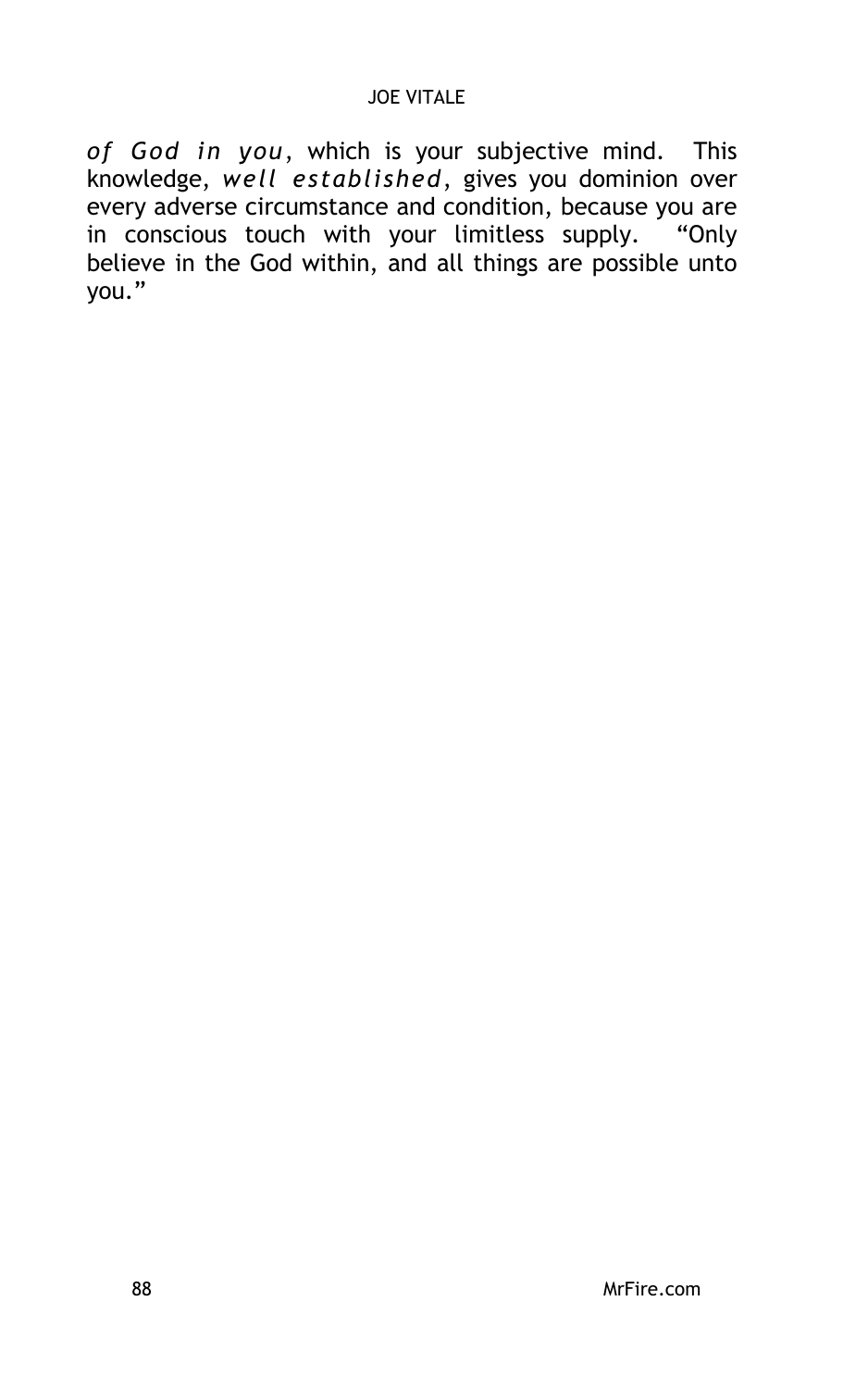## LESSON VI: HOURLY HELPS

SAGE: I want in this lesson to give you, in the most practical form, the means whereby you may meet the disquieting things of life—the things which wear soul, spirit, and body almost to the snapping point. I want you to take these admonitions and instructions into your most intimate life and keep them bright and shining by daily use. They will help you hourly in overcoming destructive elements, and in attracting constructive ones.

## *Anger*

When anger begins to stir you, take deep breaths; hold your thought on the inflow of breath as being rays of light, breathing deeper and deeper. Continue the deep breaths until you have taken twenty-five inhalations; hold each one while you count to seven. Then expel slowly, keeping your thought steadily on the inhalation, mentally seeing it go all through your lungs, and penetrating every part of your body as rays of light. Then meditate upon any real live thought about yourself, such as being *one with all life and good*. A little practice in this way will soon relieve you of the tendency to anger.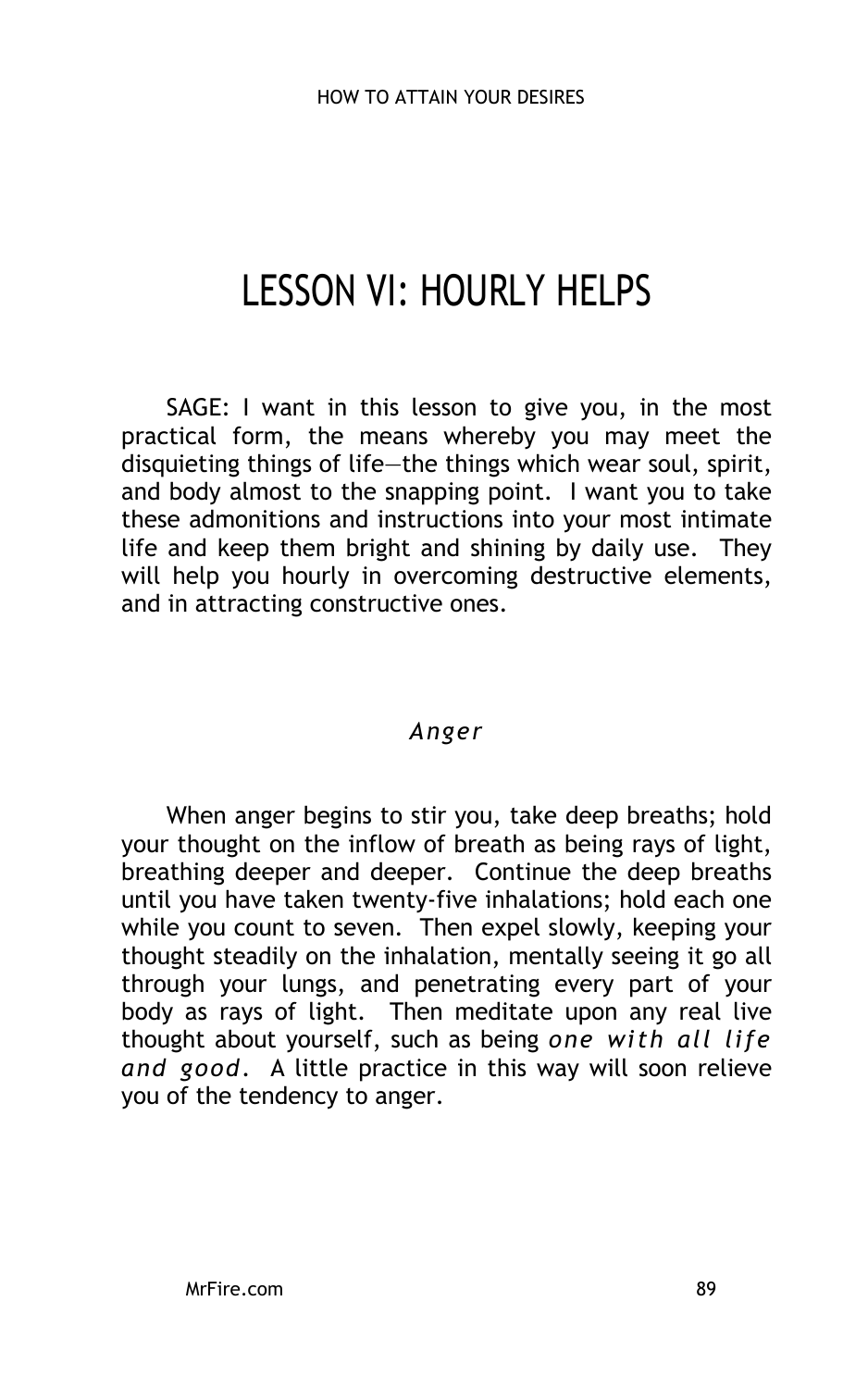### *Anxiety*

When conditions are not to your liking and you find yourself thinking more and more about how unhappy you are because of them, stay out of doors in the open all you possibly can. Endeavor to walk at least two miles every day, breathing deeply of the fresh air with this thought: "I am breathing in the Life, the Love and the Power of the universe, *right now*." Do not permit your thought to slip back into the old groove. Fill your mind with this declaration about yourself. You have been given dominion over every adverse condition through your power of thought. Persist in your steady recognition of this fact. Tell yourself over and over again that all is well right now in your thought and feeling; consequently outside conditions *must and will* correspond.

#### *Disease*

If your body is the expression of thought, then disease must be the result of a belief that your body is subject to disease. Tell yourself many times a day that all physical disease is the result of discordant thoughts, and when you have actually accepted this statement as a truth, you will be careful to entertain only healthy, harmonious thoughts for yourself or another. For example, if you feel a headache coming on, begin at once to take deep breaths, and repeat with each breath that breath is Life, and that life is perfect health. "I am alive, so the health of life is manifesting in me right now."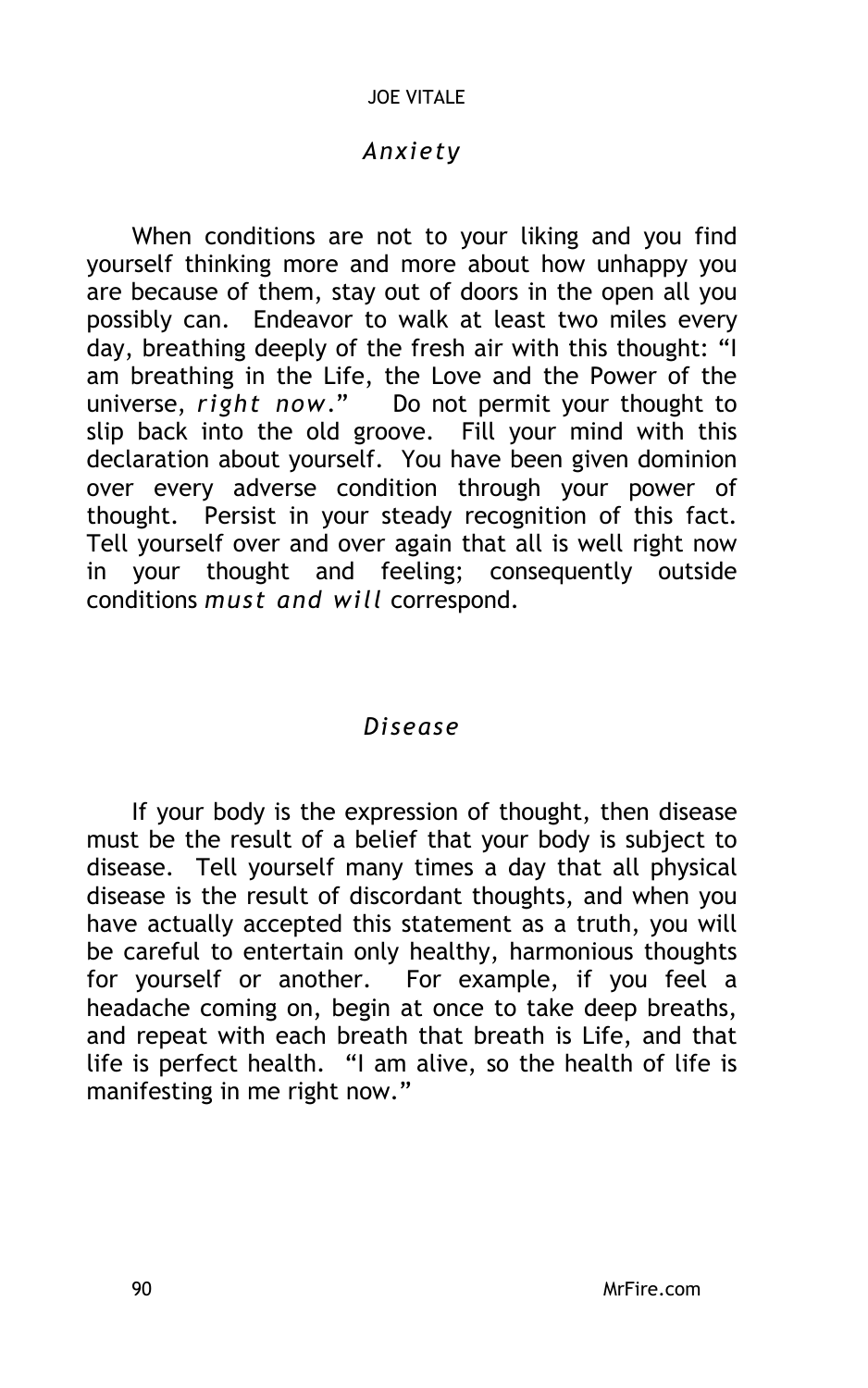## *Disappointment*

This subtle destructive power should be shut out at all times by the recognition of your direct contact with all the joy there is, because you are one with its Source, Universal Good. If the joyous life does not express itself through the exact channels which you expect, know that it will do so through others. Life wants to express joy through you, for it made you an instrument in which and through which to do it. Because you are here for that purpose, you can and do enjoy all the good which Life has to give. Take some physical exercises while holding that thought. A good one is to sit on a chair and take a deep breath; then slowly exhale, and as you exhale, gradually bend at the hips until you can touch the floor with the tips of your fingers. Repeat this seven times with the affirmation: "The joy of God is flowing in me and through me right now."

## *Discontent*

When this enemy to peace and happiness begins to advance, sing, sing sing, right out loud if you can, or else do it mentally. Sing anything you like. Watch your breath control, and every night put into your subconscious mind the thought that God brought you into existence for the purpose of expressing all of Life's harmonies, both in you and through you, and it is your divine right to BE harmony and to be harmonious in your daily experience. Meditate upon the harmony you see expressed in nature and endeavor to apply it in your thought, and then *express* it.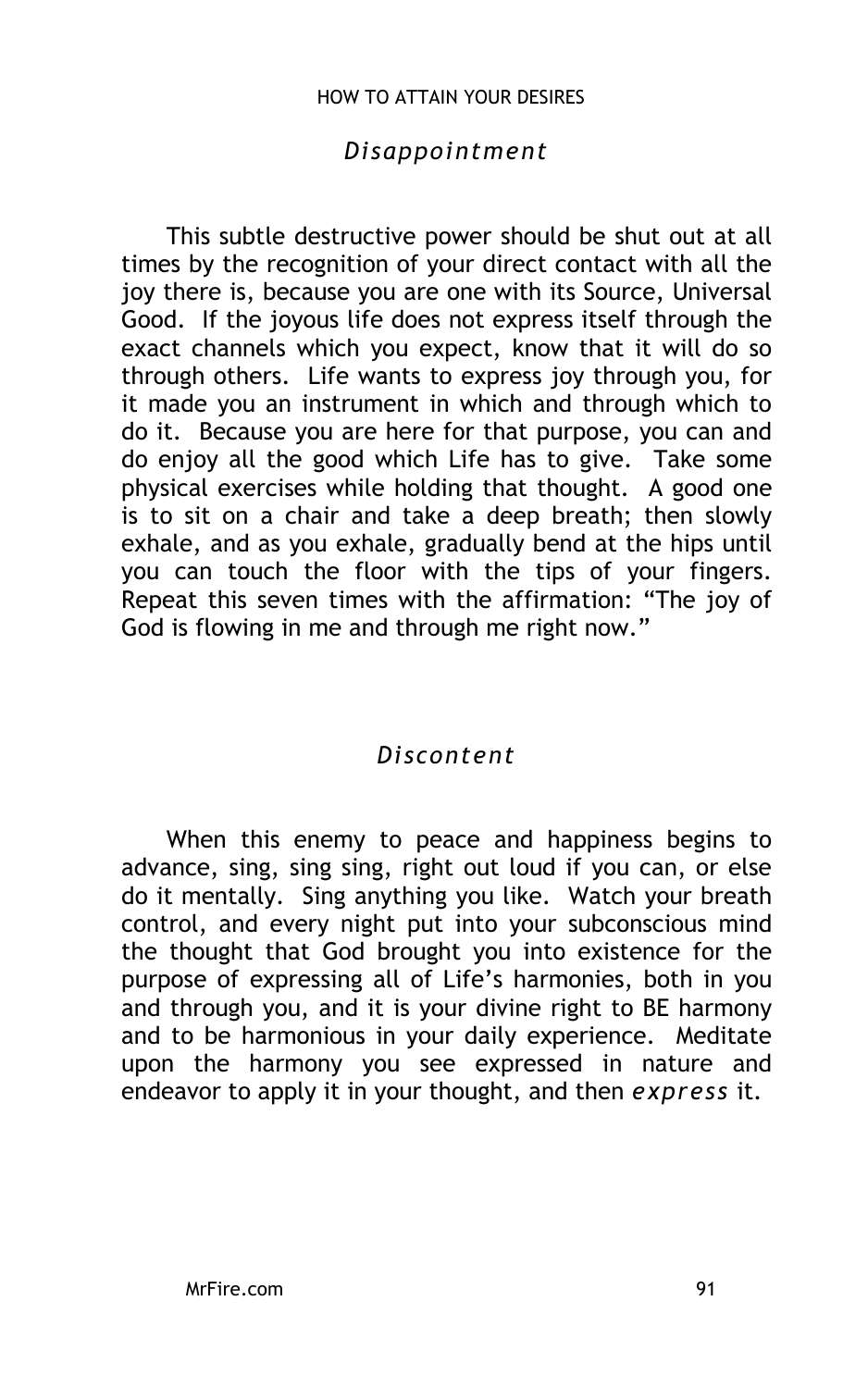#### *Discouragement*

This is failure on your part to recognize the Almighty limitless Source of Supply (God) as your never-failing, cooperative partner. When you are assailed with the thought of discouragement, immediately ask yourself, "What kind of a power was it that brought me into existence, and for what purpose?" Then repeat slowly and *thinkingly*, "I do believe and I am persuaded that God is an ever-present, never-failing source of protection and supply." Watch your thoughts lest any contrary to this affirmation be lurking around in the corners of your mind, and *stick to it* with all the will that you have, and you will break down the suggestion that there is any power in discouragement.

## *Envy*

Envy is due to a sense of separation from God, Good. Endeavor to realize that where there is life, all that life has to give is present in its entirety at all times and in all places, and will come into visible expression through the persistent recognition of this grand fact.

#### *Fear*

One writer has said that fear is the only devil there is. Certainly it is the most destructive power one can entertain. When fear comes to assail you, close the door of your mind against it with this positive thought: "The only creative power there is, is thought. All things are possible to him who believes that the God which brought man into existence did so for the purpose of expressing His Fatherly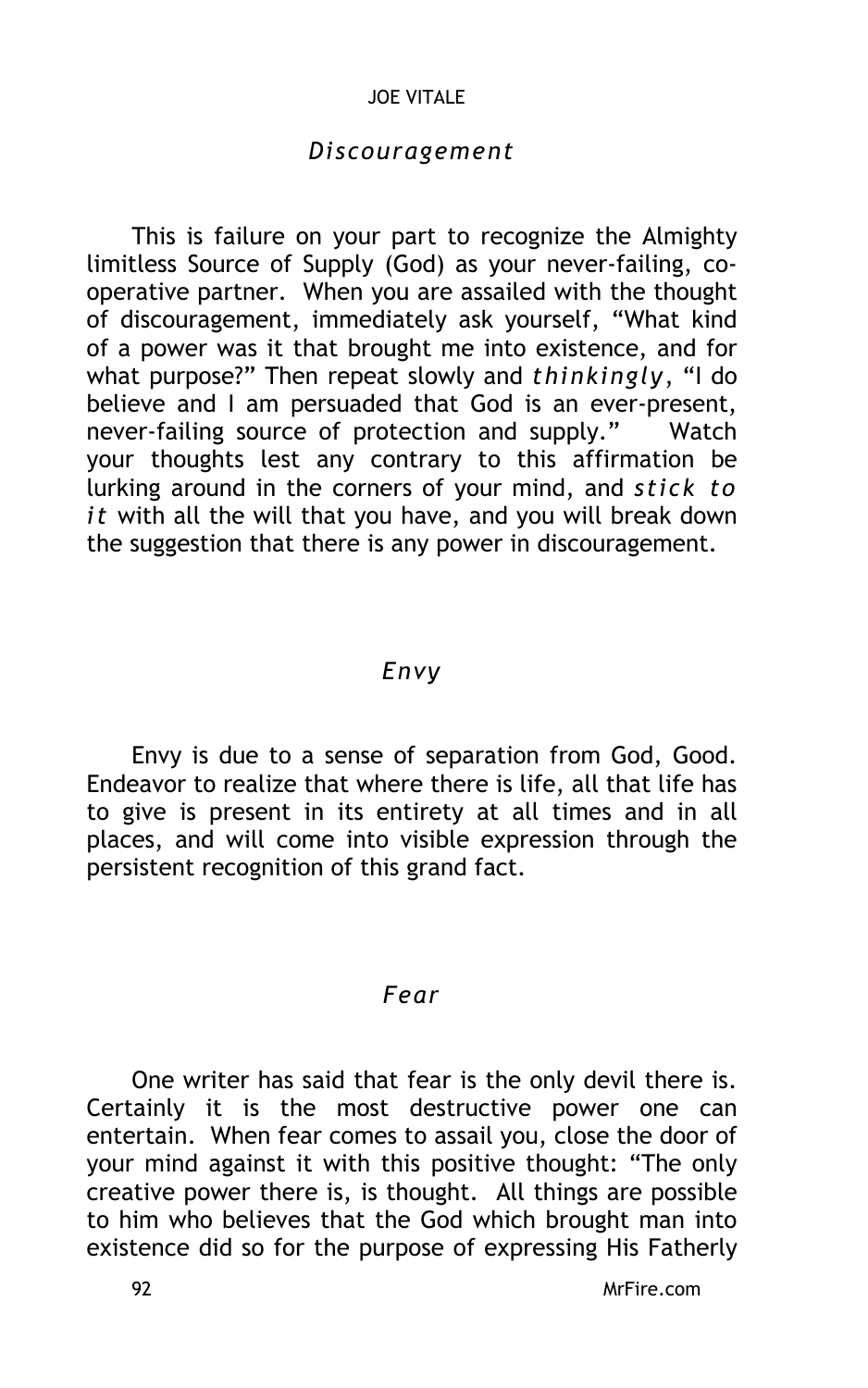#### HOW TO ATTAIN YOUR DESIRES

love and protection in His child. I believe in God, the Father Almighty, as my life, my intelligence, manifesting in my consciousness *now*." As you think this, walk briskly or take strenuous exercise. Whenever you sense fear returning, inhibit it instantly by substituting any thought which *affirms the power of God in you*. In short, fear is absolutely overcome by withdrawing your thought from the physical reason or argument which would cause you to believe in a power other than God, and the spirit of Life and Love as your birthright.

## *Indecision*

This is a lack of the realization that your intelligence is the instrument through which the Intelligence of the universe takes specific form. An effort to realize this fact should be a habit of mind, rather than spasmodic attempts made only when the necessity for decision arises.

## *Jealousy*

This is love's greatest enemy, and if permitted to dwell within your consciousness, will ultimately destroy your ability to enjoy your life. It is the reaction of the fear of loss and can be overcome through prayer and watchfulness. Reason along these lines: "God is Life and God is Love. I am life and I am love. I cannot lose Love any more than I can lose Life." When you are tempted to feel jealous, walk long distances as frequently as possible and keep your thought on Love itself, not on any one person whom you love, but just Love and its attributes. Think of God as Love. Keep all thought of personality out of mind, and you will find that love will spring up in you as a fountain of

MrFire.com 93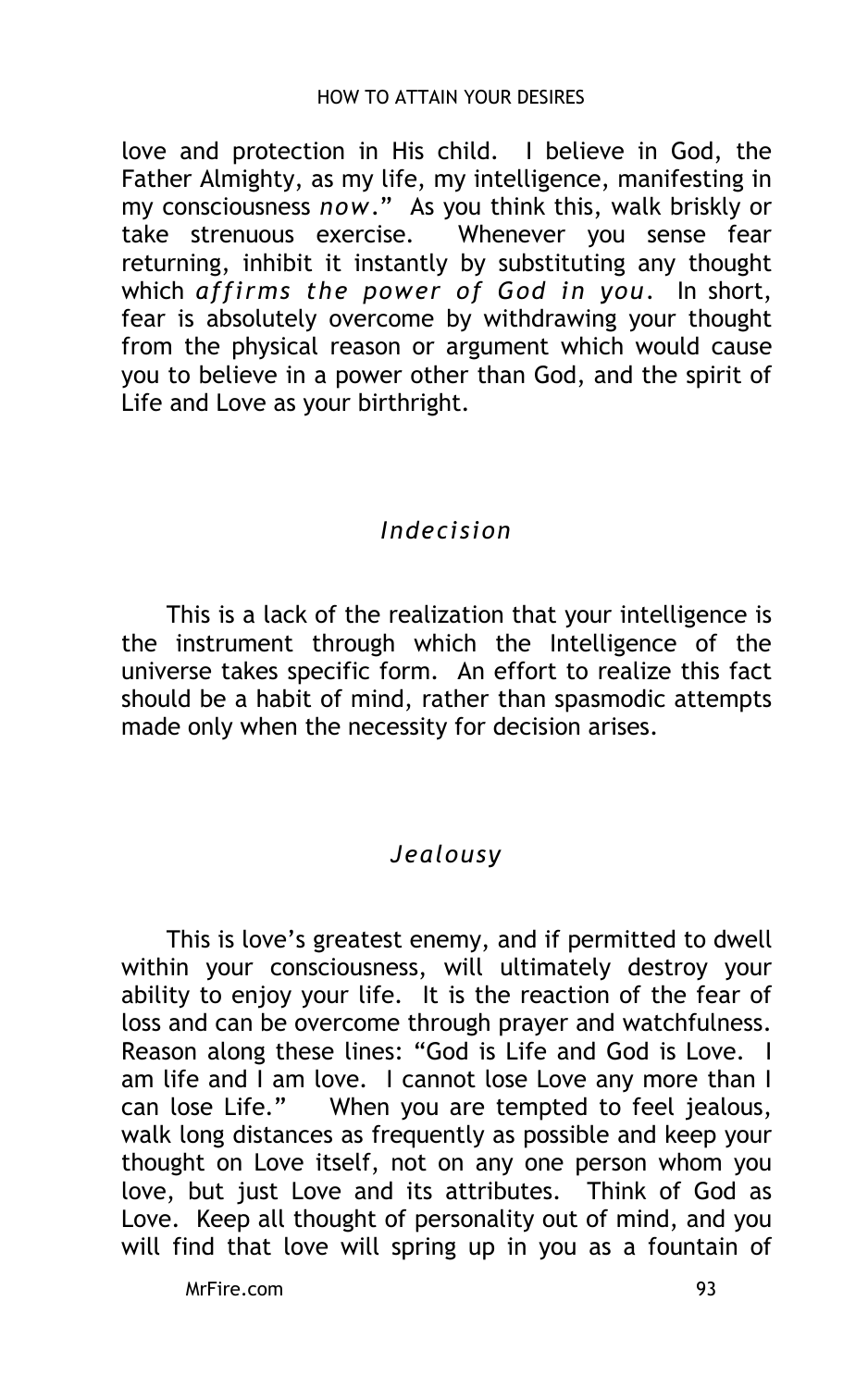everlasting love and life and fill your consciousness through and through.

## *Self-Condemnation*

The instant you begin to blame yourself to having done the wrong thing or for not having done the right thing, put this thought into your consciousness to the exclusion of every other: "Infinite Intelligence and Wisdom are expressing themselves in me more and more right now." Take the exercise of bending the body from the hips (without bending the knees) so that you can touch the floor with the tips of your fingers, inhaling as you lift the body, and exhaling every time you bend. Repeat this exercise sixteen times, accompanied by the affirmation just given.

## *Self-Indulgence*

This is brought about by lack of will-power: an evidence of a weak will. It means failure, because you have no thought-power to give the unformed energy of life the particular thought-material necessary to produce desired results. Absolute mental (thought) control is the one and only thing which is necessary for you to do, to be, or to have what you want. Without it, you scatter your forces.

If you permit your thoughts to run riot without restraint, the conditions of your life will become chaotic. For example: A friend does something of which you do not approve, or perhaps your present circumstances are undesirable. Refuse to let your thought dwell on the injustice of your friend, for dwelling on it would only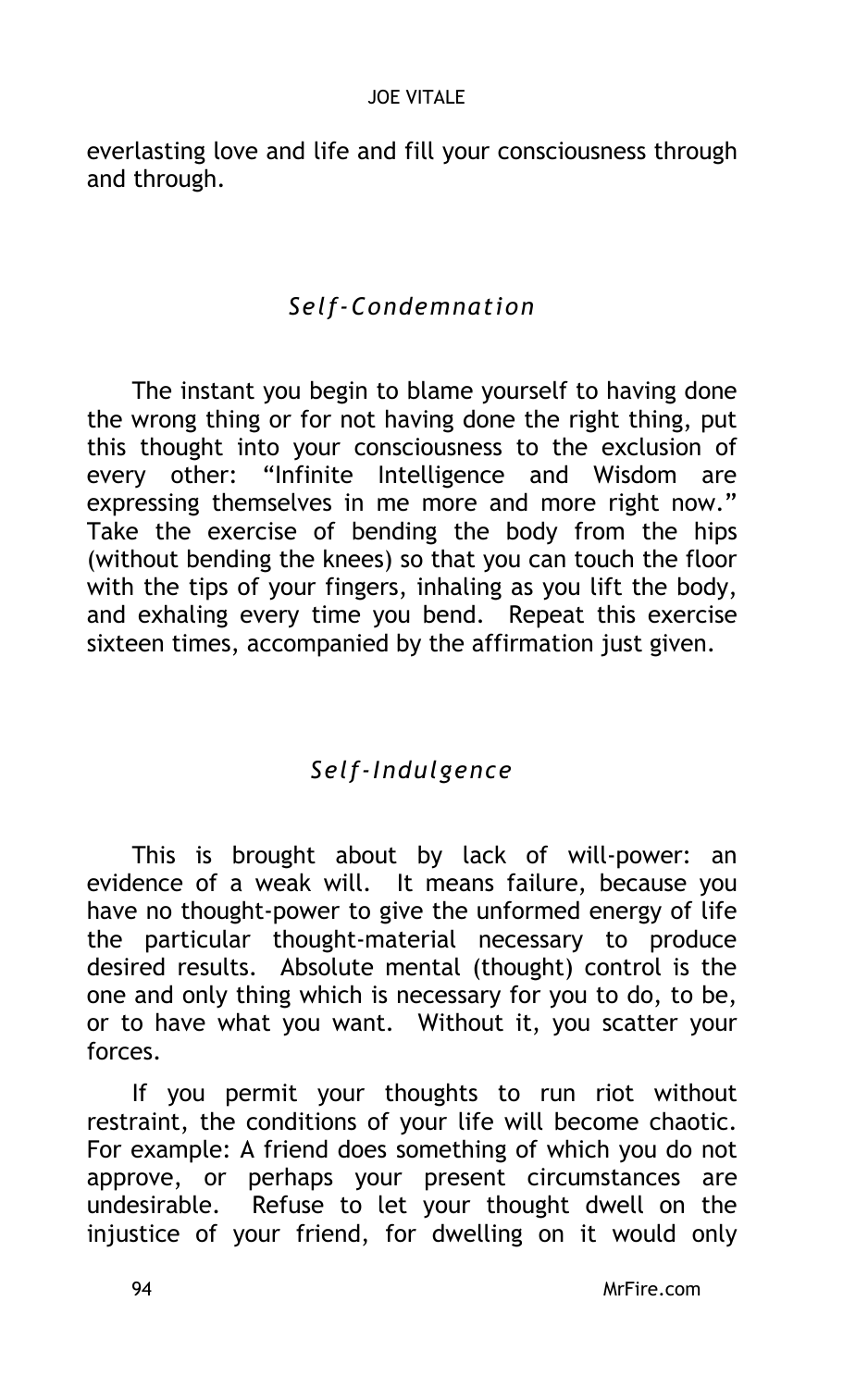produce greater unhappiness for you. Control your thought and do not think of your friend in this connection. Instead, consider the many fine attributes of friendship, and this will restore harmony. Do the same in regard to your unpleasant circumstances. Don't picture them mentally and say to yourself, "How dreadful they are!" But repeat the glorious truth which I have previously referred to: "My mind is a center of divine operation," etc., and divine operation is always for greater advancement and better things. You will experience this if you cling faithfully to this line of reasoning.

## *Sensitiveness*

A highly sensitive mind is simply a "self-mind," a form<br>unadulterated selfishness. Your feelings are hurt of unadulterated selfishness. because someone says something which *you* do not like, or does something which displeases *you*. Or conversely, he fails to say or to do what *you* think he should. To eradicate this baneful thought-habit, use the same method of argument as for self-indulgence, and if faithful in your mental work, your efforts will be rewarded, and you will free yourself.

## *Unhappiness*

A continually unhappy state of mind is the direct result of constantly viewing life from the physical standpoint as though that were life's only reality. Every night, before you go to sleep, put well into your subconscious mind this thought: "There is but One Mind to think about me or to make laws over me, and that is the Mind of Divine Love and Divine Power." Every morning meditate upon this

MrFire.com 95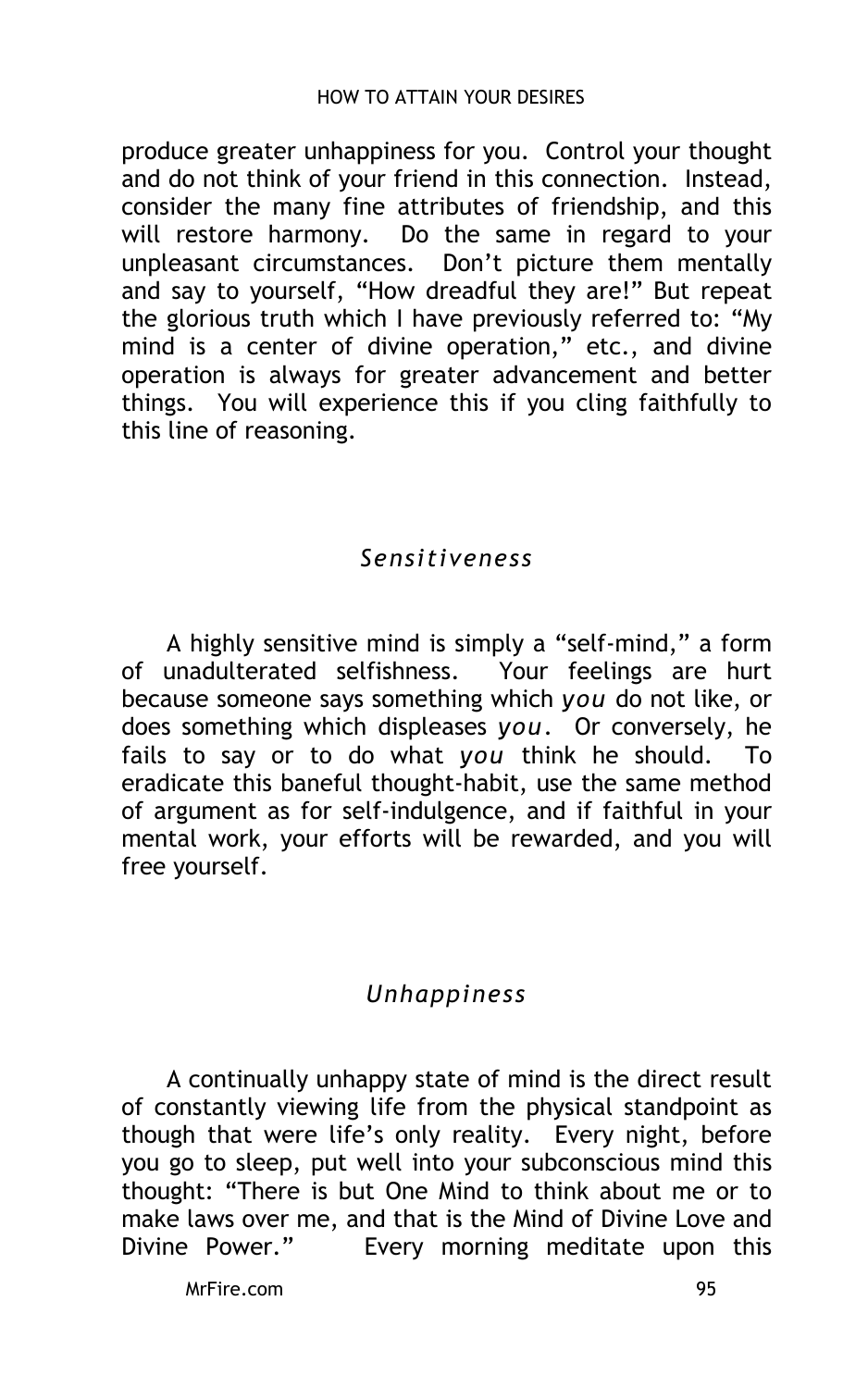thought. Use it as your shield and buckler at the first suggestion of any sense of unhappiness. You will soon find that the tendency to be discontented and unhappy will vanish, and happier conditions will come into your experience.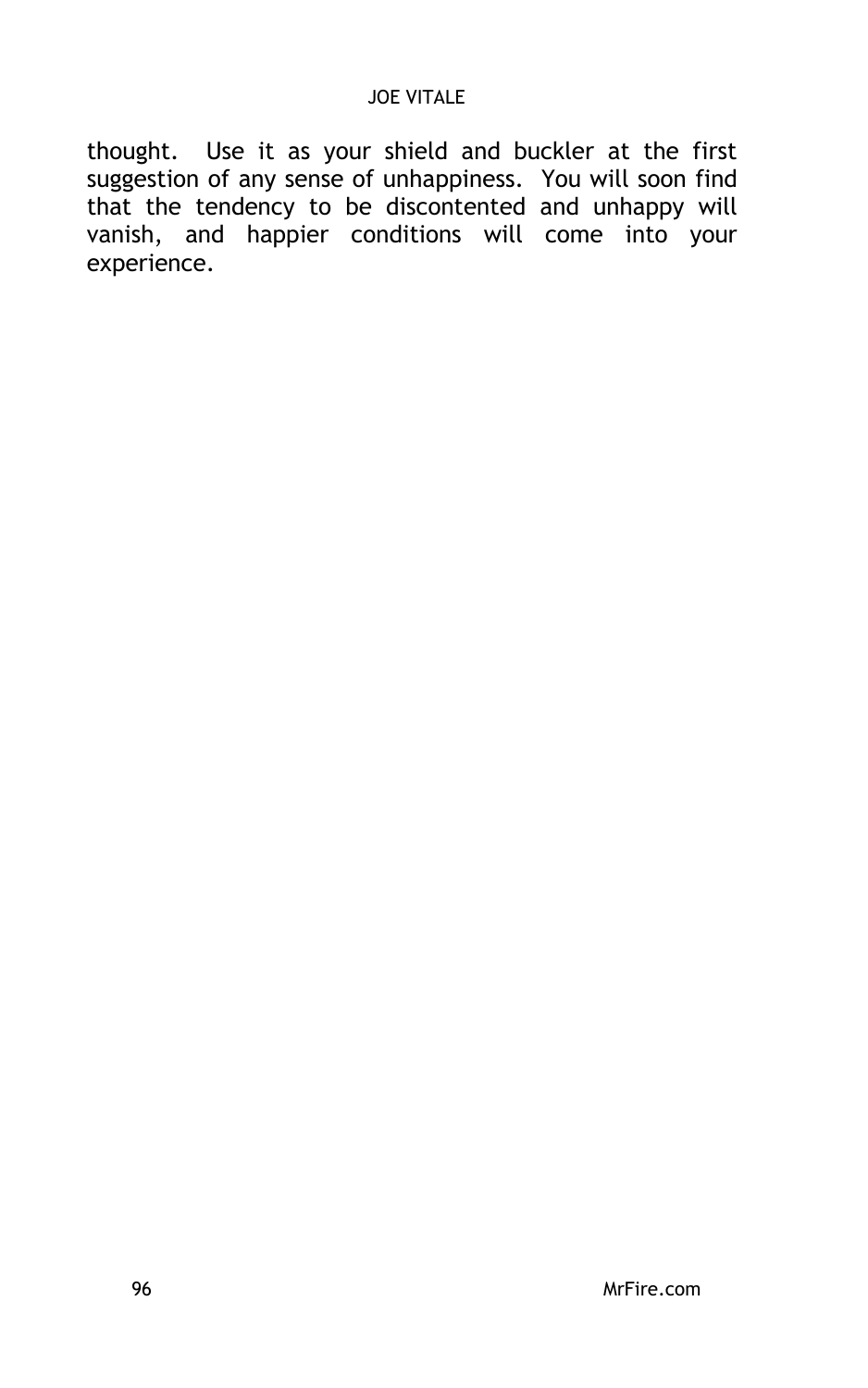## LESSON VII: PUTTING YOUR LESSONS INTO **PRACTICE**

Just as I am completing this manuscript for the printer, the idea suggests *itself* that it will also be helpful to give a definite idea, in formula form, of how to be and have what you want.

First, you should endeavor to learn to be as near the perfect reflection of your own idea of God as possible, in thought and action. It may seem impossible at first thought, to even approach such a goal, but reflection upon the thought that God made you out of Himself, because He wished to see and feel Himself in you, will help you to persevere. When you first began to learn to read, no doubt you felt in your childish way that it would be wonderful to read as well as the grown-ups could; you *kept on trying and then you read*.

Perhaps you have a big desire which you would give your life to have fulfilled. In reality it is only necessary for you to give a few moments each day to earnest effort, in getting into the spirit of this idea of God and living in it every waking hour. Then endeavor to find the Spiritual Prototype for your desire. By this I mean inhibit all thought of the physical side of your desire.

If you desire a true companion, close your mind entirely to all personality and physical being, and dwell in thought and feeling on the spirit of love and true comradeship, without reference to any physical person. The person is the instrument through which these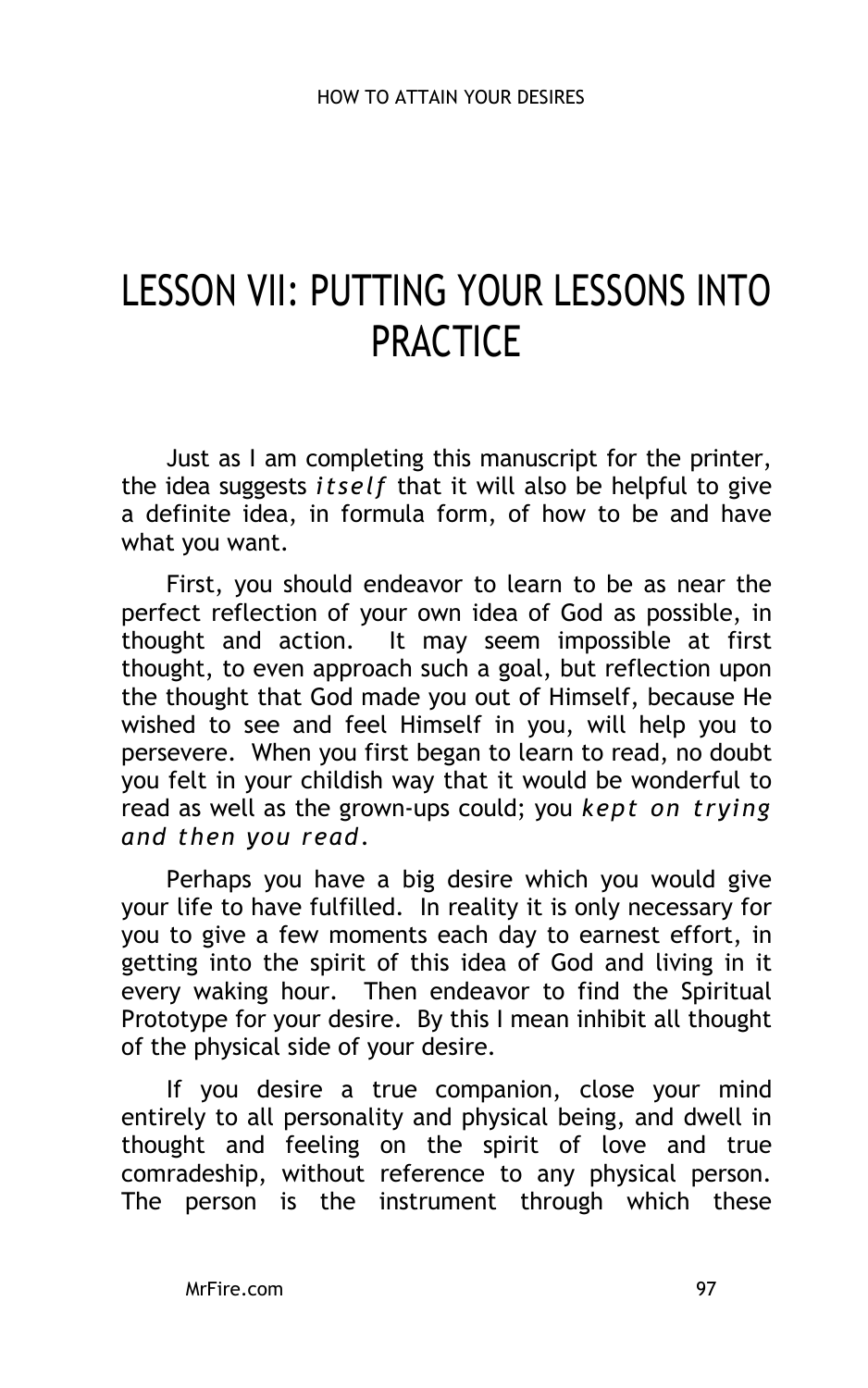particular qualities manifest, and not the qualities themselves, as we often learn too late.

Or you may desire improved financial condition. Here again it is not mere money you desire. It is that which money symbolizes—Substance, Liberty, Freedom from lack. Therefore, you should go alone night and morning (or any time when you are certain you will not be disturbed) and meditate first upon your own true relation to God. After your feeling has been stimulated to the point of certainty, then meditate upon the ever-present, never-failing substance and freedom of God. Try not to lose sight of the fact that the greatest magnet for acquiring money is Ideas. There is every reason that you should capture one of these big money ideas, if you will persistently follow the suggestions given.

If you do this, you will not only capture the idea, but also the courage to put the idea into practical application. This courage, put to positive uses, will bring you to the goal of your desire—substance, love, friends, health, happiness, and the peace that passeth all understanding.

May all these come to you in richest measure.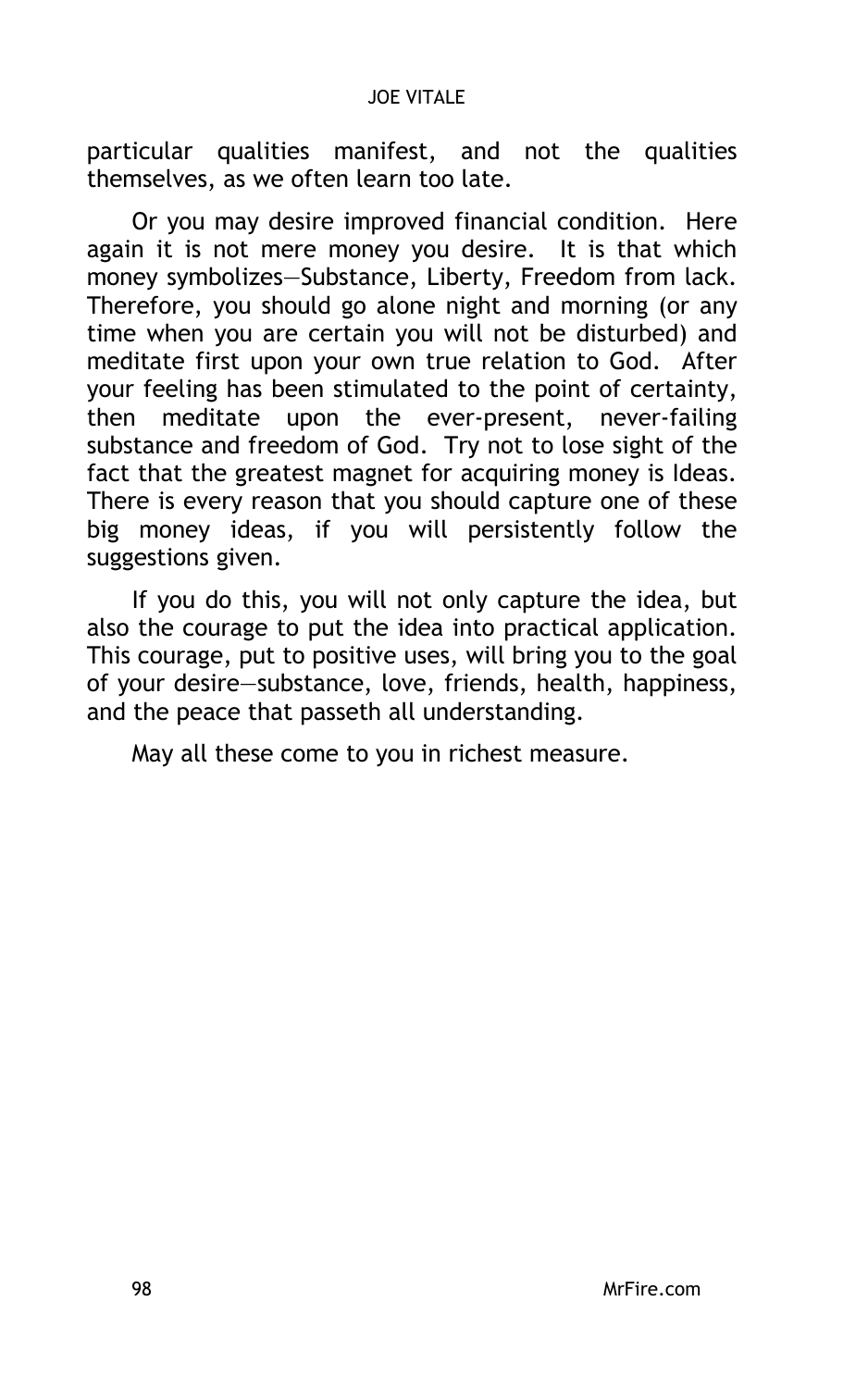# Hypnotic Marketing Library Collection from Joe Vitale

"These are the secrets you need if you want to create marketing messages (ads, articles, sales letters, emails etc.) that make your prospects stand up and take action...

#### **"Who Else Wants To Learn A Simple, Step-By-Step 'System' For Crafting Hypnotic Marketing Messages That Practically Force YOUR Prospects To Whip Out Their Plastic - Every Time?**

"If You Seriously Want To Take Your Business To The NEXT Level... Read Every Word On This Page and Find Out How YOU Can Apply These 'Time-Tested' and *Proven Marketing Secrets* Into YOUR Business..."

Are you serious about your Internet marketing success? Do you want to achieve results in your business that you know you're capable of, but have eluded you until now?

Joe Vitale is **the real deal**. His **Hypnotic Marketing** techniques have created amazing results for Joe and his clients, and now you can take advantage of his incredible knowledge with the **Hypnotic Marketing Library Super Package CD-ROM**. And, you can shave \$224 off the price of Joe's complete hypnotic marketing collection when you **take advantage of this special collection price** now.

Over the years, Joe has built quite a reputation for his marketing prowess. If you wanted to hire Joe to just give you some advice, you would pay \$500 an hour. Want Joe Vitale to write you a sales letter? It would cost you \$12,500

MrFire.com 99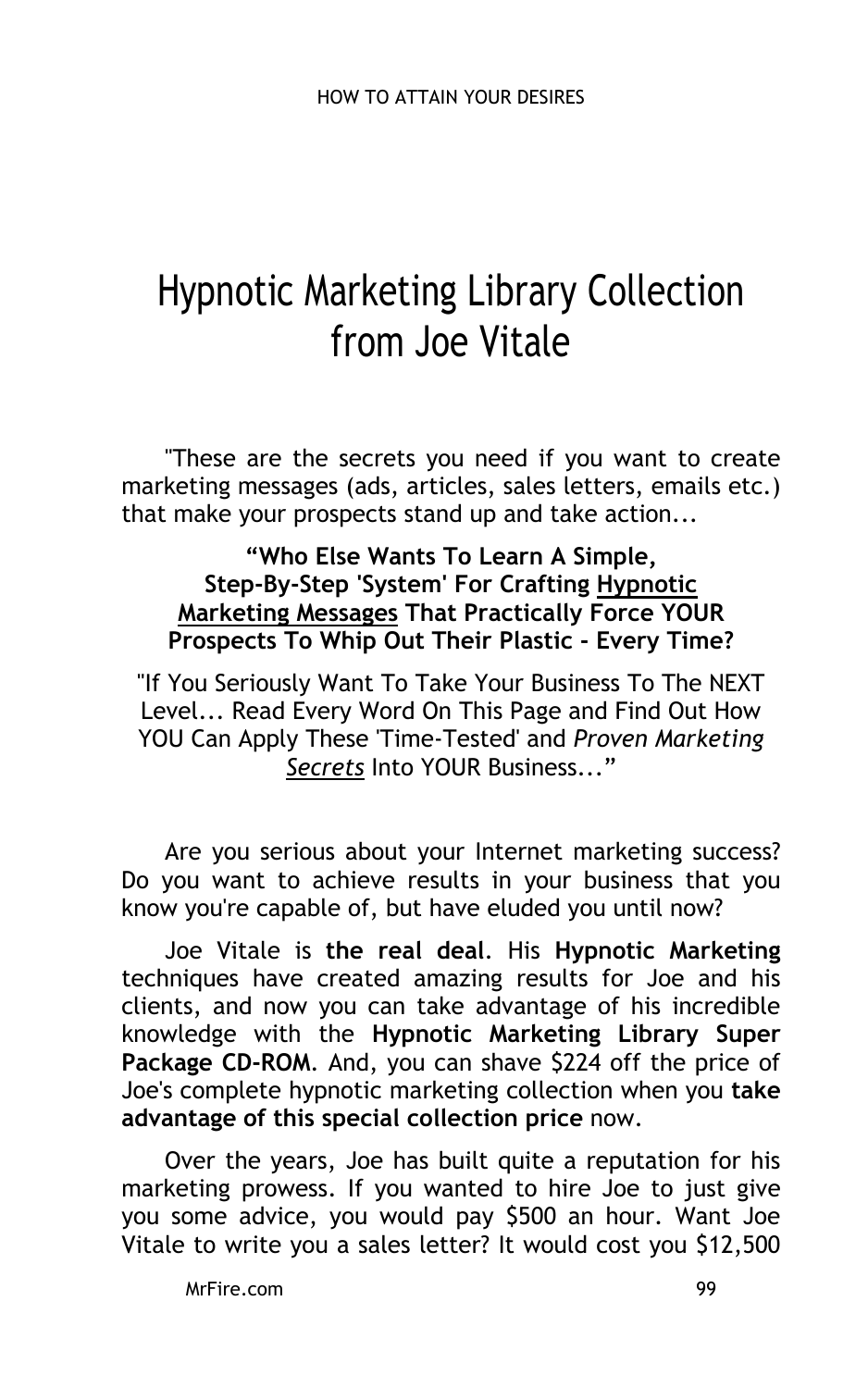and up. How about a web site critique? This would cost you \$650 to start.

If this sounds a little steep, it's not. Joe charges this much because he's worth it. Joe has tons of happy clients who know he's **worth every single penny** they shell out because Joe's marketing techniques and advice always create a **huge return on their investment**. Just look at what some of the top marketers on the Internet are saying about Joe:

"If you can't pull a \$50,000 idea out of this e-book you'd better put a mirror to your face and see if it fogs ups. Joe pounds and blitzes you with one incredible idea, story and example after another. My brain was on overload! I give it an A+."

─Yanik Silver, SurefireMarketing.com

"Joe Vitale hypnotized me today! He did it with 'Hypnotic Marketing,' which I found impossible to stop reading. I learned something new on every page, and I've been learning about marketing since l958. Now, I can only shudder for those poor souls who haven't yet learned what Joe has to teach. Not only does he enlighten, but he does it in such a warm and engaging way, that you cannot help but complete his book with a smile in your heart and dollar signs on your mind. Thank you, Joe, for a mighty contribution to the world of marketing."

> ─Jay Conrad Levinson, author Guerrilla Marketing series

"Joe, you've written a masterpiece. Condensing the formula for getting rich in only 79 days into three simple steps anyone can follow is brilliant! As with everything you write, 'Hypnotic Marketing' is crammed full of trueto-life, straight forward ways to start a welcome flow of cash into anyone's bank account. We all thank you for making this gem available. But, come on, Joe... that price. You've got to be kidding! Why would you give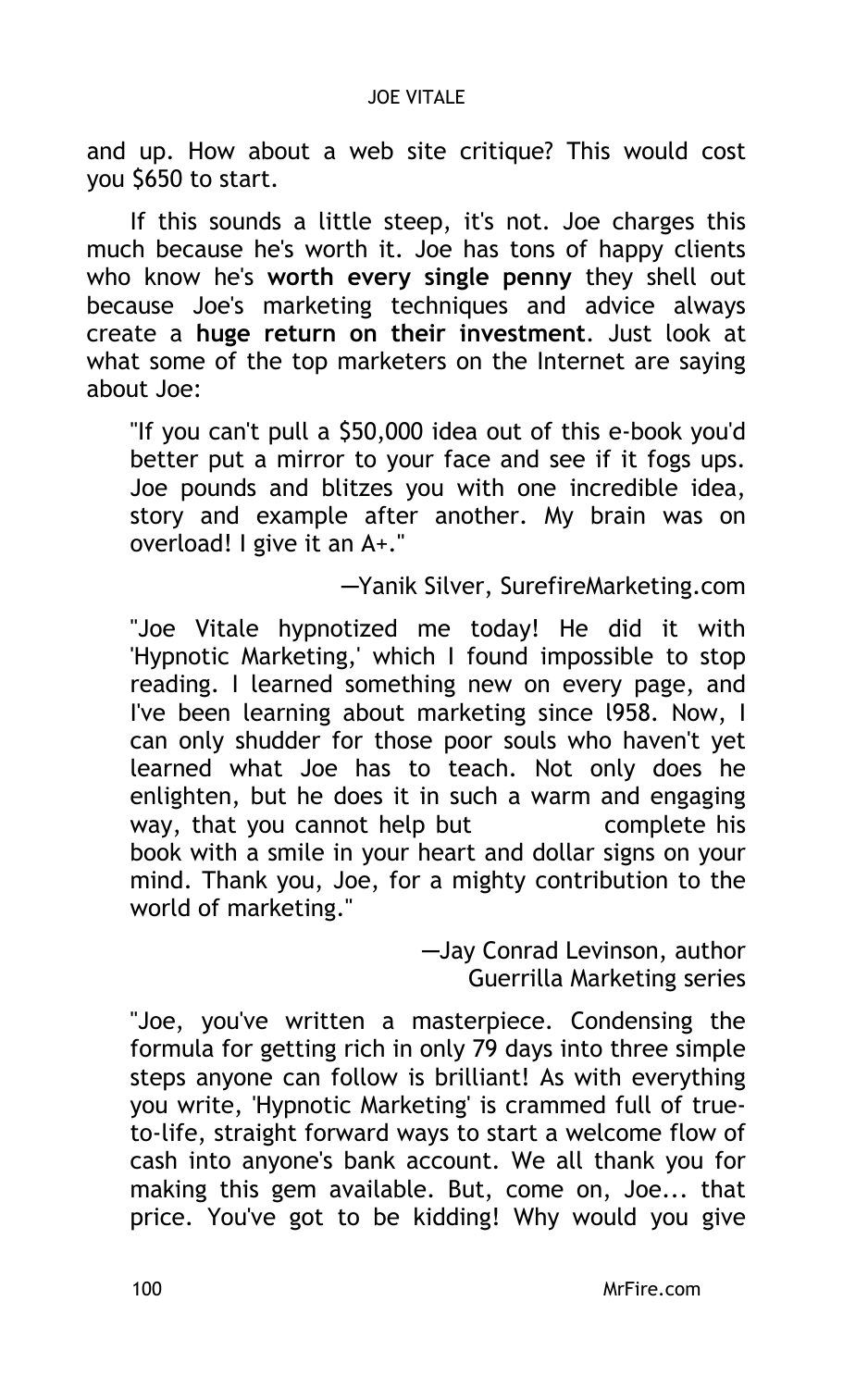away so much for so little? It's like selling Fort Knox at a discount!"

> ─Dr. Paul Hartunian How to Get a Million Dollars in Publicity FREE!

"Do what 'Hypnotic Marketing' says and you will get rich! It's simply brilliant! I learn something that increases my bottom line profits every time I read Joe Vitale. 'Hypnotic Marketing' is an ENCYCLOPEDIA of specific laser beam strategies of how to market your business NOW. Trust me. I know. The last time I used just ONE of Joe Vitale's ideas in a marketing plan I earned \$12,865 in one DAY! (That's just one idea!)"

> ─Kevin Hogan, Author, The Psychology of Persuasion

"I finished reading 'Hypnotic Marketing' last night and I just have one question: Pardon my French, Joe, but Jesus Christ, do you have ANY secrets left? I've never seen anybody reveal as many of their secrets in one fell swoop as you did in this book. The only way you could put money in your readers' pockets any faster is if you wrote them a check yourself! My favorite chapter is number 29 on Gold Mine.net. The before and after illustration is dramatic to say the least. Your revised copy is awesome, but when you compare it against the original it is even more so. Also, I really liked your muscle test section. It's a new and fascinating idea. Maybe you'll start a new trend with this one!"

> ─Blair Warren, Author The Forbidden Keys to Persuasion

"Awesome! Joe's new book lays out a complete, navigable road map for the marketing novice and veteran alike. You'll find loads of valuable information and specific techniques here. Plus, there are several gems in this book -- like the 5 ways to get people to open an email, and the 5 ways to start a killer email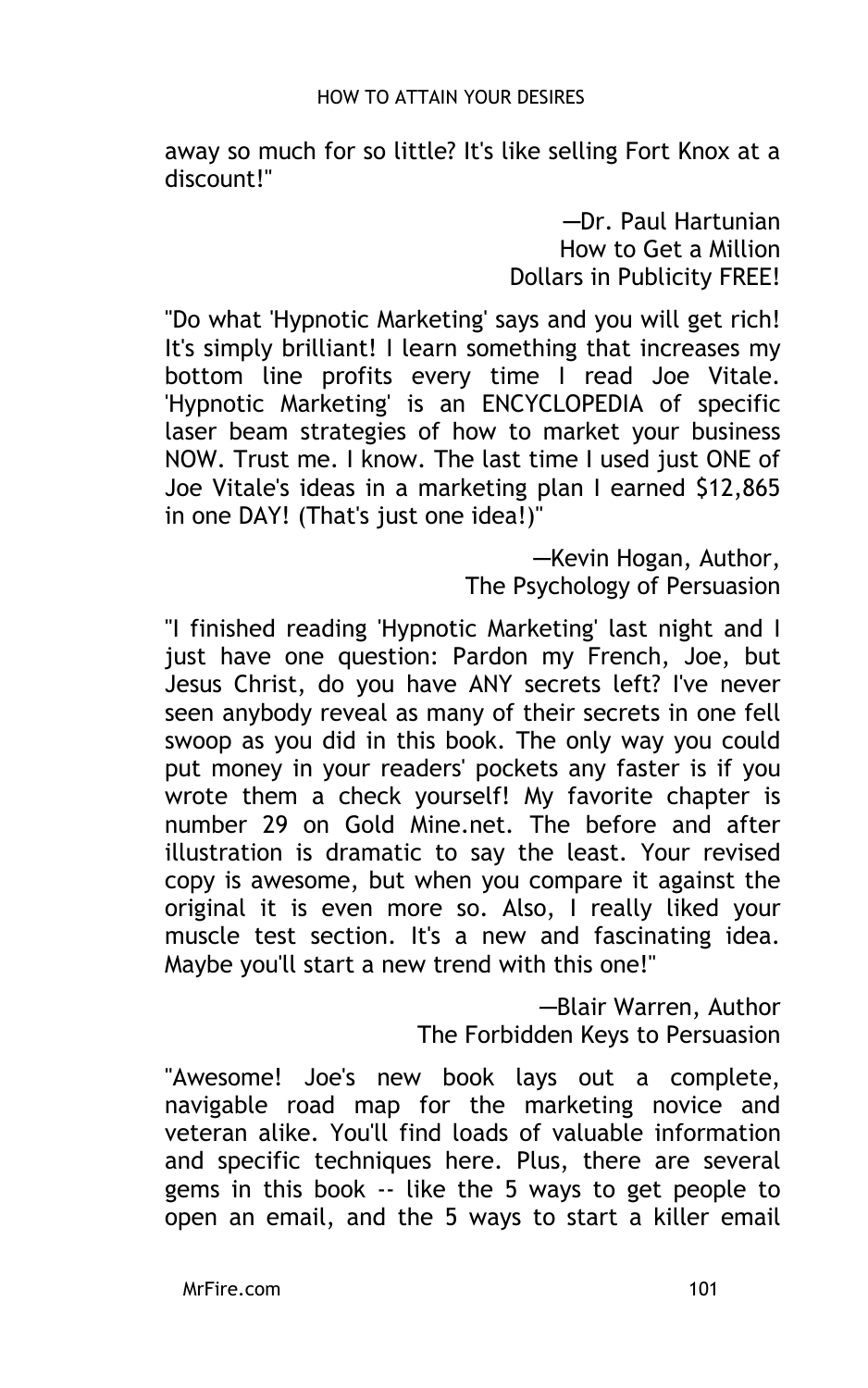sales letter -- that is each worth at least 10 times the price of the book itself.

Unless you are a billionaire whose only problem is that you have too much money, you need this book!"

> ─David Garfinkel, Author Advertising Headlines That Make You Rich

But, thanks to Nitro Marketing, you don't have to shell out the big bucks to get the inside scoop on Joe's Hypnotic Marketing techniques.

Working with Joe, we've created the ultimate Hypnotic Marketing resource -- the **Hypnotic Marketing Library Super Package.** 

We've crammed **ten of Joe's best Hypnotic ebooks onto a single CD-ROM**, giving you access to some of the best marketing and copywriting resources that have been produced in the last century. If you had to purchase all 10 of these great products separately, you would have to pay \$620.

But because we were able to convince Joe to work with us on this Package, we were able to "twist his arm" and get him to allow us to offer all 10 of these great ebooks on a single CD-ROM for the **incredible price of only \$397** (plus s/h). That's a **whopping 40% savings.**

**Let's take a small peek into exactly what you will be learning when you take advantage of this very special offer today...** 

## **The Hypnotic Marketing Library Super Package**

Here's what you'll receive when you order Joe Vitale's Hypnotic Marketing Library Super Package on CD-ROM:

# **Hypnotic Writing and Advanced Hypnotic Writing**

Joe shares with you all of the powerful secrets to crafting hypnotic sales materials and also teaches you advanced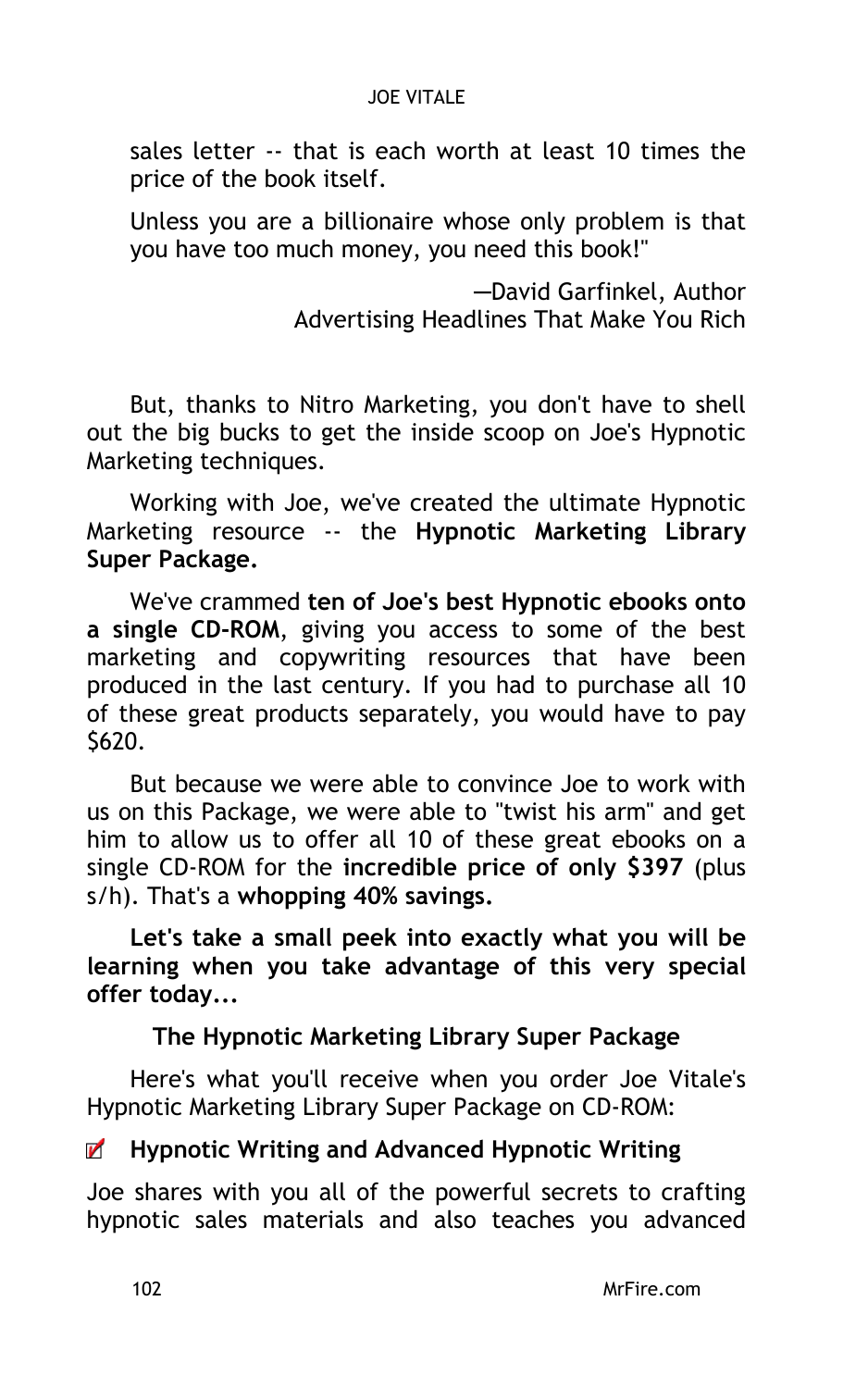persuasion techniques that have earned him and his students millions of dollars **(Value: \$37 + \$67)**

Here's a small sample of what you will learn...

- Learn the top hypnotic secrets that master hypnotists have been **jealously guarding** – which **empower** you to get all the orders you desire from your customers
- How to easily lead your prospect into a hypnotic state, and **program** him to be receptive to your offer – without his realizing you're doing it
- How to skillfully enter the **hypnotic threshold** of your prospects' minds so that they will accept, act upon, and *obey your commands*
- The top 3 things you must do to satisfy a **primal** need that lies deep within your prospects – and make them want to buy whatever you're selling
- How to **secretly** penetrate your prospect's **subconscious mind** and fill it with your powerful hypnotic suggestions
- How to instill in your prospects a **visceral** need they can feel at the **gut level** – and create a desire for a resolution that only your product or service can satisfy
- How to dazzle people with hypnotic sales letters that make them follow your commands
- How to use **outrageous** creativity as a hypnotic mechanism to pull in more sales
- Learn the ultimate secret to controlling the **public mind** – is a diabolical principle of **hidden selling** that creates cash automatically outside of human perception
- Hidden commands you can use to make people do your bidding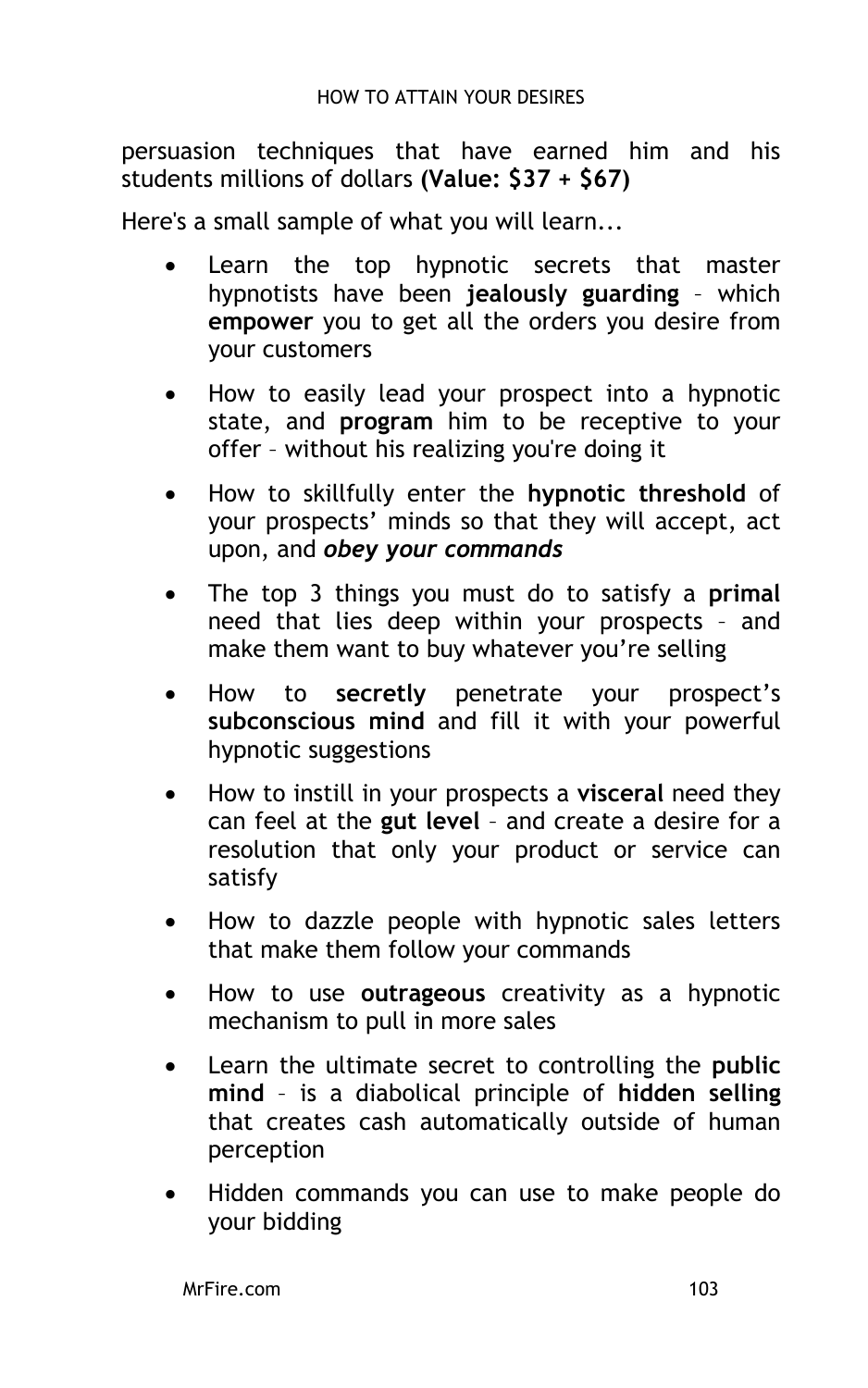- **8 hypnotic devices** you can use immediately to get a guaranteed "yes" to your offer
- The 7 deadly things marketers do that make their prospects "snap out" of the hypnotic state and make the sales process grind to a screeching halt
- How to **melt** the resistance of even the most stubborn, prospect. [This slick hypnotic technique moves mountains.]
- Learn the greatest hypnotic secret ever revealed this is an advertising "formula" that is absolutely indispensable as you embark on your hypnotic marketing expedition
- How to install a *post-hypnotic suggestion* in your readers' brains so that if they can't buy right now, they will be hypnotically compelled to *buy later*
- How to write intriguing headlines that cast a **spell** on your reader
- What to write in your website that makes people want to visit it, talk about it, and then, in the end, **buy whatever you are selling**
- Learn how to **saturate** your writing with intense, emotion-provoking language that sells every time
- Learn the exact words you can use in a sales letter that will make your customers whip out their wallets and buy from you
- How to write **tantalizing** copy that makes your reader's mouth water with anticipation
- Learn the psychological tricks that make your sales letters impossible to ignore
- Discover little-known hypnotic language patterns that literally **dissolve** your prospect's objections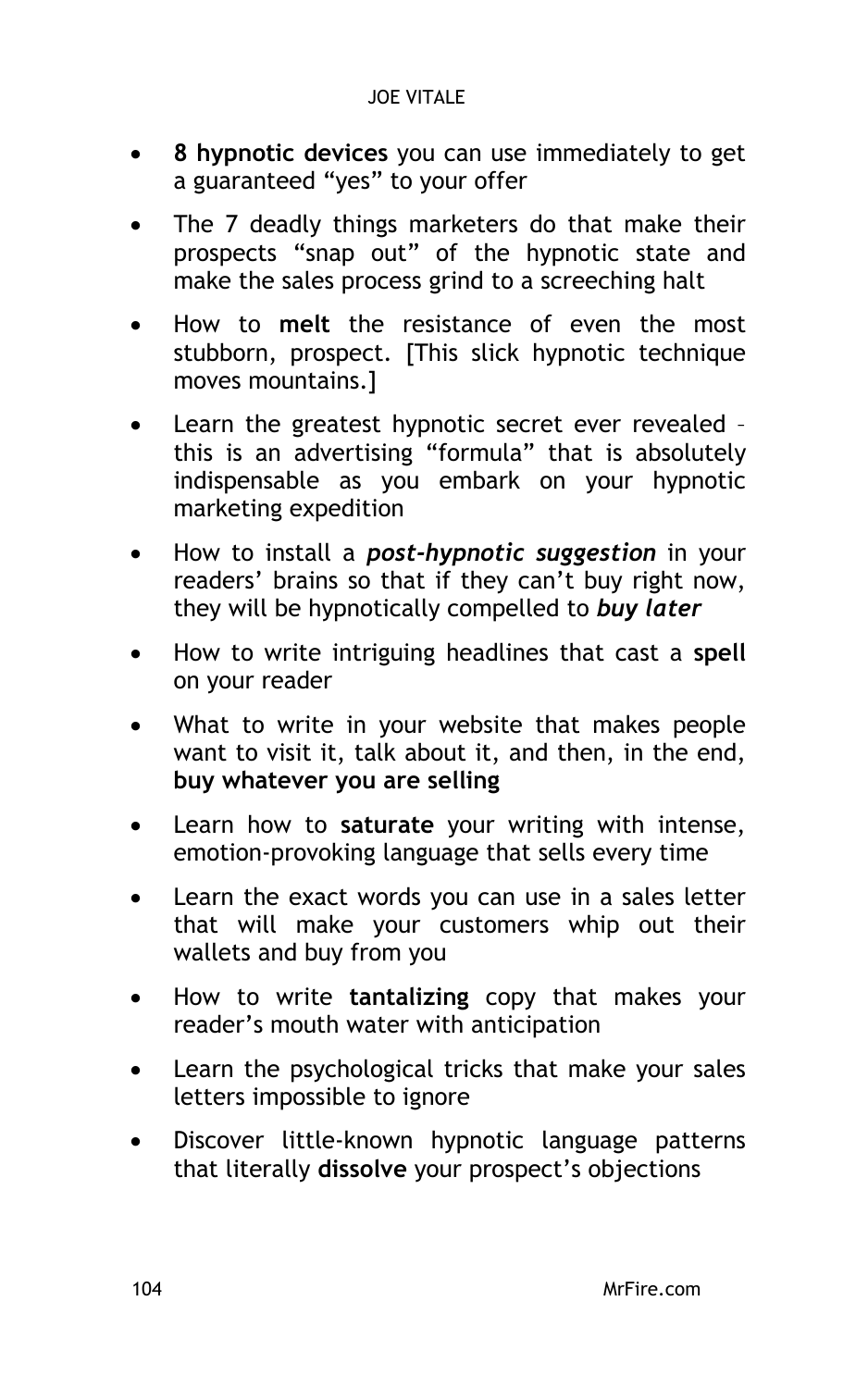- Get the **Top-Secret** Checklist Joe Vitale uses this to pre-test the hypnotic quotient of his letters – pure gold!
- How to write a hypnotic headline in under 15 seconds
- How to craft embedded commands in your writing that make people feel compelled to act now
- How to create **mesmerizing** stories and scenarios that grab the attention of your reader, and hold him captive all the way to the order page
- Discover the little-known **loophole** in the public's mind that allows you to easily engage your prospects hypnotically
- How to drop hypnotic cues in your prospects' subconscious that create an **instinctive** desire for your product or service
- What hypnotic strategies work online, but not offline – and vice versa
- Create your own hypnotic news releases using these proven models
- How to exploit the one proven hypnotic ad format that always works
- How to use **hypnotic suggestion** to compel editors to call within minutes of receiving your press release
- Plus much, much more...

# **Hypnotic Marketing**

Marketing techniques on how to make your publicity, emails and websites hypnotic. **(Value: \$67)**

The table of contents alone will reflect just how much is in this work...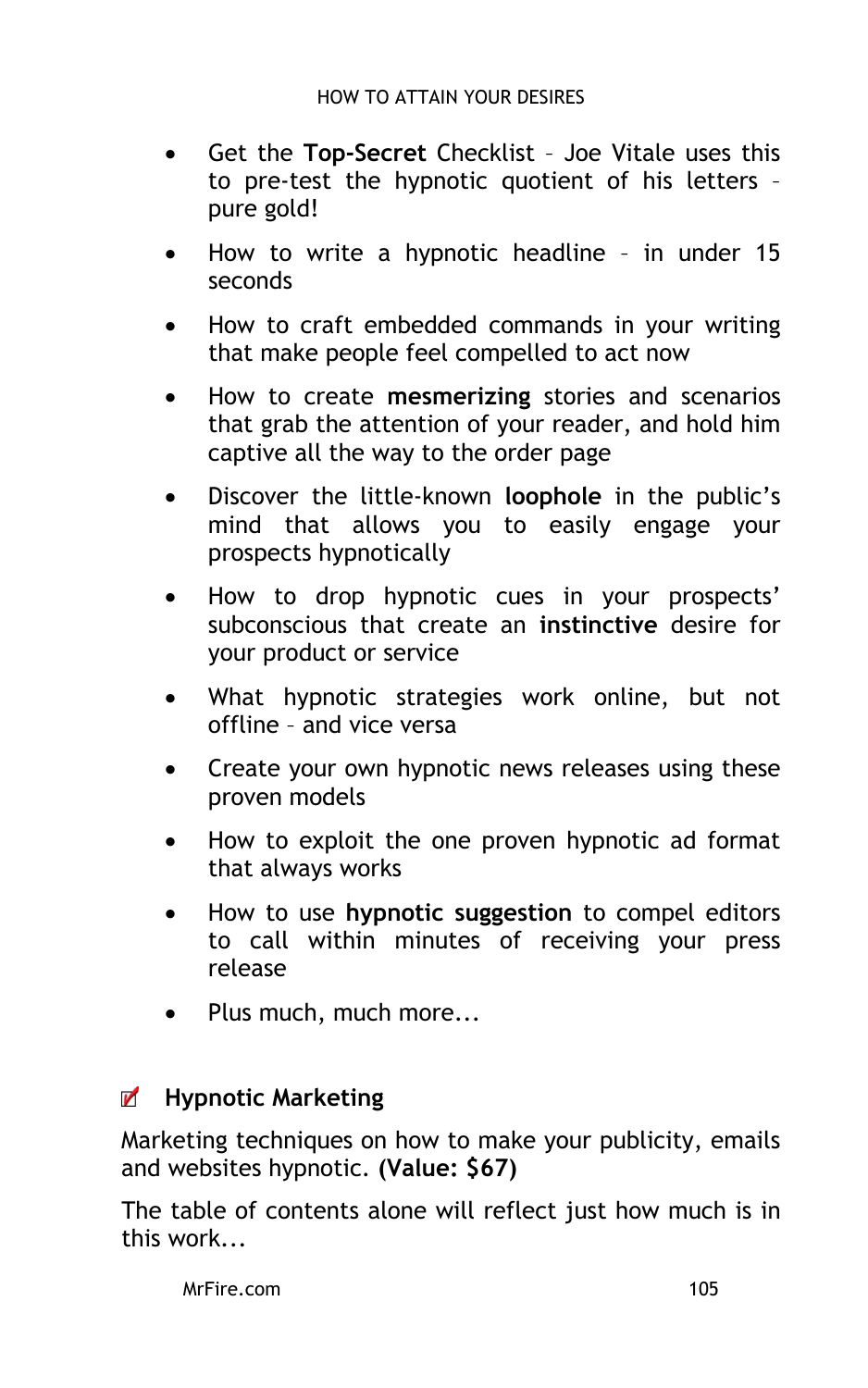# **STEP ONE: HYPNOTIC PUBLICITY**

Chapter 2: How to Hypnotize the Masses with "PO" Ideas

Chapter 3: Flying Midgets and the PR Folk Hero

Chapter 4: **Eight Proven Rules** for Getting Publicity

Chapter 5: Pitching a Heavyweight Boxing Champion and His Sausage

Chapter 6: Show Your Bra!

Chapter 7: 21 Ways to Identify Story Ideas About You or Your Business

Chapter 8: Running Water

Chapter 9: Selling Bloody Games

Chapter 10: One of the Easiest Ways in the World to Get Publicity

Chapter 11: How to Install a "Success Wish" in Your Mind

Chapter 12: The Top Three Ways **Guaranteed to ALWAYS Hypnotize** the Media

Chapter 13: 10 Tips on Becoming Newsworthy from a Media Tigress

Chapter 14: The Seven Laws of Baseball's Greatest Publicist

Chapter 15: The Psychology of Hypnotic Publicity

Chapter 16: Edgy Top Secret Ways to Absolutely Nail Media Attention

Chapter 17: How to Get Rich With **P.T. Barnum's Secret** 

Chapter 18: The Amazing Breakthrough Formula Called "E-DR Publicity"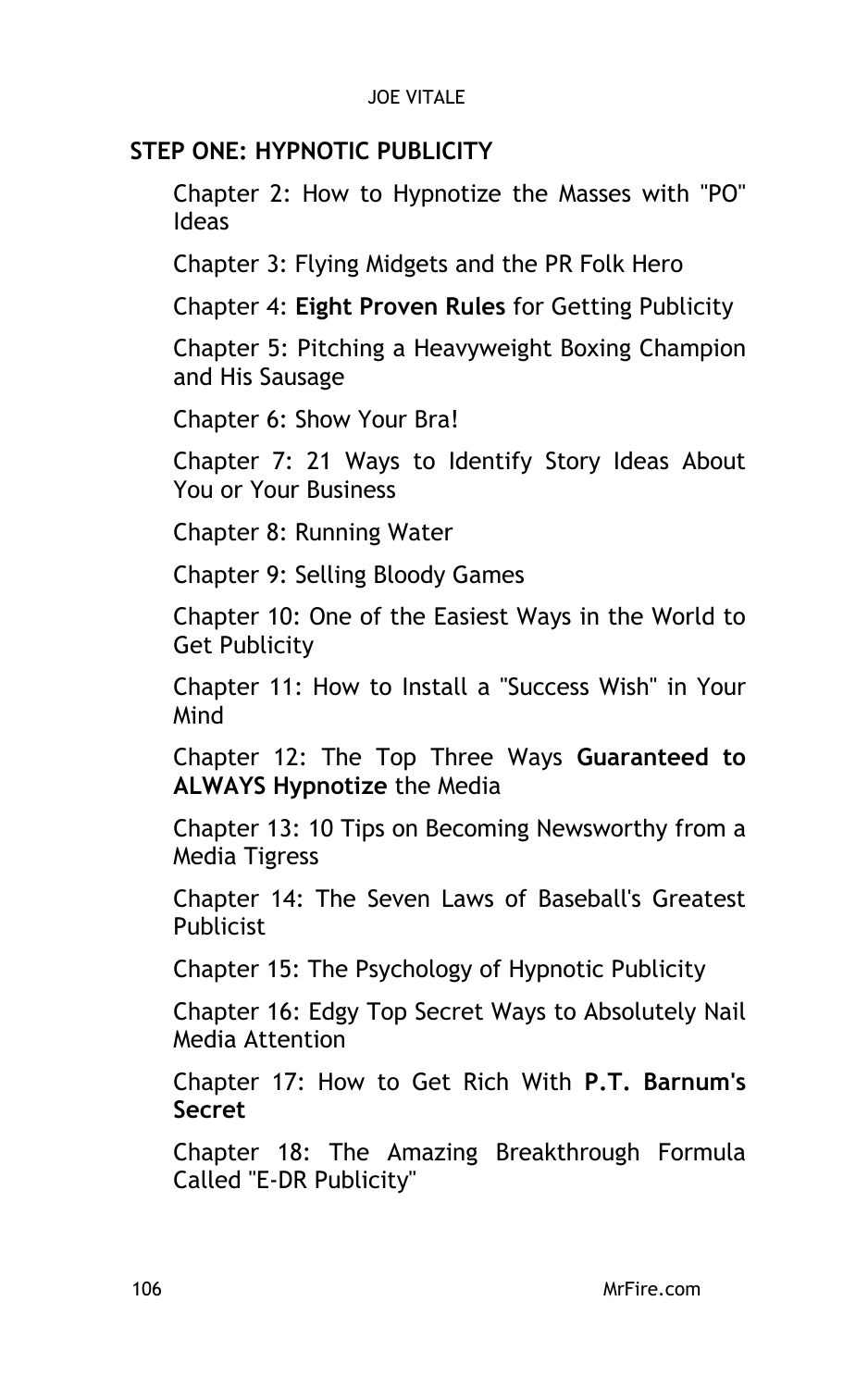Chapter 19: A New Way to Get 30 times More Replies from the Media!

Chapter 20: 14 Instant Ways to Send Out Your News

Chapter 21: Two Words that Can Get You on Virtually Any Radio or TV show (And a Secret Way to Even Get on Oprah)!

#### **STEP TWO: HYPNOTIC WEBSITES**

Chapter 22: Your Keys to Hypnotic Websites

Chapter 23: A Master Copywriter Reveals His Inner **Secrets** 

Chapter 24: A Forbidden **Persuasion Master** Reveals His Secrets

Chapter 25: A Practical Mystic Reveals His Website **Secrets** 

Chapter 26: Declan Dunn Shocks Me with His Website Secrets

Chapter 27: What Are the Hardest-Hitting Direct-Selling Websites Online?

Chapter 28: Some Sexy Advice from the World's Greatest Hypnotist

Chapter 29: How to Transform a So-So Website into a Truly Hypnotic Website

Chapter 30: How An "Inspirational Folk Musician" Can Create a Hypnotic Website

Chapter 31: What You Can Learn from This Really Stupid Website

## **STEP THREE: HYPNOTIC E-MAIL**

Chapter 32: The Secret Nobody Wants You to Know About Making Money Online

Chapter 33: How a Famous Street Magician Can Help You Create Hypnotic E-mail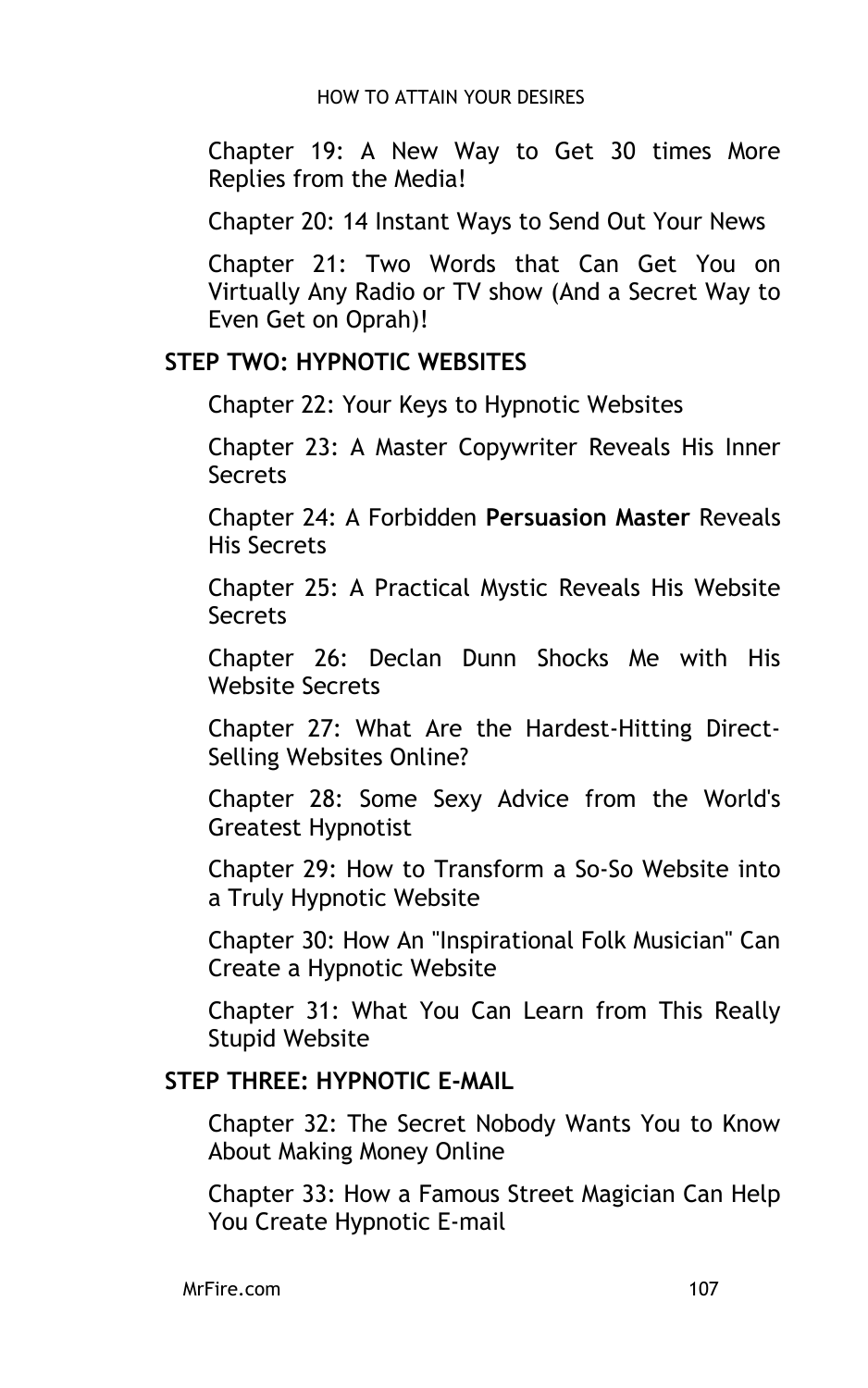Chapter 34: How to Create E-mails that **Secretly Seduce Your Readers** 

Chapter 35: The Five Best Ways to Create Hypnotic Email Openers

Chapter 36: "How Can the Right Question Bring in 317% More Orders?"

Chapter 37: E-mail Sales Letter Samples that are Making Me Rich

Chapter 38: A **Little Known Secret for Doubling Responses** to Your E-Offers

Chapter 39: How to Make Even More Money With This Unusual E-mail Secret

Chapter 40: What are Five Ways to Get People to Open Your E-mail?

Chapter 41: A Truly "Killer" Hypnotic Sales Letter Used Online AND Off

Chapter 42: The World's Most Unusual Way to Strengthen Your Hypnotic Writing

#### **BONUSES:**

Bonus #1: How to Create a **Hypnotic** Viral Marketing Campaign

Bonus #2: The 10 Most Dangerous Marketing Books of All Time

Bonus #3: How to Create Your Own Hypnotic Business Cards

Bonus #4: **Dangerous Selling** -- A New Way to Increase Your Profits

Bonus #5: What Bernice Taught Me About Advertising

Bonus #6: How to Create Sales After Creating Relationships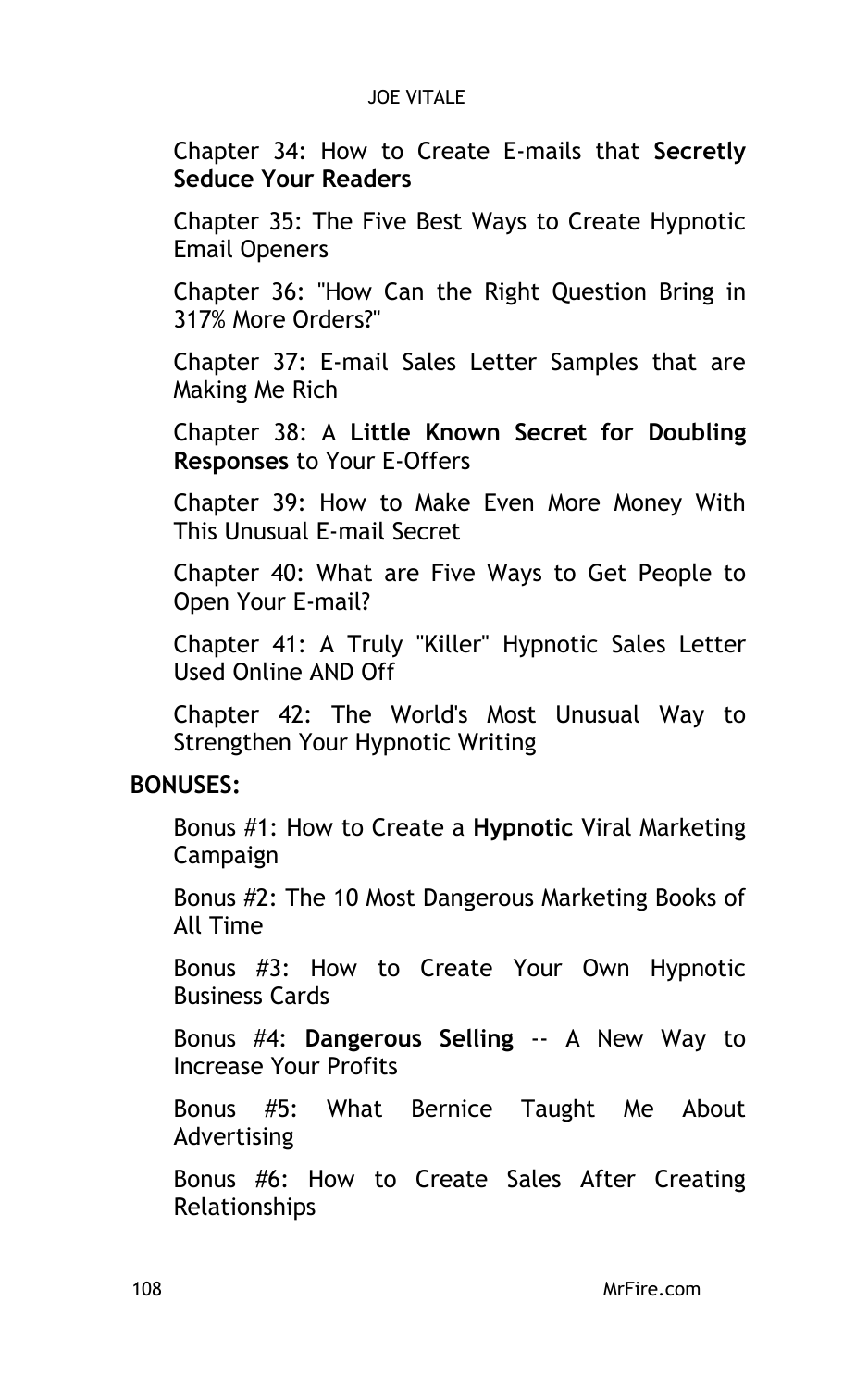# Bonus #7: The **Three Real Secrets** to Success Today

Epilogue: The Hidden Secret to Getting Rich -- *In Only 79 Days*

#### **Hypnotic Writer's Swipe File M**

Joe Vitale's personal swipe file of over 1550 copywriting gems that have been proven in the trenches. **(Value: \$197)**

Previously, only a trusted few had access to and were able to benefit from the Hypnotic Writer's Swipe File -- and now you can too. Here are just a few of the ways you'll benefit:

- 2 irresistible mind-grabbing words that are **the most powerful copywriting words** of all time and should be used repeatedly in your copy to get immediate results.
- 5 hypnotic agreement questions that will **put prospects in a** *"yes" trance* where they will be conditioned to agree with your next statements.
- 31 hypnotic headline words that will get your sales copy read and can drastically increase your sales.
- 178 psychological copy connectors that you can weave into sentences and paragraphs to **compel** readers to take the actions you want.
- 5 hidden commands that are so good, people won't even realize you are **secretly commanding them.**
- 7 "confusers to take control" statements that will confuse readers and allow your hypnotic words to **get past their mental censors.**
- 5 forbidden hypnotic words that will **slip right into your readers' minds** just because they end in "ly."
- 33 subliminal closings/P.S.'s that will *persuade undecided readers* to order your product immediately.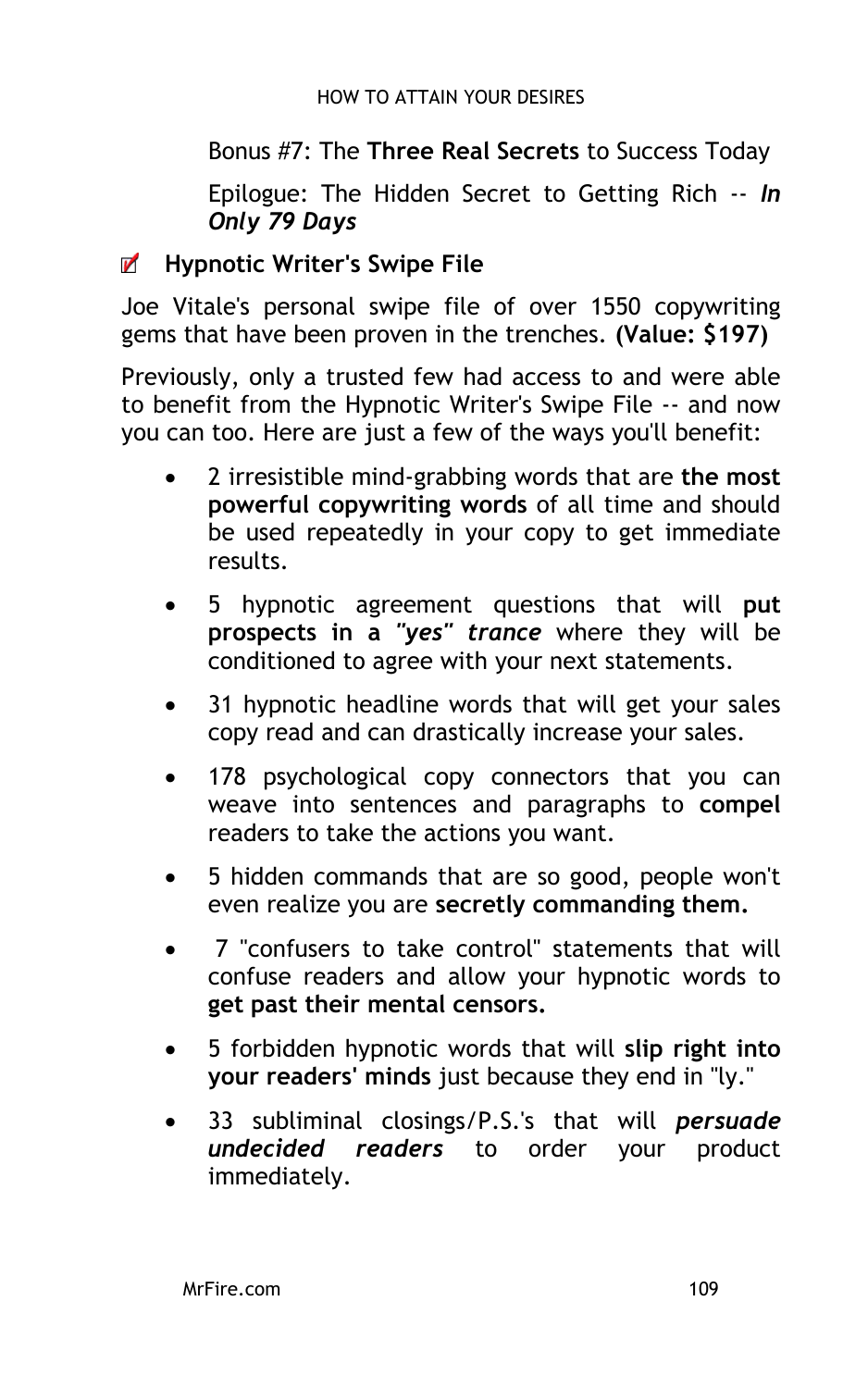- 163 emotional provoking words that can **trigger your prospects'** emotions and persuade them to buy your product.
- 860 fill-in-the-blank sentence starters that will **reel in your readers** and get them in the proper state of mind to buy your product.
- Insert any of these 11 powerful **embedded commands** into your sentences to compel people to **obey** you. These are so sneaky -- your prospects will never see them coming!
- Dominate your prospect with 13 hypnotic hype action phrases that surround your offer with an **invisible field of magnetism** that very few people can resist.
- Slip these 5 **forbidden** hypnotic words before your command -- and people will feel compelled to do **exactly** what you say.
- Discover 32 camouflaged headline templates that **disguise** your ad as **riveting** editorial content - thereby skyrocketing the readership of your ad.
- Discover 63 hypnotic opening statements that **take command** of your prospects' mind, put them under your spell -- and keep them tantalized by every word of your sales letter.
- 7 hypnotic devices that make your prospects virtually "dizzy" with information that they have no recourse but to agree with **whatever you propose**.
- 1 simple prefixes that **disguise** your command as a gentle statement -- thereby making it immensely likely that your prospect will follow your hidden command
- 7 "stop commands" that immediately grab your prospect's attention and make him receptive to any hypnotic suggestion you say next.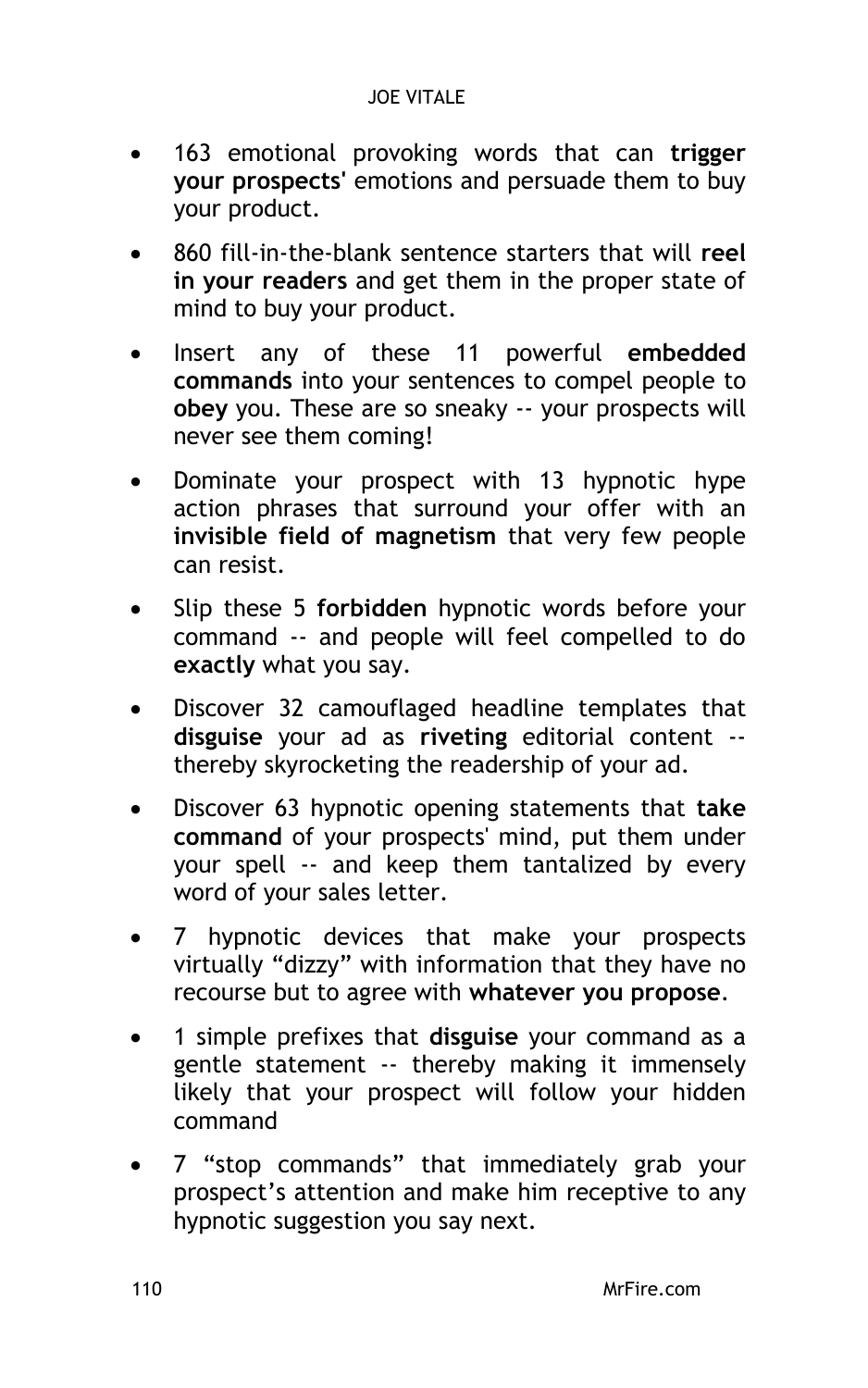- 3 hypnotic story-telling methods that mesmerize people -- and lead them to do exactly what you want.
- Countless **specialized communication patterns** that cast a spell on your prospects, and make them want to do whatever you say.
- 41 bullet modifications that elevate **excitement** and **curiosity** -- and make your bullets even more powerful.
- Choose from 22 visual, auditory and kinesthetic phrases that give you the exact language patterns that appeal to any type of prospect.
- 55 "logic generators" give validity to anything you write -- use these words to get people to respect you as an authority or a leader – a person to be listened to, admired and followed.

#### **Hypnotic Selling Tools**   $\mathbf{v}$

Receive 1739 proven to be effective hypnotic words, phrases and sentences you can use today to instantly make your material hypnotic. **(Value: \$47)**

Say the following to yourself, out loud: By reading this powerful ebook you will quickly learn:

... *800 hypnotic sentence starters* that will bypass your prospect's conscious mind and **persuade their subconscious mind to order your product.**

... Uncover *440 mesmerizing copy connectors* that will release the floodgates of your prospect's mind and **lead them straight to your order page.**

... Possess *60 subconscious openers* that will **crack open your prospect's subconscious mind** and make them receptive to your suggestions.

... Own *25 seductive story starters* that will **pull your prospects directly into your sales letter.**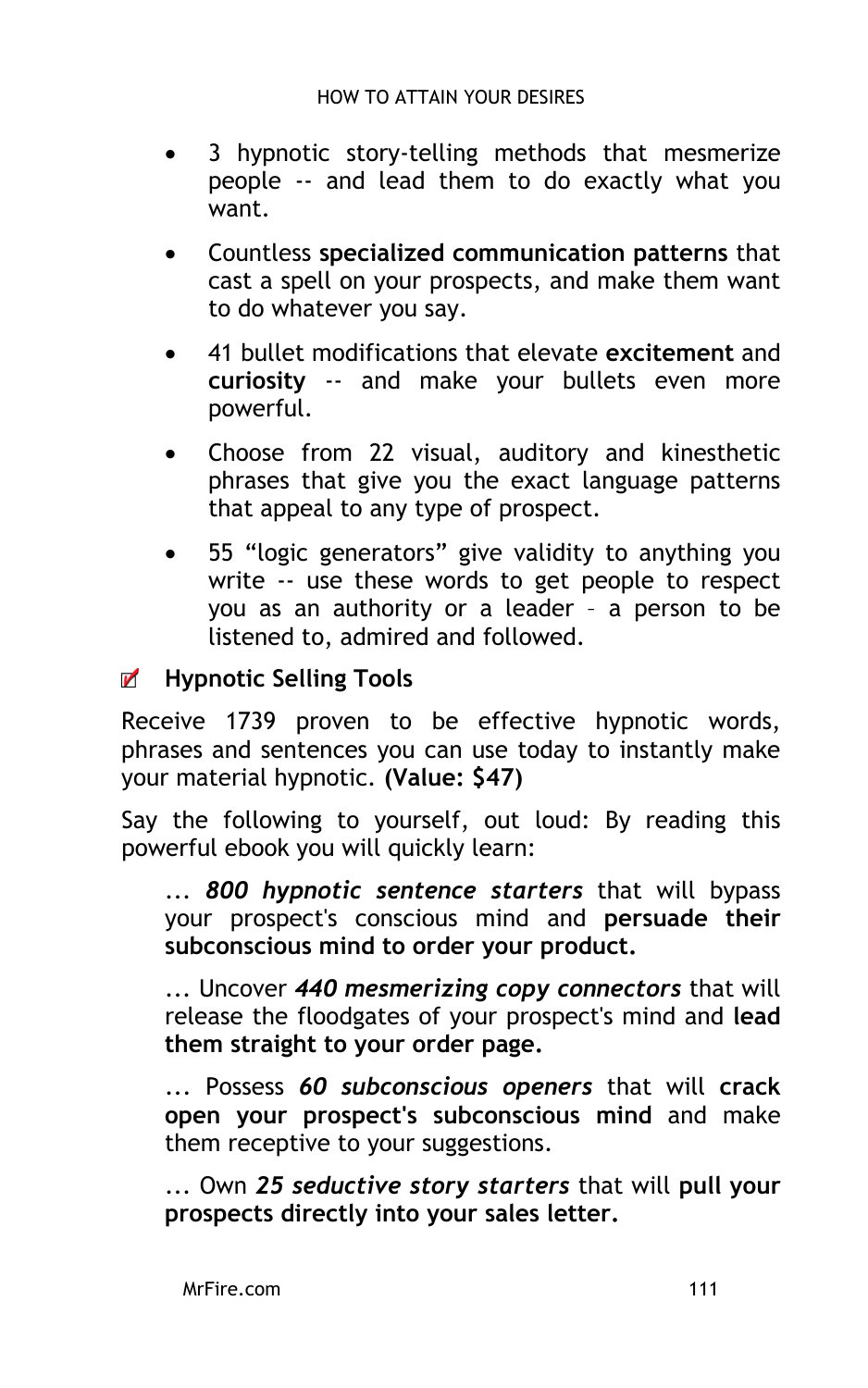... Discover *131 embedded commands and benefits*  that will be persuasive and totally invisible to your prospects!

... Know *21 psychic influences that will telepathically penetrate your prospect's mind* over the Internet!

... Hold *19 sensory persuaders* that will **give convincing proof to anything** you write!

... Learn *12 unforeseen closes* that will **mysteriously close each sale** without your prospects realizing it!

... Extract *16 penetrating P.S.'s* that will help **loosen your prospect's mental buying defenses** and give them confidence in purchasing!

... Unearth *160 mind opening questions* that will **automatically unlock your prospect's brain** and trigger persuasive, mental movies!

... Find out *20 unorthodox suggestions* that **will influence your prospect's mind to absorb and believe your information!** 

... Use *25 forbidden benefits* that will **condition your prospects to persuade themselves to buy!**

... Master **10 emotional triggers** that will **arouse your prospect's inner buying feelings!**

... And **be gloriously RICH!**

## **How to Write Hypnotic Articles**

Shows you how to get free publicity by writing hypnotic articles that people want to publish. **(Value: \$37)**

Would you settle for being able to write a hypnotic article in less than 7 minutes? Yes? Well, good, because here's just 17 things you'll learn...

- 1. The **17 benefits of writing and submitting free reprint articles** to e-zines and Web sites
- 2. **The secret formula** for writing articles at warp speed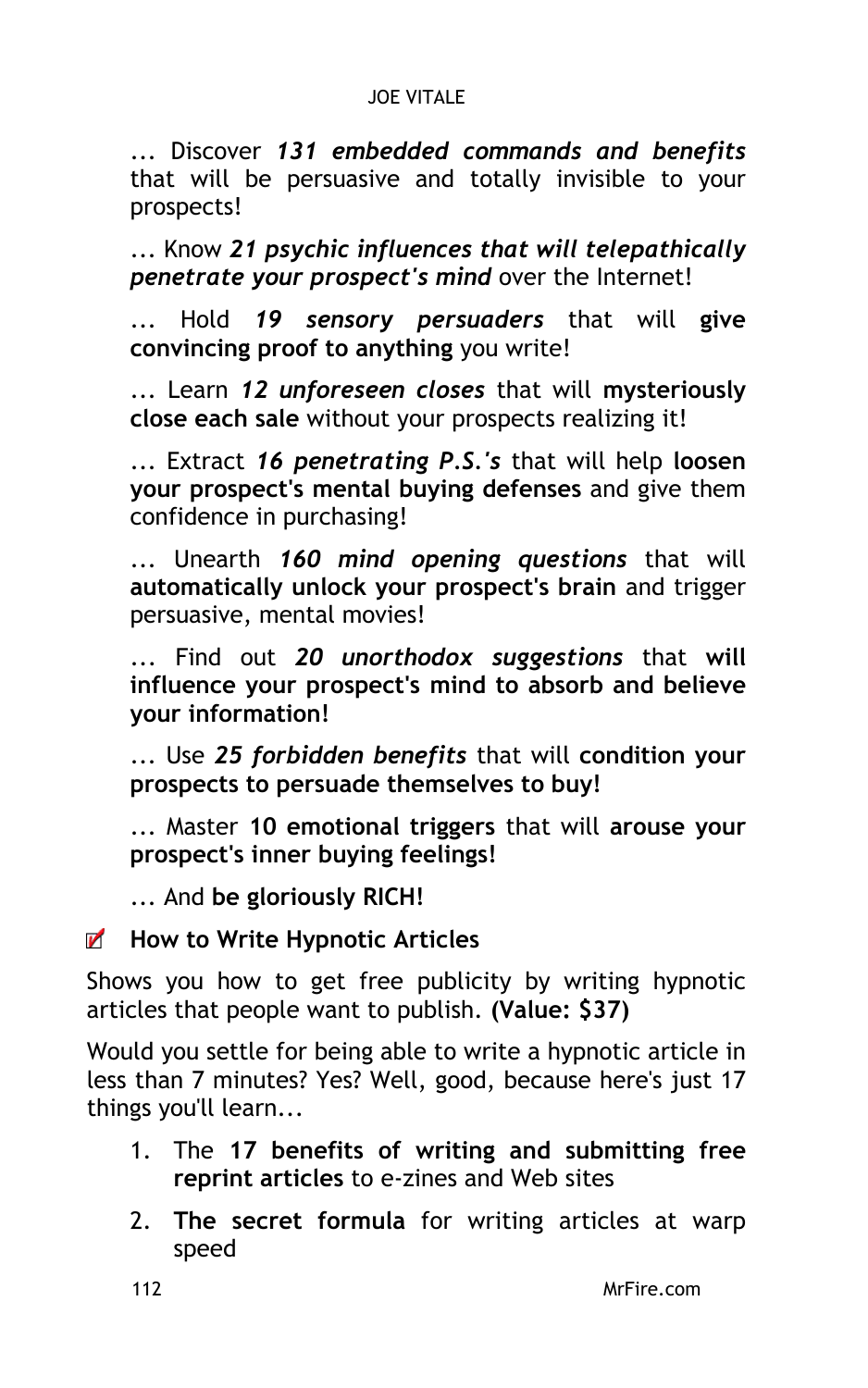- 3. How to **quickly and easily roll out** one or two articles every week
- 4. *30 possible reasons* your article won't get published
- 5. How to **persuade someone else to write** most of your articles for you -- for free
- 6. How to **put your article writing on auto pilot**
- **7.** 10 ways to **increase the perceived value of your article**
- 8. How to **avoid writer's block** all together
- 9. How to write articles with just a few clicks of your mouse
- 10. How to write articles **regardless of your writing ability**
- 11. How to **write totally original articles**
- 12. *11 fast and effortless ways* to write articles
- 13. How to **cut your article writing time** into virtually just a few minutes
- **14.** How to have your articles **practically write themselves**
- *15.* How to write an article by sending *just one simple e-mail message*
- 16. How to **get free advertising** writing your own articles
- 17. **6 ways** to persuade other people to **write articles for you for free** or for no upfront costs

## **How to Write Hypnotic Joint Venture Proposals**

Shows you how to use hypnotic principles to pull in lucrative joint ventures that produce a huge number of sales, commissions and signups. **(Value: \$37)**

Here's just some of the information that's inside...

MrFire.com 113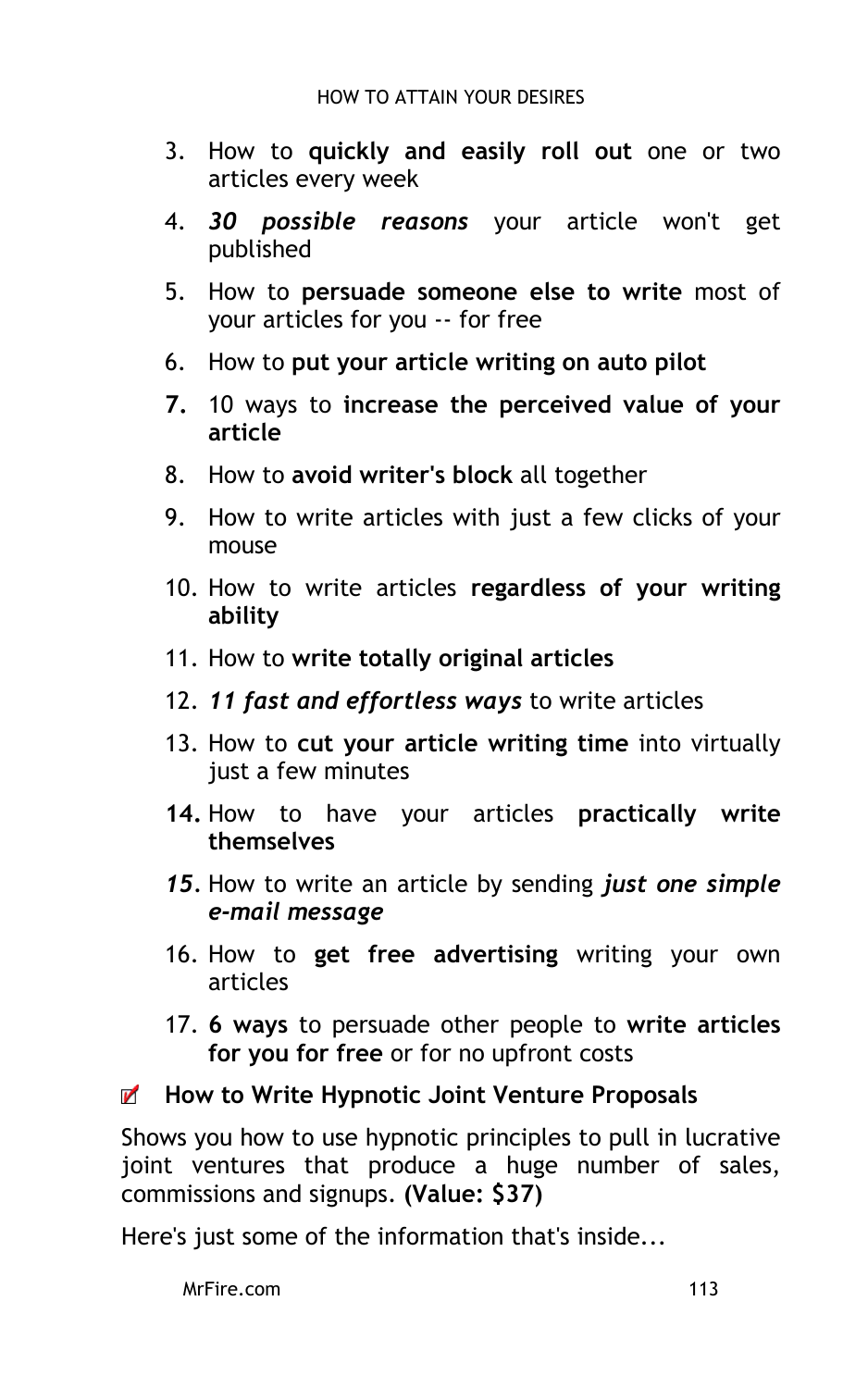- The 7 most popular types of joint venture deals. You probably haven't even thought of some of these. *(See Chapter 1)*
- Find out who your first resource should be, plus 18 others people who will want to sell your products for you. *(See Chapter 2)*
- Know exactly what your joint venture prospect needs and wants most from you -- and get a list of 25 specific needs and wants your joint venture prospects have. *(See Chapter 2)*
- Where to find qualified and targeted joint venture partners -- and how to know exactly what they want from you. *(See Chapter 2)*
- How to evaluate a joint venture candidate to make sure they can help you. *(See Chapter 3)*
- How to **pre-sell your hypnotic proposal** before you even send it. *(See Chapter 3)*
- How to **subconsciously** persuade people to accept your proposal -- and the 6 words that will make your offer irresistible. *(See Chapter 4)*
- Know what to say when you are negotiating a joint venture proposal -- even when they want more than you're willing to offer. *(See Chapter 5)*
- How to put the odds in your favor even if they don't accept your offer. *(See Chapter 5)*
- How to get **free products and services** from your joint venture deals. *(See Chapter 6)*
- Get **36 templates** that will influence your prospects to read the rest of your proposal and accept your joint venture offer. These can be altered for any offer. *(See Chapter 6)*
- $\overline{\mathbf{v}}$ **How to Write Hypnotic Endorsements**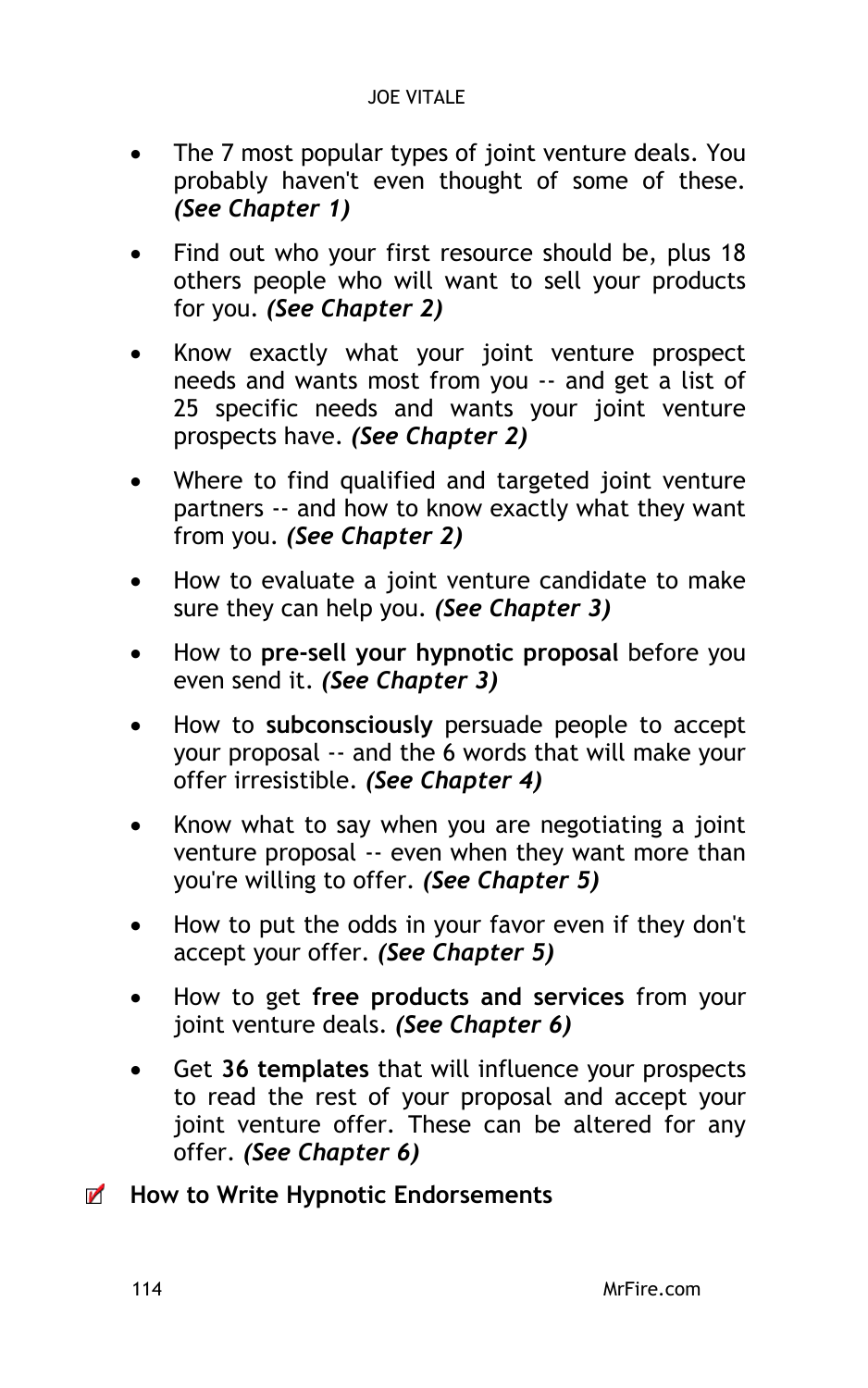Shows you how to easily write hypnotic endorsements to pull in huge sales, commissions and signups. **(Value: \$37)**

Here's just some of the information that's inside...

- How to **pick the most profitable products, services and affiliate programs to endorse**
- **A simple 7 step formula** for writing your very first personal endorsement
- **290 fill in the blank personal endorsement templates** that will allow you to write an endorsement in just minutes
- **20 specific tips** for writing a hypnotic personal endorsement
- How to **transform your personal endorsements into multiple marketing tools**
- 12 ways to **make your endorsements credible** even if you're not an expert
- How to **virtually eliminate your competition** even if you're reselling the same product

#### **Hypnotic Selling Stories**   $\blacksquare$

Shows you how to easily write hypnotic stories that people relate with, builds their trust in you and increases sales and signups. **(Value: \$47)**

Here's a few things you'll learn when you read HSS...

- How to write Hypnotic Selling Stories with little or no writing
- A Step-By-Step Example of How to Create a Hypnotic Selling Story
- What Everyone Will Always Read
- Joe's Secrets for Writing Hypnotic Selling Stories?
- 80 Hypnotic Selling Story Ideas that Sell!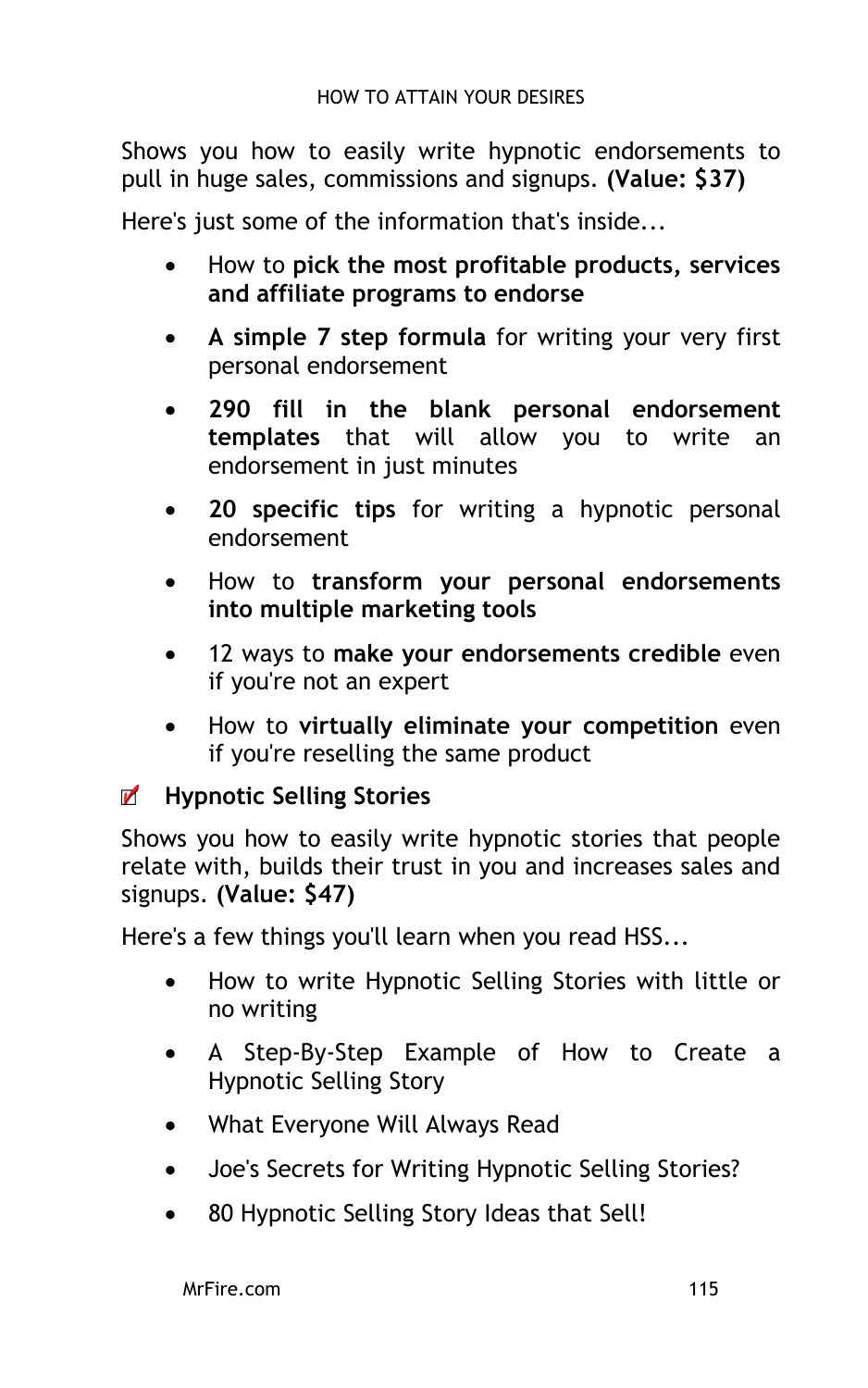- 58 Formulas for Creating a Hypnotic Selling Story
- How to Turn Your Selling Stories Into Multiple Marketing Tools much, much more...

# **Hypnotic Traffic Tools**

Shows you how to use hypnotic tools to generate massive traffic to your websites. **(Value: \$47)**

Here's a sneak-peek at a few things you'll find out about...

- The **Amazing Benefits** of Creating Hypnotic Traffic **Tools**
- The Most Popular Types of *Hypnotic Traffic Tools*
- **15 Places** to Find YOUR Next Hypnotic Traffic Idea
- 12 Reasons People Won't Use Your Hypnotic Traffic Tools
- **99 Ways to Persuade People** to Use Your Hypnotic Traffic Tools
- How to Easily Create Hypnotic Traffic Tools *Without Writing Them Yourself!*
- **16 Important Elements** to Include In Your "Content Requests"
- 10 Places to Send Your "Content Requests"
- *11 Ways to Persuade People to Give Up Their Ideas*

## **TOTAL VALUE = \$620.00**

# **CLICK TO**

## **http://www.HypnoticLibrary.com/g.o/10386**

## **AND ORDER TODAY!**

In all, this very special offer brings you a total of **\$851.00 worth of products and discounts** -- worth thousands more in true value to you and your business -- for only \$397 (plus s/h). And, since we offer a **100%**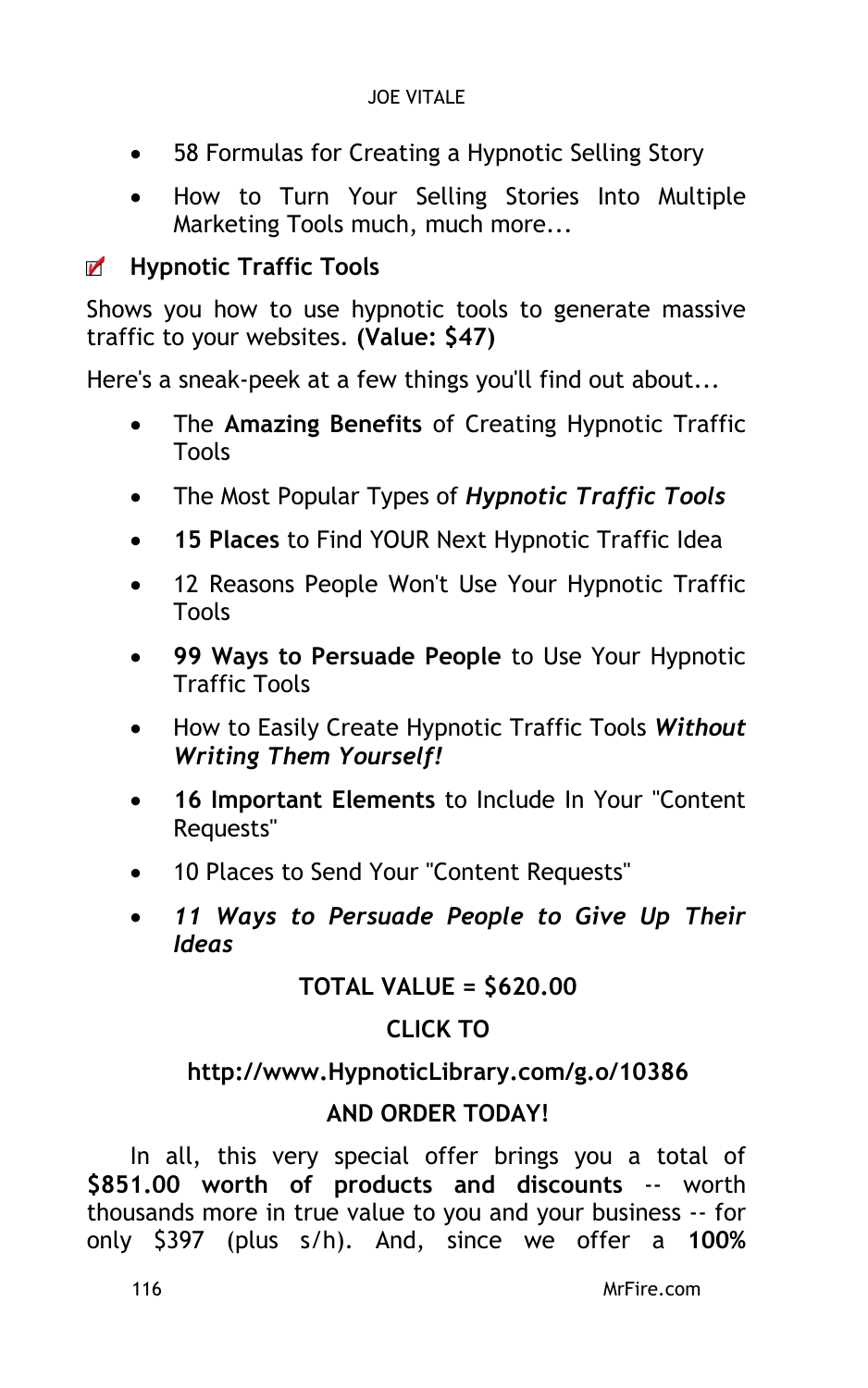**unconditional 60-day money-back guarantee**, there is no way you can lose with the **Hypnotic Marketing Library Super Package**.

If you want to **take your business to the next level**, you need to increase the effectiveness of every dollar that you spend. With the Hypnotic Marketing Library, you will have all the tools needed to experience:

- Staggering increases in sales and sign-ups
- Out of this world conversion rates
- Sites swamped with free, targeted traffic
- Prospects compelled to reach for their wallet
- Sales letters written quickly and effortlessly

So **get a copy of order Joe Vitale's Hypnotic Marketing Library Super Package** today and save 40% on the most important collection of marketing materials we've ever put together. This one CD-ROM could help you turn your business into a cash machine that *consistently pulls in business*, day after day, month after month. **Order Your Copy Right Now!**

P.S. This offer has a **100% unconditional money-back guarantee**. If you don't see the value in Joe Vitale's *Hypnotic Marketing Library Super Package* on CD-ROM, for any reason whatsoever, you can return it in the first 60 days for a **prompt and courteous refund. So get your package today!**

Here's what the legendary Joe Sugarman says:

"All the tools and phrases are here for even the inexperienced to construct a powerful message. If you're serious about direct marketing, this is a great book to read and study."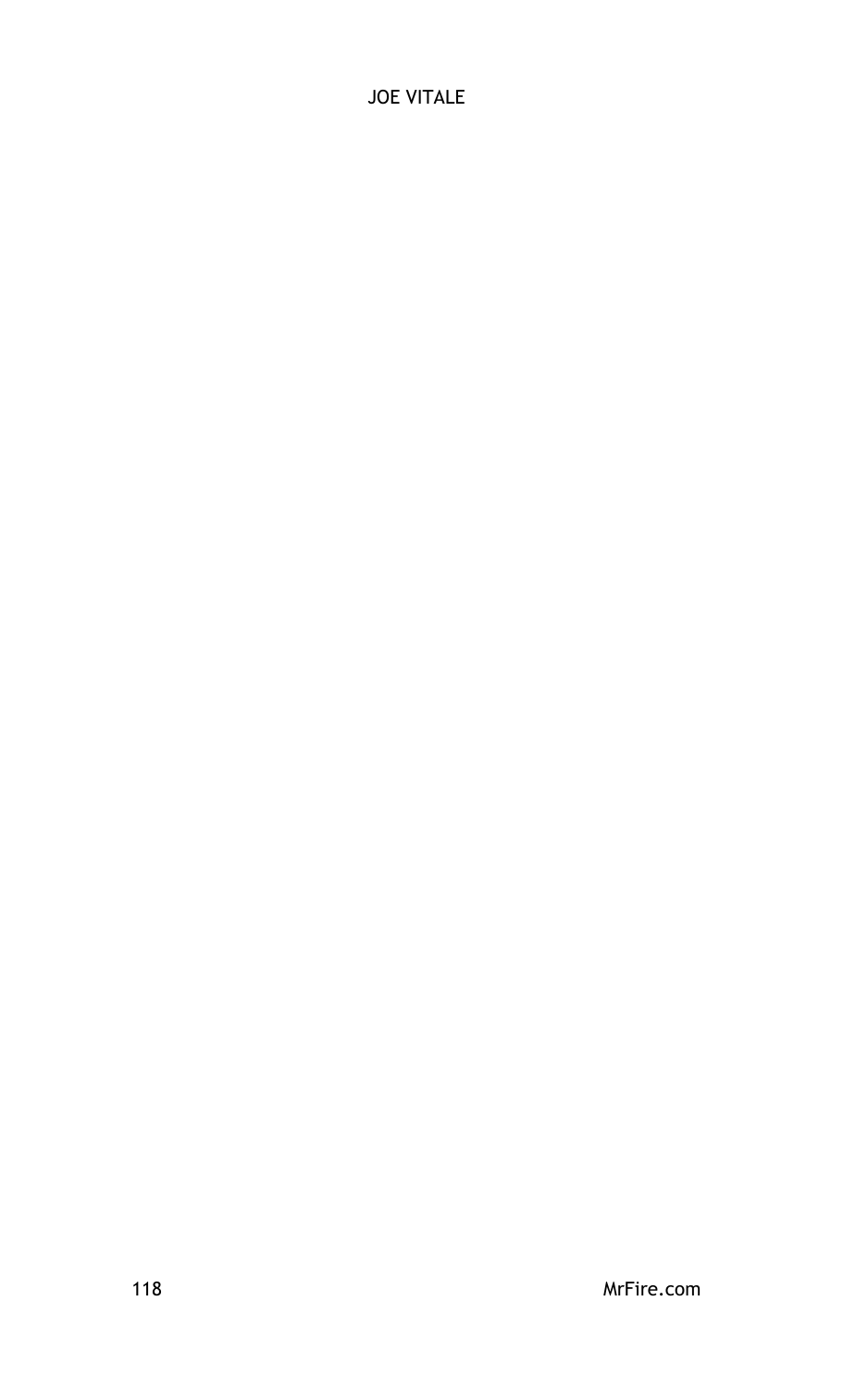# About the Authors



**Dr. Joe Vitale**, President of Hypnotic Marketing, Inc., an Internet marketing firm in Texas, has written far too many books to list here. He is the author of the international best-seller, *The Greatest Money-Making Secret in History!*, the best-selling ebook *Hypnotic Writing*, and the best-selling Nightingale-Conant audio program, *The Power of*

*Outrageous Marketing*, and numerous other works.

He is a world-famous copywriter and creator of the "hypnotic writing" method. He has over 15,000 clients internationally. He's appeared on radio, television, infomercials, and in major newspapers across the globe.

He has written books for the American Marketing Association and the American Management Association, including *The AMA Complete Guide to Small Business Advertising* and *There's A Customer Born Every Minute*. His most recent book, co-authored with Jo Han Mok, is *The E-Code: 47 Secrets for Making Money Online Almost Instantly*.

Joe has also created software, such as Hypnotic Writing Wizard and Intention Creator. He recently created a homestudy course titled, *Spiritual Marketing: How to Earn \$1,000,000 or More This Year Alone*.

Dr. Vitale currently lives in the Hill Country outside of Austin, Texas with his pets and his love, Nerissa.

To browse an online catalog of his books and tapes, to read dozens of free articles by him, or to sign up for his

MrFire.com and the state of the 119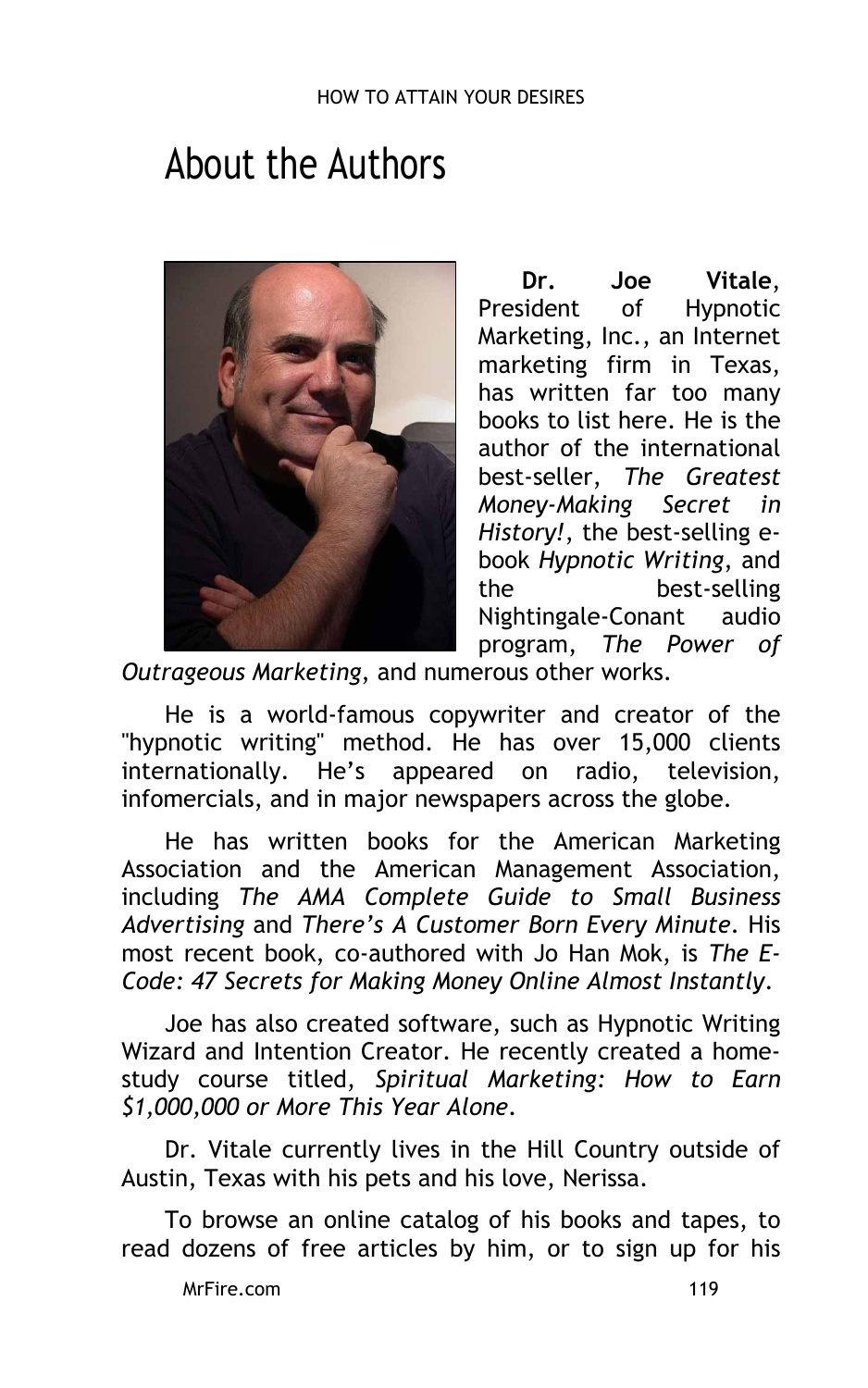popular free e-newsletter, see his main website at **www.MrFire.com**

"Bene agendo nunquam defessus."

(Never weary of doing good.)



**Genevieve Behrend** was the only personal pupil of Judge Troward, and she had written the new and practical presentation of the Troward Mental Science, giving the very methods for realizing one's ideals and desires which he himself taught her.

The sages of the ages have united in

declaring this great truth: That there is in every human being a source of wisdom and power which we contact through THOUGHT. A Greater Self who can guide and direct us aright. Who can help solve our most vexing problems.

Those who learn to let this Great Self find expression through their lives, find peace, joy, health, success in the truest sense.